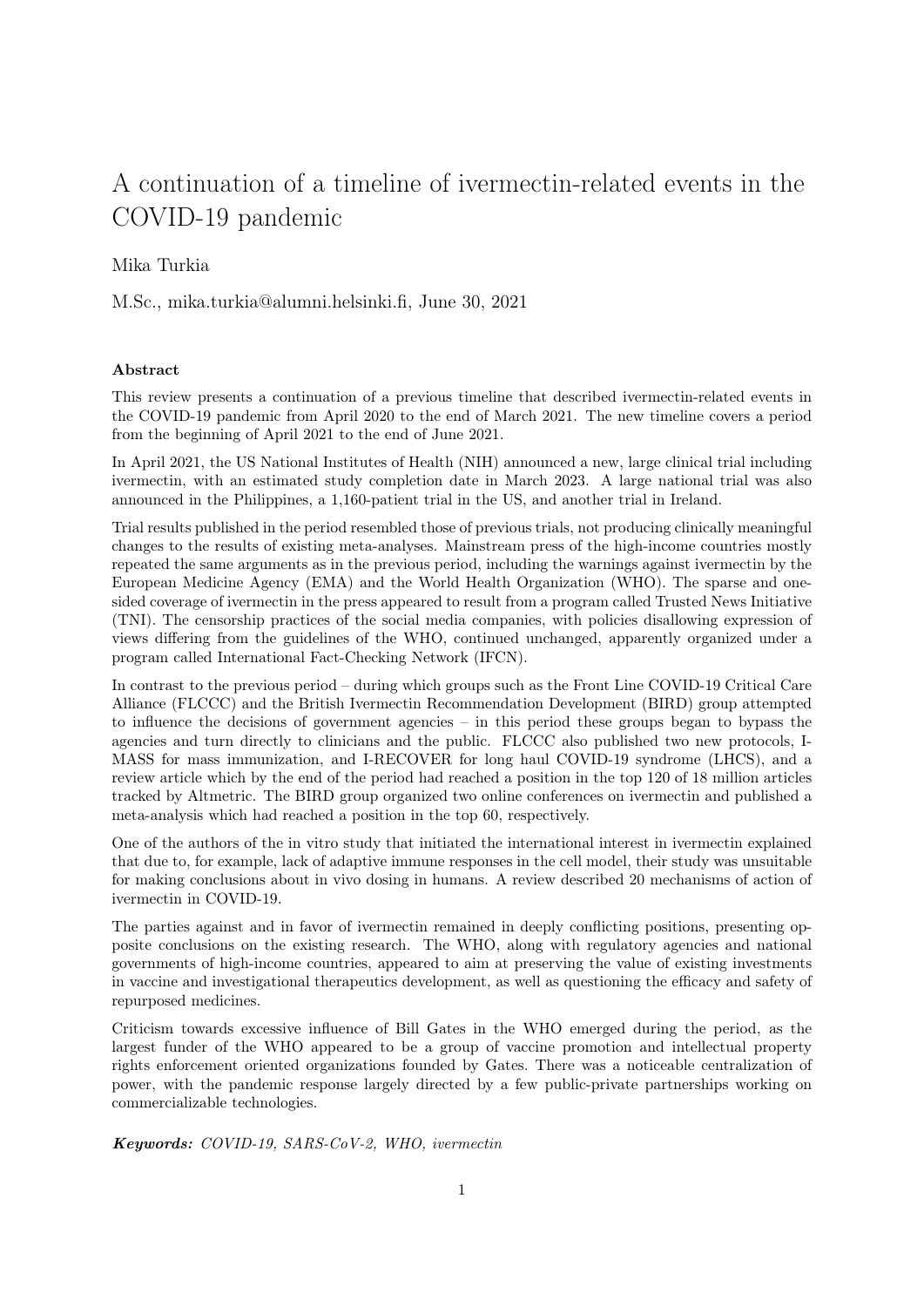# Introduction

Ivermectin is a multifaceted medication invented in collaboration between Japanese professor emeritus Satoshi Omura from Kitasato University and US researcher William Campbell from Merck &  $Co/MSD$ between 1973 and 1979 [\[1\];](#page-47-0) [\[2\].](#page-47-1) Each of them received one quarter of the 2015 Nobel Prize in physiology or medicine for their discoveries [\[3\].](#page-47-2) Ivermectin is best known as an antiparasitic agent, with approximately four billion doses having been administered since 1981, predominantly in Africa. Merck & Co/MSD's patent expired in most countries in 1996, and ivermectin preparations are currently available internationally from many sources, with the production cost of a single dose estimated to be less than 0.1 US dollars [\[4\].](#page-47-3)

This article extends the timeline of ivermectin related-events described in a previous preprint available in two versions, March 30, 2021 and April 3, 2021 [\[5\];](#page-47-4) [\[6\].](#page-47-5) The latter preprint covered the period from April 1, 2020 to March 31, 2021. This preprint extends the timeline to cover April–June 2021, as well as adding a few earlier events. Some caveats of the review are described in the previous preprint. Due to resource limitations, details of many developments are not covered in detail but only mentioned briefly, and omissions have been unavoidable. The focus of this review entails the social, organizational, financial and legal aspects of the situation with ivermectin, with less emphasis placed on presenting clinical trial results and biomedical research.

Some of the main events in the previously covered period from April 2020 to March 2021 were an Australian in vitro study which initiated the interest in ivermectin [\[7\].](#page-47-6) This was followed by adoption of ivermectin in several South and Central American countries, the state of Uttar Pradesh in India, and Bangladesh in the second and third quarter of 2020. In late October 2020, the Front Line COVID-19 Critical Care Alliance (FLCCC) published its ivermectin-based outpatient protocol called I-MASK+ [\[8\];](#page-47-7) [\[9\];](#page-47-8) [\[10\].](#page-47-9)

A month later, another group called CovidAnalysis begun publishing a meta-analysis of ivermectin trials [\[11\]](#page-47-10) and a list of ivermectin studies [\[12\].](#page-47-11) A main event in December 2020 was the US Senate hearing of Pierre Kory of the FLCCC [\[13\].](#page-47-12) The hearing raised interest of Lawrie et al. and Bryant et al. who produced additional meta-analyses [\[14\];](#page-47-13) [\[15\].](#page-47-14) In conjunction, another group called British Ivermectin Recommendation Development (BIRD) was founded.

Another main event was the introduction of a preprint of a Unitaid/WHO-funded meta-analysis by Hill et al. [\[16\].](#page-47-15) Yet another notable event was the publication of an extensive review by a Japanese group including the discoverer of avermectins, the Nobel prize winner Satoshi Omura  $[2]$ ;  $[17]$ .

In the first quarter of 2021, ivermectin had been adopted in several additional countries including Slovakia as the first European Union member country. However, in March 2021 both the European Medicine Agency (EMA) and the World Health Organization (WHO) advised against the use of ivermectin except in clinical trials, ignoring the various meta-analyses and the results of 26 existing randomized clinical trials, in addition to a similar amount of observational trials and other studies.

The majority of indications and the safety of ivermectin have been described in the previous preprint [\[6\].](#page-47-5) In addition, in April 2021 ivermectin was found to effectively inhibit hepatitis E virus replication [\[18\].](#page-48-0) There is also a relatively large amount of research about the treatment of cancers with ivermectin [\[19\]](#page-48-1)[\[20\]](#page-48-2)[\[21\]](#page-48-3)[\[22\]](#page-48-4)[\[23\]](#page-48-5)[\[24\]](#page-48-6)[\[25\],](#page-48-7) including breast cancer [\[26\]](#page-48-8)[\[27\]](#page-48-9)[\[28\]](#page-48-10)[\[29\]](#page-48-11)[\[30\]](#page-48-12)[\[31\]](#page-48-13)[\[32\],](#page-48-14) ovarian cancer [\[33\]](#page-49-0)[\[34\]](#page-49-1)[\[35\]](#page-49-2)[\[36\]](#page-49-3)[\[37\]](#page-49-4)[\[38\]](#page-49-5)[\[39\],](#page-49-6) cervical cancer [\[40\],](#page-49-7) oesophageal squamous cell carcinoma [\[41\],](#page-49-8) renal cancer [\[42\],](#page-49-9) glioma [\[43\]](#page-49-10)[\[44\]](#page-49-11)[\[45\],](#page-49-12) nasopharyngeal carcinoma [\[46\],](#page-49-13) melanoma [\[47\]](#page-49-14)[\[48\],](#page-50-0) gastric cancer [\[49\]](#page-50-1)[\[50\],](#page-50-2) liver cancer  $[51]$  and leukemia  $[52][53]$  $[52][53]$  (list from  $[54]$ ).

Recently, mass distribution of ivermectin has been studied for prophylaxis of malaria [\[55\];](#page-50-7) [\[56\];](#page-50-8) [\[57\].](#page-50-9) Ivermectin has also been found to promote wound healing partly through modulation of the inflammatory process and the levels of transforming growth factor beta 1 (TGF-β1) and vascular endothelial growth factor (VEGF) [\[58\].](#page-50-10) Ivermectin has also been proposed for the treatment of autoimmune disorders [\[59\].](#page-50-11)

Omura has characterized ivermectin as "a panacea for resource-poor communities"  $[60]$ . Ivermectin has also been said to "continue to surprise and excite scientists, offering more and more promise to help improve global public health by treating a diverse range of diseases, with its unexpected potential as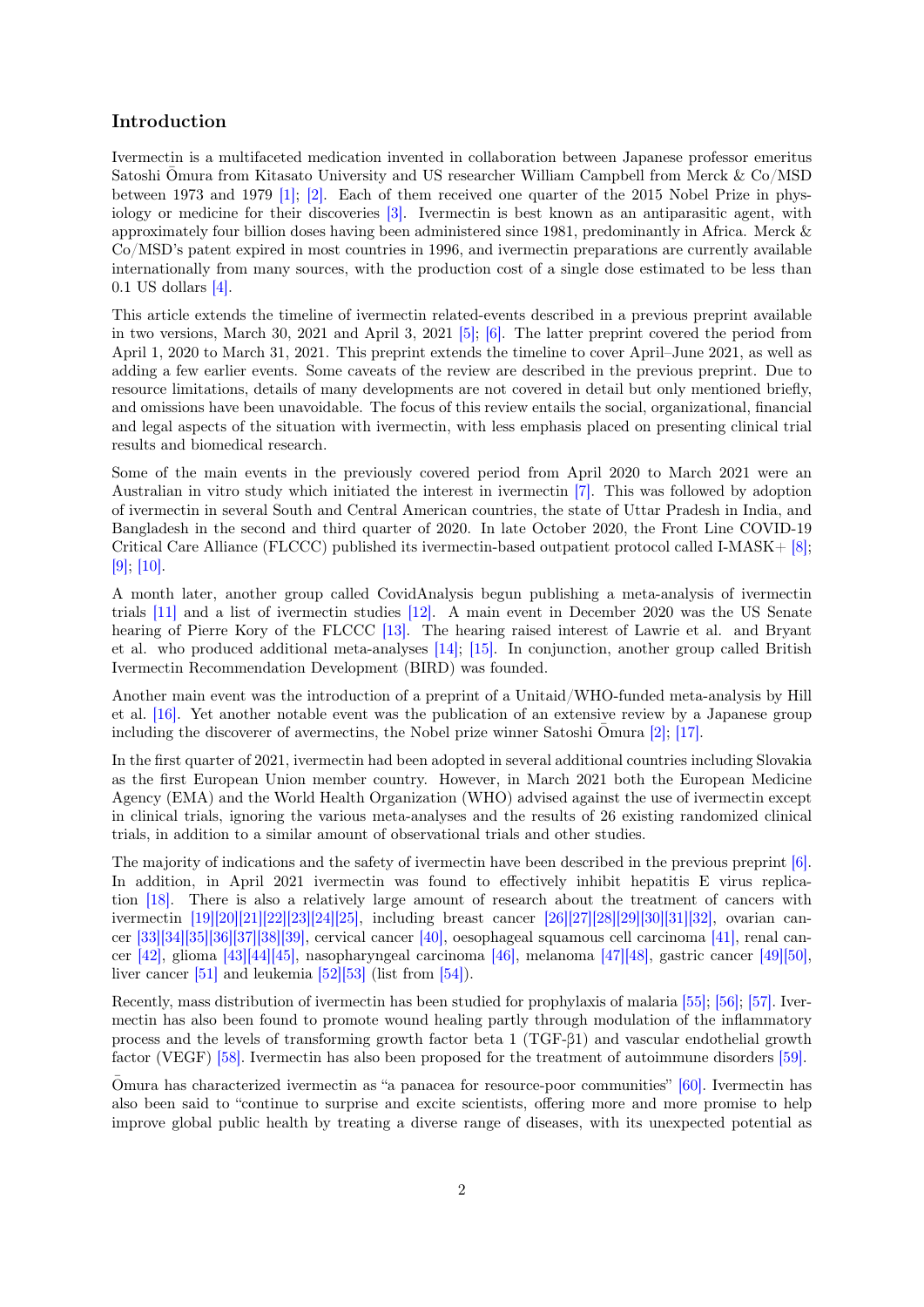an antibacterial, antiviral and anti-cancer agent being particularly extraordinary" [\[61\].](#page-50-13) Possible issues include environmental toxicity  $[62]$ ;  $[63]$  and the emergence of ivermectin resistance  $[64]$ .

#### April 2020

On April 16, Chaccour et al. stated that the recent findings warrant rapidly implemented controlled clinical trials and these trials might open a new field of research on the potential use of avermectins as antivirals but extreme due diligence and regulatory review were needed before testing ivermectin in severe disease. They added that off-label and compassionate use required careful risk–benefit considerations, especially in critically ill patients. The authors suggested trials on early treatment of uncomplicated, low-risk patients [\[65\].](#page-51-1)

On April 17, a member of the European Parliament asked about the amount of influence of Bill and Melinda Gates Foundation in the WHO [\[66\];](#page-51-2) [\[67\].](#page-51-3)

On April 18, a news report described that in the Dominican Republic, pulmonologist Johnny Tavárez Capellán had carried out an observational trial with 247 patients, observing a favorable response in all cases, with no fatalities [\[68\];](#page-51-4) [\[69\].](#page-51-5)

On April 23, Honduras introduced Catracho, a COVID-19 treatment protocol created by Honduran doctors Óscar Díaz, Fernando Valerio and Miguel Sierra-Hoffman, consisting of colchicine, antiinflammatories, tocilizumab, ivermectin, anticoagulants, and hydroxychloroquine [\[70\];](#page-51-6) [\[71\];](#page-51-7) [\[72\].](#page-51-8)

On April 29, an article by Villar et al. (including Meduri of the FLCCC) provided a rationale for prolonged corticosteroid treatment in COVID-19 [\[73\].](#page-51-9)

#### August 2020

On August 2, a news report in a Mexican newspaper described FLCCC's MATH+ inpatient protocol [\[74\].](#page-51-10)

On August 5, the New York Times wrote about a "civil war in some hospitals" as a result of disagreements on how much freedom should front-line clinicians have in treating COVID-19 patients with unproven drugs [\[75\].](#page-51-11) The article described a conflict over care of a patient involved in a clinical trial, where a clinician was pressured by a head researcher to retain the patient following the trial protocol although the clinician considered adhering to the protocol dangerous for the patient in a critical condition. In this case, the researchers compared relying on the clinician's judgment to "witchcraft", insisting the clinician follow the "evidence". The head researcher mentioned his wife had, however, taken hydroxychloroquine for COVID-19 and recovered. Regardless, the head researcher insisted it was essential to rely on research and anything else was witchcraft.

Another researcher who had spent two weeks in one hospital commented that he was "distressed by how quickly doctors were trying untested therapies outside clinical trials. 'I mean, it felt like it wasn't even World War I medicine,' he said. 'It was almost like Civil War-level medicine' ". He added that he knew his colleagues had been risking their lives, been overwhelmed by their clinical demands and had no research to rely on but was nonetheless surprised to see many of them making decisions "based on the sort of opinion or written protocol of one or a couple of people that was based on kind of nothing that I could see, other than just, 'This seems like a good idea' ". Pierre Kory of the FLCCC commented that "it became like Republicans and Democrats . . . the two sides can't talk to each other". After a 6,000-patient trial indicated benefits from corticosteroids [\[76\],](#page-51-12) one researcher described as a "research purist" commented that the efficacy "is still unknown" and that even one stellar randomized controlled trial does not settle the question of the use of steroids for patients with Covid-19 as "it needs to be replicated". Kory commented that "that's a 6,000-person trial he's discrediting . . . that's a person who will never be convinced".

The article also described the editor of the New England Journal of Medicine commenting that the FLCCC's recommendation of corticosteroids in the MATH+ inpatient protocol [\[77\];](#page-51-13) [\[10\];](#page-47-9) [\[9\]](#page-47-8) used since January 2020 and made publicly available in the first quarter of 2020 had been just "lucky". He had opposed corticosteroids but had eventually admitted he had been wrong, yet was still frustrated that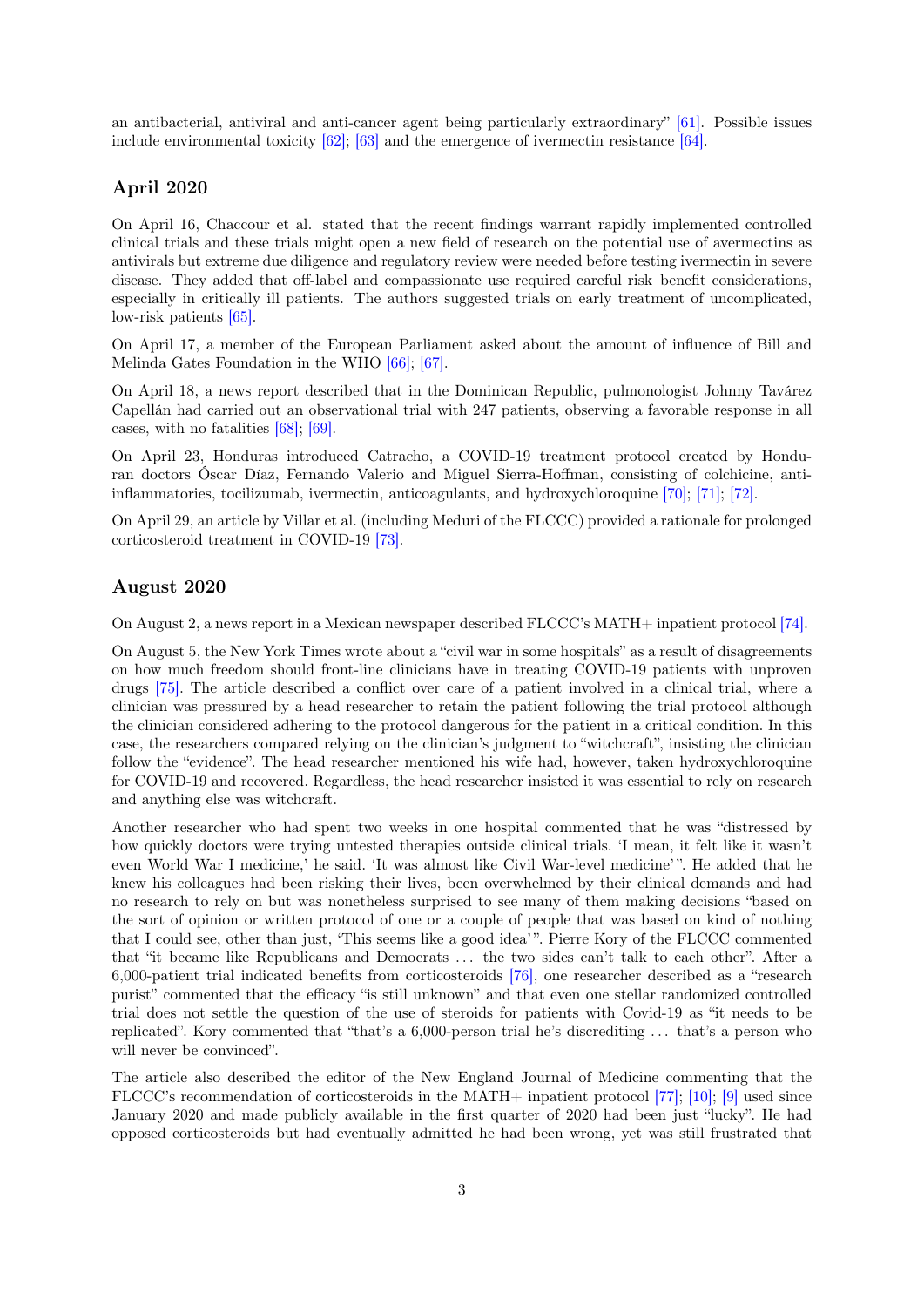doctors were still relying on treatments for which there was no evidence. He had been more positive about tocilizumab for which much less information than that for corticosteroids had been available. He eventually concluded that "I know I seem to be saying opposite things . . . I can't argue that I was super rational either".

On August 14, a commentary by Doidge discussed RCT fundamentalism in medicine [\[78\].](#page-51-14) He said "the core belief [that only RCTs can decide] is repeated, like a catechism, at times ad nauseam, and contrasting beliefs are treated like heresies. What the RCT fundamentalist is peddling is not a scientific attitude, but rather forcing a tool, the RCT, which was designed for a particular kind of problem to become the only tool we use. In this case, RCT is best understood as standing not for Randomized Control Trials, but rather Rigidly Constrained Thinking". Doidge concluded that "the most prudent option is to allow the professional who knows the patient to have as much flexibility as possible and access to as many medications as possible. If we are to be honest, evidence-based medicine is, in large part, still aspirational. It is an ideal. Clinicians need latitude, and patients assume they have it. But now the RCT fundamentalists are using the absence of RCTs for some drugs to restrict access to them. They have gone too far. This is epistemological hubris, at the expense of lives, and brings to mind the old adage, 'Absence of evidence is not evidence of absence'. As long as we've not got the best studies for all conceivable permutations, medicine will remain both an art and a science".

#### September 2020

On September 28, a press release about Catracho, the treatment protocol of Honduras, reported that after the introduction of Catracho on April 23, 2020 the hospital mortality rate had decreased from 14.5% to 2.7% by the end of July, 2020 [\[70\];](#page-51-6) [\[71\];](#page-51-7) [\[72\].](#page-51-8) One of the creators of the protocol, Sierra-Hoffman, stated that "I am proud that we can tell the world that Honduras has become part of contemporary world history with golden letters... we have given the world an answer on how to address the virus in critically ill patients, lowering mortality in Honduras, a country with many limitations and with one of the worst prognoses when the pandemic begun . . . from a scientific point of view it is a great merit and achievement for humanity". The president of Honduras congratulated the team.

On September 29, a news report from the Dominican Republic described that Dr. José Natalio Redondo had treated at least 6,000 outpatients with ivermectin with promising results [\[79\].](#page-51-15) He pointed out the importance of initiating the treatment early.

# October 2020

On October 13, Magro et al. published an article describing COVID-19 as a multifaceted viral vasculopathy syndrome [\[80\];](#page-52-0) [\[81\].](#page-52-1) They described that "each of the cytokines (IL-6, TNF-α, IL-1β, IL-8, and p38) were significantly increased in the endothelia of select extrapulmonary microvascular beds where they each strongly co-localized with the viral spike protein and ACE-2 receptors including the skin". An earlier 2008 study by Zhang et al. [\[82\]](#page-52-2) had found that "ivermectin improved mouse survival rate induced by a lethal dose of lipopolysaccharides. In addition, ivermectin significantly decreased the production of TNF-α, IL-1ß and IL-6 in vivo and in vitro", matching with the findings of Magro et al.

On October 20, in a video news report, Michael Jacobs, a clinical director of infection in Royal Free Hospital in London, also a co-senior author of WHO's living guideline for COVID-19 therapeutics and an ivermectin panel member responsible for WHO's ivermectin guideline [\[83\],](#page-52-3) presented the hospital's trial in which volunteers were deliberately exposed to coronavirus in a controlled setting to speed up the development of a successful vaccine [\[84\].](#page-52-4)

On October 22, Portmann-Baracco et al. commented that "COVID-19 is divided into different phases: asymptomatic, mild symptomatic disease, and severe inflammatory respiratory disease. The first two phases are dependent on viral replication, whereas the latter is attributed to the hyper-inflammatory state called the cytokine storm. Evidence suggests that ivermectin can act at different stages of the disease. Controlled studies must be conducted first to demonstrate the effect of ivermectin against Covid-19, then to determine if this effect is due to its antiviral action and finally to study if its administration is convenient also in hospitalized patients due to its apparent anti-inflammatory effect" [\[85\].](#page-52-5)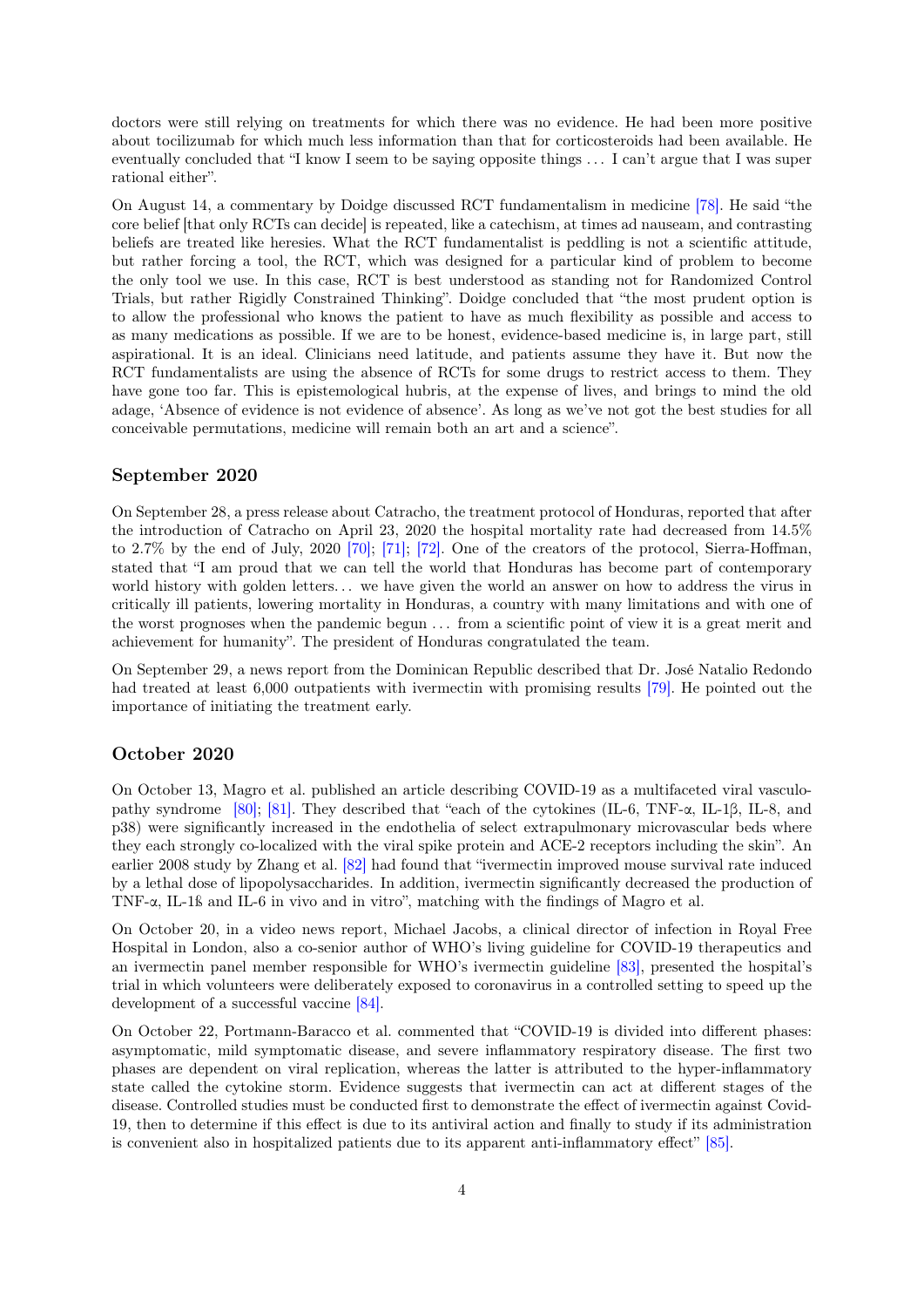## November 2020

An editorial by Abbasi in the British Medical Journal (BMJ) discussed politicization, "corruption" and suppression of science in the context of COVID-19 pandemic [\[86\].](#page-52-6) According to the author, the pandemic had unleashed state corruption on a grand scale, with politicians, industry, scientists and health experts participating in an "opportunistic embezzlement" to manipulate the medical-political complex. As examples, the author listed lack of transparency, inappropriate involvement of government advisers in a scientific advisory group, blocking of publication of findings about inadequacy of antibody tests, attempted blocking of a press release of a research paper, competing interests such as shareholding in companies manufacturing tests, treatments and vaccines, and cherry-picking of science to advance anticompetitive practices. The author stated that "suppressing science, whether by delaying publication, cherry picking favorable research, or gagging scientists, is a danger to public health, causing deaths by exposing people to unsafe or ineffective interventions and preventing them from benefiting from better ones. When entangled with commercial decisions it is also maladministration of taxpayers' money. Politicization of science was enthusiastically deployed by some of history's worst autocrats and dictators, and it is now regrettably commonplace in democracies. The medical-political complex tends towards suppression of science to aggrandize and enrich those in power. And as the powerful become more successful, richer, and further intoxicated with power, the inconvenient truths of science are suppressed. When good science is suppressed, people die".

#### January 2021

On January 9, a newspaper in Peru reported that the former head of state Martín Vizcarra had recommended the use of ivermectin as prevention and treatment despite the absence of scientific evidence, saying that "it does work ... ask those who have had the virus and were treated promptly with ivermectin: the symptoms immediately decreased" [\[87\].](#page-52-7) The article mentioned opposition by the US FDA and an analysis of possible therapies carried out by the Pan American Health Organization (PAHO) that had concluded that studies on ivermectin presented "a high risk of bias, very little certainty of the evidence, and that the existing evidence is insufficient to reach a conclusion on its benefits and its damages" (in 2014, PAHO did not concern itself with damages from a mass distribution of ivermectin to 1.4 million schoolchildren in Paraguay [\[88\]\)](#page-52-8). Regardless, local authorities had delivered ivermectin throughout several regions for months, but researchers from a social security scientific evidence generation department had raised alarm about ivermectin's ineffectiveness. The article finished with stating that "without having taken all [opposing] arguments into account, Vizcarra finalized his recommendation as follows: 'I am an engineer, I am not a doctor, but I met with an expert committee which recommended mass distribution. We have to resume prevention'".

On January 27, Bill Gates said that the Coalition for Epidemic Preparedness Innovations (CEPI) had helped fund a number of COVID-19 candidates including the Moderna and Oxford AstraZeneca vaccines, that the United States had included USD 4 billion for Gavi in its latest COVID-19 relief package, and that stopping the next pandemic will require spending tens of billions of dollars per year in for example megadiagnostic platforms which could test as much as 20 percent of the global population every week [\[89\].](#page-52-9) He said one of the most promising COVID-19 therapeutics were monoclonal antibodies which were time-consuming to develop and manufacture. He also stressed the importance of new mRNA vaccines.

On January 29, Joel S. Hirschhorn published an ebook titled "Pandemic blunder: Fauci and public health blocked early home COVID treatment" [\[90\].](#page-52-10) The author described the handling of the pandemic as "criminally negligent homicide resulting from intentional actions by myriad government officials". The book concentrated on the actions of the US FDA and NIH. It also analyzed usefulness of RCTs, quoting an article published in the New England Journal of Medicine written by former director of the US Centers of Disease Control and Prevention (CDC) Thomas R. Frieden saying that "elevating RCTs at the expense of other potentially highly valuable sources of data is counterproductive. A better approach is to clarify the health outcome being sought and determine whether existing data are available that can be rigorously and objectively evaluated, independently of or in comparison with data from RCTs, or whether new studies (RCT or otherwise) are needed ... there is no single, best approach to the study of health interventions; clinical and public health decisions are almost always made with imperfect data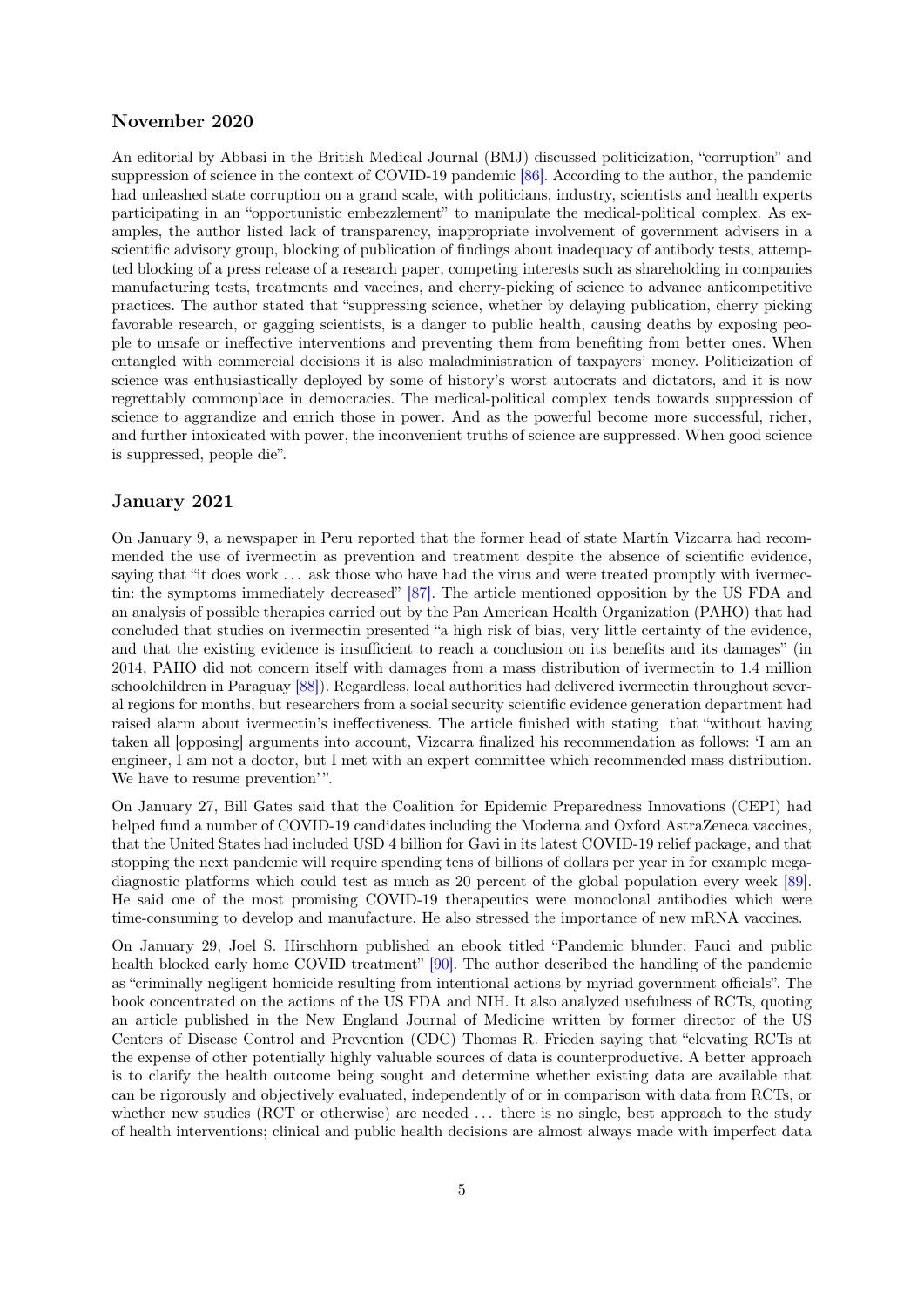. . . there will always be an argument for more research and for better data, but waiting for more data is often an implicit decision not to act or to act on the basis of past practice rather than best available evidence. The goal must be actionable data – data that are sufficient for clinical and public health action that have been derived openly and objectively and that enable us to say, 'Here's what we recommend and why'" [\[91\].](#page-52-11) Hirschhorn added that "many researchers, like [Didier] Raoult [\[92\],](#page-52-12) opted for observational studies, in which as many patients as possible are treated. This is not a matter of choosing a design that is 'fatally flawed,' it is a matter of choosing a design that is not unnecessarily fatal to the patients. It's not sloppiness (as some of his critics would allege), but being true to the study question as he saw it: how can we save as many lives as possible. These observational studies could begin almost immediately, and didn't require the slow approval process that RCTs require". Hirschorn also noted that "a study showed that 35 percent of the conclusions of the finest RCTs, assessed by peer review and published in the most respected medical journals, could not be replicated on reanalysis of their raw data. Meaning that when researchers gave over their original data sets to another group, they could not come up with the same results 35 percent of the time – in the very best, most-cited journals" [\[93\].](#page-52-13)

#### February 2021

On February 5, Schellack et al. described the regulatory framework of South Africa, noting the December 22 decision against ivermectin and the January 27 decision to facilitate a controlled, compassionate access program for it [\[94\].](#page-52-14)

On February 9, an extension to 'Together' trial led by McMaster University was announced (NCT04727424) [\[95\];](#page-52-15) [\[96\];](#page-53-0) [\[97\];](#page-53-1) [\[98\].](#page-53-2) The evaluation of ivermectin was funded by Fast Grants, with the overall trial infrastructure being supported by the Rainwater Foundation. The ivermectin arm was apparently planned to be carried out in Brazil, with a single dose of 18 mg for participants weighing 40-60 kg and 24 mg for participants over 60 kg. The number of participants was expected to be up to 3,200, with results available within three to six months.

#### March 2021

On March 10, Kern et al. used pharmacokinetic modeling to investigate the dynamic impact of timing and dosing regimens of ivermectin [\[99\].](#page-53-3) The authors noted that previous clinical trial results of other drugs had been well explained by these models. In this study the greatest benefits were observed when ivermectin was given immediately at the time of diagnosis. The authors wrote that even interventions with minor antiviral effect may reduce host exposure if timed correctly. In contrast to other modeled drugs for which no effect was observed, ivermectin seemed to be at least partially effective: given on positivity, peak viral load dropped by 0.3-0.6 log units and exposure by 8.8-22.3%.

On March 10, Tarazona et al. prospectively assessed environmental of COVID-19 therapeutic solutions, modeling scenarios for predicting levels of pharmaceuticals ending up in the environment through wastewater treatment plants. Their models predicted a very high impact for ivermectin and azithromycin, even at use levels well below the default value of 1% of the population. The authors said the results highlighted fish sublethal effects as the most sensitive target [\[100\].](#page-53-4)

On March 12, Czech Republic extended the use of ivermectin from hospitals to all general practitioners and distribution to all pharmacies  $[101]$ . For hospitalized patients, a dose of 0.2 mg/kg on days 1, 3 and 5 was administered, with a maximum daily dose of 24 mg. For outpatients, it was administered on days 1 and 3.

On March 16, a Czech newspaper wrote an article clearing "five misunderstandings" about ivermectin, namely that 100 times the standard dosage would be needed, that ivermectin would damage liver and kidneys, that the JAMA study was reliable, that ivermectin was for horses, and that there were no studies about it  $[102]$ .

On March 16, the National Institutes of Health ACTIV-6 announced a request for implementors for an ACTIV-6 trial of repurposed medicines [\[103\].](#page-53-7)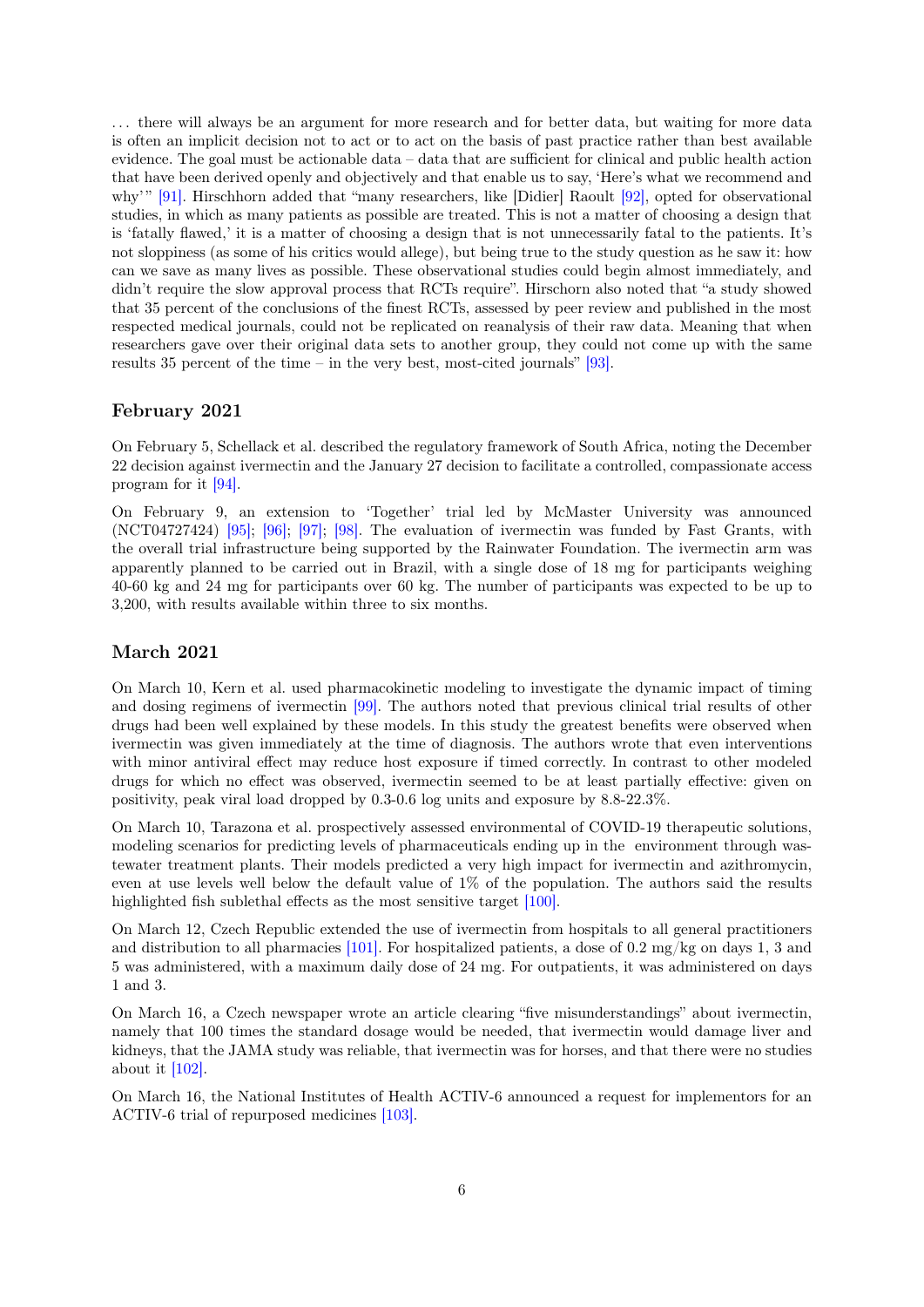On March 16, a news story described some of the background of the adoption of ivermectin in South Africa [\[104\].](#page-53-8) A lawyer involved in the process described the compassionate access programme "quite a bureaucratic process, frustrating and completely unworkable" but said the government had agreed to register ivermectin for the treatment of COVID-19 in the next few days, which the lawyer called "a major breakthrough".

On March 16, an article by Thaldar reported that the South African Health Products Regulatory Authority (SAHPRA) had failed to comply with a court order given on February 2, 2021, and therefore broken the law [\[105\].](#page-53-9) This had resulted in ivermectin not having been distributed to COVID-19 patients.

On March 23, Michal Rezek, a head of cardioangiology clinic in the Czech Republic, commented that he "does not understand the campaign against ivermectin", most recently demonstrated by the European Medicine Agency's (EMA) decision against it [\[106\].](#page-53-10) Rezek said that for the time being, his hospital was continuing its use. In the news report, Rezek refuted EMA's arguments against ivermectin.

On March 23, a group of Brazilian medical associations demanded that drugs with no proven efficacy against COVID-19 should be banned, recommending social distancing and hand washing instead [\[107\].](#page-53-11)

On March 27, the head of the intensive care unit professor Nathi Mdladla in South Africa said that ivermectin was widely utilized during the first wave. During the second wave in late 2020, authorities noticed this practice and clamped down on it, threatening doctors who had been prescribing it with sanctions. Mdladla believed this response had been unhelpful, and the case was going to appear in a hearing at a high court. Professor Salim Abdool Karim, one of the doctors leading South Africa's coronavirus response, said that the doses being given to people could even be toxic and that "it must be clearly stated that ivermectin does not kill the virus at dosages humans can tolerate. The amount of drug needed to kill the virus is toxic to humans. Whatever it is doing, it is not killing the virus" [\[108\].](#page-53-12)

On March 27, a Czech expert on clinical studies, Šimon Reich, said that doctors believe in new drugs rather than decades-old antiparasics, and he didn't understand why people were afraid to use old drugs for new diseases [\[109\].](#page-53-13)

On March 28, a group of British scientists and medical doctors, Health Advisory and Recovery Team (HART), urged the UK Medicines and Healthcare Products Regulatory Agency (MHRA) to consider granting approval for ivermectin [\[110\].](#page-53-14)

On March 29, Olufemi Emmanuel Babalola, who had organized an ivermectin RCT in Nigeria in May 2020 [\[111\],](#page-54-0) was interviewed about the use of ivermectin in Nigeria [\[112\].](#page-54-1) Babalola stated that for Nigeria's population of 210 million inhabitants, there had been only 2,000 deaths, or 10 deaths per a million inhabitants. In comparison, for France's population of 65.4 million inhabitants and 108,000 deaths, the ratio was 1,650 deaths per a million inhabitants, i.e. over 160 times higher. Nigeria was said to have had a special history with ivermectin due to it having been used for a very long time for the treatment of onchocerciasis (river blindness). More ivermectin had likely been used in Nigeria than in any other country in the world. Babalola claimed the reason for ivermectin not being used in Europe was industry influence and ivermectin's unprofitability in comparison to investigational pharmaceuticals. Babalola claimed Merck & Co/MSD had pressured Nigeria's government not to use ivermectin [\[113\].](#page-54-2)

On March 30, Wehbe et al. discussed molecular aspects and therapeutic possibilities of repurposing ivermectin for COVID-19 [\[114\].](#page-54-3)

## April 2021

On April 1, an article by Mourya et al. about a retrospective 100-patient trial in India suggested 89% lower risk of no virological cure (10% vs 94%, RR 0.11, p<0.001) [\[115\];](#page-54-4) [\[116\].](#page-54-5)

On April 1, a feature by Wadvalla in the BMJ discussed division of the medical community in South Africa [\[117\].](#page-54-6) The article described that a lobby group "South Africa Has A Right To Ivermectin" formed on Facebook on January 2, 2021 had reached 72,000 members and was sharing information black market or veterinary ivermectin, reportedly running "an awareness campaign for 'the people's medicine' ", physically distributing pamphlets on the benefits of ivermectin at public spaces throughout the country.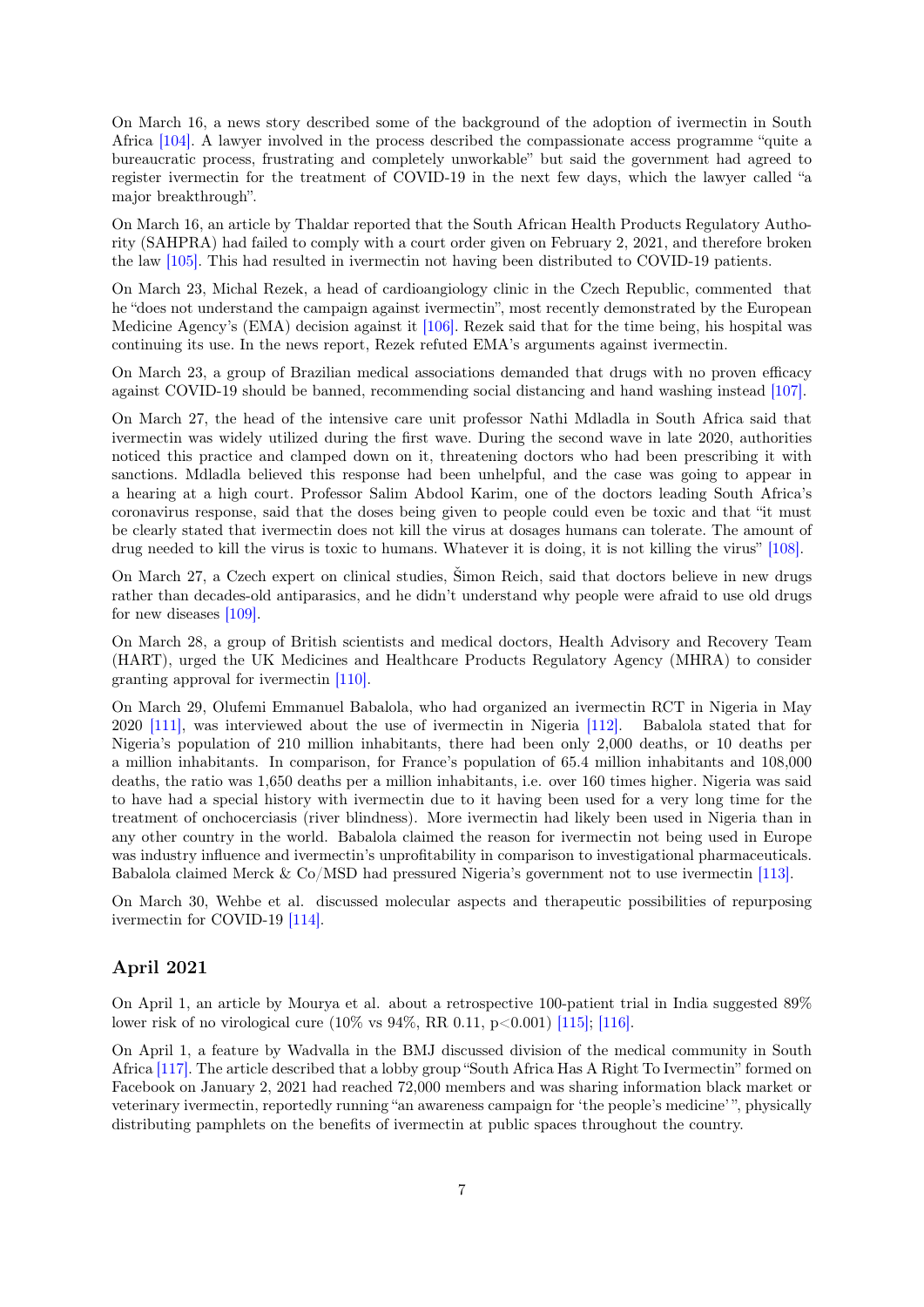On April 1, a Philippines House of Representatives hearing on March 29 about ivermectin was made available online [\[118\];](#page-54-7) [\[119\].](#page-54-8)

On April 1, a news report by Horowitz pointed out that data by the WHO indicated a 81% reduction in mortality due to ivermectin, yet the WHO recommended against using it [\[120\].](#page-54-9)

On April 2, a news report by TrialSite News discussed allegations of scientific misconduct related to the recent Unitaid/WHO funded meta-analysis by Hill et al. [\[121\];](#page-54-10) [\[16\].](#page-47-15) The question was about whether or not a third party not named as an investigator had modified or influenced it to downplay ivermectin's efficacy. The report said a French group, Bon Sens, had sent a demand letter to the University of Liverpool alleging scientific misconduct.

On April 3, an interview of Morteza Shakhsi Niaee, the main researcher in an Iranian clinical trial on ivermectin, discussed the current situation in Iran [\[122\];](#page-54-11) [\[123\];](#page-54-12) [\[124\].](#page-54-13) Niaee stated that "considering the data and the risk-benefit ratio we should spread the word [about ivermectin's efficacy] as much as we can because it is our moral and public responsibility . . . we don't know what the result [of this advocacy] will be ... [but] we hope to have a positive influence in the world".

On April 4, Whiteboard Doctor discussed the ivermectin review published on March 24, 2021 by a Japanese group including the discoverer of ivermectin Satoshi Omura  $[125]$ ;  $[2]$ .

On April 4, a news report by ABC News suggested that unregulated self-medication with a combination of medications or ivermectin had resulted in cases of liver damage in Brazil [\[126\].](#page-54-15)

On April 4, Daily Mail (UK) wrote that Britain's Health Secretary Matt Hancock was setting up an anti-virals task force to produce a "new innovative coronavirus treatments" with one goal to develop a pill suitable for early outpatient treatment, with details expected to be announced in the coming weeks [\[127\];](#page-55-0) [\[128\].](#page-55-1) Earlier in February 2021, Hancock had been found guilty of unlawful hiding of information about COVID-19 related government spending [\[129\].](#page-55-2) The judge called the act "a historic failure". The antivirals task force was said to attempt to turn "the latest research on anti-viral therapeutics into approved medical treatments for coronavirus within months". The report referred to UK's "success of the vaccine program" saying it "wants to replicate those achievements with anti-viral drugs". The team was said to be led by a "biochemist turned venture capitalist" Kate Bingham who had previously helped the UK secure agreements for access to 357 million doses of six different vaccines. In 2020, Bingham had served as the Chair of the UK vaccine task force and was currently sitting on the boards of six biotechnology companies [\[130\];](#page-55-3) [\[131\].](#page-55-4)

On April 5, in response to a Brazilian physics professor claiming the meta-analyses produced by the CovidAnalysis group were a scam, a blog post in Portuguese investigated the reliability of them [\[132\].](#page-55-5) The author noted that some of the world's most published physicians and researchers had quoted the results of the meta-analyses as valid. A mathematics professor interviewed for the post did not find immediate methodological issues with the meta-analysis. The author had also been in contact with the CovidAnalysis group directly.

On April 6, a news report indicated that after a juridical process the South African Health Products Regulatory Authority (SAHPRA) and parties in favor of using ivermectin for COVID-19 had reached an agreement, according to which registered medical practitioners may prescribe ivermectin for COVID-19 [\[133\].](#page-55-6)

On April 6, a news report from the Czech Republic mentioned an ongoing observational trial with 100 patients [\[134\].](#page-55-7) Asked about the difference between the ivermectin policy of the Czech Republic and the EMA's advice against ivermectin, a head of cardioangiology clinic Michal Rezek commented that the contents of EMA's detailed report were incompatible with the short statement published on the Internet. Rezek said that while EMA admitted the existence of ivermectin studies with positive results they said conclusions could not be made due to ivermectin having been part of a combination of drugs or that the trials had had methodological deficiencies. Rezek said these were just "formal reservations" and that "for them, positive studies are not enough to prove efficacy". Rezek added that EMA's recommendation against ivermectin was not indicated by their not commonly available extensive scientific study. In this background document, EMA rejected positive studies due to their various shortcomings but also stated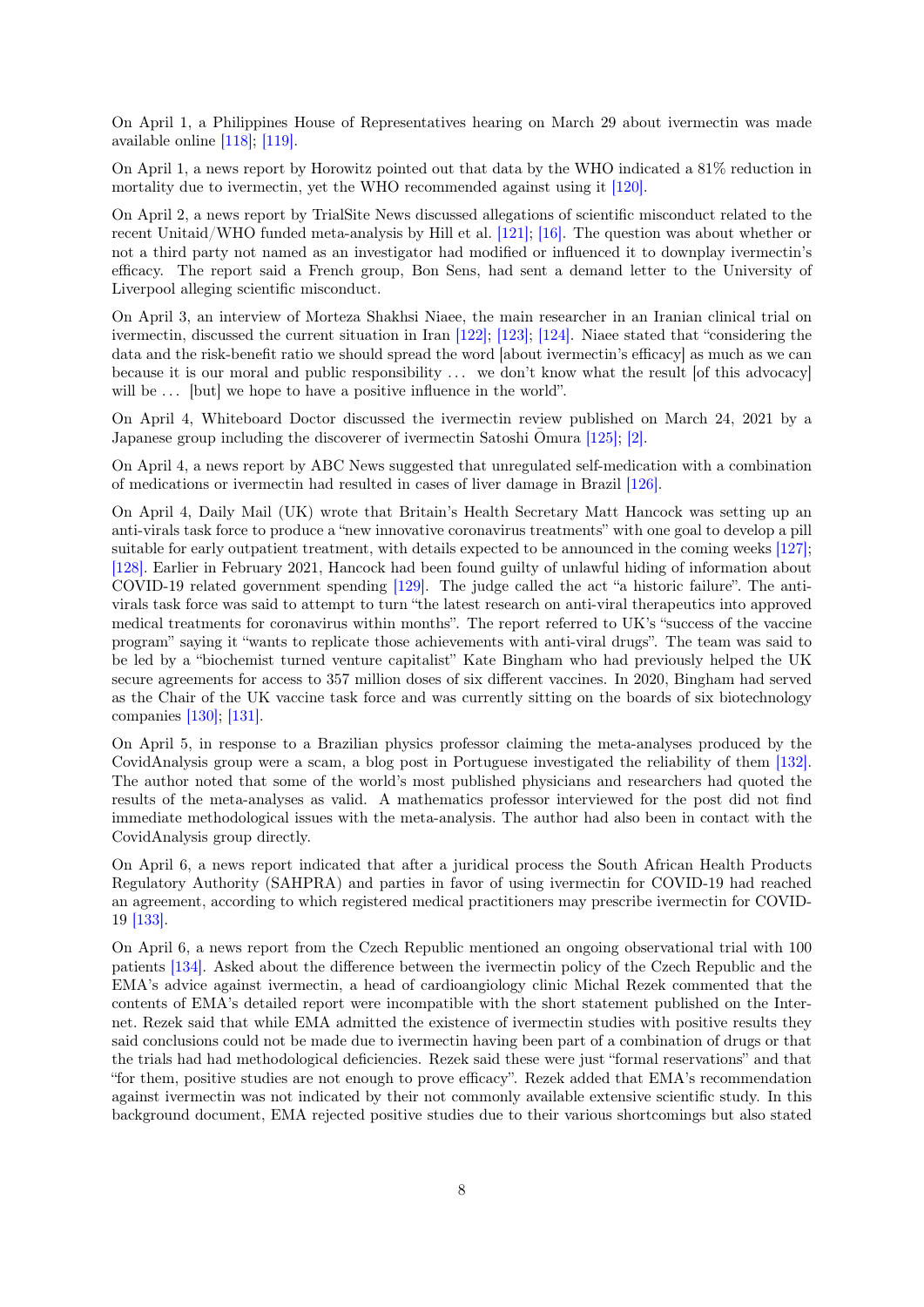that the drug was safe and its efficacy could not be ruled out. Rezek said that "there is no evidence that it did not work".

On April 6, Syed stated that 54 of his previous YouTube videos mentioning ivermectin had been demonetized, and if he would mention ivermectin in his future videos they would be either removed or demonetized [\[135\].](#page-55-8)

On April 6, an article about a retrospective cohort study by Mokhtari et al. (n=28,759) concluded that early outpatient treatment of mild COVID-19 with hydroxychloroquine (7,295 treated vs 21,464 not treated) reduced the odds of hospitalization by  $35.3\%$  (7.2% vs 11.1%, p<0.001) and mortality by  $69.7\%$  $(0.4\% \text{ vs } 1.3\%, \text{ p} < 0.001)$  in a six-month follow-up, with no adverse effects [\[136\];](#page-55-9) [\[137\].](#page-55-10)

On April 7, an interview of Tess Lawrie discussed the meta-analysis by Bryant et al. and the metaanalysis by WHO, comparing the two [\[138\];](#page-55-11) [\[15\];](#page-47-14) [\[139\].](#page-55-12) Lawrie mentioned she had not found a protocol for WHO's review. She mentioned discrepancy between which trials had been classified as high risk and low risk of bias.

On April 7, a preprint from Wiseman and Kory discussed the methodology of the clinical trial of Lopez-Medina et al. and concluded that possible clustering and/or drug switching confounding obscured up to 56% of ivermectin's effect [\[140\];](#page-55-13) [\[141\];](#page-55-14) [\[142\].](#page-55-15)

On April 7, FLCCC weekly update discussed the situation in Zimbabwe, interviewing Jackie Stone who said ivermectin had "completely changed the landscape for us" with an approximately ten-fold reduction in mortality [\[143\].](#page-55-16) Stone had successfully been using colloidal silver, ivermectin and doxycycline protocol for severely hypoxic patients, allowing patients with oxygen saturations under 80% to be treated at home instead of being hospitalized [\[144\].](#page-56-0) According to Stone, the components complemented each other. Stone had first been accused of malpractice but later, on January 28, 2021, Zimbabwe had approved ivermectin nationwide [\[145\];](#page-56-1) [\[146\];](#page-56-2) [\[147\]](#page-56-3)[\[148\]](#page-56-4)[\[149\].](#page-56-5) The presentation detailed the various mechanisms of action of ivermectin in each phase of COVID-19, including the role of CD147 receptor [\[143\].](#page-55-16)

On April 8, an Italian pharmaceutical website updated its guidance on how to legally prescribe ivermectin for COVID-19 in Italy [\[150\].](#page-56-6)

On April 8, a preprint by Tsegay et al. indicated that ivermectin inhibited 89% of SARS-CoV-2 spike protein binding to ACE2 [\[151\].](#page-56-7)

On April 8, a statement by the FLCCC Alliance discussed disappointments related to vaccines, suggesting these indicate an increased need for a medication such as ivermectin which has shown efficacy comparable to vaccines [\[152\].](#page-56-8) The statement mentioned adoption of ivermectin in several countries and cities including India, Japan and Mexico City, adding that the WHO and NIH have all the data they need to recommend ivermectin to prevent and treat COVID-19.

On April 8, the Washington Post wrote about increased interest in ivermectin in the US, warning that the use of veterinary formulations without knowledge of proper dosing may easily lead to overdosing [\[153\].](#page-56-9) A virologist stated that "to my knowledge, there is no data that suggests [ivermectin] is good for Covid-19". The article also mentioned Merck & Co/MSD's statement against ivermectin [\[154\],](#page-56-10) and a similar statement by the Infectious Diseases Society of America [\[155\].](#page-56-11) Next, the article mentioned Kory's argument of ivermectin being a "miracle drug" and his opposition to waiting for data from more trials. The article then discussed the US National Institutes of Health's plan for a large-scale trial of repurposed drugs (possibly including ivermectin, fluvoxamine and famotidine), saying this trial could give a definitive answer to the controversy around ivermectin. Finally, the article mentioned "cautious optimism" raised by the meta-analysis by Hill et al. [\[16\].](#page-47-15)

On April 8, an editorial in the Wall Street Journal, referring to removals of material describing opinions and actions of elected representatives and their advisers, stated "it's chilling that Google's YouTube, through its 'medical misinformation policy,' appears to be systematically undermining the ability to access material in the public interest" [\[156\].](#page-56-12)

On April 9, FLCCC Alliance criticized the Washington Post story about not presenting the research data about ivermectin's effectiveness and not discussing the consequences of the prohibitive approach by the government agencies and the censorship of science [\[157\].](#page-56-13)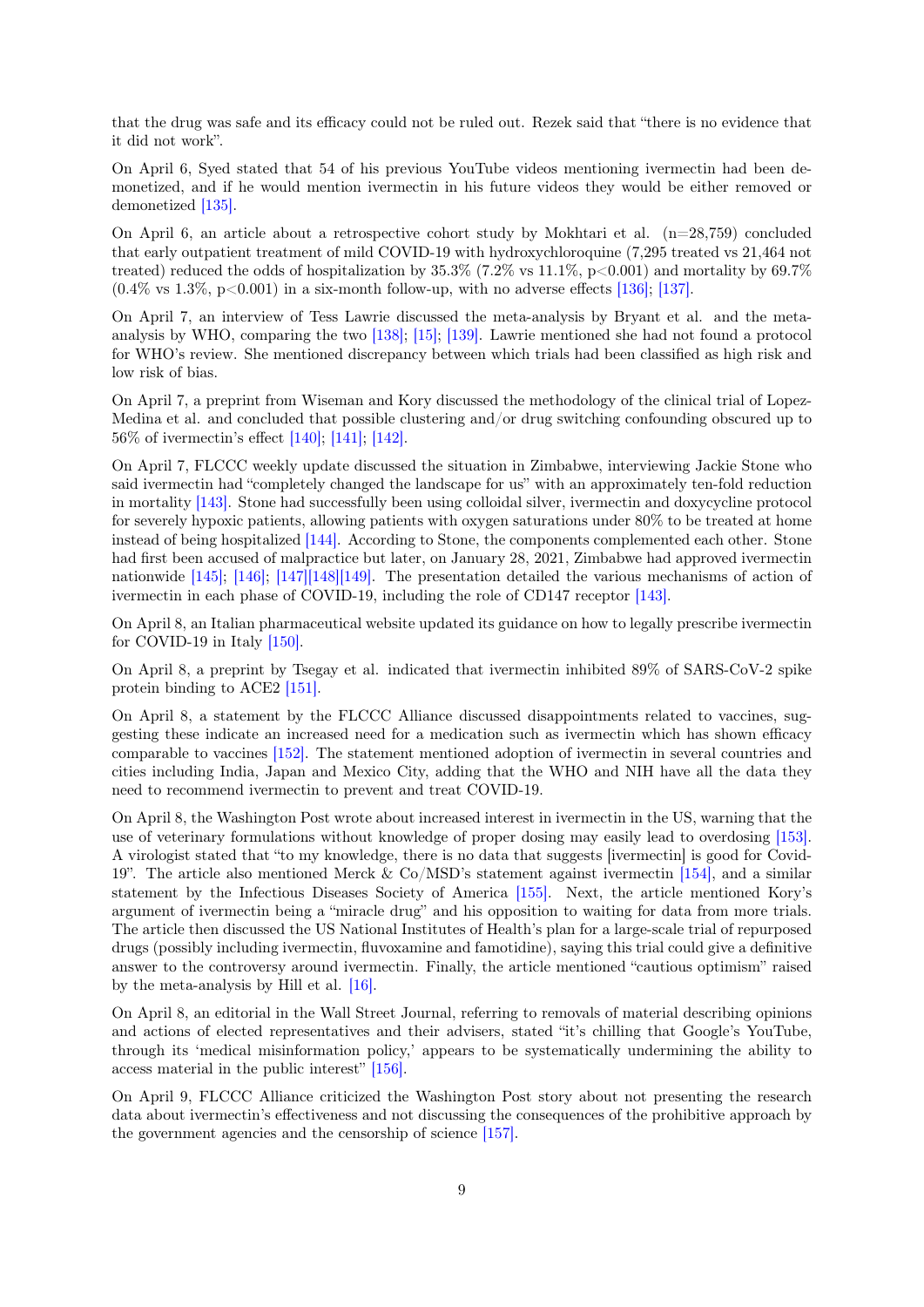On April 9, a US news article titled "Scientists work toward an elusive dream: a simple pill to treat Covid-19" discussed the possibility of a pharmaceutical for early outpatient treatment of COVID-19, stating that the reason for it not existing yet "is not for lack of trying" [\[158\].](#page-56-14) The article included an interview of the US National Institutes of Health director Francis Collins who called this kind of pill a "dream", adding that "it's just a damn long pathway . . . but I will tell you that this is an extremely high priority for Tony Fauci and Francis Collins and the Biden administration, to work with these companies to try to make sure that we speed this up". Pharmaceuticals in development by Merck & Co/MSD and Ridgeback Biotherapeutics (molnupiravir), Atea Pharmaceuticals (AT-527) and Pfizer (PF-07321332) were mentioned.

On April 9, a news report wrote that a State Supreme Court in New York, US had ordered a hospital to administer four additional doses of ivermectin to a ventilated patient [\[159\].](#page-56-15)

On April 9, Garcia et al. published a protocol for a randomized clinical trial comparing ivermectin to placebo in early treatment in Peru (SAINT-Peru, NCT04635943) [\[160\].](#page-57-0)

On April 10, an article about an in silico analysis by Bello found that the in vitro activity of ivermectin may explained by acting as an inhibitor of importin- $\alpha$ , dimeric 3C-like protease, and Nsp9 [\[161\];](#page-57-1) [\[162\].](#page-57-2)

On April 11, the Wall Street Journal published an opinion by Johnson et al., the organizer of US Senate hearings in late 2020 [\[163\].](#page-57-3) The authors stated there is already evidence for generics reducing COVID-19 mortality.

On April 11, Evidence-Based Medicine Consultancy Ltd (E-BMC), the research company behind the meta-analyses of Lawrie et al. and Bryant et al., announced that YouTube had blocked video uploads to the company's account until July 10, 2021 [\[164\].](#page-57-4)

On April 11, an interview of Mary Beth Pfeiffer, an investigative journalist and a contributor to Scientific American, discussed censorship of ivermectin news [\[165\];](#page-57-5) [\[166\].](#page-57-6) She said the current practices were social media platforms' attempt to be good citizens, and largely a response to the manipulation of social media during the US presidential elections of 2016 which brought on calls of social media to police itself or be regulated. Ironically, however, in this case efforts had backfired. She said there had been "an extremely limited and unfair coverage" of ivermectin in the US and that the during her forty years in journalism, never before had she encountered such censorship. In her opinion, since the beginning of the hydroxychloroquine controversy involving president Trump there had been a bias in the media against early treatment, leading the mainstream media to become very unwilling to conduct proper investigation and act as journalists were supposed to, instead publishing superficial, erroneous articles. Pfeiffer called for a major congress-led investigation on how the pandemic has been handled in the US but added she was not confident there would be anyone able to conduct it properly. She suggested courts as a good starting point for these investigations and demands. Another journalist, Mariam Mia, described the atmosphere surrounding ivermectin journalism being characterized by fear. A South African journalist, Viasen Soobramoney, described they had become unable to publish their stories on social media platforms, leading them to realize the power of these platforms, noting it could lead to scary scenarios. In the discussion it was mentioned that in South Africa, 700 medical doctors had joined together to demand adoption of ivermectin and succeeded.

On April 11, the parliament of Italy voted in favor of early treatments [\[167\].](#page-57-7)

On April 11, Bisoffi said that an interim analysis of an Italian trial (NCT04438850) had been performed but the decision of the steering committee had been to continue the recruitment, leaving the researchers blind as to the preliminary results (personal communication).

On April 11, a news report discussed the situation in Slovakia, noting that after the official authorization, there was no central plan nor efficient market apparatus in place to efficiently and effectively allocate supplies of ivermectin [\[168\].](#page-57-8) Therefore, availability remained an issue, with some Austrian pharmacies said to have turned predatory, marking up the prices. Perhaps 10,000 Slovakians were said to have been treated with ivermectin. Mainstream press was said to avoid the topic or quote physicians with dismissive positions referring to stances of EMA and WHO. Despite the national authorization, Facebook continued to censor local discussions.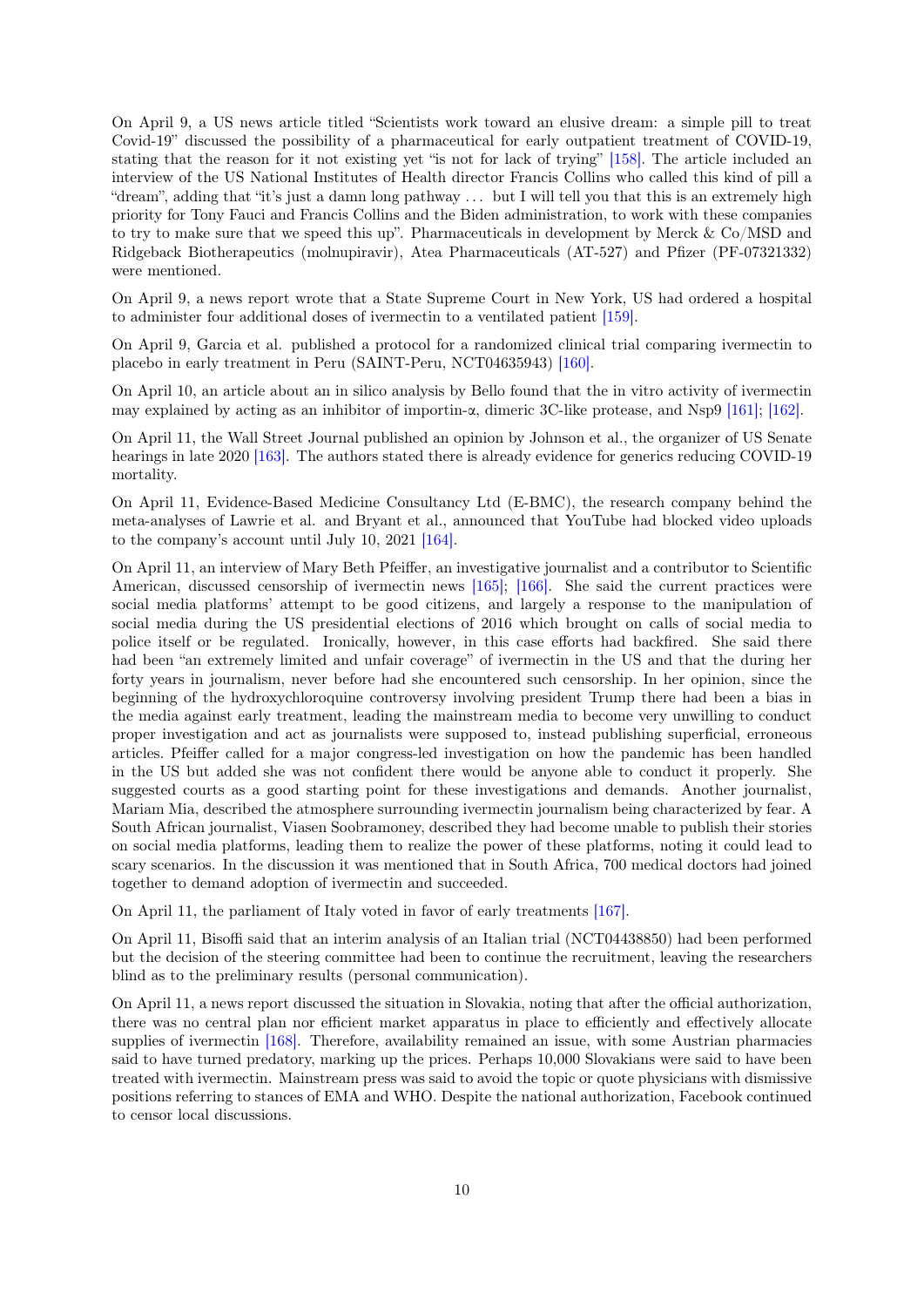On April 12, an article by Saha et al. investigated the binding mechanism of ivermectin with the spike protein of SARs-CoV-2 using three different computational modeling techniques, concluding that ivermectin can be a suitable inhibitor for SARS-CoV-2 to enter into the human cell through hACE2 [\[169\].](#page-57-9)

On April 12, a news report from Indonesia indicated that the government was finalizing its evaluation of ivermectin [\[170\].](#page-57-10)

On April 12, a news report from Lucknow, Uttar Pradesh, India stated that Indian states had simply ignored the WHO recommendation against ivermectin [\[171\].](#page-57-11)

On April 12, a medical doctor suggested that the ivermectin strategy of the pharmaceutical industry was similar to the earlier strategy of the tobacco industry in denying the harms of smoking [\[172\];](#page-57-12) [\[173\];](#page-57-13) [\[174\].](#page-57-14) The author seemed to suggest that the Surgisphere scandal would have been a part of these strategies to resist introduction of early treatments with repurposed medicines. He also seemed to suggest that the WHO, NIH and FDA were involved in these delaying operations.

On April 12, a German magazine Bild wrote about the ivermectin controversy and the refusal of European and German approval authorities to adopt ivermectin, quoting a German immunologist Peter Schleicher saying "it is completely incomprehensible that there is no approval for this in Germany. We would have thousands fewer deaths to mourn" [\[175\].](#page-58-0)

On April 12, a news report wrote that ivermectin was going to be trialed in Ireland as a part of an international Remap-Cap study [\[176\].](#page-58-1) It had already been administered to some critically ill patients before the trial.

On April 12, New Republic published a news report by Zaitchik, titled "How Bill Gates impeded global access to Covid vaccines" [\[177\].](#page-58-2) According to Zaitchik, Gates was using his foundation to defend monopoly medicine. Initially in February 2020, a WHO expert group had drafted outlines for pandemic response, assuming that the world would unite against the virus and that intellectual property issues would not be allowed to slow things down. In May 2020, WHO Covid-19 Technology Access Pool (C-TAP) was launched. However in March 2020, Gates had first launched Therapeutics Accelerator, a joint initiative with MasterCard and Wellcome Trust, then in April 2020 a larger initiative inside the WHO called Access to COVID-19 Tools Accelerator (ACT-Accelerator), which was a a public-private partnership based on charity and industry enticements. According to Zaitchik, it "enshrined Gates's long-standing commitment to respecting exclusive intellectual property claims . . . [the idea that intellectual property] must be protected, even during a pandemic, carried the enormous weight of Gates's reputation as a wise, beneficent, and prophetic leader ... technically housed within the WHO, the ACT-Accelerator is a Gates operation, top to bottom". It included a vaccine arm called COVID-19 Vaccines Global Access (COVAX) which aimed at providing a small amount of vaccines to low-and-middle-income countries for a lower price [\[178\].](#page-58-3) Zaitchik wrote that Gates actively sought to undermine all challenges to his authority and ACT-Accelerator's intellectual property–based charity agenda. Pharmaceutical companies, through International Federation of Pharmaceutical Manufacturers and Associations (IFPMA), strongly supported Gates. C-TAP was manipulatively sidelined in favor of ACT-Accelerator/COVAX which later completely failed to meet its stated goals. Gates also prevented Oxford University's plan to place the rights to its vaccine candidate in the public domain. Subsequently, the rights were sold to Astra Zeneca.

On April 13, an open letter by US doctors described the ivermectin trial by López-Medina et al. published in JAMA on March 4, 2021 as "fatally flawed" [\[179\];](#page-58-4) [\[141\].](#page-55-14)

On April 13, a preprint by Al Sulaiman et al. of a multicenter, non-interventional, retrospective cohort study of 738 critically ill patients at ICUs found a significant association between thiamine use with in-hospital mortality (OR 0.49, 95% CI 0.25-0.97,  $p=0.04$ ) as well with 30-day ICU mortality (OR 0.45, 95% CI 0.22-0.94, p=0.03). Thiamine also reduced the likelihood to for thrombosis by  $81\%$  (OR 0.19, 95% CI 0.04-0.88, p=0.034) [\[180\].](#page-58-5) Thiamine is a central component of the FLCCC Alliance's MATH+ hospital treatment protocol [\[10\].](#page-47-9)

On April 13, Sky News report claimed that the WHO had tried to force a former WHO employee to change a key report to hide the fact that Italy had not updated its pandemic response protocols since 2006 [\[181\].](#page-58-6) The employee said the affair has completely undermined WHO's reputation, adding that "I think the problem here is about lack of independence and lack of transparency of the WHO. The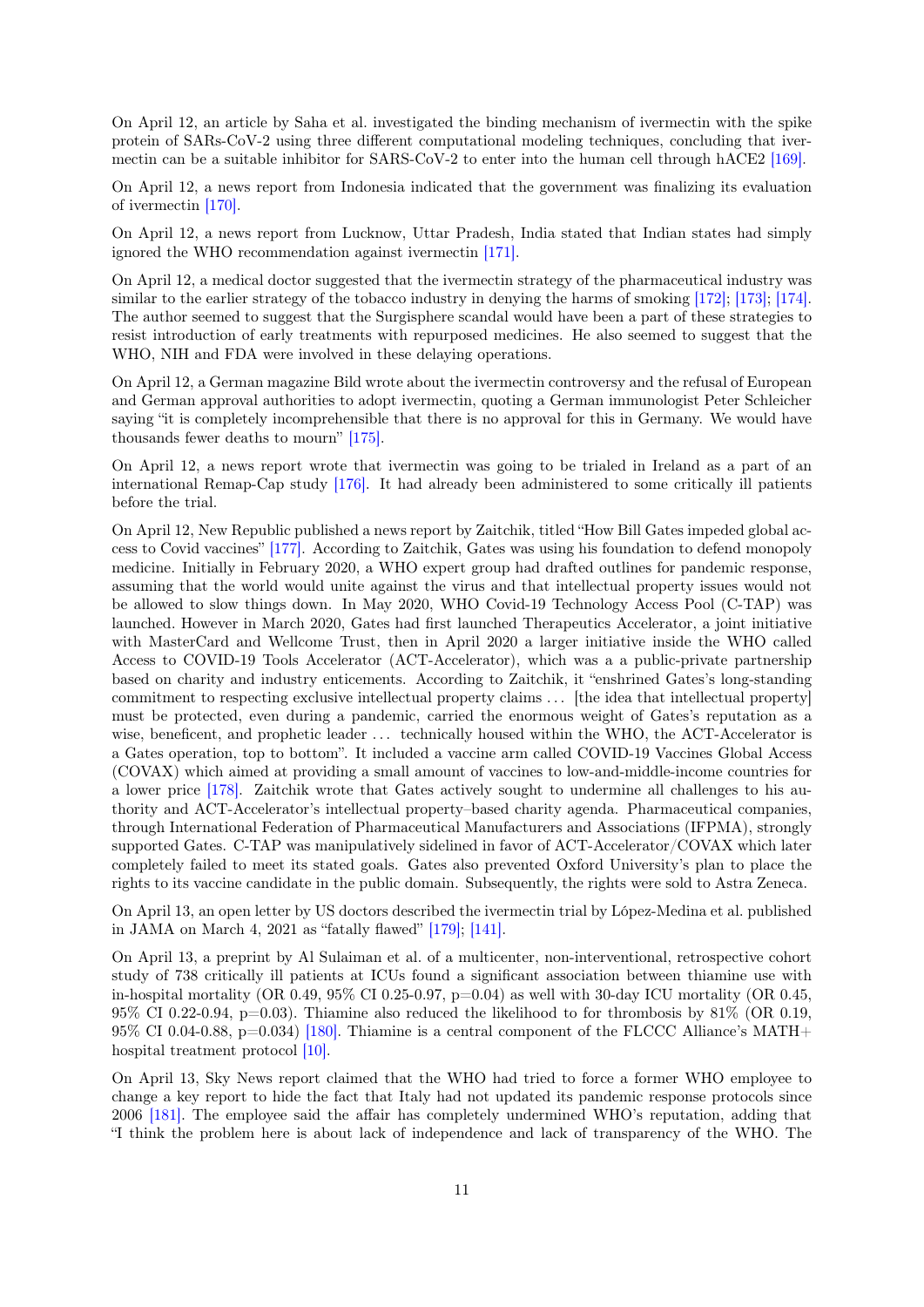mandate of the organization is to preserve and to promote the health of the entire world. The story that happened shows that the organization is bound by personal interests, government interests, and financial powers". The news report said WHO had refused to help Italian prosecutors investigating Italy's COVID-19 planning, even stating its staff members had immunity from questioning, leaving the prosecution team confused and suspicious. The team said WHO was turning the investigation "into something political".

On April 14, a prophylaxis study in Singapore by Seet et al. indicated that for low-risk patients, a single dose of 0.2 mg/kg (max 12 mg) indicated 49.8% lower risk of severe case compared to vitamin C administration (RR 0.50, p=0.01, n=1,236) (NCT04446104) [\[182\];](#page-58-7) [\[183\].](#page-58-8)

On April 15, website Science-Based Medicine wrote that ivermectin was the new hydroxychloroquine and there was no evidence it could treat COVID-19 [\[184\].](#page-58-9)

On April 15, at the Medscape website, Vega discussed whether ivermectin or fluvoxamine should be used for outpatients, mentioning studies indicating reduction in mortality in hospitalized patients but no difference in outpatients (in the JAMA study), concluding that the was no indication for routine use of ivermectin in COVID-19, adding that FDA and Merck  $\&$  Co/MSD had advised against its use [\[185\].](#page-58-10) The author was more positive about fluvoxamine for outpatients but concluded that more studies were needed.

On April 15, in Slovakia, a head of intensive care Jakub Hložník described that they had found ivermectin ineffective, stating that their experience confirms the negative opinions of international organizations and the manufacturer [\[186\].](#page-58-11) He dismissed the prophylaxis studies done in India as invalid but added there was one "real study published in the prestigious journal JAMA" indicating no effect, stating "this is the most objective study" and that the criticism was about "these people blaming everything" and that in vitro, ivermectin only acts at doses 100 times higher than approved for humans. About the medical profession, he said that "we are not divided. There is a group of doctors who claim to have a cure for COVID-19, and there are the rest of the doctors who are silent because they smile at it or think it is not worth commenting on. We are not inconsistent: look at the opinions of professional companies in which world experts examine how medicines work and what side effects they have". He added that "an atmosphere has been created in which anyone who tells the truth [about ivermectin's ineffectiveness] is attacked for not being able to heal the patients". He said accusations of corruption had "transcended all bounds of decency". About cases, he commented that ivermectin "didn't help at all. There were patients who received ivermectin and then fought for their lives on the ventilator for several more weeks and recovered. If I were like [the ivermectin proponents], I would go to the media and say it was due to ivermectin. But the reality is that this drug did not work at all . . . some patients used it at home and ended up in our hospital. If it were so effective, people would not end up with a severe COVID-19 in a hospital despite taking it. That is common sense. You don't need to be a doctor to understand that . . . I still don't understand why they attack us when our patients receive the same treatment as in other developed countries ... [allegations about a pharmaceutical lobby] are illogical, because if ivermectin took up, it would become a gold mine for pharmaceutical companies. It would be used by tens or hundreds of millions of people". He said they were mainly using corticosteroids, heparin and vitamins C and D as a supportive treatment, and had tested monoclonal antibodies. Ivermectin was unwise to use "because we don't know how the drug behaves in a COVID-19 patient receiving a number of other medicines" and they had seen cases of ivermectin poisoning. He felt healthcare professionals were spreading misinformation about ivermectin, and added that "it is strange that we have reached a state where ivermectin is being distributed by mayors. It's a prescription drug, not a lentil ... it is a great paradox that people are willing to eat medicines for horses and cattle, but do not want to be vaccinated". The epidemic situation was said to have "improved a bit, thanks to vaccinations and restrictions. But we may read again that it was ivermectin". He also did not believe in the alleged results of Michal Rezek in the Czech Republic.

On April 16, in the Czech Republic, a head of cardioangiology clinic Michal Rezek described that the mortality rate of over one hundred ivermectin-treated inpatients had been around 10 percent, in contrast to a general level of around 20 percent in the Czech Republic [\[187\].](#page-58-12) He said a small proportion of patients do not respond to any treatment, and that ivermectin probably has a greater meaning and effect in the outpatient setting and in the early stages of the disease. He said ivermectin is offered to almost everyone in the hospital. He said they don't have convincing results of other antivirals. He added that no-one in the EU has applied for ivermectin's approval for COVID-19 because in order to do that successfully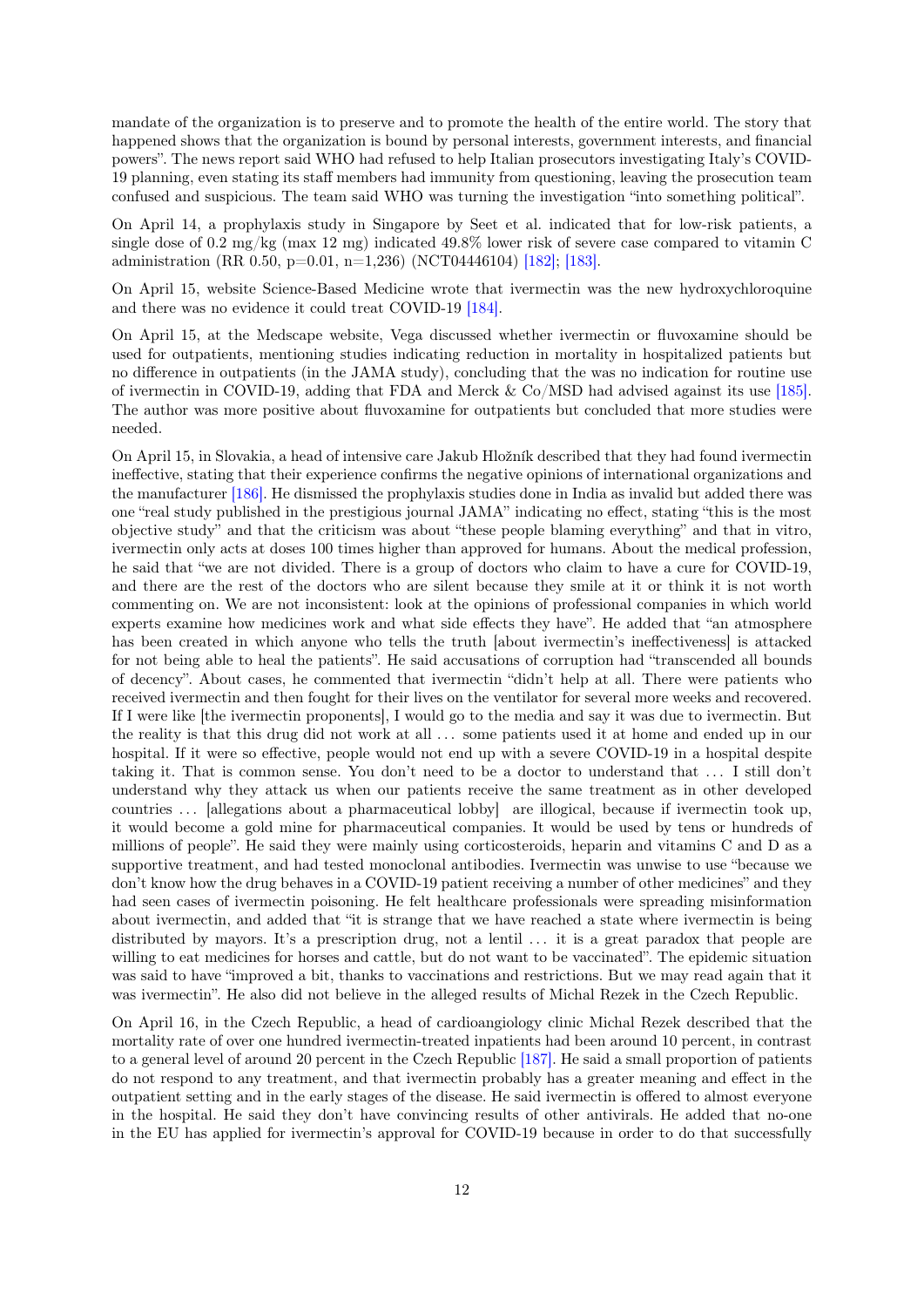one would need a large trial with thousands of patients and such large investments are made mainly be pharmaceutical companies expecting future profits. To the question of why ivermectin's role is "desperate", he answered that "I don't know, there are probably more factors . . . some doctors simply do not believe in these positive results. Security risks are mentioned, although there is no evidence of harm. The US NIH has stated that there are currently no clear arguments for or against. This is probably the most rational opinion ever issued by an official large institution. They correctly stated that at present the evidence for ivermectin is such that it cannot be clearly stated that it should be recommended because we lack a large placebo-controlled study, but that it cannot be said that it should not be used due to relatively numerous positive results reported in smaller studies". About the WHO decision, Rezek commented that for other medicines that the WHO had recommended against there had been large studies to back up the decision, whereas for ivermectin there had not been such a study. In this respect, the handling of ivermectin had been a deviation from the previous practices. Rezek also mentioned Satoshi Omura had "argued quite convincingly ivermectin should be used and that the data are already sufficient". About COVID-19 in general, Rezek said that "the problem is that we still don't understand the course of the disease: it behaves completely differently from other viral diseases".

On April 16, a scoping review by Bhowmick et al. concluded that evidence is not sufficiently strong to either promote or refute the efficacy of ivermectin, doxycycline, or their combination in COVID-19 management [\[188\].](#page-58-13) There were no new safety signals of concern. The quality of studies was said to vary widely, with five studies having a "good" methodological quality [\[189\];](#page-58-14) [\[190\];](#page-58-15) [\[191\];](#page-59-0) [\[192\]](#page-59-1) and two studies having a "fair" quality [\[193\];](#page-59-2) [\[194\].](#page-59-3)

On April 16, an article by Molento described "unprecedented consequences in Latin America" [\[195\].](#page-59-4) The author said endo- and ectoparasites had developed a strong tolerance to ivermectin since the 1980s with increasing reports in the last two decades. The recent COVID-19-related widespread self-medication was said to have been adopted based on false promises against any medical, pharmacological and epidemiological recommendations. The article stated that ivermectin distribution did not result in any modification in the shape of COVID-19 curves when comparing groups of treated and untreated people from the same area, adding that ivermectin might have contributed to a terrible situation in Manaus, with allegedly 90% of patients admitted to the ICU having taken ivermectin as prophylaxis. The author had not seen sound evidence of efficacy and was opposed to communities being used as experimental units, adding that a number of toxic effects had been observed "after 35 consecutive weeks of treatment or even with the use of ten times the antiparasitic therapeutic dose, . . . [and] increasing numbers of IVM-related hepatitis (12 cases in 3 months in the state of Bahia)". The article added that livestock released approximately 15 tons of ivermectin per year from fecal elimination in Brazil with an unmeasurable ecotoxicity impact, and assumed that human intake of ivermectin could have a significant additional negative impact to ground water and city reservoirs. The article also noted deficiencies in the individual studies on which the meta-analysis of the CovidAnalysis group was based on. The author concluded that "in Brazil, the use of ivermectin is being regarded as a political fanaticism, which could be punished by international tribunal . . . we must condemn its illegitimate and fabricated prescription. Moreover, we should pay attention to the WHO's safety measurements to minimize the virus circulation, and advocate mass vaccination to safeguard the entire region".

On April 16, an opinion published in the Wall Street Journal [\[196\]](#page-59-5) said: "how shocking it is to read in your editorial that YouTube's standard for medical misinformation is information that contradicts authorities [\[156\].](#page-56-12) Modern medicine doesn't believe in authorities but in evidence based on data analyzed from randomized controlled studies. We must never allow anonymous censors to determine what is medical misinformation and cancel scientific inquiry and discussion with which they disagree".

On April 17, a retrospective cohort study by Morgenstern et al. indicated 74.0% lower risk of infection (RR 0.26, p=0.008, n=542) [\[197\];](#page-59-6) [\[198\].](#page-59-7)

On April 17, an open-label nonrandomized case study with 10 ivermectin-treated patients and 15 controls in a French care home suggested (results not statistically significant) 70.0% lower risk of death (10.0% vs 33.3%, RR 0.30, p=0.34) and 55% lower risk of severe disease (30.0% vs 66.7%, RR 0.45, p=0.11) [\[199\];](#page-59-8) [\[200\].](#page-59-9)

On April 17, a presentation by FLCCC's Marik focused on methylprednisolone and ivermectin [\[201\].](#page-59-10)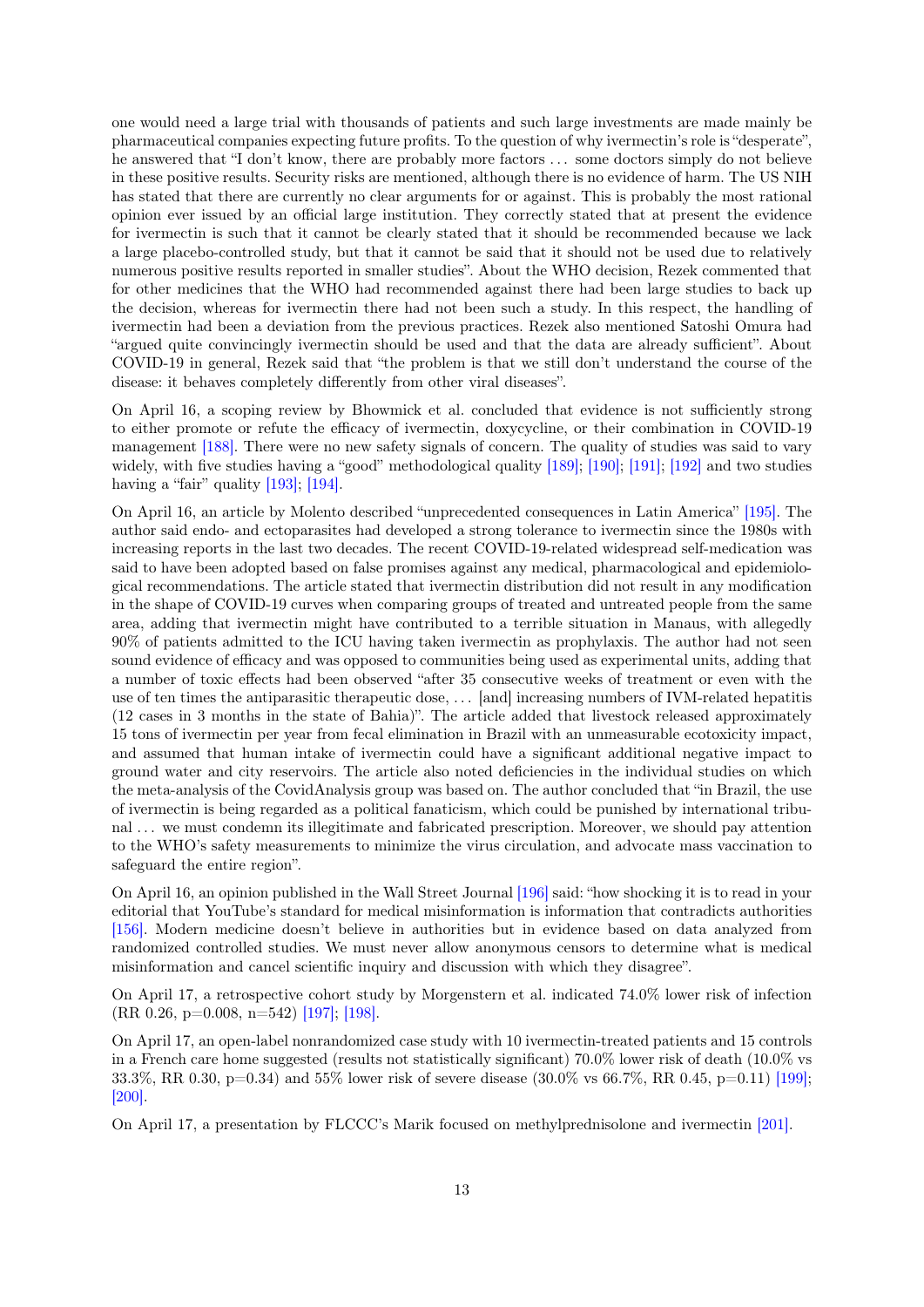On April 18, Salaamedia published a discussion about censorship of science with E. V. Rapiti, Tess Lawrie and Pierre Kory [\[202\].](#page-59-11)

On April 18, an article by Domingo-Echaburu et al. discussed ivermectin's ecotoxicity [\[62\].](#page-50-14) They wrote that available risk assessments confirm extremely high toxicity for invertebrates and that the use of wastewater treatment plant sludge as soil fertilizer in agricultural soils should be approached cautiously.

On April 19, the National Institutes of Health (NIH) announced ACTIV-6 trial intended to compare up to seven repurposed medicines in outpatients with mild to moderate COVID-19 [\[203\];](#page-59-12) [\[103\].](#page-53-7) It was not announced which medicines would be included in the trial and the trial was not yet registered. The NIH had granted USD 155 million funding for the trial. Enrollment was said to begin in the summer of 2021. The participants were to have had symptoms for no more than seven days. The changes in symptoms were to be assessed over a 14-day period, as well as any hospitalizations and deaths over a 28-day period. Long-term post-COVID-19 symptoms were to be assessed at 90 days.

On April 19, Vanderbilt University Medical Center announced it had been named Data Coordinating Center (DCC) for the ACTIV-6 trial [\[204\].](#page-59-13)

On April 19, Jackie Stone described in an interview that in Zimbabwe, a group of doctors started ivermectin administration on August 8, 2020. She described that seven previously critical patients and one patient in palliative care suddenly recovered and mortality of her patients dropped to zero [\[205\];](#page-59-14) [\[206\].](#page-59-15) After two weeks, one 22-bed hospital had become empty. Since the end of August, the information spread on social media. A second wave emerged in January 2021. Official authorization for ivermectin for COVID-19 was granted on January 26, 2021, and by February 26, 2021, COVID-19 mortality in Zimbabwe had dropped to zero.

On April 19, a review by DiNicolantonio et al. suggested that the effectiveness of ivermectin in the cytokine storm phase of COVID-19 may be, at least in part, an anti-inflammatory effect mediated by increased activation of glycine receptors on leukocytes and possibly vascular endothelium [\[207\];](#page-60-0) [\[208\].](#page-60-1)

On April 19, Sky News of Australia reported on ivermectin research, interviewing an Australian parliament member Craig Kelly and showing a recorded statement by Tess Lawrie [\[209\].](#page-60-2) Lawrie addressed doctors who had taken the Hippocratic oath, saying they had sworn to do the very best for their patients and that ivermectin was the only thing treating COVID-19 at all stages. She said she had evaluated the evidence properly but for some reason the health authorities had not, asking the doctors to evaluate the evidence themselves. Craig Kelly commented that for over six months he had been "abused and ridiculed" for trying to bring up exactly the same things Lawrie had just stated. The interviewer cited the comment by Peter Schleicher [\[175\]](#page-58-0) and a statement by professor Robert Clancy saying Kelly had been right to raise awareness about ivermectin and hydroxychloroquine and that due to limitations of vaccines they need to be paired with effective, safe drug treatment [\[210\];](#page-60-3) [\[211\];](#page-60-4) [\[212\].](#page-60-5) Kelly said the national decision against ivermectin was based on eleven studies. Kelly referred to the CovidAnalysis group's meta-analysis, saying 50 of 51 studies indicated "high" efficacy of ivermectin, adding that "bureaucrats had refused to look at the evidence". The report also referred to March 22 article in an UK pharmacy magazine saying "in the UK, the best way forward would be for the MHRA to authorize use of ivermectin for prophylaxis and treatment of Covid-19 on the basis of the published evidence to date" [\[213\].](#page-60-6) The report also cited Yale professor Alessandro Santin stating that "ivermectin works . . . we must find a way to administer it on a large scale to a lot of people" [\[214\].](#page-60-7) Kelly said twelve studies on prophylaxis showed that ivermectin had "close to 90% efficacy which is actually equal or superior to vaccines . . . it is the people who are pushing the vaccines who for some reason want to suppress the treatment with ivermectin . . . millions of people are dead because of this". The interviewer commented that "there is a lot of dishonesty at work here . . . this is frightening, this is disgusting".

On April 19, Frohman et al. published an article about the importance of early treatment, writing that "one very painful outcome of this past year of the pandemic experience is that there has been almost a complete lack of management of those with mild and moderate disease, as well as those wholly asymptomatic. Unfortunately, it is during this initial time, the initial assessment where patients have been summarily told to 'go home and not return until you are more sick', that may represent a time when they are beyond our capability to nurse them back to health, or even to save their lives" [\[215\].](#page-60-8) The authors also presented a new early treatment protocol that however did not include ivermectin.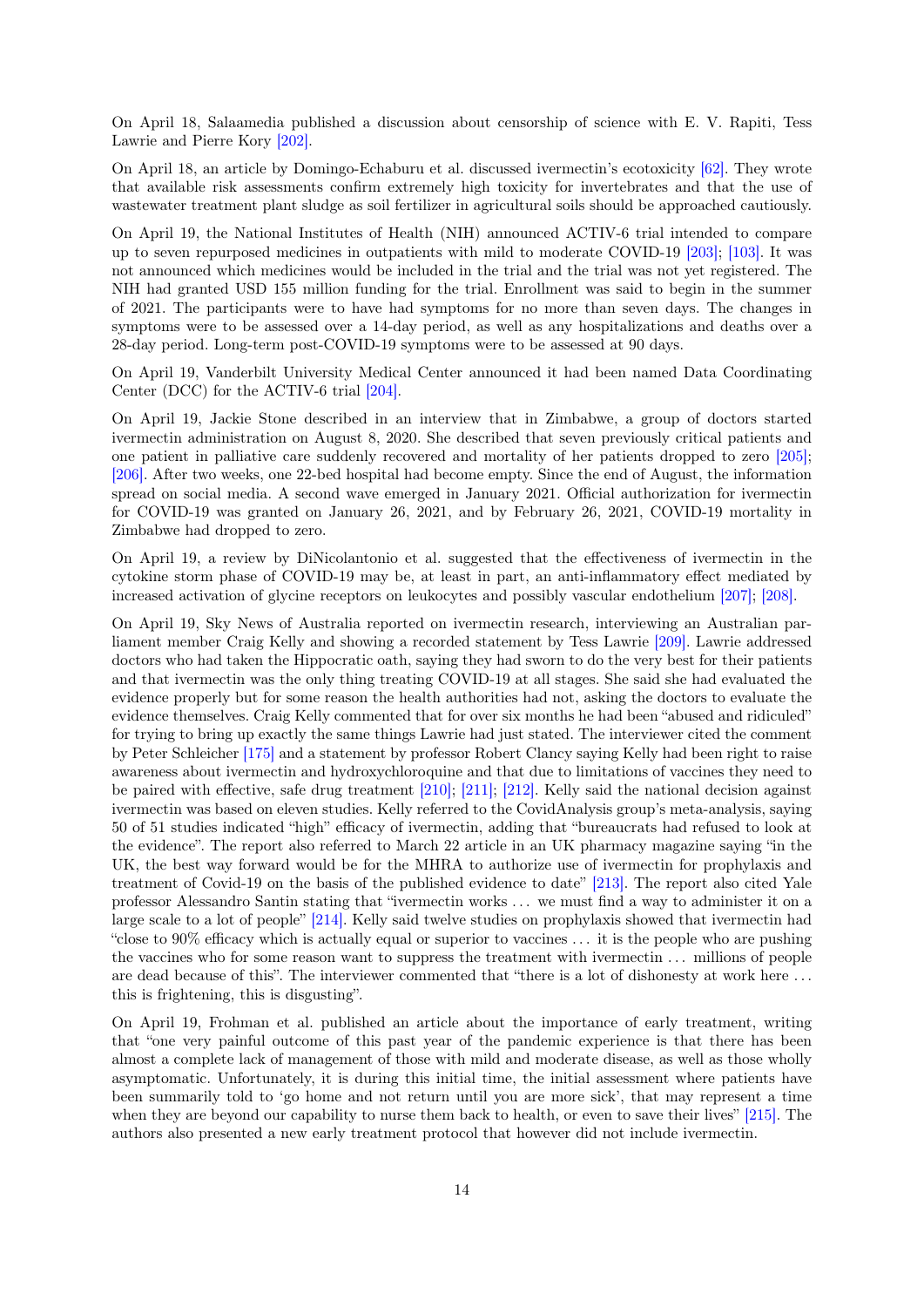On April 19, a report discussed politicization of ivermectin, mentioning lack of availability of remdesivir and vaccines in resource-limited settings, adoption of ivermectin in Slovakia, the Czech Republic and parts of Latin America, the warnings of FDA, EMA, Merck & Co/MSD and EMA, pro-ivermectin campaign in South Africa, pressure to adopt ivermectin in the Philippines, and the Surgisphere scandal [\[216\].](#page-60-9) The author concluded that "consequences of global healthcare inequality are clear: if life-saving vaccines aren't available, people will be driven to take matters into their own hands – with potentially catastrophic results".

On April 20, a news report in the Guardian discussed the new UK antiviral task force, reviewing six medicines (dexamethasone, tocilizumab, budesonide, favipiravir, remdesivir, convalescent plasma) having "shown promise in treating Covid" [\[217\].](#page-60-10) Ivermectin was not mentioned.

On April 20, Cochrane Collaboration published a protocol for a systematic review about ivermectin for preventing and treating COVID-19 [\[218\].](#page-60-11)

On April 21, the State Institute for Drug Control of the Czech Republic was threatening a Czech newspaper with a fine of approximately USD 25,000 for illegal advertising of ivermectin's efficacy by publishing stories with a claim assigned to Paul E. Marik that ivermectin reduced mortality or a claim assigned to Michael Rezek that Czech inpatients had been improved by ivermectin treatment [\[219\].](#page-60-12) The threat was described as "shocking" and illegitimate by some parliament members who also accused the Ministry of Health of reluctance in easing patients' access to ivermectin [\[220\].](#page-60-13)

On April 21, the FLCCC Weekly Update discussed "the WHO's denial of ivermectin: 'Big Science', disinformation and their impacts on human rights", in which "Big Science" represented a concept similar to "Big Pharma" [\[221\].](#page-60-14) Kory described how the FLCCC recommendations with regard to COVID-19 had consistently been months to a year ahead of recommendations of other entities, and now wanted to discuss "what we as a group are now finding with our advocacy of good evidence-based medicine: we are now what I think is actually beyond the science. We are running to an area which I knew little about before Covid happened and which I'm quickly becoming an expert on". He said "the WHO most clearly demonstrate what we are up against". According to him, the FLCCC had been accused of spreading misinformation (advocacy of "unproven therapies"). Kory introduced the concept of disinformation to describe the practices of, among others, the WHO. He noted the converging expert opinions from the UK (the BIRD group [\[222\];](#page-61-0) [\[15\]\)](#page-47-14), Japan [\[2\],](#page-47-1) UNITAID/WHO [\[16\]](#page-47-15) and Spain, in contrast to the opposing recommendations issued by agencies including the European Medicine Agency (EMA), SAHPRA and CADTH. He said the FLCCC had tried to pursue data-based arguments with these organizations but it had been futile. Initially, the FLCCC had assumed the barrier was the "Big Science", a societal constellation that requires that treatments are proven by large RCTs, the fact that only large agencies or pharmaceutical companies are able to finance trials of this magnitude, and premium journals publishing results of these trials and ignoring small clinician-initiated trials, resulting in a monopolization of "serious" science to large, well-funded actors only. Recently in the case of ivermectin, however, the FLCCC had changed its view, no longer seeing the "Big Science" as the only barrier with regard to resistance towards ivermectin. Instead, a more prominent barrier appeared to be a targeted disinformation campaign against ivermectin specifically, pursued predominantly through the WHO.

On corticosteroids, Kory said most hospitals were still adhering to WHO's guidance based on University of Oxford's Recovery dexamethasone trial [\[76\].](#page-51-12) According to Kory, it was "an anemic dose" of wrong corticosteroid (FLCCC had recommended methylprednisolone since March 2020). Another mistake had been a dismissal of the role of organizing pneumonia first described in a February 14, 2020 article by Wu et al. [\[223\].](#page-61-1) After several rejections, Kory had eventually managed to publish an article on the issue in the BMJ on September 22, 2020 [\[224\].](#page-61-2) Later the concept had begun to gain more attention [\[225\];](#page-61-3) [\[226\].](#page-61-4) He also mentioned the FLCCC had recognized the role of airborne transmission and the roles of vitamins C, D, melatonin, statins, etc., early on in 2020 (in the MATH+ inpatient protocol). In addition, the phase-based nature of COVID-19 had not been recognized [\[227\].](#page-61-5)

Kory mentioned the US NIH's Accelerating COVID-19 Therapeutic Interventions and Vaccines (AC-TIV) public-private partnership program [\[228\].](#page-61-6) According to Kory, one of the partners, the Bill and Melinda Gates foundation, had "an overwhelming policy of global vaccination" and "they essentially represent vaccine manufacturers". ACTIV program had organized six trials on therapeutics [\[229\].](#page-61-7) ACTIV-I, had included three patent-protected pharmaceuticals, ACTIV-II ten investigative pharmaceuticals,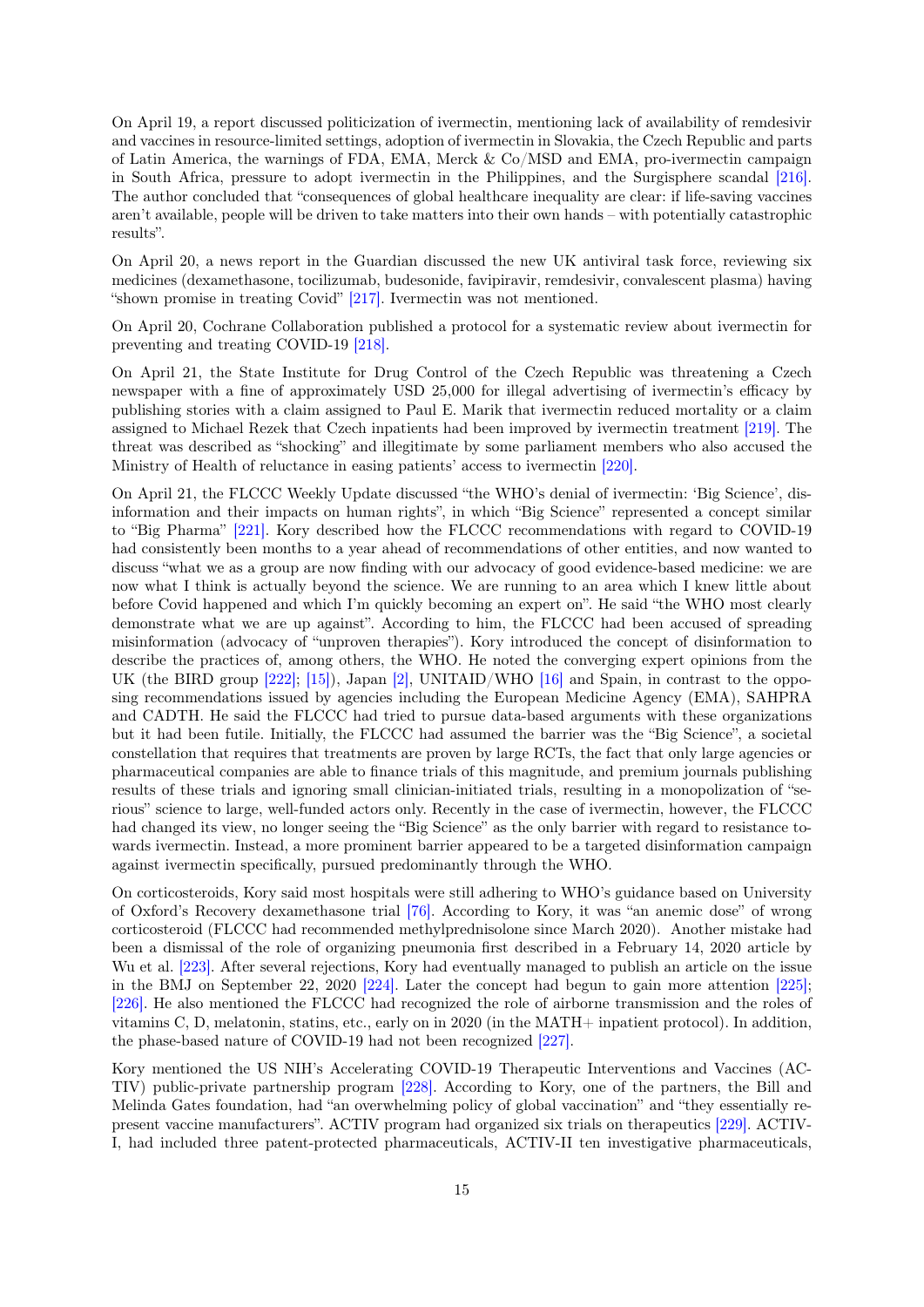ACTIV-III six investigative pharmaceuticals, ACTIV-4 four antithrombotics including aspirin and heparins, ACTIV-5 two investigative monoclonal antibodies, and ACTIV-6 ivermectin. In addition, there had been NIH-funded studies on, for example, remdesivir and convalescent plasma.

On disinformation, Kory said that commonly used tactics included conducting counterfeit science and trying to pass it off as legitimate research, harrassing scientists, manufacturing uncertainty where little or none exists, buying credibility through alliances with academia or professional societies, and manipulating government officials or processes to influence policy. As examples, he mentioned: Merck & Co/MSD obscuring the risks of rofecoxib [\[230\]](#page-61-8) and GlaxoSmithKline trying to silence a scientist researching the safety of rosiglitazone [\[231\],](#page-61-9) both of which were later withdrawn from the market; the US opioid crisis having been created or exacerbated by webs of influence woven by several pharmaceutical companies involving health professionals, patient advocacy groups, medical professional societies, research universities, teaching hospitals, public health agencies, policymakers and legislators [\[232\];](#page-61-10) Pfizer pressuring FDA to downplay the risks of roxarsone [\[233\];](#page-61-11) counterfeit science on the safety of asbestos [\[234\];](#page-61-12) tobacco industry practices [\[235\]](#page-61-13) and a few other examples. About WHO's past track record, Kory commented that "that was then, this is now" and that most of the budget now "has strings attached . . . [WHO is] a very compromized organization particularly susceptible to external influences", especially the Bill and Melinda Gates Foundation through Gavi The Vaccine Alliance, CEPI and COVAX. Also, the "revolving door" phenomena was said to have a large effect. According to Kory, the recent failures of the WHO included handling of the Chernobyl (1986) and Fukushima (2011) nuclear disasters, the Ebola epidemic in 2014, the H1N1 pandemic in 2009-2010, and the COVID-19 pandemic. On ivermectin's evidence base, Kory said WHO had failed to publish a pre-established protocol for data exclusion, excluded trials from their original Unitaid search protocol, excluded two quasi-randomized RCTs with lower mortality, two RCTs in which ivermectin was combined with other medications, seven other RCTs, all RCTs about prophylaxis, 13 observational trials with more than 5,500 patients, and numerous epidemiological studies.

Among possible interests against the adoption of ivermectin, Kory said, were in effect everything related to investments in vaccines and investigative pharmaceuticals, including sovereign nations producing them, with "the scale of the market almost incalculable". In closing, Kory asked clinicians to "stop looking for the public health agencies for guidelines . . . they don't give expert guidance". He added that it had appeared that the WHO was "accountable to no-one and [for] nothing . . . there is no entity above the WHO which can hold the WHO accountable ... it's a bizarre entity ... I don't know how to fix the WHO ... many people have tried in the last 20 years", adding that one way might be to disallow any voluntary contributions.

On April 22, FLCCC's article published as a preprint in 2020 [\[236\],](#page-62-0) provisionally accepted to Frontiers of Pharmacology, peer-reviewed but subsequently retracted post-peer-review [\[237\];](#page-62-1) [\[238\];](#page-62-2) [\[239\],](#page-62-3) was published in American Journal of Therapeutics [\[240\].](#page-62-4)

On April 22, Philippe Duneton, the chief of Unitaid, the sponsor of the meta-analysis by Hill et al. [\[16\];](#page-47-15) [\[241\],](#page-62-5) said there was a need to "double down on research and development for COVID-19 treatment" [\[242\].](#page-62-6) In March 2021, Hill had allegedly said Unitaid had forced him to alter the conclusion of his meta-analysis to state that more research is needed, instead of stating that ivermectin should be adopted based on the current evidence [\[243\].](#page-62-7) In the April 22 interview, Duneton said "I think that there is a need . . . not just to look [at] old drugs, but to double down [on] the effort in terms of screening of potential new drugs . . . people at the beginning thought that it was possible to repurpose drugs, so from hydroxychloroquine, to ivermectin, to colchicine, to remdesivir. A long list. But . . . I think that we can say that we don't see a real opportunity with old drugs ... except dexamethasone". However, Unitaid was apparently still including ivermectin in its funded trials "to fill in the gap in evidence". Duneton said "we need to finish the job, because I think that we have seen that people, for whatever good reason, I suspect, want to use drugs without evidence [of benefits]. That's the situation. And I think it's quite important to find out". Duneton was said to "hope for better outcomes for new antivirals in development, such molnupiravir, which is being developed by Ridgeback Biotherapeutics and Merck & Co. and is advancing to Phase 3 trials for outpatient use, along with early-stage antivirals being developed by Pfizer". He also hoped that the second generation of monoclonal antibodies would be efficacious against the new COVID-19 variants and would be easier to administer. Next, the report mentioned an agreement between the Bill and Melinda Gates Foundation and Eli Lilly to develop a monoclonal antibody to treat COVID-19 in low- and middleincome countries. The agreement was said to be a part of the COVID-19 Therapeutics Accelerator, which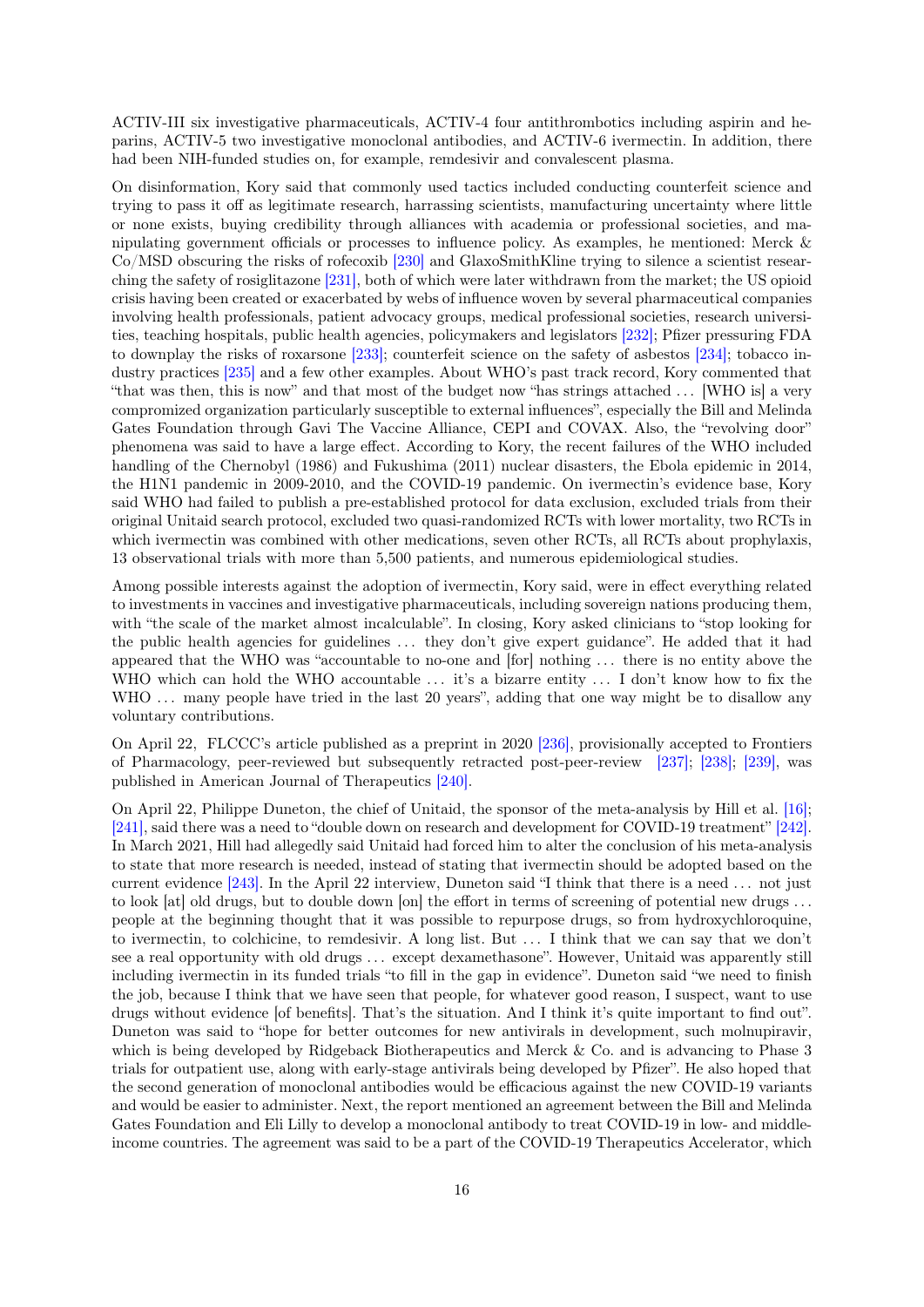worked with but was separate from the ACT Accelerator, of which Unitaid was part. Unitaid was said to typically provide funding for late-stage research and development of new drugs and diagnostics and to bring more affordable formulations to low-and-middle-income countries (LMICs), adding that those efforts "had not been fully maximized". Duneton explained that Unitaid and its partners were working in parallel to ensure access for LMICs when and if new treatments prove to have a significant benefit. "So what kind of incentive, how we can push [for access in LMICs?] Can we organize volume guarantees [the way] we did, for example, for the rapid tests with the Gates Foundation, or incentivize generic manufacturers so we can have access for LMICs in all continents? It's a lot of money, but that's the kind of tool that we need to consider", Duneton said.

On April 22, Indian Council of Medical Research COVID-19 National Task Force published clinical guidance for management of adult COVID-19 patients [\[244\].](#page-62-8) For mild disease, as an option "based on low certainty of evidence", the guideline suggested  $0.2 \text{ mg/kg}$  ivermectin for three days, with the suggestion to avoid it in pregnant and lactating women. For moderate and severe disease the guideline suggested predominantly methylprednisolone and low molecular weight heparin.

On April 22, an opinion by Garegnani et al. stated that research related to ivermectin in COVID-19 has serious methodological limitations resulting in very low certainty of the evidence, and continues to grow [\[245\].](#page-62-9)

On April 22, a post on the website of Gavi The Vaccine Alliance discussed why ivermectin isn't recommended for use, mentioning the Surgisphere scandal, the case of rejection of FLCCC's article by Frontiers of Pharmacology, the EMA's and NIH's lack of support due to insufficient evidence, and the ongoing Together trial co-sponsored by Bill and Melinda Gates Foundation [\[246\].](#page-62-10) The author concluded that "it would therefore be premature to conclude absolutely that ivermectin has no place in COVID-19 treatment. On the basis of current evidence, however, its use cannot be recommended".

On April 24, a full interview of Jackie Stone talking about ivermectin in Zimbabwe was made available [\[247\].](#page-62-11)

On April 24, Shankara Chetty from South Africa discussed alternative therapy options for COVID-19 [\[248\].](#page-62-12) In lymphatic filariasis, host inflammatory responses are due to dying microfilariae [\[249\].](#page-62-13) Chetty saw a parallel to inflammatory responses in COVID-19, using ivermectin for immunomodulation of dyspnea which he considered an allergic reaction in the lung due to virus particles [\[248\].](#page-62-12) He said there had been no fatalities, no need for oxygenation and no cases of long haul COVID-19 syndrome among his 4,000 patients and that his method "has stood up to the test of time far better than vaccines would". He said in some countries medicine was very regulated with people taught to follow protocols and not to step out of the box. Conversely in India doctors are taught to think outside the box, to try anything, to diagnose patients with their clinical skills, and to only use diagnostic laboratory tests to verify or clarify their clinical diagnosis, never to come to a diagnosis. He also referred to arrogance and snobbery, saying it was difficult to convince someone when they are closed in their ways.

On April 24, a petition to the Government of Canada suggesting adoption of ivermectin for COVID-19 opened on March 25 ended with 4,825 signatures [\[250\].](#page-62-14)

On April 24 and 25, the BIRD group organized the First International Ivermectin for Covid Conference [\[251\].](#page-62-15) The speakers included Mobeen Syed (US), Tess Lawrie (UK), Pierre Kory (US), Hector Carvallo (Argentina), Juan Chamie (US), Andrew Bryant (UK), David Chesler (US), Eli Schwartz (Israel), Wasif Khan (Bangladesh), Manjul Medhi (UK) and Matjaž Zwitter (Slovenia). Syed described five mechanisms of action of ivermectin. Lawrie described the principles of assessment of research evidence, the role of systematic reviews, details of the meta-analyses carried out by the BIRD group [\[222\];](#page-61-0) [\[15\]](#page-47-14) and issues with WHO's meta-analysis. Lawrie referred to the Hippocratic oath and the Helsinki Declaration as fundamental rights of clinicians, adding that BIRD membership was intended for doctors in need of peer support. Chamie compared changes in case fatality ratios of some countries before and after the introduction of ivermectin. Bryant provided an overview of ongoing trials. Chesler described handling of scabies and COVID-19 outbreaks in nursing homes in the United States involving 513 high-risk residents with 309 confirmed COVID-19 cases treated with multi-drug approach (12 mg of ivermectin on days 1) and 8, doxycycline, azithromycin, enoxaparin, zinc, vitamins C and D).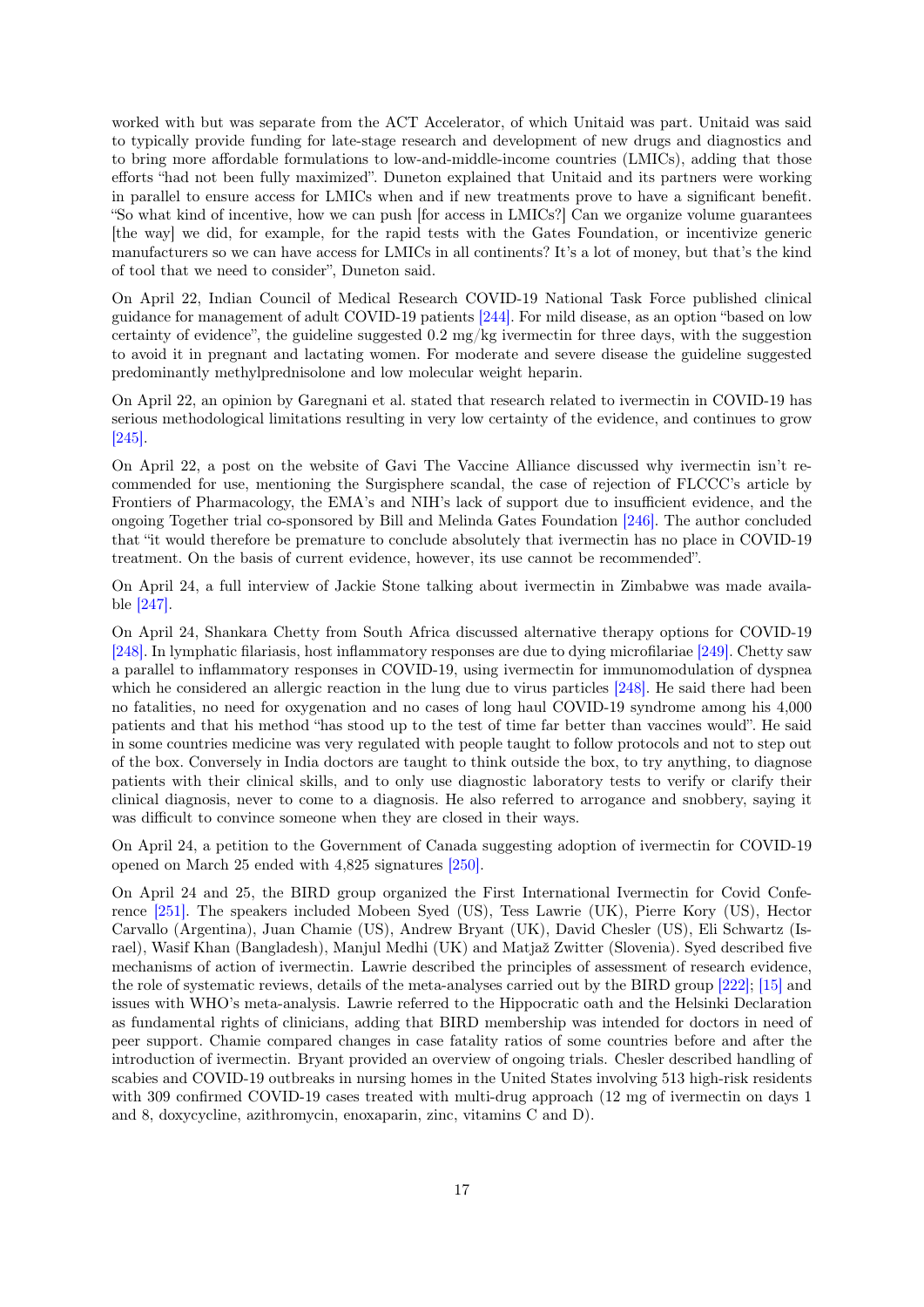Schwarz described final results of their double-blinded RCT in Israel initiated in March 2020 to study reduction of viral shedding in isolated non-pregnant adult outpatients with mild to moderate or asymptomatic disease. Due to the massive vaccination campaign there was no longer a need for ivermectin treatments in the population; nor, due to lack of patients, was it possible to continue ivermectin studies. Kory discussed recent changes to FLCCC's MATH+ inpatient protocol and the I-MASK+ prophylaxis and early outpatient protocol. Khan described his ivermectin trial conducted in Bangladesh [\[252\].](#page-63-0) Carvallo described his experience with ivermectin in long haul COVID-19 syndrome (LHCS). Peers described LHCS as a mast cell activation issue [\[253\].](#page-63-1) Mehdi discussed ivermectin in patients at risk of disseminated strongyloides infection. Zwitter discussed medical ethics related to ivermectin in COVID-19.

On April 25, a cluster randomized trial about repurposing ivermectin for outpatients with a mild disease (IVER-Leve) sponsored by the Argentinian Ministry of Public Health completed in Argentina (NCT04784481), indicating that a higher proportion of outpatient discharge was observed in treated patients (98.2% vs 86.1%, p=0.0007) and that the treated patients showed eight times higher chance of discharge (OR 8.71,  $95\%$  CI 1.99-38.12. p=0.004) even in the presence of comorbidities [\[254\];](#page-63-2) [\[255\];](#page-63-3) [\[256\];](#page-63-4) [\[257\];](#page-63-5) [\[258\].](#page-63-6) The authors concluded that the treatment with ivermectin could significantly prevent the evolution to serious stages since no treated patients deteriorated to a severe disease.

On April 25, an letter by Roche et al. stated that despite reported antiviral effects at supratherapeutic doses in vitro, there is neither clinical evidence nor a plausible biologic mechanism to support ivermectin as an effective prophylactic or therapeutic agent against SARS-CoV-2, and that it is important that healthcare professionals understand the lack of evidence for its application to COVID-19, and continue to refute and rebut misleading health information [\[259\].](#page-63-7)

On April 26, an article about prophylaxis by Bartoszko et al., a group involved with WHO's living guideline, included one trial of ivermectin combined with iota-carrageenan  $(n=234)$  [\[260\]](#page-63-8) and two trials of ivermectin alone  $(n=540)$  [\[261\],](#page-63-9) [\[262\],](#page-63-10) all compared with standard of care or placebo. The authors concluded that it was highly uncertain whether ivermectin combined with iota-carrageenan or ivermectin alone reduced the risk of SARS-CoV-2 infection [\[263\].](#page-63-11) The authors noted that "the data are consistent with three meta-analyses [\[264\];](#page-63-12) [\[265\];](#page-63-13) [\[16\]](#page-47-15) and one network meta-analysis [\[266\]](#page-63-14) evaluating ivermectin as treatment for COVID-19. In contrast with other meta-analyses, we rated the certainty as very low because of serious risk of bias and very serious imprecision".

On April 26, a news report in a Canadian newspaper said Pfizer's was testing its investigational drug PF-07321332, developed from scratch during the current pandemic, which, if successful, could become first-ever COVID-19 outpatient treatment [\[267\].](#page-64-0) Pfizer said it had demonstrated potent in vitro antiviral activity against SARS-CoV-2 and it was soon going to be given to 60 volunteers in a phase I trial.

On April 27, the CEO of Pfizer said that an oral drug PF-07321332 for COVID-19 outpatients could be ready by the end of the year 2021. Pfizer had begun an early-stage clinical trial of the oral drug in March 2021. It was working on two antivirals, an oral and an injectable [\[268\].](#page-64-1) The report said the drug "could become first-ever home cure for COVID-19 . . . for Pfizer and PF-07321332, it is a 'race against time', [a professor in pharmaceutical medicine] said. They not only need to produce a drug that works but need to do it while SARS-CoV- 2 still presents a major public health threat" [\[267\].](#page-64-0)

On April 27, Merck & Co/MSD announced that it had entered into non-exclusive voluntary licensing agreements for molnupiravir (EIDD-2801/MK-4482), an investigational oral therapeutic intended for treatment of COVID-19 outpatients, with five established Indian generics manufacturers [\[269\].](#page-64-2)

On April 27, YouTube removed FLCCC's video "WHO's denial of ivermectin: 'Big Science', disinformation and their impacts on human rights" [\[270\].](#page-64-3)

On April 27, professor Salim Abdool Karim, one of the doctors leading South Africa's coronavirus response with a critical opinion about ivermectin, joined WHO's science council [\[271\].](#page-64-4)

On April 28 in the Philippines, two lawmakers were planning to distribute three doses of ivermectin at no cost at an event in which those hoping to get ivermectin could present their medical prescriptions or get a prescription from doctors present at the event. FDA director Eric Domingo commented that he had no objection to the plan and that distribution of human-grade ivermectin was allowed as long as it is made by a licensed compounding laboratory with a doctor's prescription and the patients are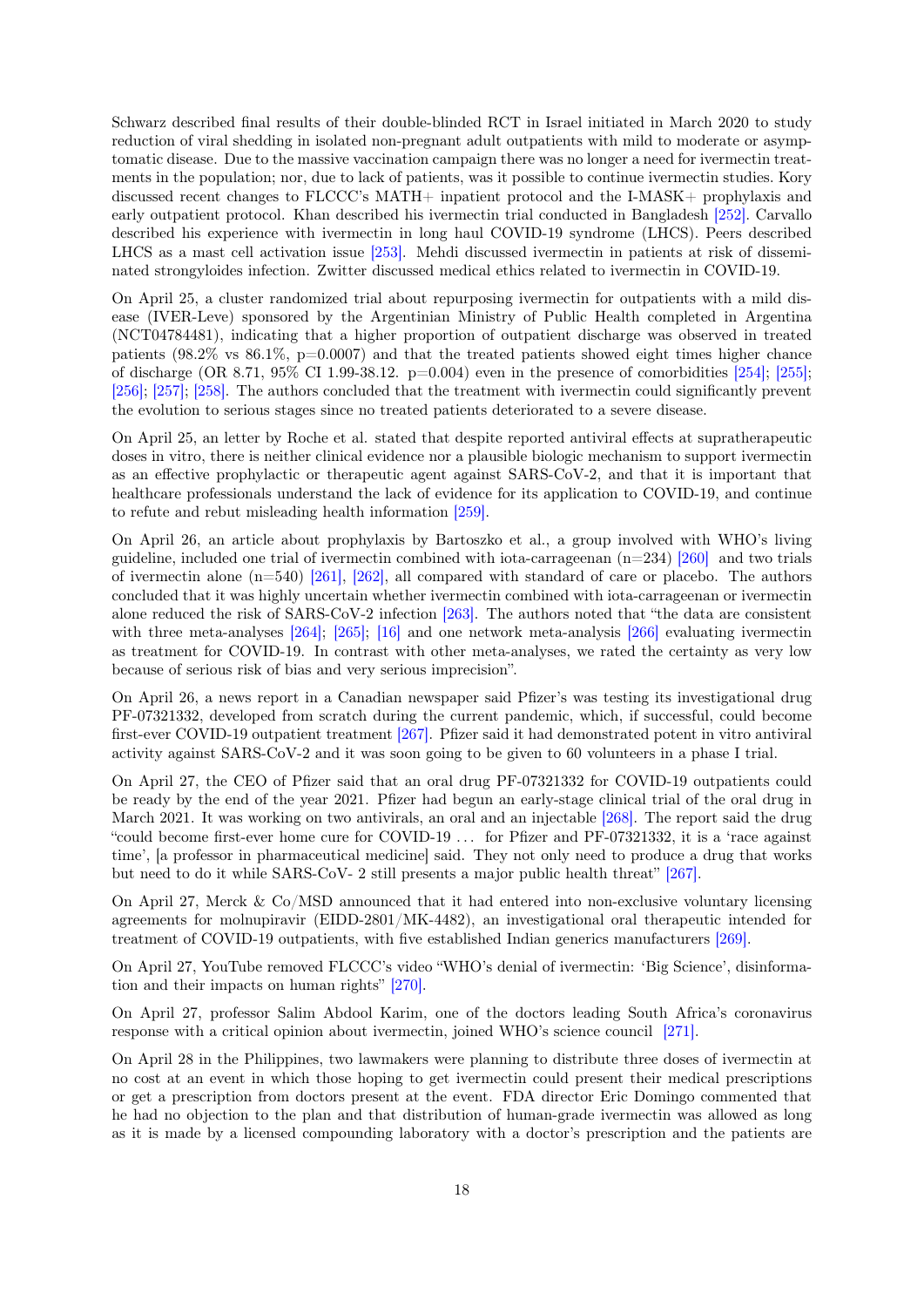checked before issuing a prescription. He added FDA was not for or against any medicine and that it only prohibited unregulated and unregistered drugs. A doctor estimated over 100,000 people were to be given ivermectin over the next few weeks and regularly monitored afterwards. The Philippines Department of Health maintained there was still no concrete evidence of efficacy in mild to moderate COVID-19 [\[272\].](#page-64-5)

On April 28, an article in The Scientist by Offord discussed events subsequent to the retraction of FLCCC's ivermectin review by Frontiers of Pharmacology in the beginning of March 2021 [\[273\].](#page-64-6) The review was intended to be a part of a special issue on drug repurposing for COVID-19, produced by guest editors. Offord wrote that on April 23, following disagreements about other submissions and more than a month of failed negotiations between Frontiers and the guest editors about how to proceed, the editors had followed through on previous threats to resign, while the publisher pulled the special issue page from its website. The editors stated that "the actions of Frontiers in this matter clearly violated well established norms and processes for peer review and publication of scientific works and intellectual contributions ... in our opinion, these unfortunate events constitute gross editorial misconduct" [\[274\].](#page-64-7)

On April 28, MedPage Today reviewed the history of the development of Merck & Co/MSD's molnupiravir (MK-4482/EIDD-2801) [\[275\].](#page-64-8)

On April 29, a news report stated that the Christian Social Union in Bavaria (CSU) had called for the federal government in Berlin to help with the adoption of ivermectin [\[276\].](#page-64-9) The proposal mentioned that ivermectin had already been adopted in Slovakia as the first EU country, and that two expert groups at the Robert Koch Institute already considered ivermectin a potentially active substance.

On April 30, version 66 of the CovidAnalysis group's meta-analysis of ivermectin studies was made available [\[277\].](#page-64-10) 24 peer-reviewed RCTs and observational studies indicated 88% improvement for prophylaxis (RR 0.15, 95% CI 0.05-0.30, n=6,356), 84% improvement for early treatment (RR 0.16, 95% CI 0.08-0.31,  $n=882$ , 36% improvement for late treatment (RR 0.64, 95% CI 0.43-0.94,  $n=1,338$ ), and 72% overall improvement (RR 0.28, 95% CI 0.18-0.41, n=8,576).

On April 30, a preprint by Aguirre-Chang et al. described a therapeutic plan for patients with persistent symptoms [\[278\].](#page-64-11)

On April 30, an interview with parliamentary managing director of the CSU, Tobias Reiss, called for the authorization of ivermectin in Germany [\[279\].](#page-64-12) Reiss mentioned that unlike in the Czech Republic, ivermectin was not discussed in the German media. Reiss also said the FLCCC protocols which included ivermectin were used with favorable results at the Academic Hospital Brothers of Mercy in Munich. Reiss indicated he put more trust in the views of FLCCC, BIRD, and German and Czech scientists using ivermectin than the guidance of EMA and Merck  $& Co/MSD$ . According to Reiss, German scientists with experience on ivermectin had stated that "negative evaluations are not based on a thorough analysis of the current state of knowledge". Also Bernhard Seidenath, the chairman of the committee for health and care in the Bavarian state parliament announced CSU had begun campaigning for ivermectin to be trialed for COVID-19 in Germany [\[280\].](#page-64-13)

In April, Bhorat et al. published a qualitative analysis of seven ivermectin formulations in South Africa indicating that four out of seven formulations contained additional undeclared active pharmaceutical ingredients such as paracetamol, dicyclomine, telmisartan, diclofenac, hydroxyzine, mebeverine, nortriptyline, ornidazole, pregabalin, clopidogrel and etizolam [\[281\].](#page-65-0)

#### May 2021

On May 1, a medical doctor using a pseudonym Justus R. Hope published an ebook "Ivermectin for the World" [\[282\].](#page-65-1) The book introduced pioneers of early treatments, including George Fareed's, Harvey Risch's, Brian Tyson's and Peter McCullough's experiences with hydroxychloroquine, details of two US Senate hearings about early treatments in 2020, interviews of Pierre Kory and Paul E. Marik, some background of Andrew Hill's meta-analysis, an article about José Natalio Redondo's use of ivermectin in the Dominican Republic, a statement by Jean-Jacques Rajter, articles about court proceedings about ivermectin treatments in the US and in South Africa, an article about YouTube's censorship practices, an open letter and a statement by Lawrie, an article about India, and several other articles.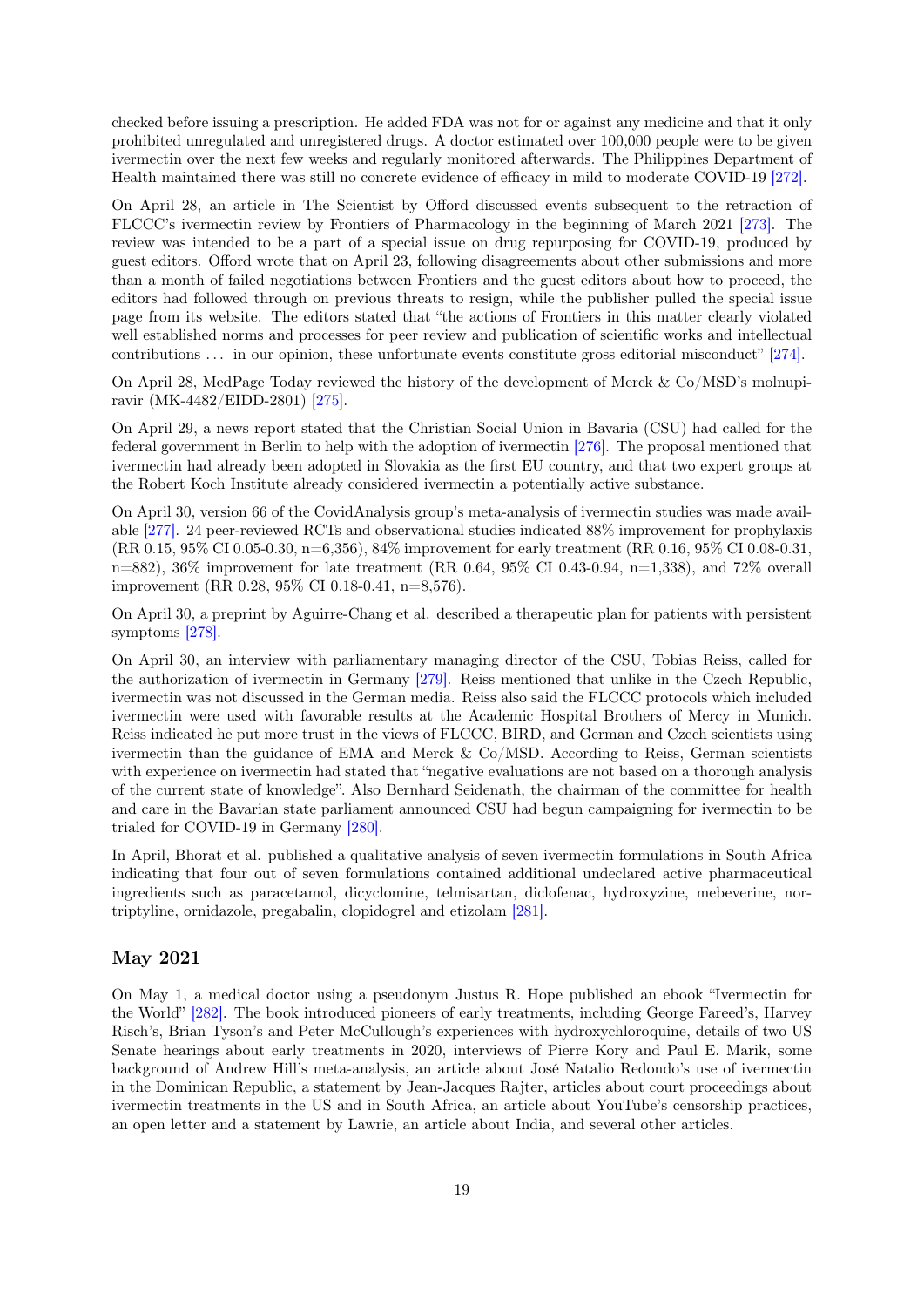On May 3, an analysis of the results of early treatment with an ivermectin-based medical kit in Mexico City by Merino et al. indicated a significantly lower hospitalization with ivermectin use, with approximately 70% lower risk of hospitalization [\[283\];](#page-65-2) [\[284\].](#page-65-3)

On May 4, a preprint by Karale et al. describing a systematic review and a meta-analysis of 30 studies indicated an overall mortality benefit (OR 0.39, 95% CI 0.22-0.70) and an even more significant mortality benefit in mild/moderate cases (OR 0.10, 95% CI 0.03-0.33) [\[285\];](#page-65-4) [\[286\].](#page-65-5)

On May 4, an article by Okumuş et al. (the preprint of which had been made available on January 12) about a randomized controlled trial (n=66) about late treatment in Turkey compared low dose hydroxychloroquine, azithromycin and favipiravir with and without ivermectin, indicating 80% lower risk of no virological cure  $(13\% \text{ vs } 63\%, \text{p=0.02})$  on day 10 (NCT04646109) [\[287\];](#page-65-6) [\[288\].](#page-65-7)

On May 4, MedPage Today discussed cases in the US in which judges had ordered hospitals to give ivermectin to patients despite no evidence of efficacy and even though it wasn't endorsed by federal health agencies [\[289\].](#page-65-8) The story mentioned potential side effects of the drug include nausea, vomiting and diarrhea, as well as facial or limb swelling, neurologic adverse events, a sudden drop in blood pressure, and liver injury, according to the FDA, as well as FDA's warning against the use of veterinary forms of ivermectin and its stance that more studies are needed.

On May 4, a news story by Pfeiffer described the situation in the United States where hospitals were refusing to treat patients with ivermectin but in multiple cases, family members of the patients taking the hospitals to courts had resulted in the judges to order the hospitals to use ivermectin for those individual patients [\[290\].](#page-65-9) As a reason for their initial refusal, a hospital had stated that ivermectin use was not ethical because it was "not standard of care", in addition to "not being an anti-viral medication". Another had stated that ivermectin was not consistent with their guidelines based on "recommendations of professional societies, international government agencies and infectious disease expert opinions". Asked about a specific patient not having receiving the treatment, a doctor was quoted saying: "That's one life. I have a license to protect".

On May 5, referring to March 2021 guideline by the US National Institutes of Health and the studies by López-Medina et al. and Beltran-Gonzalez et al., the European Centre for Disease Prevention and Control stated that ivermectin had not been shown to be effective against COVID-19 in clinical studies so far as it had not shown any statistically significant difference in neither outpatients with mild disease nor in hospitalized patients with a non-critical disease [\[291\];](#page-65-10) [\[292\];](#page-65-11) [\[141\];](#page-55-14) [\[293\].](#page-65-12)

On May 5, an in-silico study by Qureshi et al. explored the inhibition of importin-α1 by ivermectin with several computational methods [\[294\].](#page-65-13)

On May 5, a review by Abdelgawad et al. mentioned that there was no published data about ivermectin's efficacy or safety [\[295\].](#page-65-14)

On May 6, the president of the Philippines had reportedly ordered a 1,200-patient, six-to-eight month RCT on the efficacy of ivermectin on the early treatment of mild-to-moderate disease [\[296\];](#page-66-0) [\[297\];](#page-66-1) [\[298\].](#page-66-2)

On May 6, FLCCC organized an expert panel discussion about standing up for human rights in COVID-19 care [\[299\].](#page-66-3) Panel members were Barend Yus (South Africa), Michael Defensor (Philippines), Jackie Stone (Zimbabwe), Ralph C. Lorigo (US) and Jean-Charles Teissedre (France). Kory said that "we are working in a system which is not working for us . . . in which therapies are being restricted and deprived from patients ... ivermectin is probably the most absurd example of a system that is completely dysfunctional and failing  $\dots$  we have to try to figure out how to correct that".

Teissedre, a criminal law attorney working in Bon Sens [\[300\]](#page-66-4) and also working for an alliance of 500 doctors in favor of ivermectin, had been working on obtaining a recommendation for ivermectin in France since October 2020. The problem was that France and similar countries had "lost their power to decide". It was not a problem of supply or manufacturing but of prescribing and lack of a national guideline. According to Teissedre, creating such a guideline appeared "blocked" by the health authorities which was "difficult to understand", yet in France judges didn't want to legislate on matters that they thought of as science and medicine. The legal action for a guideline had ended unsuccessfully but another legal action for freedom of prescribing was ongoing. In addition, Teissedre was collecting evidence of scientific fraud for a judge to investigate on. Teissedre said the doctors pay attention to national guidelines only; he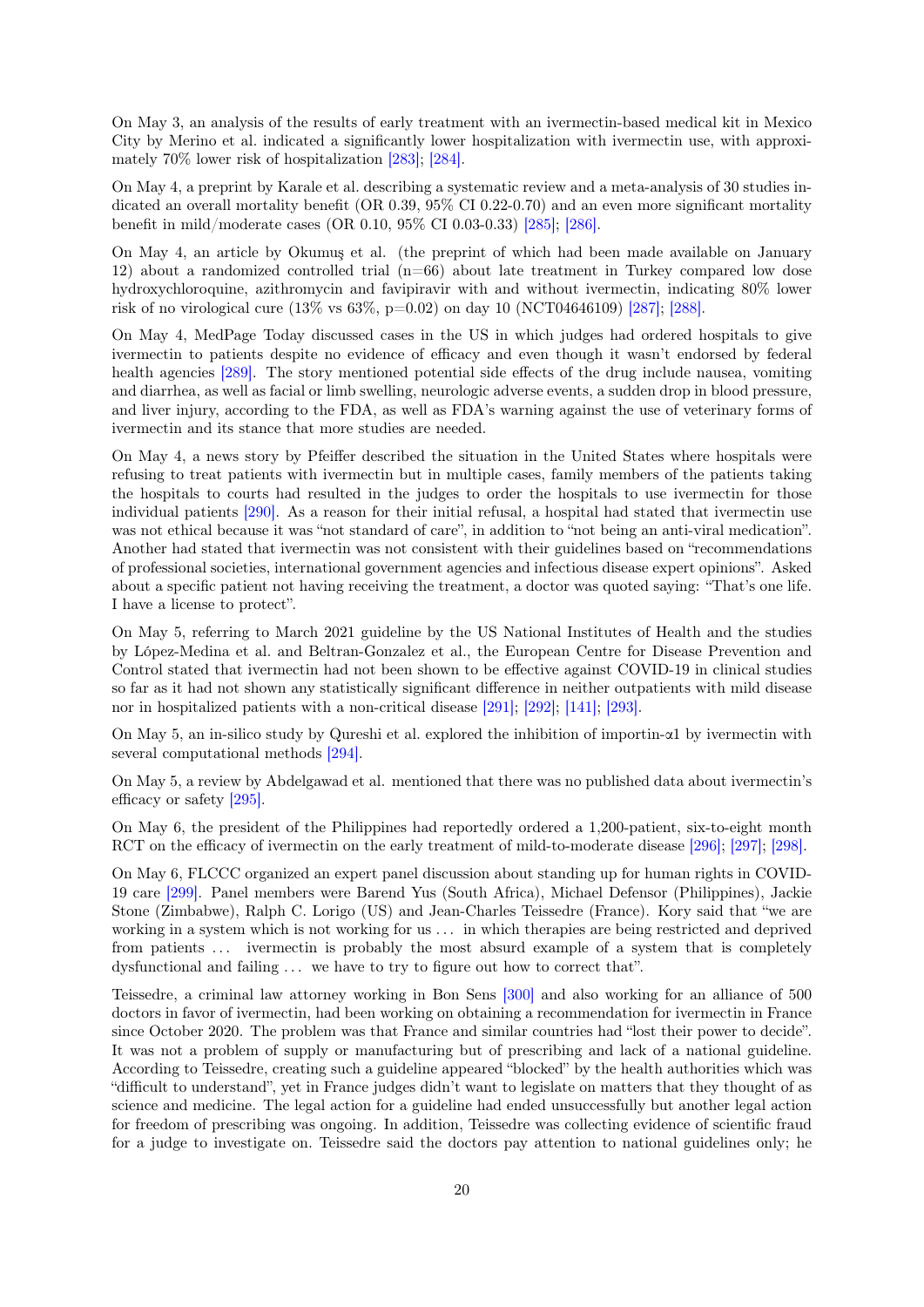added that "maybe they don't read studies, maybe they can't do that, maybe they don't know [how to], it's a big problem" and that "if doctors would be a little bit brave, maybe the pandemic would be over now with ivermectin". He said there is not only the corruption by the industry but also "a psychological problem of the doctors".

Lorigo, an US lawyer, had been litigating against US hospitals in order for patients to obtain ivermectin in hospital settings since January 2021. Utilizing FLCCC research materials he had successfully represented a critical patient in Buffalo [\[159\];](#page-56-15) [\[301\],](#page-66-5) another critical patient in Rochester, and three additional patients, against hospitals refusing to administer ivermectin [\[302\].](#page-66-6) Lorigo had not lost a single case, yet hospitals had tried to fight back by saying it was not FDA approved. In the risk versus benefit consideration by the judges, the hospital administration had ended up "out of bullets", Lorigo said.

Yus from AfriForum, a civil rights organization with 280,000 members and a part of the communitybased Solidarity movement, described that access to ivermectin in South Africa had been the result of the work of the Solidarity movement and recounted the timeline of ivermectin, started with people using the veterinary form of ivermectin, with South African Health Products Regulatory Authority (SAHPRA) deciding against ivermectin on December 22, Transvaal Agricultural Union of South Africa (TAU SA), a commercial farmers union, requesting an investigation into ivermectin on December 29, SAHPRA announcing on January 6 that it will consider access through Section 21, George Coetzee submitting applications on January 15, Coetzee and AfriForum submitting an urgent court application on January 24, SAHPRA allowing controlled compassionate access on January 27, and the court ordering off-label use of compounded ivermectin for COVID-19 on April 6. Due to lack of general access to human grade ivermectin, the veterinary form was still widely used. Vaccines, even if available, would have been unfeasible in rural areas without electricity. Yus had discussed the possibility of taking the WHO to the International Criminal Court of Hague (ICC) but it had appeared that criminal cases needed to be initiated locally in each country which would take years. Yus said that in order to overcome the resistance on all levels, it was obligatory to organize people into large community-based organizations because those could support major legal cases by crowdfunding. These communities could then balance the interests of governments and large corporations.

Defensor, a Philippines congressman, said there had initially been a crackdown on ivermectin, and at the moment of the discussion, prescribing it was prohibited, with the risk of losing the medical license. Local manufacturers were not allowed to produce ivermectin, thus limiting supply. Remdesivir was used nationwide but ivermectin was allowed in six undisclosed hospitals only. 533 doctors had supported access to ivermectin. The president of the Philippines had noted there must have been a strong reason for the doctors recommending ivermectin to put their reputations on line but the director of the Philippines' FDA had dismissed the president's observation, saying there was "not enough evidence to prove the efficacy of ivermectin". Defensor commented that "Big Pharma will continue to have a hold on our health authorities and the leadership of our medical associations but the people cannot be stopped: they listen, talk, read and watch, and spread the news about ivermectin. Our health authorities have blood in their hands and we will fight them in the massacre of our people". Defensor said doctors in the Philippines were afraid of prescribing ivermectin. The situation had created a black market for ivermectin. Defensor said cases against health authorities were being prepared on remdesivir-related financial corruption.

Stone said that in addition to the mortality being 90% lower with ivermectin, the question had been whether Zimbabwe would have had enough oxygen to be able to follow the WHO guideline on ivermectin. It was not yet in the official national guideline but it was widely used off-label. Stone had been using ivermectin "very publicly" since August 8, 2020, with other doctors joining. As one point, Stone had been arrested (in her words, "ambushed") "for dealing illegal drugs" (ivermectin) after having been reported to medical licensing board by a group of doctors at the moment (Chinese) vaccines were arriving in the country. Stone mentioned Chinese influence in Zimbabwe was huge. On the other hand, based on experience of HIV-1, the authorities had understood that ivermectin was perfect for reducing mutations of SARS-CoV-2, thus supporting efficacy of the vaccine. Stone said they had been using Thomas Borody's "triple therapy" [\[303\]](#page-66-7) of ivermectin, zinc and doxycycline (a zinc ionophore) to avoid development of ivermectin resistance; Stone said "the whole country knew exactly how to use it". In Zimbabwe, a lot of medications including ivermectin were given over-the-counter by pharmacists, overriding the opposition of medical doctors who had refused to prescribe it. Stone said "the patients had driven this". Stone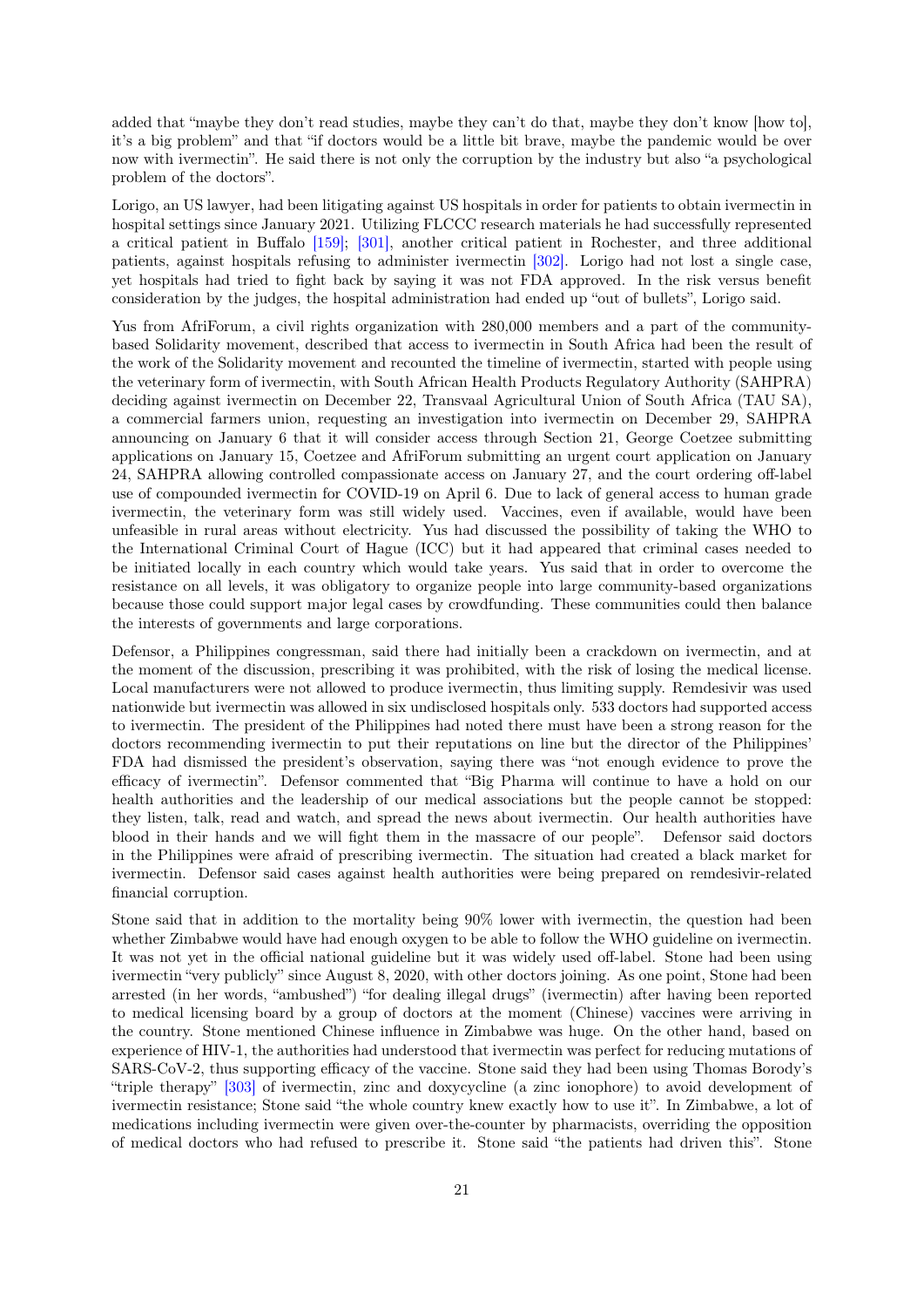had been threatened by expulsion from a national research group if she had mentioned ivermectin there again. Stone wanted to encourage physicians to stand up to the regulators; in her hearing, it had become apparent that her well-prepared legal team had an opportunity to sue the regulator which, after presentation of all the evidence by Stone's team, had become unable to argue against ivermectin.

Kory said that "the fact that we are at war [against COVID-19] and [public health authorities] are putting up these peacetime regulations: it's not how war works. You don't follow peacetime regulations at war ... we all keep talking about guidelines as if the guidelines are how we are going to win this ... NIH guidelines clearly state that they are not mandates . . . physicians don't have to follow the guidelines . . . they invite you in a shared decision making model to use your expertise, ability, your understanding of the evidence . . . you still have autonomy . . . many physicians see them as mandates and are very fearful of straying from them . . . it's not what those documents are for . . . it's time to recognize that and take back some of that autonomy". Kory concluded that "we are progressing . . . it's time for civic, social organizations around the world to step up and lead".

On May 6, a preprint by Machanick described the conclusions of the FLCCC's review in the American Journal of Therapeutics [\[240\];](#page-62-4) [\[236\]](#page-62-0) as "a cruel hoax" [\[304\].](#page-66-8)

On May 6, an article by Shahbaznejad et al. describing a multicenter double-blind randomized controlled trial with 69 hospitalized patients administered a single dose of 0.2 mg/kg of ivermectin in Iran (IRCT20111224008507N3) [\[305\];](#page-66-9) [\[306\].](#page-66-10) Ivermectin reduced the frequency of lymphopenia, the duration of dyspnea and persistent cough and the mean length of hospital stay. One critical patient in the treatment group died within 24 hours of admission, causing the result to indicate increased mortality for ivermectin.

On May 7, the Bill and Melinda Gates Foundation announced that in contrast to its previous policy on defending COVID-19 vaccine related intellectual property of pharmaceutical companies, it had begun to support a "narrow waiver for COVID-19 vaccines during the pandemic" [\[307\].](#page-66-11)

On May 7, an editorial by Nardelli et al. presented a meta-analysis of seven ivermectin studies, indicating lower mortality (2% vs 9%, OR 0.19, 95% CI 0.10-0.34, p<0.01, n=1,323) [\[308\].](#page-66-12) The authors noted that lower mortality may have been due to resolution of Strongyloides hyperinfection. They said that in an emergency situation, the use of a cheap medication without major side effects may be reasonable even if strong verification of its efficacy is still lacking, and that results from the reported trials all point in the same direction and cannot be overlooked.

On May 8, FLCCC announced a new protocol, I-MASS, for mass prophylaxis of populations [\[309\].](#page-66-13) For prevention, 18 mg of ivermectin once a week, and 50  $\mu$ g of vitamin D<sub>3</sub> and a multivitamin daily were suggested. For outpatient treatment, 18 mg of ivermectin daily for five days, 6 mg of melatonin at night for five days, and 80 mg of aspirin daily were suggested. Also, antiseptic mouth wash was suggested three times daily. For post-exposure prevention, 18 mg of ivermectin on days 1 and 3 were suggested.

On May 10, a report stated that the rationale for a decision made in France by French medical authorities to reject ivermectin was undocumented, breaking transparency laws and making it impossible to trace who made the decision and through what kind of process [\[310\];](#page-66-14) [\[311\];](#page-66-15) [\[312\];](#page-67-0) [\[313\].](#page-67-1) In response, 1,500 French physicians had signed a letter in protest. The organizer of the protest commented that ivermectin was subject to "special treatment ... the ASNM [French Agency for the Safety of Health Products], WHO, EMA, NIH openly cheat, unscrupulously, with the blessing of so-called democratic governments".

On May 10, an article by Faisal et al. about a RCT with 100 outpatients in Pakistan indicated 68.4% lower risk of no recovery (12.0% vs 38.0%, RR 0.32, p=0.005) on days 6-8 (mid-recovery) [\[314\].](#page-67-2)

On May 10, the state of Goa in India announced ivermectin will be distributed to all adults for prophylaxis [\[315\].](#page-67-3) The dosing was said to be 12 mg for five days. Some experts commented that five days was not enough and the medicine should instead be administered continuously until the pandemic was brought under control.

On May 11, the state of Karnataka in India announced one million ivermectin tablets had been procured and their supply was to begin on May 14 [\[315\].](#page-67-3) A further 2.5 million tablets were going to be procured for state hospitals.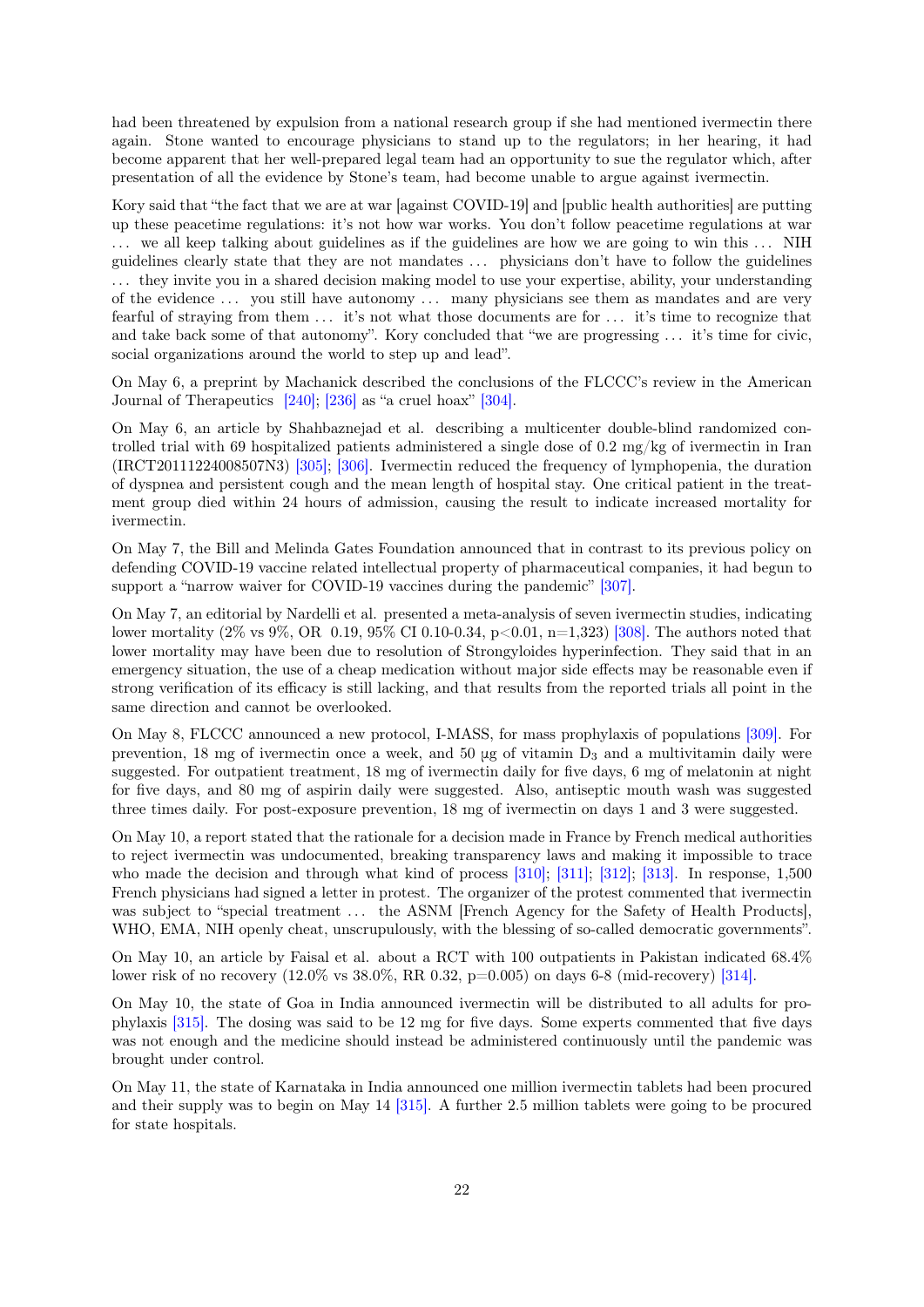On May 11, the WHO's chief scientist Soumya Swaminathan reiterated her and the WHO's opposition to India's ivermectin plan, linking to a statement by Merck & Co/MSD claiming there is no evidence of efficacy but considerable safety risks [\[316\];](#page-67-4) [\[154\].](#page-56-10) The report also said doctors across India were being pressured into giving drugs despite knowing that they are not effective against all forms of COVID-19 and irrespective of the patient's medical history. The head of critical care of one hospital said that there was no evidence and that only two very poor quality studies studies exhibiting a very strong bias existed.

On May 12, in the FLCCC weekly update, Kory again criticized the WHO saying they were hurting the global public health but stated he saw "a sea change" happening, with more attention paid to the failures of public health agencies, this criticism "supercharged" by the publication of the FLCCC's review in the American Journal of Therapeutics which, in about three weeks, had reached a position in the top 250 of over 17,700,000 articles ever tracked by Altmetric, and the first position among approximately 1,200 articles of similar age in all journals [\[317\].](#page-67-5) The review was available on PubMed Central (PMC) with PMCID PMC8088823 but could not be found in the PubMed search portal and had no PMID assigned [\[318\].](#page-67-6)

On May 12, the FLCCC issued a statement "on the irregular actions of public health agencies and the widespread disinformation campaign against ivermectin" [\[319\],](#page-67-7) detailing flaws in WHO's meta-analysis.

On May 12, a commentary by Bannister stated that an efficient medicine for COVID-19 would halt the international vaccine rollout under Emergency Use Authorization (EUA), endangering the profits of approximately USD 100 billion expected from vaccine sales in 2021 [\[320\].](#page-67-8) The author said that the WHO had either made serious mistakes or deliberately undermined early treatment drugs in favor of vaccinations, adding it was a huge windfall for vaccine manufacturers, with Pfizer set to receive approximately USD 70 billion from vaccines over the next five years according to Morgan Stanley. He said that an extension to the Trusted News Initiative (TNI) [\[321\]](#page-67-9) in December 2020 had led to censorship of early treatments, adding that "almost every media house around the world has contributed to the marginalization of ivermectin".

On May 12, a news report stated that the state of Uttarakhand in India will mass distribute ivermectin as prophylaxis [\[315\].](#page-67-3) The dosing for people over 15 was said to be 12 mg twice daily for three days, a total of 72 mg. For children between 10 and 15 years the dosing was half of that. For children between 2 and 10 years ivermectin was to be administered only by prescription, and not administered at all to children below 2 years, pregnant women and people suffering from liver diseases.

On May 13, a news report stated that the state of Odisha in India was to buy 720,000 ivermectin tablets for patients in isolation [\[322\].](#page-67-10) Despite the WHO guidance against ivermectin the state health department strongly recommended its use. A prophylaxis trial carried out at the All India Institutes of Medical Sciences (AIIMS) in Odisha in mid-2020 had indicated a 73% reduction of SARS-CoV-2 infection among healthcare workers for the following month after administration of  $0.3 \text{ mg/kg}$  ivermectin on days 1 and 4 (preprint published on November 3, 2020 [\[323\];](#page-67-11) [\[324\],](#page-67-12) peer-reviewed article published on February 16, 2021 [\[325\]\)](#page-67-13). A local professor commented that "there is no time to wait for a clinical trial during the ongoing emergency situation ... ivermectin is an immune-regulatory and anti-parasite drug. It has few side effects. In the given circumstances, it should continue to be used as certain studies show promising results". The suggested dosing was 12 mg daily for three days.

On May 13, an article by Mahmud et al. described a randomized trial with mild-to-moderate disease treated with a combination of ivermectin and doxycycline with 183 patients in the treatment group and 180 controls (NCT04523831), the results of which were initially published on October 9, 2020 [\[326\];](#page-68-0) [\[327\].](#page-68-1) According to the CovidAnalysis group, the trial indicated 96% lower risk of no recovery on day 12 (23.0% vs 37.2%, RR 0.04, p<0.001), 57% lower risk of disease progression (8.7% vs 17.8%, RR 0.43, p<0.001) and  $39.0\%$  lower risk of no virological cure (7.7% vs  $20.0\%$ , RR  $0.61$ , p $<0.002$ ) [\[328\].](#page-68-2)

On May 13, ivermectin was officially included in the ACTIV-6 trial with 15,000 patients (NCT04885530) [\[329\].](#page-68-3) The estimated start date was May 2021, the estimated primary completion date December 2022, and the estimated study completion date March 2023.

On May 13, Campbell discussed the plan of the state of Goa in India to distribute prophylactic ivermectin for all adults [\[330\].](#page-68-4)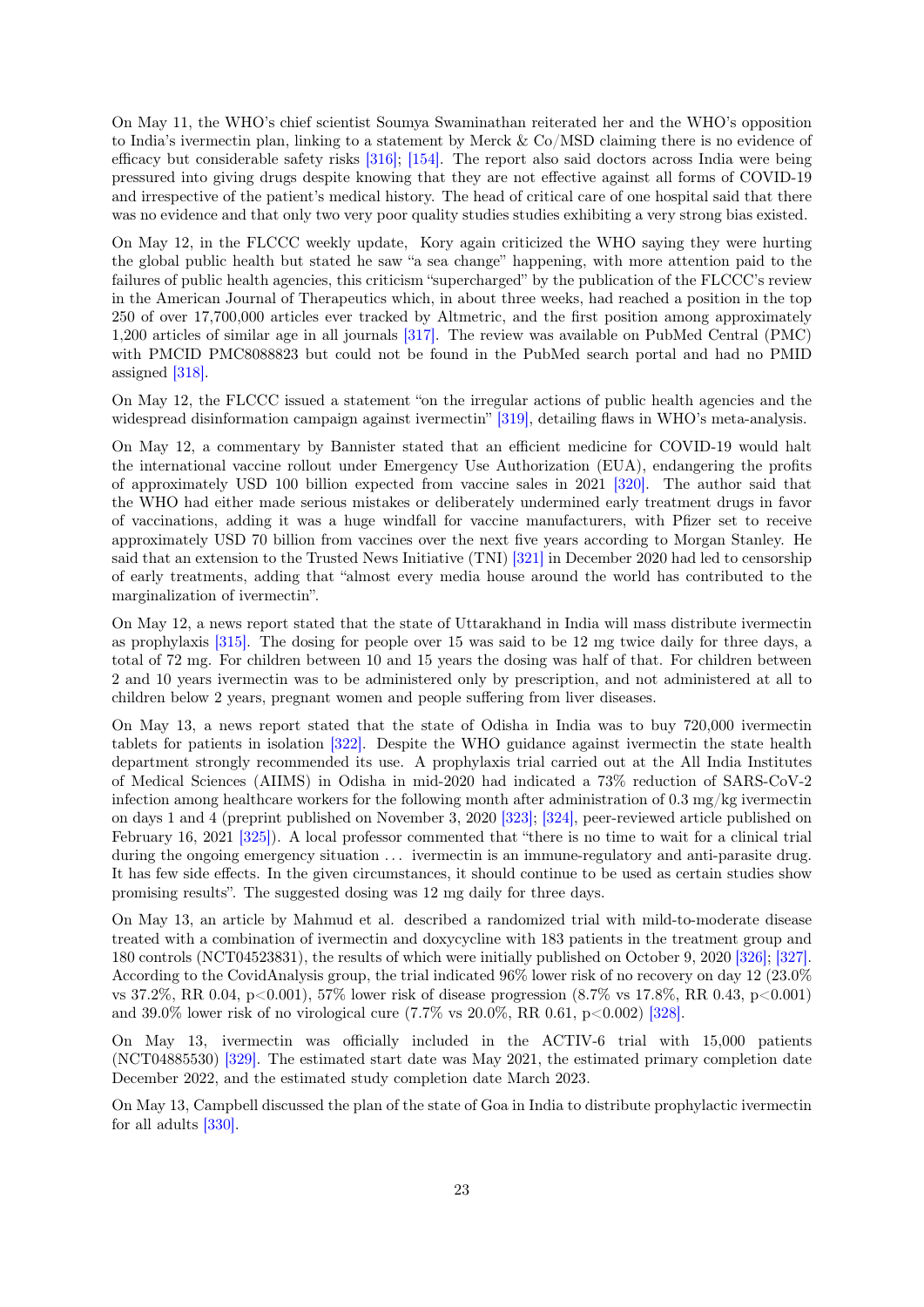On May 13, an interview of Didier Raoult discussed vaccines and corruption [\[331\];](#page-68-5) [\[332\].](#page-68-6) Raoult noted that among the vaccinated there were fewer hospitalizations but not fewer deaths, adding that because the proportion of asymptomatic carriers remained extremely high the current data did not confirm that vaccines significantly reduced circulation of SARS-CoV-2. Corruption, he said, was as old as the world, and all of the current producers of vaccines had been convicted of corruption: Gilead had been fined USD 97 million, Pfizer USD 60 million, AstraZeneca USD 5.5 million, and also GSK. He described scientific publishing as a profitable business with profits of 35% per year, saying that a significant part of the revenue of premium journals comes directly from pharmaceutical industry, and as soon as a scientific journal reached a large enough audience it became a target of science akin to marketing. Raoult saw it necessary to recreate the seal between public interest activities and the industry, and said he did not think that participating in industry-led trials contributed to knowledge, adding "it is not research to include patients in a trial carried out by the pharmaceutical industry, whose analysis is made by the pharmaceutical industry, whose methodology was decided by the pharmaceutical industry and even the publication of which was written by the pharmaceutical industry and then offered to and accepted in one the biggest journals . . . we must return to science that contributes to knowledge . . . it is also necessary that ethics committees, rather than looking at the methodology, should ask themselves questions about the ethics of clinical trials".

On May 13, a news report from Hungary described that ivermectin tests in Hungarian hospitals had been going well and in a few months ivermectin would likely be prescribed off-label for COVID-19 outpatients in Hungary. The article said this would be a "major breakthrough", as the pharmaceutical institute had so far explicitly banned anyone from using the drug for COVID-19, with the government even prosecuting a woman who had ordered a dose from South Asia. A local pharmaceutical company was beginning to produce generic ivermectin, and a 70-patient phase II clinical trial managed by the University of Debrecen was ongoing [\[333\].](#page-68-7)

On May 13, an article by Konne et al. reviewed ivermectin and concluded that it could be a remarkable medical breakthrough for the lasting treatment of COVID-19 [\[334\].](#page-68-8)

On May 14, Hegazy et al., a group that in 2020 had carried out an ivermectin RCT in Egypt [\[335\];](#page-68-9) [\[261\],](#page-63-9) published a review of ivermectin and suggested that ivermectin could be used for mass chemoprophylaxis of populations with minimal risk [\[336\].](#page-68-10)

On May 16, a commentary titled "Who's advising WHO on the pandemic?" by a former president of Jamaica Medical Doctors Association criticized WHO for the hypocrisy of claiming to be attempting to save lives and ending the pandemic while at the same time recommending against the use of prophylactic and therapeutic options [\[337\].](#page-68-11)

On May 17, a news report described a strong disagreement on whether the state of Goa in India should distribute ivermectin against the advice of the WHO [\[338\].](#page-68-12)

On May 17, a preprint by Bryant et al. provided an updated version of the BIRD group's ivermectin metaanalysis [\[339\].](#page-68-13) Twenty-four RCTs involving 3,406 participants met review inclusion. Meta-analysis of 15 trials found ivermectin reduced risk of death by 62% (95% CI 27%-81%) compared with no ivermectin  $(RR\ 0.38, 95\% \text{ CI } 0.19\text{-}0.73, \text{n=2438}, I^2=49\%$ , moderate-certainty evidence). Low-certainty evidence found ivermectin prophylaxis reduced infections by an average 86% (95% CI 79%-91%). Effect estimates for 'improvement' and 'deterioration' clearly favored ivermectin use. Severe adverse events were rare among treatment trials and evidence of no difference was assessed as low certainty. In conclusion, moderate-certainty evidence found large reduction in mortality to be possible.

On May 17, a book chapter by Kapoor et al. reviewing pharmacotherapy for COVID-19 mentioned ivermectin trials in India and Bangladesh [\[340\].](#page-68-14)

On May 18, a Twitter post by WHO African Region, labeled with "Fact-check" and "ViralFactsAfrica" tags, stated that "ivermectin does not prevent COVID19 and is not an effective treatment for the virus. The medication is used to treat parasitic worms ... Unproven claims about miracle cures for COVID-19 have been around for almost as long as the pandemic. One of these is ivermectin ... it has recently resurfaced in Kenya. But there's no evidence to support the use of ivermectin to prevent or treat COVID-19 . . . follow trusted sources like the WHO, Africa CDC and Unicef for the latest COVID-19 info. If you catch the virus, see a health care provider to get approved COVID-19 treatment" [\[341\].](#page-68-15) Of tens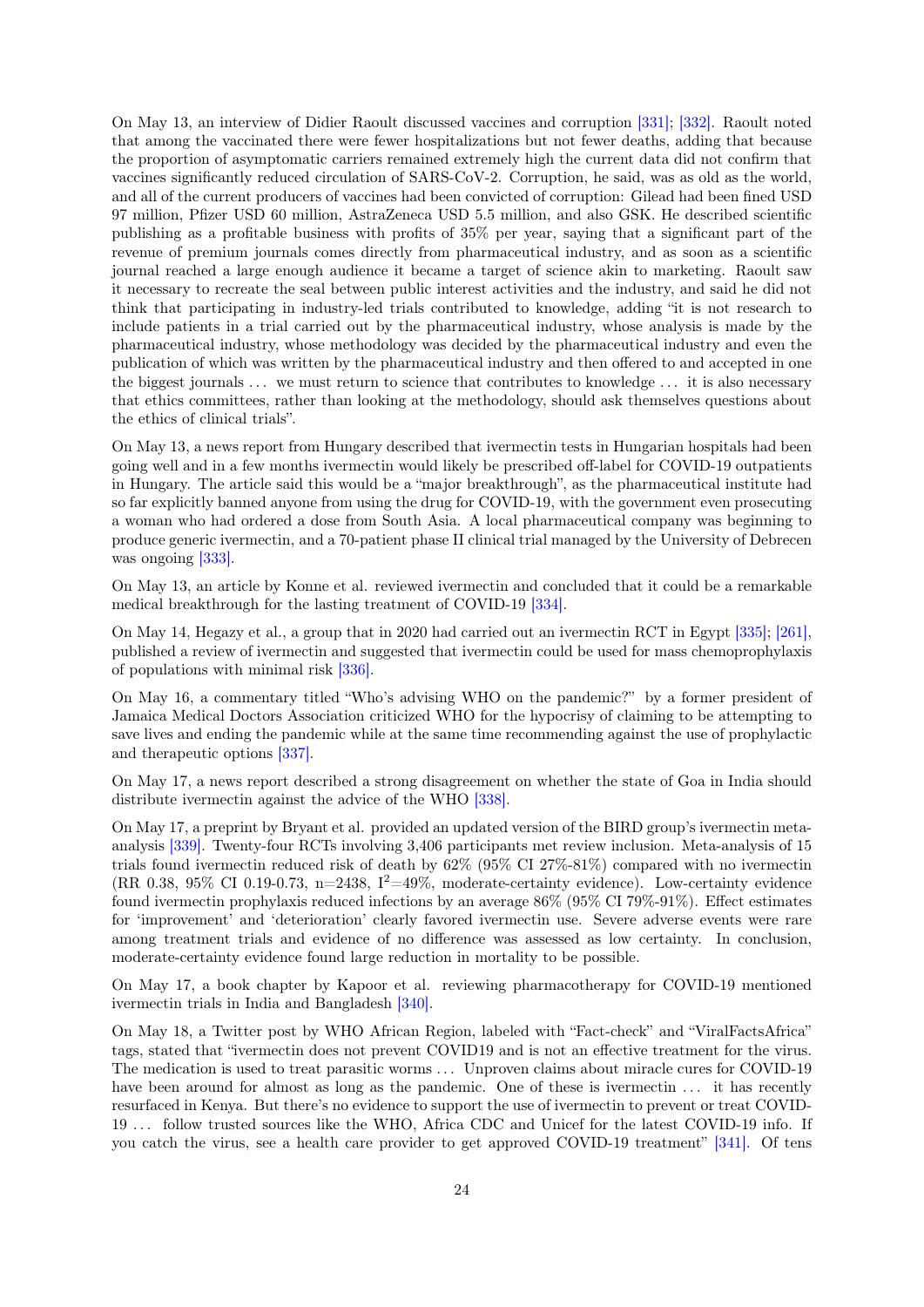of tweets posted by WHO African Region in the latter half of May, a majority concerned vaccines and the COVAX program. WHO African Region also retweeted posts by Gavi The Vaccine Alliance, and by Tedros Adhanom Ghebreyesus which celebrated WHO's partnership with COVAX.

On May 18, the Times (UK) wrote that Bill Gates had sought the help of the convicted sex criminal Jeffrey Epstein to get connected to influential people in order to improve chances of winning the Nobel Peace Prize [\[342\];](#page-68-16) [\[343\].](#page-69-0) Another report wrote that a former employee had said the prize was "what Bill wants more than anything else in the world" [\[344\].](#page-69-1)

On May 19, an opinion article by Mookim in Wired magazine wrote about Bill Gates' "vaccine colonialism" and "intellectual property stubbornness", saying "the question is not whether people in rich, Western countries will be prioritized over people in the Global South. Rather, it's whether large Western corporations will benefit to the detriment of people everywhere" [\[345\].](#page-69-2) Mookim noted that the Biden administration had recently come out in support of waiving intellectual property rights to coronavirus vaccines, after which the Bill and Melinda Gates Foundation also had reversed course and endorsed the patent waiver [\[307\]](#page-66-11) but Bill Gates himself had not. The article described that a WHO initiative, a patent-free technology sharing pool C-TAP announced in early 2020 would have removed intellectual property barriers for accessing COVID-19 treatments and vaccines but Gates, "maintaining his steadfast commitment to intellectual property rights", had blocked the plan in order for companies to retain exclusive rights through Gates-initiated COVAX program, regardless of the vaccines and medicines having been developed largely with public funding. Mookim described that COVAX "enshrines monopoly patent rights and relies on the charitable whims of rich countries and pharmaceutical giants . . . should we be surprised that a monopolist-turned-philanthropist maintains his commitment to monopoly patent rights as a philanthropist too?" Mookim recounted Gates' anticompetitive practices at Microsoft, calling him a "ruthless monopolist", adding that he "chose to launder his reputation by tried and true philanthropic giving. But as he pivoted to global health, his faith in exclusive IP rights remained unchanged". Mookim also recounted Gates' opposition to generic AIDS medicines for Africa, his two-decade advocation of anticompetitive public health policies, and the Gates Foundation's continuing acquisitions of substantial intellectual property, also throughout the pandemic. In 2020, Gates was said to have leveraged his USD 750 million donation to Oxford University to convince it to not open-license its COVID-19 vaccine. As a result, the rights to the vaccine were sold to AstraZeneca, "with no guarantee of low prices and an extraordinary opportunity for profit".

On May 19, in a FLCCC weekly update, Kory and entrepreneur Steve Kirsch, the founder of an COVID-19 Early Treatment Fund (CETF) [\[346\],](#page-69-3) discussed early treatments with ivermectin and fluvoxamine [\[347\].](#page-69-4)

On May 19, an interview of an early outpatient treatments pioneer Peter McCullough, who had already published 40 peer-reviewed articles on COVID-19, described the policy response to the pandemic as "profoundly disturbing" [\[348\].](#page-69-5) McCullough described the federal agencies CDC, FDA and NIH as "enormously inept in terms of perceiving what the problem was and in applying any type of judgment or direction to doctors ... what happened was that the doctors were so terribly frightened that they said, 'we are not going to do anything unless we get intellectual support from our associations, from our federal agencies, from our medical societies'. And it was just the opposite of what medicine had always been: early innovation by doctors, empiric treatment, small studies, randomized trials, and then sponsored randomized trials, in that order, and then after large trials, guideline bodies looking at those trials, then federal agencies . . . it always started out with early empiricism, then getting to guidelines, years later". He added that "it was a dangerous assumption to assume there is nothing one can do to a fatal infection", that due to poor precautionary measures "every hospitalization in America was a superspreader event", and that "this assumption that there is nothing we can do when giving someone a fatal diagnosis with no instructions led to a massive amplification of cases . . . remarkably, not a single academic or community medical center today treats COVID-19 patients as outpatients with the goal of reducing hospitalizations and deaths".

McCullough described US pandemic response as very weak, saying that "to this day, we still have not had a doctor in any position of authority in the United States who has actually ever seen a patient with COVID-19 and treated them ... it is extraordinary ... there was an enormous pressure to suppress early treatments ... the false paper published in the Lancet was extraordinary ... we started to have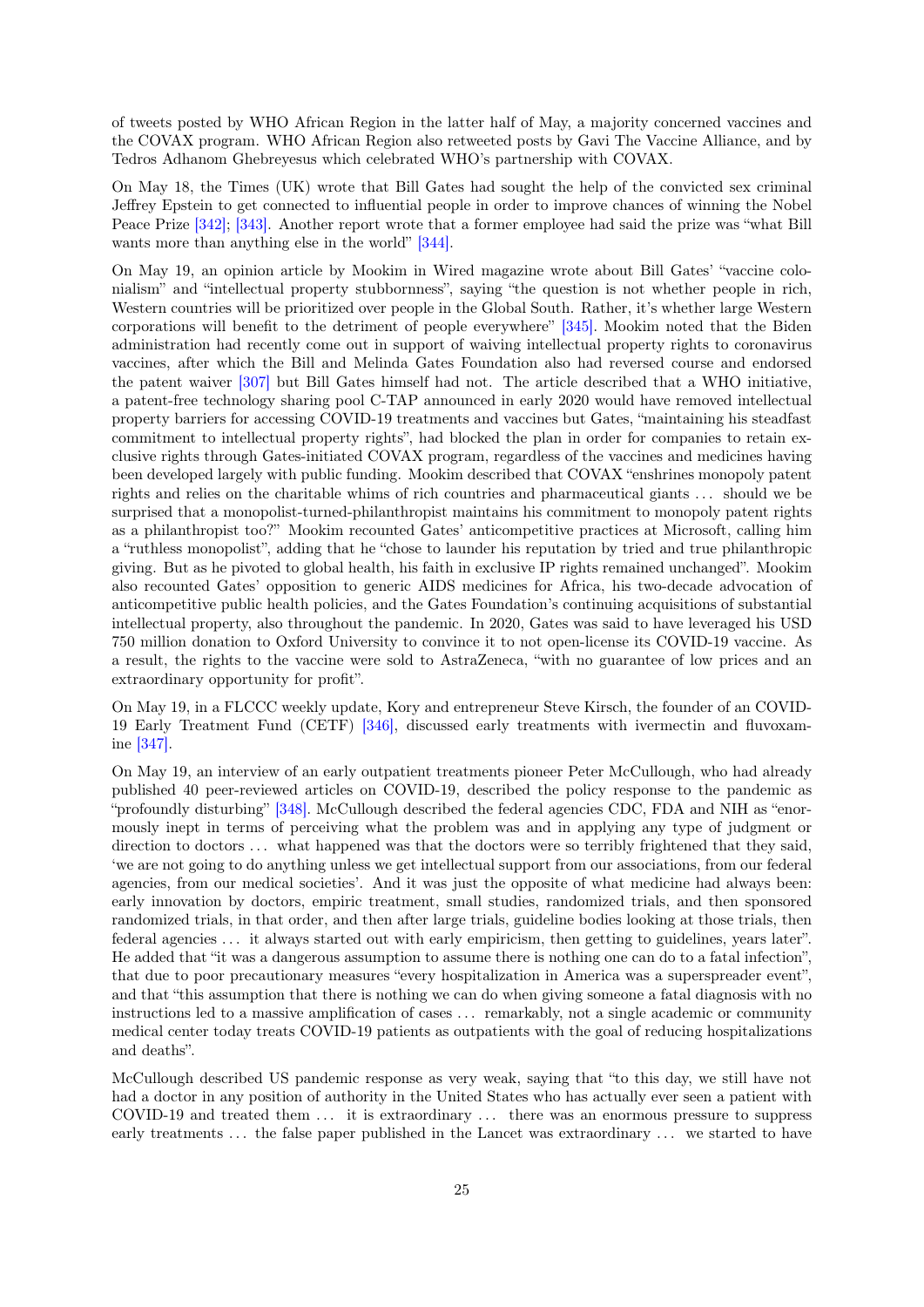an array of incredibly flawed papers publishing exaggerated cardiac effects of hydroxychloroquine . . . as the data came out on ivermectin, it became the next drug".

McCullough said that "when the next patient called asking: 'Can you help me?' each doctor had a binary choice, either: 'No, nothing works, there's nothing I can do, just wait until you get hospitalized", or the answer could be: 'You know what, let me try'. And what we found was that this binary choice was the biopsy of who really had courage and excellent clinical judgment. Doctors who were not confident in their clinical judgment quickly said there's nothing they can do and they got into that groupthink. And that could have been over 90% of doctors who had a lack of clinical judgment and a lack of courage. What I found was that those two things are rare  $\dots$  we have 600,000 dead Americans, the vast majority of whom didn't get an ounce of treatment . . . that will go down in history as a shame for our country . . . there are many ways to treat this illness . . . what I have learnt is that if doctors do almost anything they can reduce hospitalizations and deaths . . . the only [reason for the disaster] is that doctors failed to act".

On dismissal of off-label treatments, he said that because of the tremendous fear that settled in, statements from the FDA, NIH and CDC started to take more weight than they ever would have in the past, pharmacies did not dispense prescriptions, and doctors started to get warning letters from medical boards. McCullough said that "we were getting official messages that basically said: don't take care of COVID-19 ... these are codified in policies and emails by major medical organizations ... we have never seen this [before for any other disease] . . . there is a term that applies to what's going on, wrongdoing by those in positions of authority: malfeasance". He added that at the same time there were Association of American Physicians and Surgeons (AAPS), FLCCC and BIRD saying "this is wrong; treat patients". He commented that "the reason why you are talking to me today, instead of some FDA official, is because you are getting the sense of reality that this virus is treatable . . . we made everything far worse by not treating it, keeping patients in fear and isolation ... we have done multiple things that have promoted hospitalization and excess mortality".

On May 20, an open letter from researchers, medical doctors and NGO representatives to the Ministry of Health of Malaysia presented current research evidence on ivermectin and criticized Malaysia's lack of adoption of it [\[349\].](#page-69-6)

On May 20, author and journalist Michael Capuzzo called upon journalists to cover ivermectin calling it "a historic opportunity . . . for the first time in the long journey from Gutenberg to Google, journalists may be the ones to save the world" [\[350\].](#page-69-7) His report covered legal battles in the US about prescribing ivermectin to a couple of hospitalized patients, as well a very extensive coverage of the history of the FLCCC [\[351\].](#page-69-8) Capuzzo also claimed that unreported by the press, president Trump had been administered ivermectin at Walter Reed hospital. The report also covered recent experiences in India, quoting an Indian surgeon and hospital owner describing that ivermectin saved India in 2020 after it got official permission in Uttar Pradesh in August followed by many other states but after political changes in January 2021 it started getting "bad propaganda by big pharma and big scientists", leading many doctors to stop using it. That, in turn, led to collapse of prevention and home treatment, seeding the subsequent crisis of overloaded hospitals and many needless deaths in the first half of 2021. The surgeon stated that "we beg health agencies and mainstream media in other countries not to give bad propaganda of ivermectin . . . it is saving India and Africa".

On May 21, a news report stated that the University of Minnesota was adding ivermectin to an ongoing outpatient trial with hypoxia, emergency department utilization and post-COVID-19 syndrome prevalence as primary endpoints (NCT04510194) [\[352\].](#page-69-9) The trial, with an estimated enrollment of 1,160 patients, included arms for metformin, fluvoxamine, ivermectin, metformin and fluvoxamine, metformin and ivermectin, and placebo. Estimated primary completion date was October 2021 and estimated study completion date December 2021.

On May 23, the First International Ivermectin Summit was organized online by the BIRD group [\[353\];](#page-69-10) [\[354\].](#page-69-11) The speakers included Martin Gill (South Africa), Jackie Stone (Zimbabwe), Sabine Hazan (US), David Scheim (US), Jennifer Hibberd (Canada), Lucy Kerr (Brazil), Kylie Wagstaff (Australia), Tess Lawrie (UK) and Thomas Borody (Australia).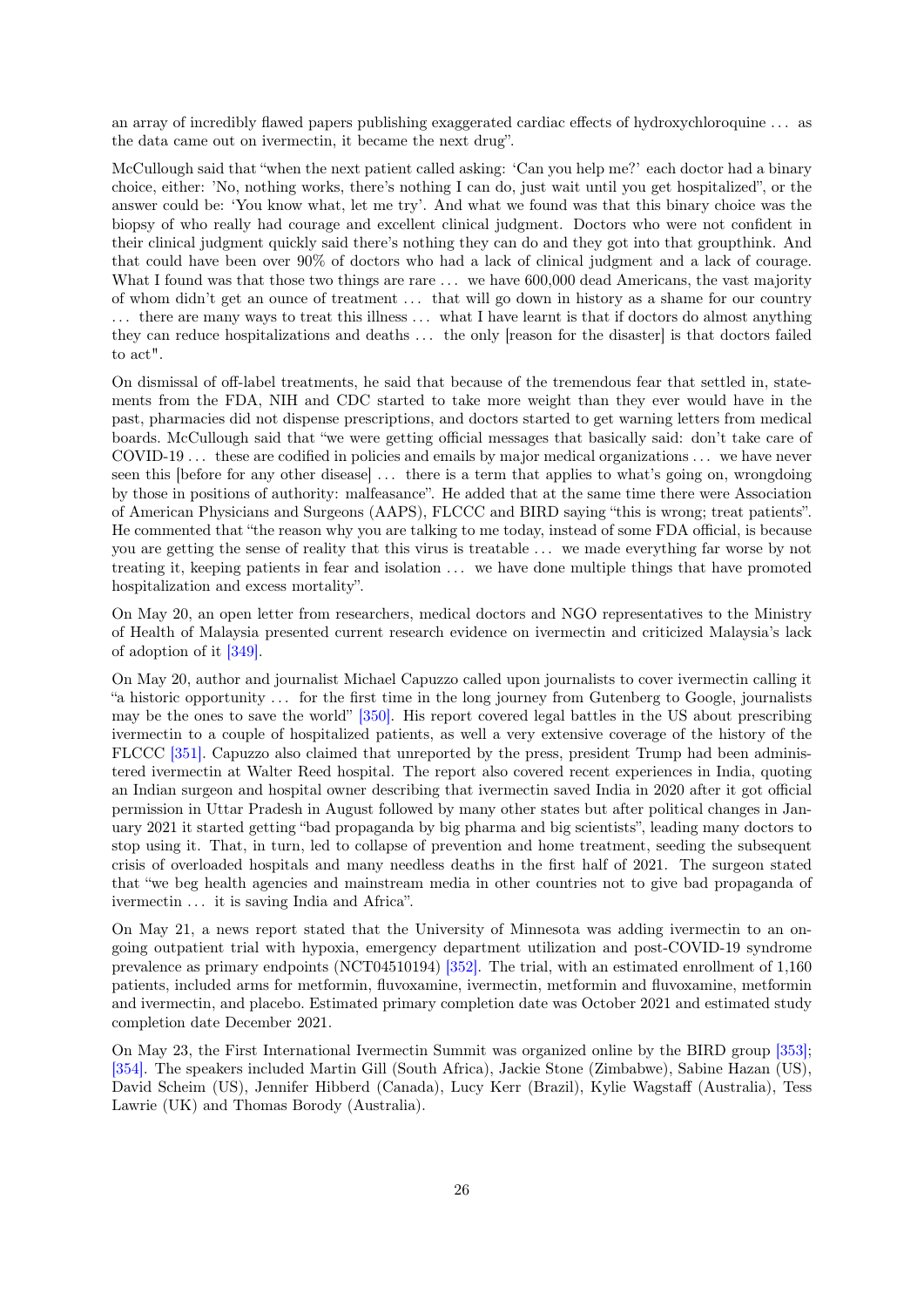Gill said the front line doctors are left to what they have, and have to repurpose drugs and come up with protocols that will work. As soon they find one that is working they do a small trial because they need to get information out so that it will be further researched and used around the world. Gill said these small studies are not meant for decision makers but for researchers to have a guideline of what to research. He said the situation with ivermectin was unique due to data on ivermectin being way beyond the point of needing further data since no further data was unlikely to change the conclusion that ivermectin worked so well that it could change the course of the pandemic.

Stone presented her experiences with severe cases and described that early treatment with high doses with titration to effect and with a combination therapy utilizing zinc and doxycycline had improved results in comparison to ivermectin only. She said combination therapy reduced oxygen requirements, an important factor since they often did not have access to oxygen. She said their "hospital at home" approach had resulted in a mortality rate approximately 90% lower than in state hospitals, adding that the mortality rate in moderate to severe inpatients should be less than 1%. She described a few patient cases, stressing the importance of early anticoagulation, aggressive diabetes control, and home nursing on oxygen, adding that the response was a dose dependent. She also said D-dimer was a marker of clot breakdown and an increase in D-dimer indicated recovery instead of deterioration. They had developed a treatment protocol (0.3-0.6 mg/kg ivermectin, ceftriaxone, dexamethasone, zinc, doxycycline, prednisolone, enoxaparin) that had been widely distributed in Zimbabwe so that nurses had learnt to treat patients following the protocol. A January 26, 2021 statement from Zimbabwe Ministry of Health had stated it was important to not deny patients effective treatment regimes. Stone said it was "perhaps time we stood away from what the Northern hemisphere is doing because to be perfectly honest it doesn't really look like it's working".

Hazan said her team had carried out one of the first ivermectin trials. Hazan had used "Ziverdox" protocol consisting of 12 mg of ivermectin on days 1, 4 and 8, 100 mg doxycycline BID, 50 mg of zinc, 3000 IU of vitamin D, and 3,000 mg of vitamin C. Some of her patient cases had been described in the local press [\[355\].](#page-69-12) She stressed the importance of "making the patients feel that you are trying to save them" and the importance of combination therapy.

Scheim presented an analysis of ivermectin distribution in Peru, describing that introduction of ivermectin had first caused a 14-fold reduction in excess deaths of people over 60 years old, and subsequent restrictions introduced by a new president had caused a 13-fold increase, respectively. Community mobility, household densities and seropositivity rates were considered as confounding factors. One state without ivermectin distribution differed sharply from states with distribution (74% vs 25% reductions in excess deaths,  $p<0.02$ ).

Hibberd presented world data on ivermectin collected by her and Juan Jose Chamie. According to her, India's second wave started from the city of Mumbai in the state of Maharastra, and from the state of Punjab (originating from Pakistan). Migrant workers fleeing from Mumbai spread the virus especially to the city of Lucknow in the state of Uttar Pradesh. New viral variants were detected in regions where Astra Zeneca vaccinations had been implemented, a pattern also noted for other countries including the UK, South Africa and Brazil. The media represented remdesivir as very effective and ivermectin as unproven and outdated. On April 21, 2021, the national guideline was updated to include ivermectin. Daily death rates stabilized and case counts dropped in Maharastra and Uttar Pradesh. In Tamil Nadu, a state without ivermectin distribution, deaths and case counts had continued increasing. In Mexico, according to Hibberd, the pandemic was under control, with ivermectin being the main factor in enabling that.

Kerr reviewed the pathophysiology of COVID-19 and mechanisms of action of ivermectin. Kerr was the leader of a group "Doctors for Life" with 12,000 members in Brazil. The group was teaching principles of early treatment to clinicians but also in for example factories with lots of workers. The group's protocol was similar to the FLCCC's, with minor differences in dosing. Kerr also stated there had been no issues with using ivermectin for pregnant women and for children over 15 kg.

Wagstaff, one of the authors of the Australian in vitro study published in April 2020 [\[7\],](#page-47-6) explained that due to for example lack of adaptive immune responses in the cell model, the in vitro study was irrelevant for considerations of dosing in humans, rendering arguments against ivermectin based on the in vitro  $IC_{50}$  value groundless. She explained that since ivermectin was a host acting agent it was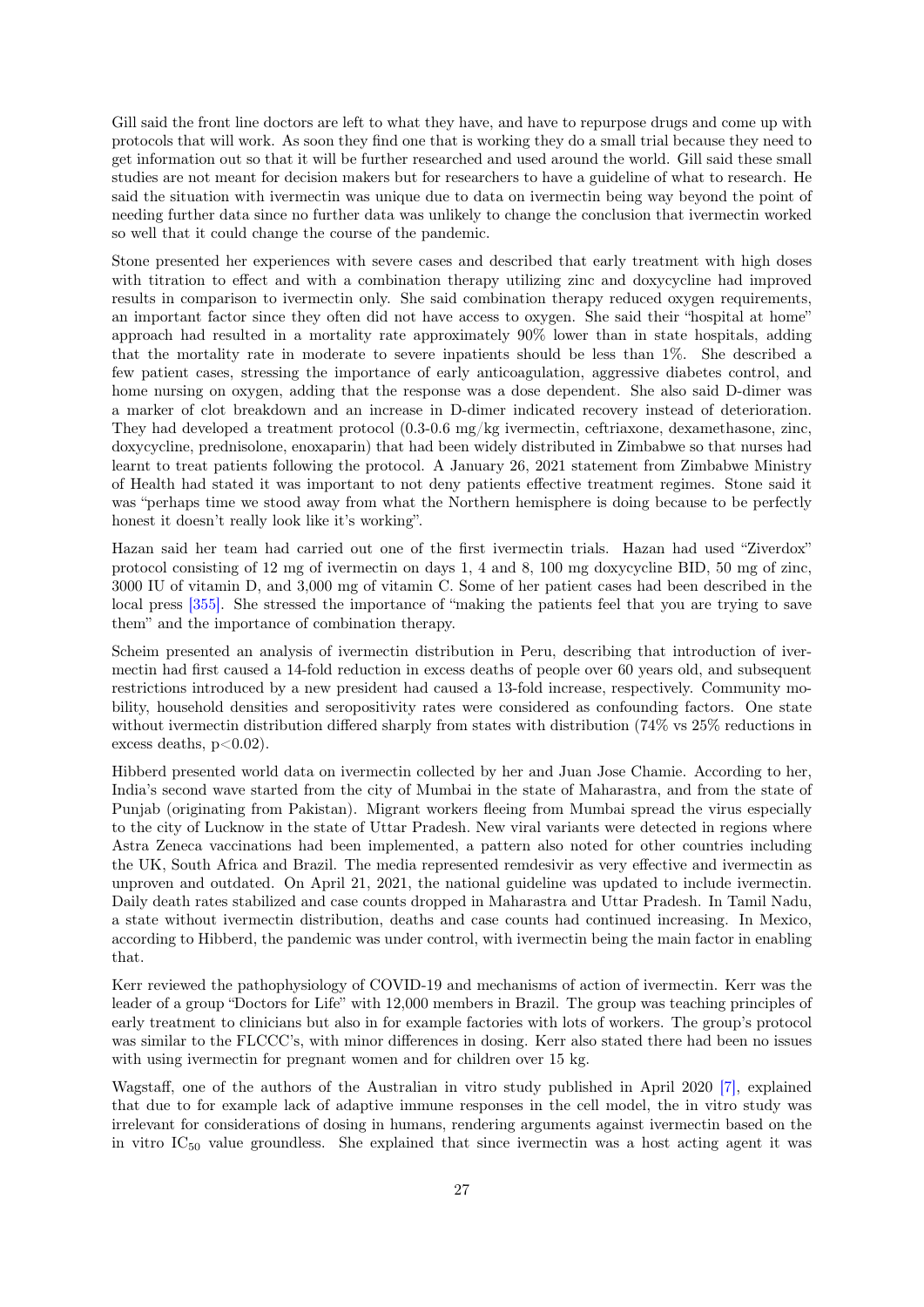working in conjunction with immune system. Therefore, 1:1 ratio of drug to virus was unlikely to be required. Ivermectin also accumulated in the lungs and other tissues. She said they were looking whether ivermectin analogues possessed similar effects.

Lawrie said researchers had a fundamental moral obligation to share preliminary results through prepublication mechanisms. Journals were not to hinder this sharing of data, and WHO's norms for public health emergencies also encouraged sharing. According to Lawrie, in the case of ivermectin there had been no support to low-and-middle income countries and their clinician-researchers, no editorial support from journals, nor financial support from public health authorities. Instead, the response had been characterized by a systematic denigration of the quality of studies, systematic hindarance to publication, and systematic disinformation and censorship from public health authorities, pharmaceutical companies and the "big tech". In the UK, National Institute for Health and Care Excellence (NICE) had been silent on ivermectin although according to Lawrie evidence for it had existed at every level of the evidence pyramid. In contrast, the use of remdesivir and some other pharmaceuticals had been authorized in the UK on very little evidence. She said the latest meta-analysis by Karale et al. [\[285\]](#page-65-4) supported the conclusions of the BIRD group. She also mentioned the Catracho protocol of Honduras [\[70\]](#page-51-6) and the experience of Mexico [\[284\].](#page-65-3) International doctors' groups in favor of ivermectin included FLCCC, BIRD, Doctors for Life (Brazil), Canadian Covid Care Alliance, UK Medical Freedom Alliance, Association of American Physicians and Surgeons (AAPS), Ippocrate.org, United Health Alliance, and HART. According to Lawrie, major opponents to ivermectin were the ACT-Accelerator with USD 38.1 billion funding, and the Trusted News Initiative (TNI).

On May 24, a Finnish company Therapeutica Borealis got a US patent for a nasal spray containing ivermectin, hydroxychloroquine and aprotinin, a protease inhibitor [\[356\].](#page-69-13) The company said active ingredients were used in a new, targeted manner on the upper respiratory mucous membrane, so that the concentrations of the active ingredients throughout the body remained very low but were sufficient locally to prevent the passage and replication of the virus, making the drug safer and more effective.

On May 24, FLCCC announced that they had been locked out of their Twitter account for "violation of Twitter rules" [\[357\].](#page-69-14)

On May 24, a Belgian virologist with experience in vaccine research and development in several pharmaceutical companies, the Bill and Melinda Gates Foundation, Gavi The Vaccine Alliance and the WHO, Geert Vanden Bossche, presenting a review of unsolved issues in COVID-19 vaccine related immunology, proposed early multidrug treatment (with e.g. ivermectin as one of the components of an early treatment kit) as a way out of the "mismanaged pandemic" [\[358\];](#page-69-15) [\[359\].](#page-70-0) Bossche said it was "difficult to imagine how ['updating' vaccines] could solve the problem of immune escape SARS-CoV-2 variants". Bossche referred to a steadily growing community of world-class scientists and experts calling for an immediate halt to the mass vaccination campaigns as the only method. Instead, early treatment proven highly efficient, practical and cost-effective should have been made widely available. He said quick 'updates' of the current Covid-19 vaccines would most likely fail to solve the pandemic because they were still based on an immunological concept and mechanism that didn't address the risk of evolutionary immune escape. He predicted SARS-CoV-2 to become resistant to current vaccines and asked the vaccine community to develop vaccines with a different mechanism of action. Regardless, he predicted that it would be necessary to rely on a short but large scale course of antiviral drug treatment using a compound that can be made available in high quantities at low cost, adding that ivermectin would seemingly qualify. He concluded that "a well-coordinated and targeted drug treatment program could be a game-changer and turn the tide of this pandemic in that it could drastically reduce the chain of viral transmission, not at least in vaccinees. Whether sensibly targeted virucidal chemoprophylaxis will provide populations with sustained protection from COVID-19 in the post-pandemic era and hence, serve as a full-fledged substitute for herd immunity is likely but unproven. Virucidal chemoprophylaxis seems, however, a promising option, the effectiveness of which could rapidly be explored at low cost and without raising the type of safety concerns that are associated with the ongoing mass vaccination campaigns".

On May 24, entrepreneur Steve Kirsch, who had earlier founded a COVID-19 Early Treatment Fund (CETF) which had funded fluvoxamine trials [\[346\],](#page-69-3) offered an USD 1 million prize for any professor, licensed physician, medical journal editor, NIH or WHO employee, mainstream media reporter, elected official, public health official, or YouTube or Facebook censor who would provide a convincing argument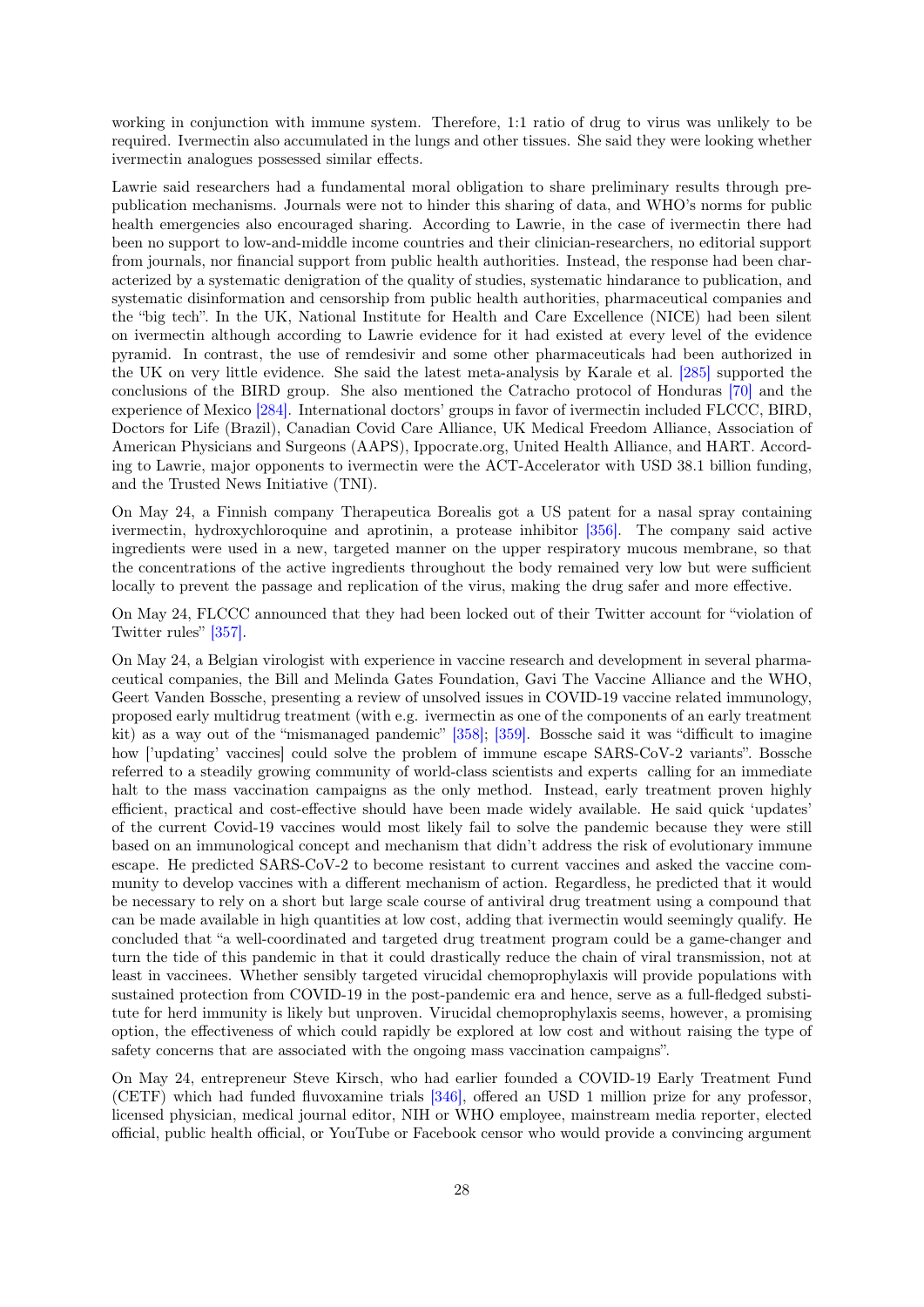to a panel of Kirsch-selected judges that the current NIH or WHO recommendations on fluvoxamine or ivermectin were more likely to fit the evidence than recommendations to support the use of both drugs, or who could show that the recommendations were more likely to save more lives than recommending for these drugs [\[360\].](#page-70-1) The prize was offered separately for each of the two medicines, making a total of USD 2 million. Kirsch said the evidence for both drugs had been in plain sight for over 7 months, yet Anthony Fauci and Francis Collins (NIH) had remained silent. "If a computer entrepreneur from Silicon Valley can figure all this out seven months ago that it's virtually impossible for these two drugs not to work, why can't the NIH leadership?" Kirsch asked, adding that "why, when David Seftel confirmed the 100% success rate in the original fluvoxamine RCT published in JAMA [on November 12, 2020 [\[361\];](#page-70-2) [\[362\]\]](#page-70-3) with a real-world study also with  $100\%$  effect size [on February 1, 2021 [\[363\]\]](#page-70-4), did they just ignore it like it never happened? Why didn't they send a team to investigate if there were any biases or confounders? Instead, they just sat back and did nothing when the news came out. There was no investigation. There wasn't even a phone call or email to the investigator. Even after 60 Minutes did a story on this miracle at the racetrack [on CBS News on March 8, 2021 [\[364\]\]](#page-70-5), they still did nothing to investigate. They could have saved hundreds of thousands of lives if they had acted earlier on the evidence that was hiding in plain sight for at least the past 7 months". Kirsch also mentioned that in the beginning of December 2020, the blog platform Medium had, "in response to my efforts to bring this lifesaving advice to the world's attention, suspended my account, removed all the content I had written over the past 7 years, and banned me for life". Kirsch had asked if Medium had any factual information supporting their contention that he was incorrect, to which Medium had responded only that they believed my comments constituted elevated risk because I was making "health claims or advice which, if acted on, are likely to have detrimental health effects on persons or public safety".

On May 24, ivermectin tablets were being sold over-the-counter without prescription nationwide in the Philippines, with the Philippines government funding a clinical trial on the president's order, in parallel with ivermectin distribution to the public  $[365]$ .

On May 24, in the state of Goa, India, ivermectin tablets promised to health centers and villages, with a value of approximately USD 3,000,000, had reportedly gone missing [\[366\];](#page-70-7) [\[367\].](#page-70-8)

On May 25, a preprint of a meta-analysis by Roman et al. describing a meta-analysis of ten ivermectin trials (n=1,173) utilizing Cochrane tools and GRADE methodology concluded that in comparison to standard of care or placebo, ivermectin did not reduce all-cause mortality, length of stay or viral clearance in RCTs in COVID-19 patients with mostly mild disease, that ivermectin did not have effect on adverse effects or severe adverse effects, and that ivermectin was not a viable option to treat COVID-19 patients [\[368\].](#page-70-9)

On May 25, data analyst Alvaro Olavarría, the founder of the Tratamiento Temprano ("early treatment") website [\[369\],](#page-70-10) noted on Twitter that the meta-analysis by Roman et al. had swapped the mortality results of ivermectin and control arms of one of the included RCTs (Niaee et al.  $[123]$ , n=180) [\[370\].](#page-70-11) According to commentators, if the error had been be corrected, the meta-analysis would have indicated a mortality reduction of  $66\%$  (p=0.031) [\[371\].](#page-70-12) Olavarría claimed the case was "an obvious disinformation campaign by colleagues" [\[370\].](#page-70-11)

On May 25, the BMJ published an article by Clarke discussing fact-checking health and science on Facebook, saying that Facebook had removed 16 million pieces of its content and added warnings to around 167 million, and that YouTube had removed more than 850,000 videos related to "dangerous or misleading COVID-19 medical information" [\[372\].](#page-70-13) The article also mentioned that Facebook and YouTube were relying on third party fact checkers funded by parties such as the Charles Koch Institute related to the billionaire Charles Koch [\[373\];](#page-70-14) [\[374\];](#page-71-0) [\[372\].](#page-70-13) Clarke concluded that the approach taken by social media platforms could ultimately undermine trust in public health, and that in the US, trust in the government and media was already falling.

On May 25, the video of the First International Ivermectin Summit by the BIRD group was removed by YouTube for violating YouTube's Community Guidelines [\[375\].](#page-71-1)

On May 25, the Indian Bar Association, a lawyers' association in India, sent a legal notice to Soumya Swaminathan, the chief scientist of the WHO [\[376\];](#page-71-2) [\[377\].](#page-71-3) The 51-page document accused Swaminathan of running a disinformation campaign against ivermectin by deliberate suppression of its effectiveness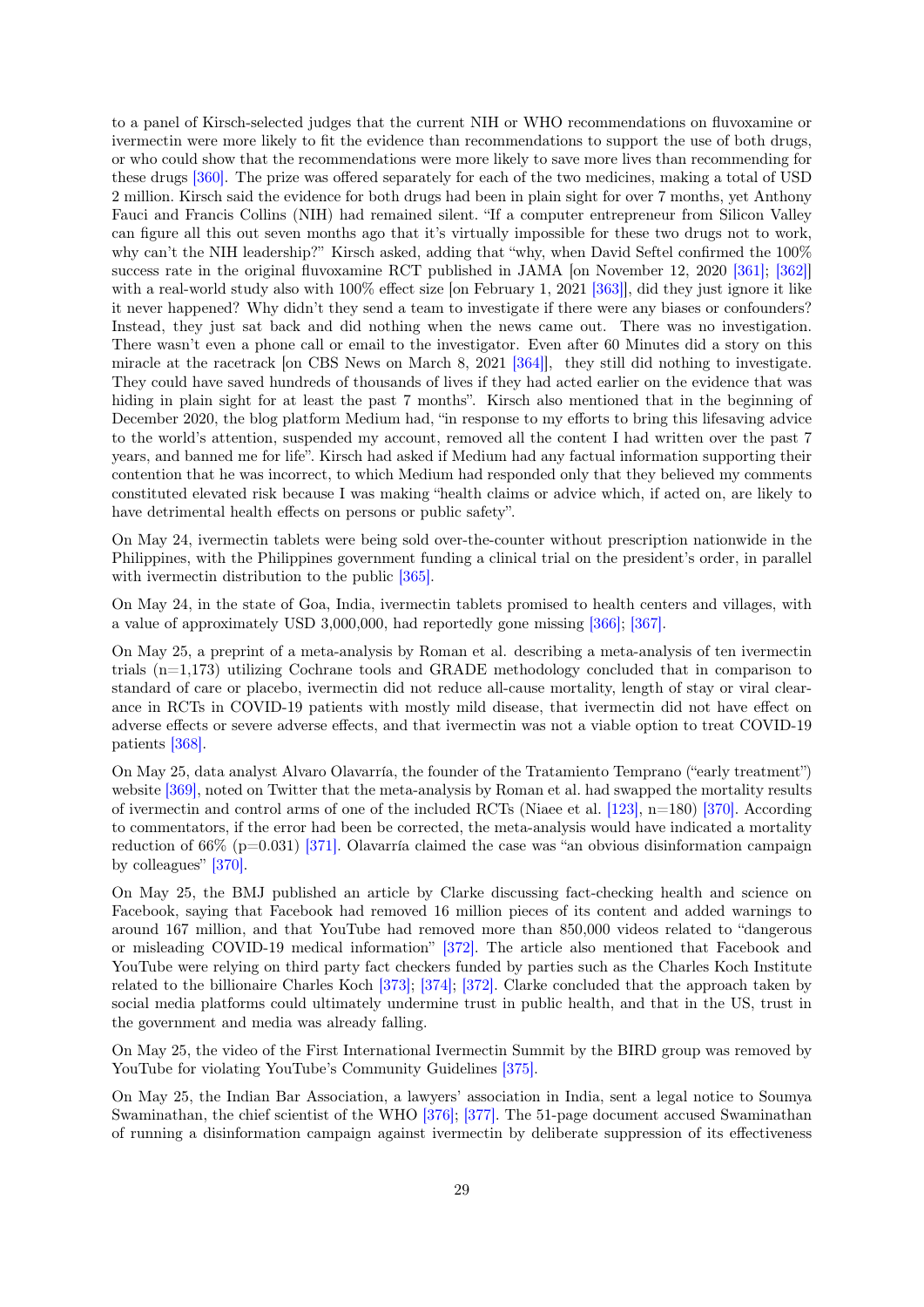despite the existence of large amounts of clinical data, issuing statements in social media and mainstream media to turn the public against the use of ivermectin and to attack the credibility of the Indian Council for Medical Research (ICMR) and All India Institute of Medical Sciences in Delhi (AIIMS) which had included ivermectin in the national guidelines, and abusing her position by repeatedly issuing statements with an intention to mislead and create confusion. The notice also stated that WHO's reports were increasingly seen as biased and lacking in quality, authenticity and rational approach. Copies of the document were sent to the president and the prime minister, governors of all states, and to medical associations and administrative offices.

On May 25, an opinion in a Cyprus newspaper asked about lack of early treatment for COVID-19, especially ivermectin treatment, noting that "to a layman . . . the behavior of governments and public-health authorities seems bizarrely wrong, just from a common-sense standpoint . . . I try to gauge who's telling the truth by judging their conduct – and so far, the early-treatment proponents are more convincing" [\[378\].](#page-71-4)

On May 25, University of Minnesota Medical School announced its multi-site clinical trial had received USD 1 million from the Rainwater Charitable Foundation and USD 500,000 from Fast Grants to add ivermectin to their first randomized clinical trial for COVID-19 in the world to include pregnant women [\[379\];](#page-71-5) [\[380\].](#page-71-6) Fast Grants were supported by Arnold Ventures, The Audacious Project, The Chan Zuckerberg Initiative, John Collison, Patrick Collison, Crankstart, Jack Dorsey, Kim and Scott Farquhar, Paul Graham, Reid Hoffman, Fiona McKean and Tobias Lütke, Yuri and Julia Milner, Elon Musk, Chris and Crystal Sacca, Schmidt Futures, Amazon Web Services and others.

On May 26, an industry report enumerated COVID-19 therapeutics in development in Germany, Austria and Switzerland [\[381\].](#page-71-7)

On May 26, the preprint of a meta-analysis by Roman et al. was updated to correct an error, yet its conclusions about mortality remained unchanged ("ivermectin did not reduce all-cause mortality", RR 0.37, 95% CI 0.12-1.13) [\[382\].](#page-71-8) Commentators on medRxiv and the CovidAnalysis group pointed out additional uncorrected errors in numbers of patients, numbers of events, duration of hospital stay, and events being represented on the wrong side, noting that all errors were in the direction of showing lower than actual efficacy of ivermectin, and adding that the included studies were "cherry-picked" [\[383\].](#page-71-9)

On May 26, an article by Samaha et al. about a RCT in Lebanon indicated that a single dose of ivermectin lowered the risk of fever on day 3 by 90.9% (2.0% vs 22.0%, RR 0.09, p=0.004 (ChiCTR2000033627) [\[384\];](#page-71-10) [\[385\].](#page-71-11)

On May 26, a patent attorney and a former director of intellectual property at Gilead Sciences Inc., Brian Remy, commenting on an article asking whether "ivermectin is the new penicillin" [\[386\],](#page-71-12) said that "it's simple, use what works and is the most effective – period" [\[387\].](#page-71-13) Remy added that "ivermectin used in combination with other therapeutics is a no-brainer and should be standard of care for COVID-19 . . . other viral infections are treated most effectively with combinations (HIV, HCV, etc.). Thus, there is no reason why ivermectin (with a superb safety profile) should not be combined with other generic or patented therapeutics. For example, as a recommended treatment add-on or formulation, unless there are adverse drug interactions, or legitimate IP/patent business reasons – which would be rare for such an old generic drug. The best expert physicians know this and are already doing this (not only with antivirals, but with anti-inflammatories and anticoagulants, with great success, efficacy and safety)". Remy referred to a December 2020 article by McCullough et al. on multifaceted highly targeted sequential multidrug treatment of early ambulatory high-risk SARS-CoV-2 infection [\[388\],](#page-72-0) saying "everyone should be following their lead and approach . . . not only would this be good for business and help avoid the criticism, bad PR, and potential civil/criminal liability for censorship, scientific misconduct, etc. etc. for misrepresenting ivermectin and other generics but most importantly it would save countless lives and end this pandemic for good". A few days earlier, Remy had commented that "ivermectin crushes Delhi cases and provides more evidence for a potential win/win solution for patients and companies with non-generic patented therapeutics (criticized for cost, efficacy, etc.), to work on updating their clinical trials/labels to include ivermectin (if possible). For example, as a recommended treatment regimen in the 'Indications and Usage' and 'Dosage and Administration' sections, increasing efficacy by additive (possibly synergistic) effects in a combination approach, maybe even a combination formulation product. It would look great from a PR perspective as well. Just some thoughts. I love it when everybody wins!" [\[389\].](#page-72-1)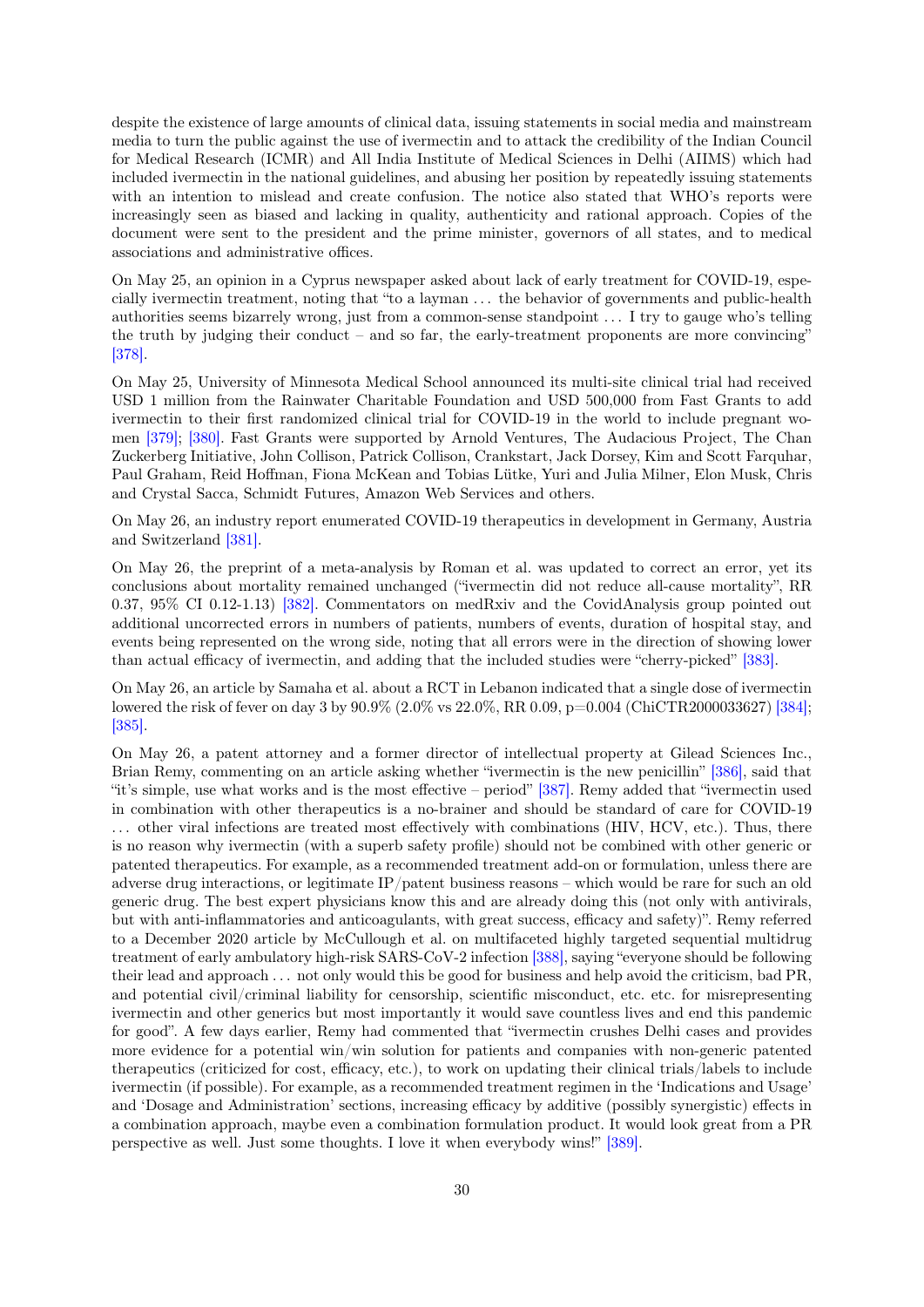On May 28, a news report in Forbes India said that drugs such as ivermectin continued to be on India's health ministry's treatment protocol despite evidence not inspiring confidence, and that the regulator was approving medicines without following due scientific process, experts had said [\[390\].](#page-72-2) According to a director of critical care at a major hospital and a member of state of Maharashtra's COVID-19 task force, only corticosteroids and oxygen were backed by evidence. A pulmonologist said hydroxychloroquine and ivermectin needed to be taken out of the treatment protocol and called for an all-India committee with government, private players and central institutes to finalize treatment protocols. He saw promise in two new antibody cocktails that had recently received emergency use authorizations. These products were said to be priced at approximately USD 900.

On May 29, an Austrian weekly magazine wrote about ivermectin, describing it as having a high efficacy, yet being opposed by WHO and the "mainstream" [\[391\].](#page-72-3)

On May 29, a news report from Spain interviewed José Muñoz who was initiating an 800-patient clinical trial on ivermectin [\[392\].](#page-72-4) Muñoz said they had been trying various drugs for 1.5 years and so far the success had not been equivalent to that of vaccines and that they now wanted to trial high-dose ivermectin.

On May 30, in a blog post citing FLCCC materials, bishop Thomas Schirrmacher, the president of the International Council of the International Society for Human Rights (ISHR) and the secretary general of the World Evangelical Alliance (WEA) which networks churches with 600 million conservative Protestant Christians, stated that ivermectin treatments are safe and effective and could save many lives and speed economic recovery [\[393\].](#page-72-5)

On May 31, the FLCCC announced it had regained access to its Twitter account but Cision PRWeb and PR NewsWire had announced they would no longer distribute FLCCC's press releases. YouTube had also removed two more videos by FLCCC.

On May 31, version 85 of the CovidAnalysis group's meta-analysis indicated that all 17 RCTs for prophylaxis and early treatment reported positive effects, with an estimated 83% improvement for prophylaxis (RR 0.17, 95% CI 0.05-0.61, n=1,974) and 73% improvement for early treatment (RR 0.27, 95% CI 0.18-0.41, n=1,826) [\[394\].](#page-72-6) For late treatment, eleven RCTs indicated  $42\%$  improvement (RR 0.58, 95%) CI 0.38-0.90, n=1,197). Together, all 28 RCTs indicated 66% improvement (RR 0.34, 95% CI 0.24-0.50, p<0.0001, n=4,997). For mortality, three RCTs about early treatment indicated 83% improvement (RR 0.17, 95% CI 0.03-0.96, n=876), six RCTs about late treatment indicated  $62\%$  improvement (RR 0.38, 95% CI 0.17-0.85, n=922). Together, the nine mortality trials indicated 66% improvement (RR 0.34, 95% CI 0.17-0.67,  $n=1,798$ ). Together, all of the 56 RCTs and observational studies indicated 72% improvement (RR 0.28, 95% CI 0.21-0.36, p=0.00000000000041, n=18,447).

# June 2021

On June 2, the FLCCC updated its I-MASS protocol intended for mass prophylaxis [\[395\];](#page-72-7) [\[396\].](#page-72-8) Ivermectin dose for outpatient treatment (daily for five days) was raised from 18 mg to 24 mg.

On June 2, a RCT with 164 patients by Abd-Elsalam et al. failed to produce statistically significant results [\[397\].](#page-72-9)

On June 3, Wang et al. (a group including Andrew Hill) reviewed production costs of potential repurposed drugs for COVID-19, including dexamethasone, ivermectin, dutasteride, budesonide and colchicine [\[398\].](#page-72-10) They indicated that repurposed therapies could be generically manufactured at very low per-course costs, for example USD 0.12 for ivermectin. They concluded that the analyzed drugs were widely available and affordable, and that successful management of COVID-19 required equitable access to treatment for all populations, not just those able to pay high prices.

On June 6, a systematic review and meta-analysis of 19 RCTs with 2,768 patients by Hariyanto et al. indicated that ivermectin was associated with 69% reduction in mortality (RR 0.31, 95% CI 0.15-0.62,  $p=0.001$ , 57% reduction in severity of COVID-19 (RR 0.43, 95% CI 0.23-0.81,  $p=0.008$ ), higher negative test result rate (RR 1.23, 95% CI 1.01-1.51, p=0.04), shorter time to negative test result (mean difference  $-3.29, 95\% \text{ CI } -5.69 \text{ to } -0.89, \text{ p=0.007}$ , higher symptoms alleviations rate (RR 1.23, 95% CI 1.03-1.46,  $p=0.02$ ), shorter time to symptoms alleviations (mean difference -0.68, 95% CI -1.07 to -0.29],  $p = 0.0007$ )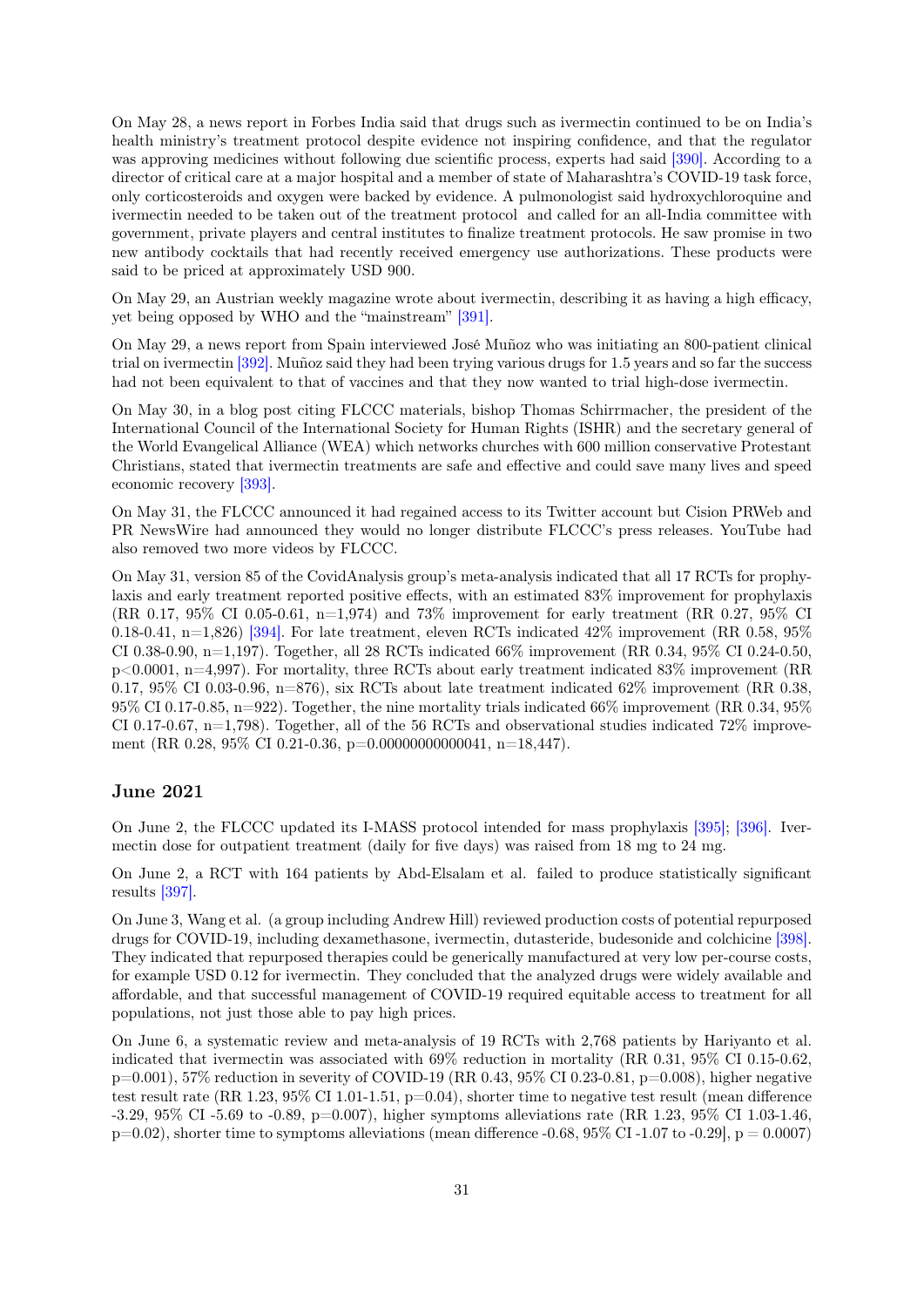and shorter time to hospital discharge (mean difference  $-2.66$ ,  $95\%$  CI  $-4.49$  to  $-0.82$ ),  $p=0.004$  [\[399\].](#page-72-11) The authors concluded that more randomized clinical trial studies were still needed to confirm the results.

On June 7, in a blog post in the Science Magazine, Lowe wrote that while it was not important to know the mechanism of action, the trials he had reviewed had used doses far too low in comparison to the required level in vitro [\[7\],](#page-47-6) the WHO had done a solid job in evaluating the literature [\[83\],](#page-52-3) the JAMA study [\[141\]](#page-55-14) had found no benefit, the issue reminded him of the hydroxychloroquine situation, and he was "not having it with people going the conspiracy theory route" [\[400\].](#page-72-12)

On June 7, the Union Health Ministry and Family Welfare's directorate general of health services (DGHS) issued revised guidelines to stop the use of ivermectin and doxycycline in India [\[401\].](#page-72-13) The new guidelines dropped all medicines, except antipyretic and antitussive, for asymptomatic and mild cases, while remdesivir was reserved only for patients hospitalized with moderate or severe disease receiving supplemental oxygen [\[402\].](#page-72-14) The guidelines of the Indian Council for Medical Research (ICMR), the country's leading health agency in the fight against COVID-19, remained unchanged, optionally suggesting ivermectin for outpatients.

On June 7, an article by Głuchowska et al. discussed whether parasitic diseases were protective agents or risk factors in COVID-19, noting lower incidence of COVID-19 in most African countries, especially those where malaria is endemic, and speculating that parasites might have also beneficial immunomodulatory effects but also noting that the difference may be due to hydroxychloroquine and chloroquine prophylaxis [\[403\].](#page-73-0) They however did not mention the possible effect of ivermectin prophylaxis pointed out by Guerrero et al. [\[404\].](#page-73-1)

On June 7, in Malaysia, a news report said a complaint had been filed accusing the health minister and the health director-general of refusing to adopt ivermectin for COVID-19 [\[405\].](#page-73-2)

On June 8, a news report by Birrell discussed conflicts of interest of scientific journals, suggesting that open access journals published by Springer Nature and Elsevier depended on donations of China and access to the Chinese market, which may have led to publication bias [\[406\].](#page-73-3)

On June 8, in Japan, Constitutional Democrats submitted a bill to the House of Representatives to allow use of existing drugs including ivermectin to treat COVID-19 [\[407\].](#page-73-4)

On June 9, a news report said the US government had agreed to pay USD 1.2 billion for 1.7 million courses (USD 700 per course) of Merck & Co/MSD's molnupiravir, if it is proven to work in an 1,850 patient trial expected to complete in the fall of 2021, and emergency use authorized by U.S. regulators [\[408\].](#page-73-5) Other drugs in development included Pfizer's PF-07321332 and Roche Holding AG's AT-527.

On June 9, the chief minister of the state of Goa in India said that the government of Goa had not purchased a single tablet of ivermectin and that it had been dropped from the treatment protocol, despite an earlier announcement of the Health Ministry on May 10 to distribute it for mass prophylaxis in Goa [\[409\];](#page-73-6) [\[410\].](#page-73-7) Instead, a plan to vaccinate as many people as possible in the age group 18-44 years was announced [\[411\].](#page-73-8)

On June 12, an article by Zaheer et al. stated that potential toxicity and careful dosage analyses are urgently required before declaring ivermectin as an anti-SARS-CoV-2 drug candidate [\[412\].](#page-73-9)

On June 14, a Canadian newspaper published an interview of Edward Mills, the principal investigator in the Canadian Together trial led by McMaster University, with funding for ivermectin and fluvoxamine provided by Fast Grants [\[413\].](#page-73-10) Mills discussed the principles and practices of organizing clinical trials and the possible role of repurposed medicines, criticized the FLCCC for overcalling the importance of what they were doing, and held a neutral stance about ivermectin. He expected the ivermectin trial to complete in a few months.

On June 14, an editorial commentary by Siedner introduced a meta-analysis by Hill et al. to be published in the same issue [\[414\].](#page-73-11) The meta-analysis was said to include 24 studies and 2,127 participants for mortality outcome. Siedner described the results as "compelling. . . suggesting a modest to large benefit of a low-cost, widely available, well-tolerated therapy for COVID-19 – a dream scenario – but based on studies with small sample sizes, design flaws, incomplete results, or some combination thereof". He worried about possible "erosion of trust in the scientific community" due to "early support for therapies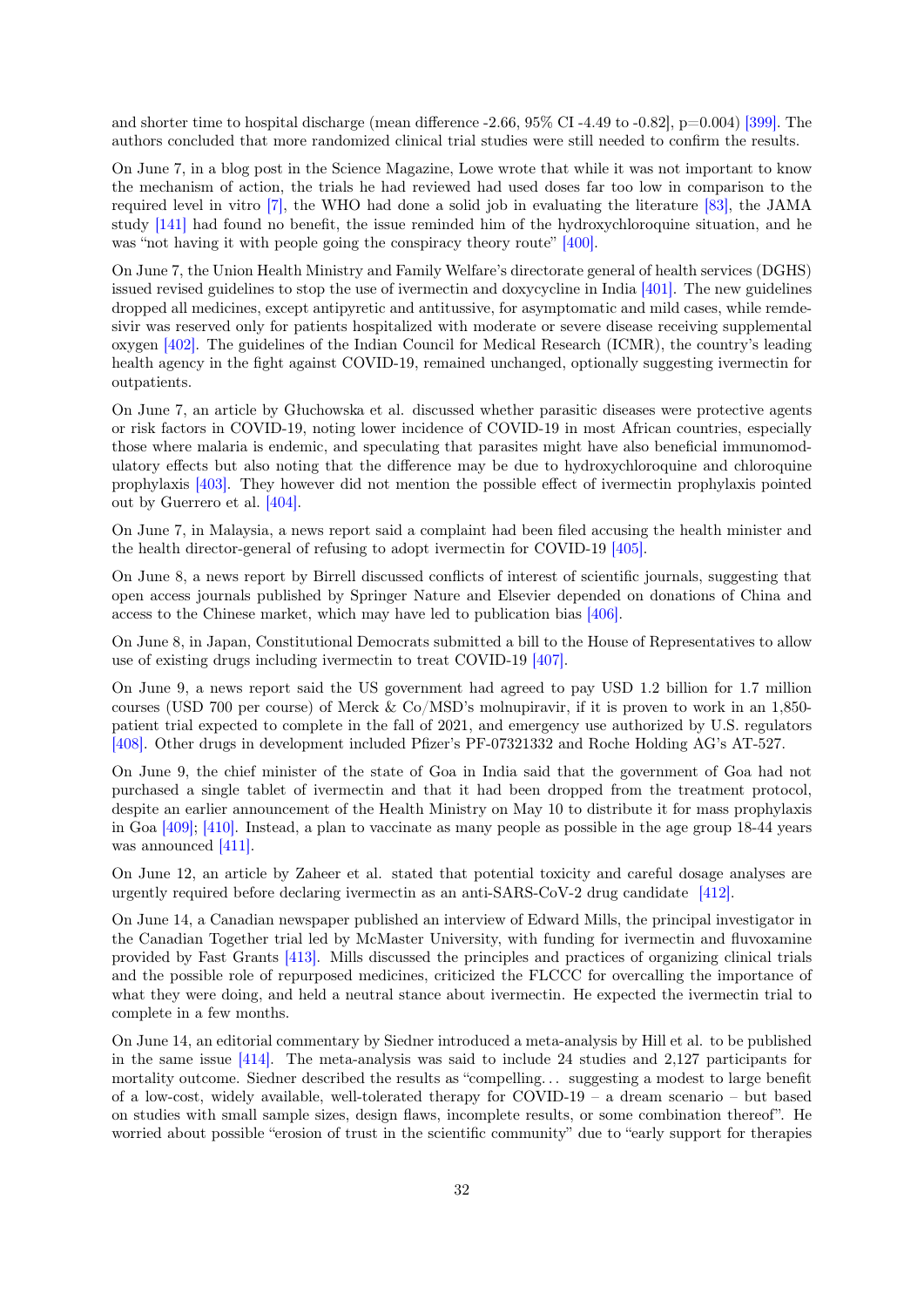prior to a solid evidence base" and stressed the need for larger trials, mentioning that "the best we can do is guess the mechanism of action". He concluded that ivermectin might be best considered as an extremely promising therapy not quite ready for public use; otherwise, there would be "a real risk that the scientific community will once again be bitten by over-enthusiasm and forced to answer to a public that will not be shy about holding us to account".

On June 15, a review by Zaidi et al. provided an extensive review of 20 mechanisms of action of ivermectin for SARS-CoV-2 on four levels: first, direct action on SARS-CoV-2, including action on SARS-CoV-2 cell entry, action on importin superfamily, and action as an ionophore; second, action on host targets important for viral replication, including action as an antiviral, action on viral replication and assembly, action on post-translational processing of viral polyproteins, and action on karyopherin (KPNA/KPNB) receptors; third, action on host targets important for inflammation, including action on interferon (INF) levels, action on toll- like-receptors (TLRs), action on nuclear factor-κB (NF-κB) pathway, action on the JAK-STAT pathway, PAI-1 and COVID-19 sequelae, action on P21 activated kinase 1 (PAK-1), action on interleukin-6 (IL-6) levels, action on allosteric modulation of P2X4 receptor, action on high mobility group box 1 (HMGB1), action as an immunomodulator on lung tissue and olfaction, and action as an anti-inflammatory; fourth, action on other host targets, including action on plasmin and annexin A2, action on CD147 on the red blood cells, and action on mitochondrial ATP under hypoxia on cardiac function. [\[415\];](#page-73-12) [\[416\].](#page-73-13)

On June 15, an article by Aref et al. about a RCT with ivermectin containing nasal spray in Egypt  $(n=114)$  indicated 63.2% lower relative duration of fever (relative time 0.37, p<0.001) and 78.6% lower risk of no virological cure (RR 0.21, p=0.004, 5.3% vs 24.6%) (NCT04716569) [\[417\];](#page-73-14) [\[418\].](#page-74-0)

On June 15, a commentary by Thakur in an Australian newspaper questioned the "lack of alternative treatments" required for emergency authorization of vaccines, suggesting that a significant number of specialists have pointed out benefits of prophylaxis and early treatment with ivermectin [\[419\].](#page-74-1)

On June 15, adoption of ivermectin had been recently petitioned for in Namibia [\[420\].](#page-74-2)

On June 15, a news report by NPR wrote about Brazil's use of "unproven drugs" [\[421\].](#page-74-3)

On June 16, a private clinic was raided in Malaysia for offering ivermectin to COVID-19 patients [\[422\].](#page-74-4)

On June 16, FLCCC introduced a new protocol, I-RECOVER, for long haul COVID-19 syndrome (LHCS) [\[423\];](#page-74-5) [\[424\].](#page-74-6) The protocol consisted of an initial therapy with 0.2-0.4 mg/kg of ivermectin for 3-5 days, added with 50 mg of fluvoxamine twice daily for 15 days if the patient was presenting with neurological symptoms. If not all symptoms resolved with ivermectin, an additional corticosteroid protocol was indicated. In case corticosteroids did not produce a resolution, suspected mast cell activation was to be treated with low histamine diet, antihistamines and mast cell stabilizers and possibly other drugs. For all patients, vitamin C, omega-3 fatty acids, atorvastatin and melatonin were suggested.

On June 17, a news story by Zimmer in the New York Times said the U.S. government was to invest USD 3.2 billion to develop antiviral pills for Covid-19 and other viral diseases [\[425\].](#page-74-7) The new influx of money was to speed up the clinical trials of a few promising drug candidates which were said to become available by the end of 2021 or in a few years. The mentioned candidates included molnupiravir, AT-527 and PF-07321332. Anthony Fauci commented that "the first drugs for Covid-19 will probably only offer modest benefit against the disease but that would be a good start".

On June 17, an article by Krolewiecki et al. about a proof of concept RCT with 30 patients and 15 controls indicated no difference in clinical outcomes but in patients with higher median plasma ivermectin levels there was a concentration dependent antiviral activity with mean ivermectin plasma concentration levels correlating with viral decay rate  $(r=0.47, p=0.02)$  (NCT004381884) [\[426\];](#page-74-8) [\[427\].](#page-74-9) Due to the small number of patients and controls, the risks of mechanical ventilation and disease progression appeared increased  $(p=1.00)$ .

On June 17, an article by Bryant et al. presented a meta-analysis of 15 RCTs with 2,438 patients indicating  $62\%$  lower risk of death (RR 0.38, 95% CI 0.19-0.73, n=2,438, moderate-certainty evidence) [\[428\].](#page-74-10) Also, low-certainty evidence from three trials indicated 86% lower risk of infection in prophylaxis (5.0% vs 29.6%, RR 0.14, 95% CI 79-91%, n=738).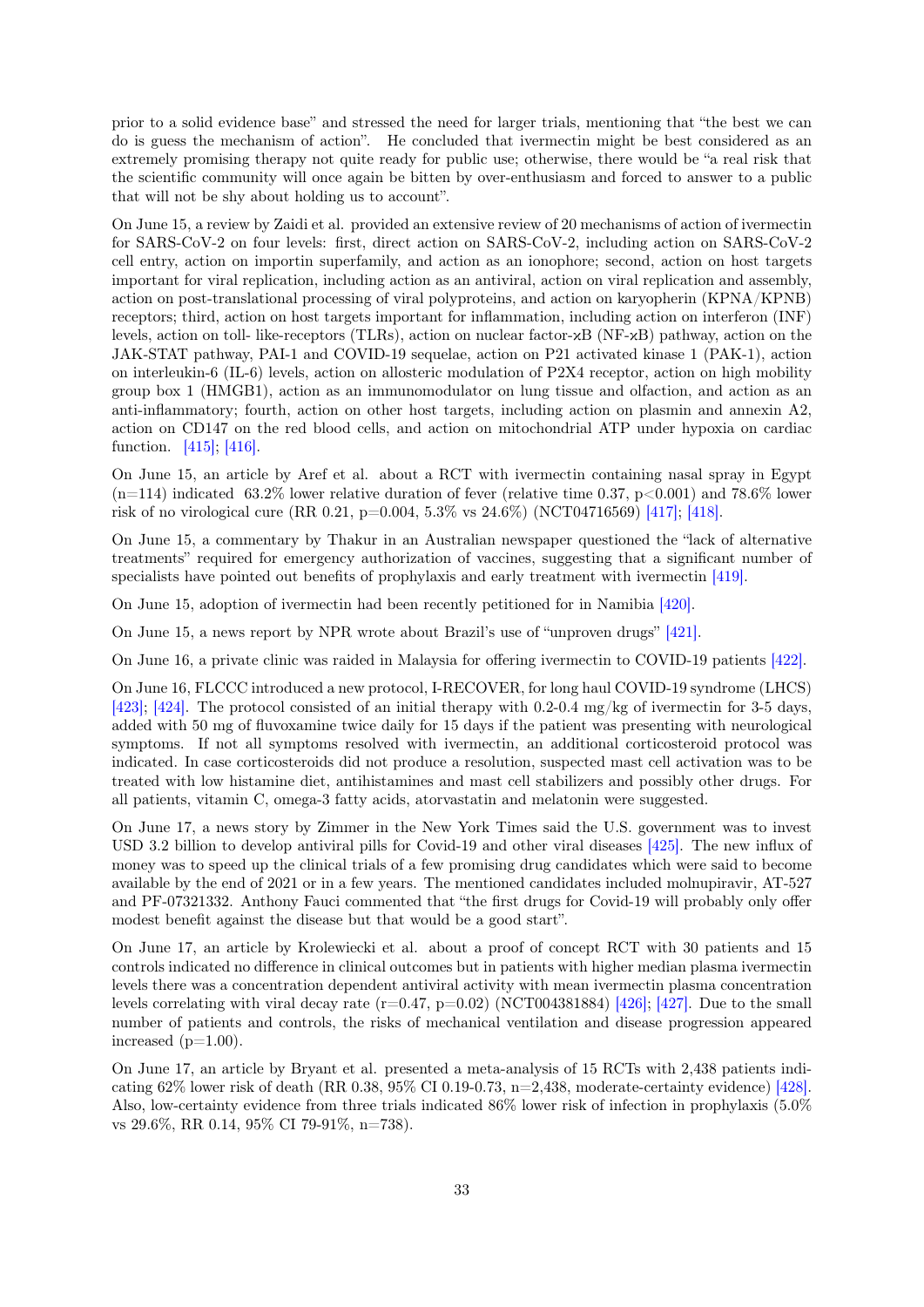On June 17, an article by Gold et al. suggested that many long haul COVID-19 syndrome (LHCS) symptoms may not be a direct result of the SARS-CoV-2 virus but the result of COVID-19 inflammationinduced Epstein–Barr virus reactivation [\[429\].](#page-74-11)

On June 18, an analysis by Lind et al. from the COVID-19 response team of the US Centers for Disease Control and Prevention (CDC) analyzed ivermectin prescriptions in the US during the pandemic and found that ivermectin dispensed from outpatient retail pharmacies increased from an average of 3,589 prescriptions per week at the pre-pandemic baseline to a peak of 39,102 prescriptions in the week ending on January 8, 2021 (989% relative percent increase) [\[430\].](#page-74-12) The authors stated that clinicians should be aware of the stances of FDA and NIH, and that better trials are needed.

On June 18, an opinion article by Royes discussed the situation in Jamaica, with the government wanting to follow WHO's advice in order to protect the public against possible dangers of ivermectin [\[431\].](#page-74-13)

On June 18, an opinion article by Gordon discussed the situation in South Africa, indicating that while ivermectin was approved for COVID-19, the process of applying for an individual permit for each patient was unreasonably restrictive and as a result ivermectin was not being widely used [\[432\].](#page-74-14)

On June 18, in a WHO media briefing, in a reply to a question about the possible relationship between ivermectin home treatment kit distribution in Mexico and the decline in COVID-19 cases and deaths (study by Merino et al. [\[284\]\)](#page-65-3), COVID-19 technical lead Maria Van Kerkhove said that the decline was likely a result of a combination of factors, that WHO only recommends ivermectin in clinical trials, that WHO's clinical management team led by Janet Diaz were constantly looking at all ivermectin studies, there were meta-analyses adding more studies as their results were becoming available, these meta-analyses being updated regularly, and after the meta-analyses providing "robust, comprehensive review" were updated the WHO would be looking at the recommendations again to decide what the guideline development group "can and cannot, should and should not recommend". She said the process was underway and updates would be coming soon [\[433\].](#page-75-0) Also the chief scientist Soumya Swaminathan pointed out that epidemiological changes were usually due to combinations of things, never due to a single intervention, and peaks in infections had fallen for various reasons, also in countries not using ivermectin. She said it was important to undertake properly designed studies, adding that "we must have an open mind, and the WHO certainly has an open mind to look at each and every intervention that could be beneficial . . . unfortunately there are not very high quality trials yet conducted about the role of ivermectin in either prevention or treatment, and this is what our guideline development group pointed out. When they looked at the meta-analysis, the studies were all very low quality, and therefore what is needed is more evidence  $\dots$  we encourage more research on this  $\dots$  the jury is still out on this".

On June 20, a news report by Jaswal analyzed the failure of Goa's ivermectin distribution plan [\[434\].](#page-75-1) Earlier, the ICMR had allowed optional use of ivermectin for outpatients with a mild disease. Subsequently, with the intention of prophylaxis, the health minister of Goa had announced a mass distribution of ivermectin. Goa's political opposition soon framed the operation as a financial scam. WHO's chief scientist Swaminathan and a group of prominent medical institutes of hospitals announced ivermectin should only be used in clinical trials. Petitions were filed in the high court against the plan, leading the court to swiftly axe it. Regardless, ivermectin was available over-the-counter in Goa.

On June 20, a news report stated that Goa's directorate of health services has instructed health centres and hospitals across the state to remove ivermectin, zinc and doxycycline tablets from COVID-19 home isolation kits [\[435\].](#page-75-2)

On June 20, a 16-minute television report on Fox News featured US senator Ron Johnson and FLCCC's Kory presenting their view on ivermectin and censorship. Commenting the week's announcements of US government investing USD 3.2 billion in new antivirals for early treatment, Kory said "they will never develop a drug that is more effective than ivermectin" [\[436\].](#page-75-3)

On June 22, a systematic review by Murchu et al. about the effectiveness and safety of various pharmacological and nonpharmacological interventions in the ambulatory setting, aimed at preventing severe COVID-19, found very low certainty evidence of effect for ivermectin plus doxycycline and insufficient evidence of effect for ivermectin monotherapy [\[437\].](#page-75-4)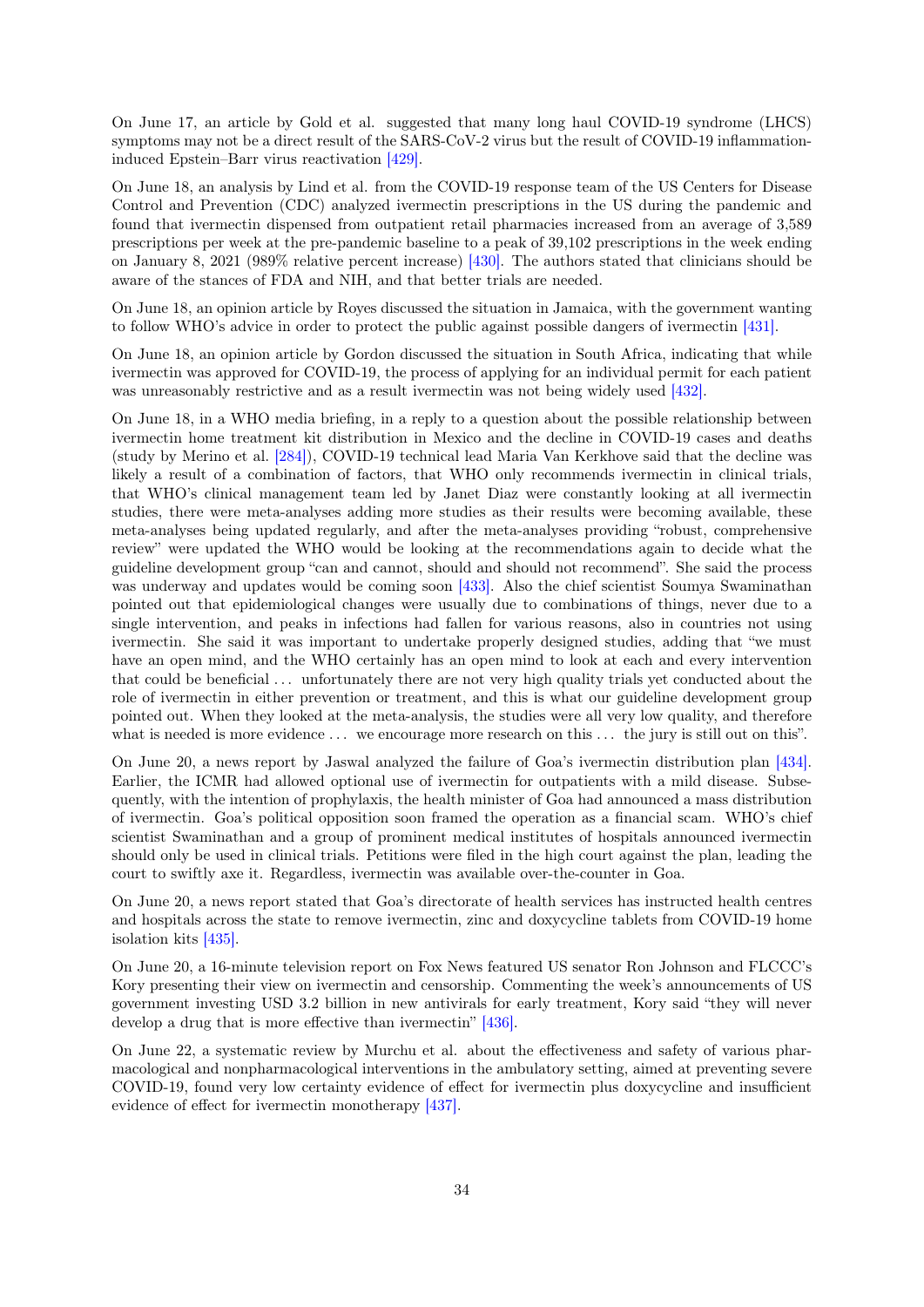On June 22, a news report said that the National Agency of Drug and Food Control of Indonesia (Badan POM) had licensed ivermectin for the treatment of COVID-19 [\[438\].](#page-75-5) General Moeldoko, the chief of staff of the Executive Office of the President of the Republic of Indonesia, was said to have celebrated the decision. In the previous weeks he had already distributed tens of thousands of doses to various red zone locations.

On June 22, a news report from Argentina described monitoring results of 4,000 patients provided by the ministry of health of the province of Misiones, saying that in comparison to untreated population, ivermectin had reduced hospitalization from 4.7% to 1.2%, and mortality from 1.7% to 0.2% [\[439\].](#page-75-6) The effect was dose dependent.

On June 23, a news report said Oxford University was testing ivermectin in its large-scale 'Principle' trial [\[440\].](#page-75-7) The intent to include ivermectin in the trial had initially been reported on January 23 [\[441\];](#page-75-8) [\[442\].](#page-75-9)

On June 23, Warren Buffett announced his resignation as the trustee at the Bill and Melinda Gates Foundation, describing his previous role as the trustee as "inactive" [\[443\].](#page-75-10)

On June 24, emeritus professor Robert Clancy, an immunologist at the University of Newcastle, backed ivermectin as a COVID-19 treatment [\[444\].](#page-75-11)

On June 24, an article by Yuce et al. determined ivermectin as a M<sup>pro</sup> inhibitor candidate to be evaluated against SARS-CoV-2 infections [\[445\].](#page-75-12)

On June 25, an article by Dias de Melo et al. about an animal study showed that standard doses of ivermectin prevented clinical deterioration, reduced olfactory deficit, limited the inflammation of the upper and lower respiratory tracts but had no effect on viral load in the airways in SARS-CoV-2-infected hamsters [\[446\].](#page-75-13) It dampened type-I interferon responses, and dramatically reduced the IL-6/IL-10 ratio in lung tissue and promoted macrophage M2 polarization.

On June 25, in a video interview professor of biochemistry and molecular biology Gordan Lauc, an official advisor to the Croatian government on pandemic management strategy, discussed, among other subjects, COVID-19 testing [\[447\].](#page-75-14) Lauc commented that he continuously wondered what the reason was for all the fear-inducing propaganda which overestimated mortality, adding that "for example in Croatia I have reasonable influence: I'm a formal advisor of the prime minister. When I look into into this information which is being distributed to the media, most of the times it can be attributed to people who are actually making a lot of profit in this pandemic because this testing industry has become maybe the largest industry in the world. It's a huge amount of tests. Croatia is at the bottom of Europe by the number of tests that we are doing, yet we have already spent maybe USD 250 million on testing. I have a PCR laboratory, I know the technology. The raw cost of testing is virtually zero, so the the kit producers, distributors, laboratories all make a profit. There is a 90% profit margin on all levels. I think this is one of the reasons why people want to keep this going. Because when you have this huge amount of profit just accumulated, you can easily use it to persuade some of the scientists or journalists to go your way. I'm not sure about politicians. I think that every politician wants to be successful. Yet now they all try to strangle their own countries. It is going on with the economies all around Europe and it is going to be a disaster. If you look at what is happening in the US, it is exploding with recovery, and China.. I don't know what will happen to Europe in the end. And we did it to ourselves". The interviewer described the situation as "an unscientific or anti-scientific mass delusion . . . people going into politics are not the hardcore nerdy technical types. It's the opposite. We know what their talents are, and they're not technical. So the politicians are ripe to be misled".

On June 25, in a news report, WHO's representative in Malaysia rehearsed WHO's stand on ivermectin: inconclusive evidence of efficacy, very low certainty of this evidence, ivermectin being recommended only in the context of a clinical trial, guidelines being developed by a group of independent experts, trials ongoing, and ivermectin potentially having adverse effects including seizures, coma and even death [\[448\].](#page-76-0)

On June 25, a survey of 1,055 physicians in 24 states of India indicated that one third had used ivermectin for COVID-19 [\[449\].](#page-76-1)

On June 26, a news report indicated that the Medicines Control Authority of Zimbabwe (MCAZ) had authorised doctors to prescribe ivermectin for COVID-19, on the condition they record patient symptoms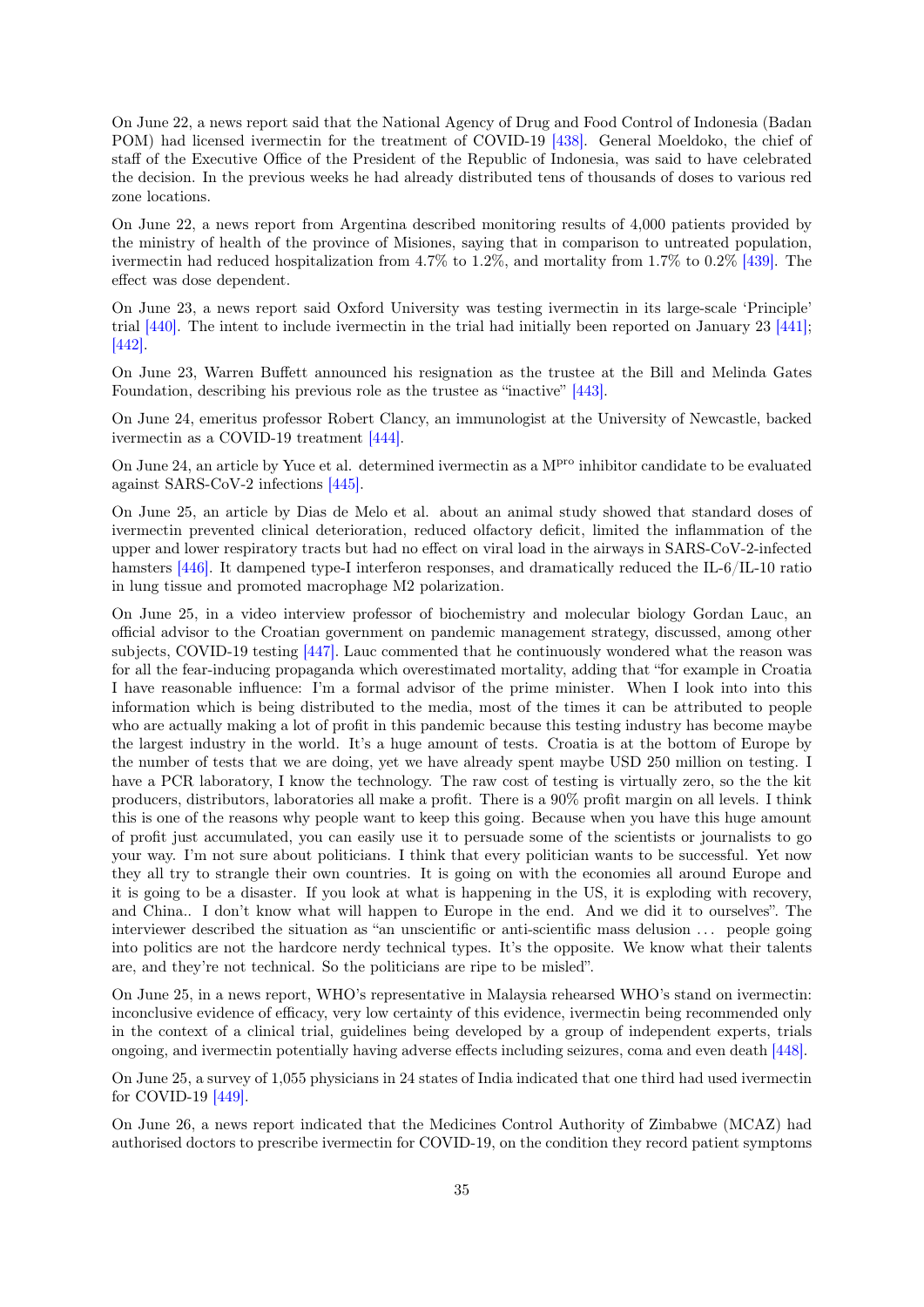and adverse effects and report them monthly [\[450\];](#page-76-2) [\[451\];](#page-76-3) [\[452\].](#page-76-4) One interviewed local physician welcomed the regulations but criticized the Medical and Dental Practitioners Council of Zimbabwe (MDPCZ) for arresting a doctor [Jackie Stone] who had been a key figure among early adopters of ivermectin in Zimbabwe. The physician said "many deaths could have been avoided if the regulatory authorities had paid attention to the science as opposed to parroting the WHO and pharmaceutical vested interests", adding that "the evidence has been there for a while and we know ivermectin works from local treatment done by some courageous doctors". He also commented that MCAZ had continuously resisted adoption of ivermectin but had recently been forced to backpedal because of pressure from the government which was seeing the evidence as it had moved out of medical circles into the mainstream. The physician asked why MCAZ had instigated the arrest and humiliation of a doctor despite dozens of studies and a metaanalysis showing ivermectin's efficacy and added that now when Oxford University and the Americans were coming on board, the regulators had suddenly realized the monumental mistake they had made and the risk to their credibility". He said they welcomed the development but were quite disappointed about how studies had previously been ignored and lives lost unnecessarily.

On June 28, a news report indicated an apparent reversal of Zimbabwe's ivermectin policy announced a few days before, saying the health regulator will only allow it for research [\[453\].](#page-76-5)

On June 28, an article by Roman et al. presented a meta-analysis of ten RCTs including 1,173 patients with mild or moderate disease [\[368\].](#page-70-9) The authors wrote that in comparison to standard of care or placebo, ivermectin did not reduce all-cause mortality, length of stay or viral clearance. They concluded that ivermectin was not a viable option to treat COVID-19 patients. The article was based on a previous preprint [\[382\];](#page-71-8) [\[383\].](#page-71-9)

On June 29, Fordham, one of the authors of the March 2021 ivermectin meta-analysis by Bryant et al. [\[15\],](#page-47-14) discussed their rejected submission of it to Lancet Respiratory Medicine, their earlier attempt to publish it as a Cochrane review, and related issues [\[454\].](#page-76-6)

On June 30, the latest meta-analysis of 60 ivermectin studies by CovidAnalysis group indicated similar improvements than their March 31 meta-analysis of 49 studies [\[455\].](#page-76-7) The improvements in March vs June were 89% vs 85% in prophylaxis, 80% vs 76% in early treatment, 50% vs 46% in late treatment, and 72% vs 71% all together.

## Discussion

In the United States and the European Union, most of the year 2020 appeared to have been characterized by an attempt to collect ivermectin-related data. The period from the beginning of November 2020 to the end of March 2021 appeared to be characterized by disputes about interpretation of this data. The change of administration in the United States did not appear to significantly change its ivermectinrelated health policy, likely to the disappointment of ivermectin proponents. Beginning from the March 30 guideline decision by the WHO against ivermectin, a period of a kind of trench warfare appeared to emerge. Ivermectin proponents, especially the FLCCC, announced they had resigned their attempts to influence the US National Institutes of Health, the Food and Drugs Agency, the European Medicines Agency and the World Health Organization. Similarly, the BIRD group turned directly to clinicians and the public. Changes to existing treatment protocols were mostly minor. Fluvoxamine emerged as an option and was added to many protocols including the FLCCC's. The FLCCC introduced two new protocols: the I-MASS protocol for mass prophylaxis and the I-RECOVER for long haul COVID-19 syndrome (LHCS). An interesting new development was the recognition of the role of mast cell activation and histamine release in LHCS [\[456\].](#page-76-8)

The US NIH announced a new trial, ACTIV-6, for repurposed medicines, estimated to finish in March 2023, almost two years in the future, rendering the trial practically irrelevant for the purposes of handling the pandemic. Simultaneously, pharmaceutical companies continued their attempts to finish their trials of new outpatient treatment pharmaceuticals as swiftly as possible, and new projects for the development of such treatments were initiated in the US and the UK.

A third concurrent process was the slower-than-expected progress of vaccination programs. A fourth concurrent process was the adoption of ivermectin in countries outside the US and EU. The countries who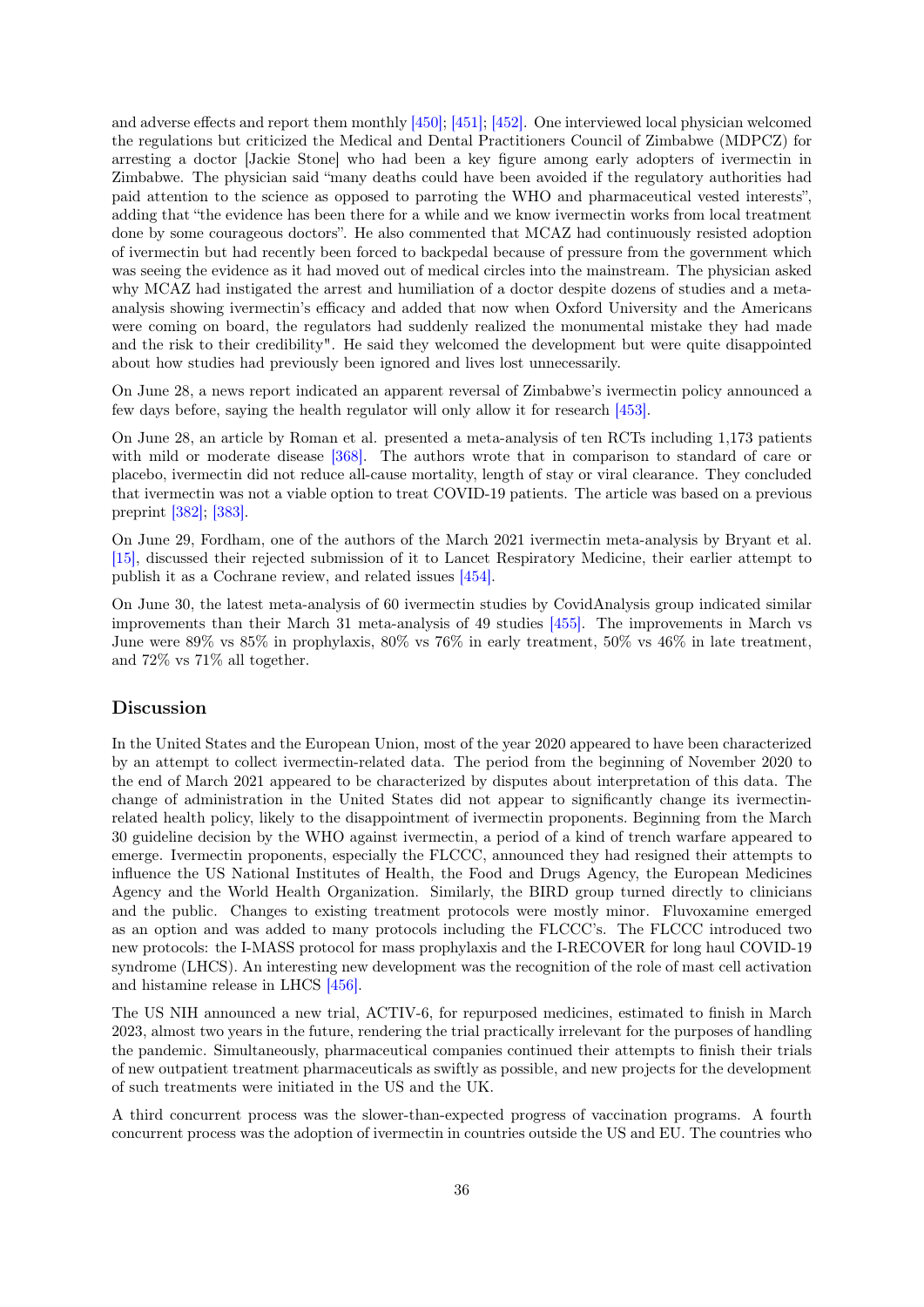had adopted ivermectin previously, including Slovakia, implicitly disregarded the March 2021 guideline set by the WHO [\[171\];](#page-57-0) [\[457\].](#page-76-0) India adopted ivermectin nationally after the announcement of the WHO guideline, then mostly dropped it, with the current situation being somewhat unclear. Legal action against the WHO was initiated in India. At the end of the period, Indonesia adopted ivermectin.

With regard to researchers and clinicians, medical professionals whose practices appeared to be predominantly based on following existing regulations and protocols appeared to feel criticism against them unjustified and unfair. Similarly, medical professionals whose interest was in the further development of the protocols felt criticism against them unjustified and unfair. The first group may have perceived the latter group as deviants, whereas the latter group may have perceived the first group as anti-innovative. Presumably, both groups saw each others' practices as somewhat unethical and antisocial. The difference was possibly due to different perspectives on collegiality and the perception of the role of patients. The first group appeared to put more weight on collegial cohesion and rule-adherence, with less weight put on individual patient outcomes, assumedly perceiving that patient outcomes were predominantly the product of the inflexible regulations which lay beyond their responsibility. The second group appeared to put less weight on collegial cohesion and regulations, placing more weight on individual patient outcomes, assumedly perceiving that patient outcomes superseded the rules and that validation of rules was the responsibility of individual clinicians.

With regard to COVID-19, knowledge about the mechanisms and treatments was somewhat scarce especially in the early phase of the pandemic. A recent study described that in such a situation, it would be adaptive to seek further information to resolve uncertainty and obtain a more accurate worldview but biases in such information-seeking behavior could contribute to the maintenance of inaccurate views [\[458\].](#page-76-1) The study indicated that more dogmatic individuals were less likely to seek out new information to refine an initial perceptual decision, leading to a reduction in overall belief accuracy despite similar initial decision performance. In addition, dogmatic participants placed less reliance on internal signals of uncertainty, rendering them less likely to seek additional information to update beliefs derived from weak or uncertain initial evidence. Dogmatism is often defined as a viewpoint or system of ideas based on insufficiently examined premises. Thus, differences in openness to research evidence may have been due to differences in personalities and habits which, in turn, may be seen as products of the life experiences (environments) of the individuals, including their medical education.

At times, the views appeared to differ up to a point in which the existence of a shared reality could be questioned, and the practice of presenting opposite conclusions on the same, existing data was in effect making further research irrelevant.

### Validity of statistics-based research

In the context of clinical trials, the fundamental validity of the statistics-based research in general is rarely discussed. In 2011, Penston said that the extent and depth of the criticisms of statistics-based research usually comes as a surprise to investigators, doctors and other health care professionals who use the data from large-scale RCTs and epidemiological studies, as they rarely have the time, inclination and skill to read the related literature [\[459\].](#page-76-2) He questioned the large size of a study as a sign of strength, saying that as the number of patients recruited to a study increases, statistical significance may be achieved but causal inference is weakened, adding that the source of the problem was the belief that causal relationships of value can be derived from extremely heterogeneous samples. He also said that the methodology of statistics-based research cannot be tested independently of statistics; therefore it is unknown whether the causal inferences drawn from the data of large-scale RCTs and epidemiological studies are valid. According to him, lack of understanding of diseases and the properties of drugs, i.e. ignorance, were driving up the size of studies, and we had witnessed "an inexorable increase in the size of epidemiological studies and RCTs over the past 50 years without any concern for the consequences".

Saint-Mont discussed the effect of randomization, detailing various false assumptions related to it, concluding that randomization does not lift experimental procedures in the medical and social sciences to the level of classical experiments in the natural sciences but may lull researchers into a false sense of security instead [\[460\].](#page-76-3) Both Saint-Mont and Penston stressed the importance of the existence of sound background theory as crucial for the success of science. Theory allows for stricter definitions of concepts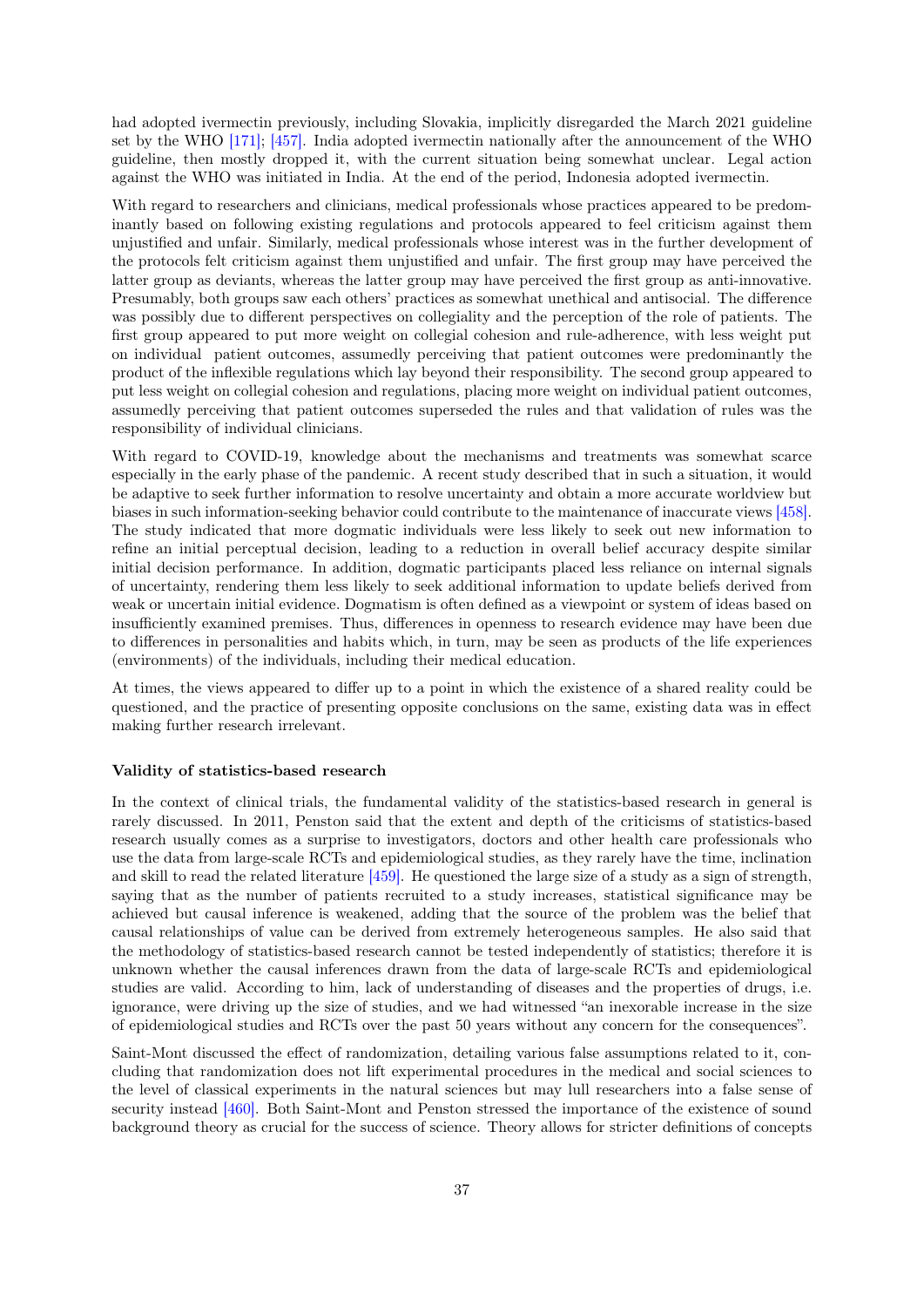and the identification of homogeneous reference classes that ensure regularity and, hence, reliable causal inference. In the context of COVID-19, the FLCCC appeared to present their conclusions more in the context of background theory (especially the MATH+ protocol [\[77\]\)](#page-51-0), while most others appeared to rely more on statistics.

An alternative or adjunct to RCTs to investigate could be causal modeling [\[461\];](#page-76-4) [\[462\];](#page-76-5) [\[463\];](#page-76-6) [\[464\].](#page-77-0) According to Sgaier et al., causal modeling allows testing for causality in individuals and population groups faster and more efficiently, along with the ability to unravel the underlying complexity, and allows researchers and program designers to simulate an intervention and infer causality by relying on already available data [\[461\].](#page-76-4) Karvanen has provided examples of causal models for a case-control study, a nested case-control study, a clinical trial and a two-stage case-cohort study [\[463\].](#page-76-6)

### Journalistic ethics

With regard to journalistic ethics, the censorship discussion of April 11 appeared to indicate that journalistic principles that should have been self-evident no longer were, such as the responsibility of the media "to tell the truth" [\[165\].](#page-57-1) As described already for the period preceding April 2021, the financial press (e.g. the Wall Street Journal [\[163\]](#page-57-2) and the Financial Express [\[171\]\)](#page-57-0) seemed to be more in favor of repurposed medicines, whereas the generalist press mostly continued to ignore or oppose them [\[217\].](#page-60-0)

MacLeod has written about practices of the mass media in the United States, stating that corporate shareholders have no interest in the veracity of the news, only in short-term profits, and that reporting that challenges corporate profits is strongly discouraged [\[465\].](#page-77-1) A key factor shaping the content of the media is its reliance on advertising from large businesses for revenue. Advertisers wish to appeal to the groups and individuals with a greater spending power and to avoid controversial and critical content. Also, the collapse in advertising revenue in the traditional media has led to an increasing dependence on official sources, government and corporations which effectively subsidize the media by providing free content but expect something in return. In addition, in many cases, journalists are preselected based on their obedience to authority and their credulousness, and they increasingly come from the elite themselves [\[466\].](#page-77-2) The media houses also depend on social media for visibility which may be easily denied of them. Yet another factor are ideologies which in the United States were traditionally anti-communist but more recently anti-Trump and anti-Russian, for example. In the US media, ivermectin was often associated with hydroxychloroquine, and hydroxychloroquine with president Trump [\[467\].](#page-77-3)

The dismissal of ivermectin in the press appeared to be related to the Trusted News Initiative (TNI) founded by Associated Press (AP), Agence France-Presse (AFP), British Broadcasting Corporation (BBC), Canadian Broadcasting Corporation (CBC), European Broadcast Union (EBU), Facebook, Financial Times, First Draft, Google, YouTube, The Hindu, Microsoft, Reuters, Twitter and Washington Post [\[321\].](#page-67-0) TNI appeared to function as some kind of peer-to-peer structured censorship mechanism.

#### Social media fact-checkers

In its COVID-19 medical misinformation policy, YouTube explicitly forbade treatment misinformation including "content that recommends use of ivermectin or hydroxychloroquine for the treatment of COVID-19" and "claims that ivermectin or hydroxychloroquine are effective treatments for COVID-19" [\[468\].](#page-77-4) The policy forbade also a large amount of peer-reviewed medical publications, in effect making YouTube an anti-science organization.

In a similar manner the policy forbade "prevention misinformation", explicitly defined as "content that promotes prevention methods that contradict local health authorities or WHO", specifically mentioning "content that recommends use of ivermectin or hydroxychloroquine for the prevention of COVID-19". It also explicitly disallowed discussions of efficacy and possible adverse effects of vaccines which "contradict expert consensus from local health authorities or WHO". Also diagnostic, transmission, social distancing and self-isolation information contradicting local health authorities or WHO were banned. The definitions of "expert" and "consensus" remained undefined, making the policy arbitrary, subsequently making YouTube an unpredictable promoter and enforcer of possibly arbitrary or authoritarian practices. In addition, technically, where local health authorities and WHO disagreed, application of the "or" operator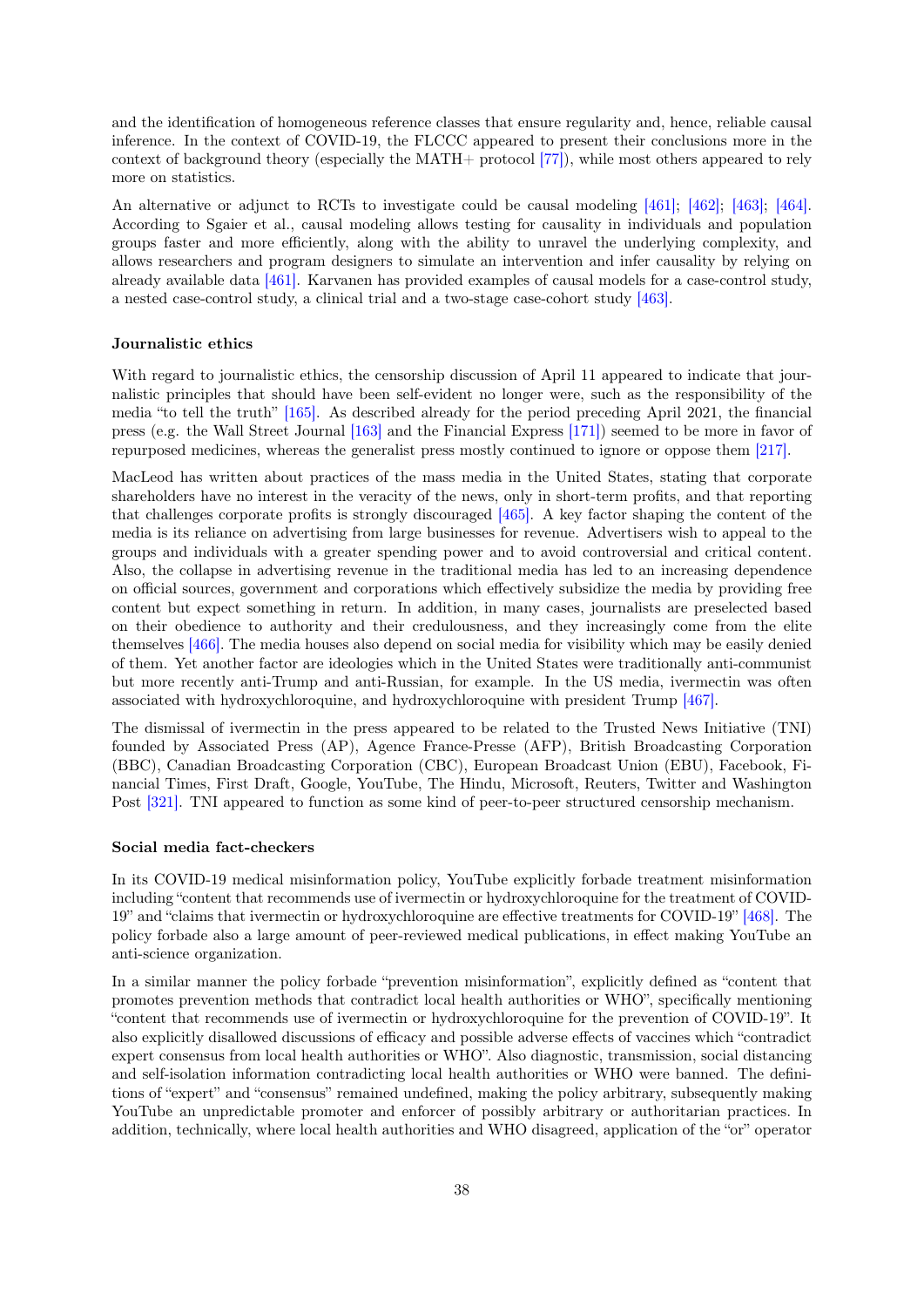banned content contradicting with either of them. Therefore in countries such as Slovakia and India, YouTube could not be used for content that recommended either for or against ivermectin for prophylaxis of COVID-19.

Clarke mentioned that YouTube and Facebook were relying on third party fact checkers funded partly by Charles Koch Institute [\[373\];](#page-70-0) [\[374\];](#page-71-0) [\[372\].](#page-70-1) Koch was listed as one of the 18 major funders of Poynter Institute, each with an undisclosed sum of at least USD 50,000, making it impossible to compare funders' contributions [\[469\];](#page-77-5) [\[470\].](#page-77-6) The International Fact-Checking Network (IFCN) is a unit of the Poynter Institute [\[471\].](#page-77-7) In May 2020, Facebook stated that all of its fact-checking partners were certified by IFCN [\[472\].](#page-77-8) IFCN stated it led an alliance of over 100 fact-checkers [\[473\].](#page-77-9) Poynter Institute described that the alliance was launched in January in response to "rampant misinformation globally" which the WHO classified as an "infodemic", with the alliance "on the front lines in the fight against it".

IFCN and the alliance also maintained a database of checked facts [\[474\].](#page-77-10) The database was updated daily, with members collaborating on the "massive crowdsourcing project" by using a shared spreadsheet and instant messaging apps. Poynter said the international collaboration had allowed the members to respond faster and reach larger audiences. All of the over 80 items found in the database with search term "ivermectin" dated between April 2020 and May 2021 were labeled either as no evidence, unproven, exaggerated, misleading, missing context, partly false, or false (the most common label), with two items labeled as explanatory [\[474\].](#page-77-10) Most of the items originated from South American partners such as Estadão Verifica in Brazil.

Some of the other major funders of Poynter included Facebook, Google News Initiative [\[475\],](#page-77-11) Foundation to Promote Open Society (FPOS) of George Soros, a primarily US government funded agency National Endowment for Democracy (NED) [\[476\],](#page-77-12) Democracy Fund created by eBay founder Pierre Omidyar, funding especially PolitiFact [\[477\],](#page-77-13) and the Omidyar Network/Luminate also of Omidyar, Craig Newmark Foundation of Craigslist founder Craig Newmark, with at least USD 6 million donated to Poynter Institute [\[478\],](#page-77-14) and Rita Allen foundation involved in medical research, with its stated goal of "investing in transformative ideas in their earliest stages to promote breakthrough solutions to significant problems" [\[479\].](#page-77-15)

It was of note that the major funders of Poynter included several individuals who were billionaires. Assumedly, they may have possessed influence over guidelines for what qualified as "facts". While there was not enough information to ascertain whether the observed patterns of social media censorship were related to the values and previously observed practices of the any of the funders specifically, it was also not possible to rule out such influences.

An example may illustrate what kind of issues may arise from the use of donations as a tool for gaining political influence. With regard to funding by Koch, a report by Mayer in the New Yorker described the Koch brothers as "longtime libertarians who believe in drastically lower personal and corporate taxes, minimal social services for the needy, and much less oversight of industry . . . their combined fortune of thirty-five billion dollars is exceeded only by those of Bill Gates and Warren Buffett . . . many of the organizations funded by the Kochs employ specialists who write position papers that are subsequently quoted by politicians and pundits. David Koch has acknowledged that the family exerts tight ideological control. 'If we're going to give a lot of money, we'll make darn sure they spend it in a way that goes along with our intent . . . and if they make a wrong turn and start doing things we don't agree with, we withdraw funding'"  $[480]$ ;  $[481]$ .

A republican political consultant commenting Kochs' strategies for opposing climate change related oil industry reforms said that "the key . . . was to question the science – a public-relations strategy that the tobacco industry used effectively for years to forestall regulation". As an example of health related interests, David Koch had served on the US National Cancer Advisory Board without disclosing his conflicts of interests as a major producer of formaldehyde, while simultaneously lobbying to prevent the US Environmental Protection Agency (EPA) from classifying formaldehyde as a carcinogen, and funding members of Congress who had stymied the EPA, requiring it to defer new regulations until more studies would be completed.

Mayer's article described Kochs' operations as "covert", referring to David Koch's description of their businesses as "the largest company that you've never heard of". According to SourceWatch, in addition to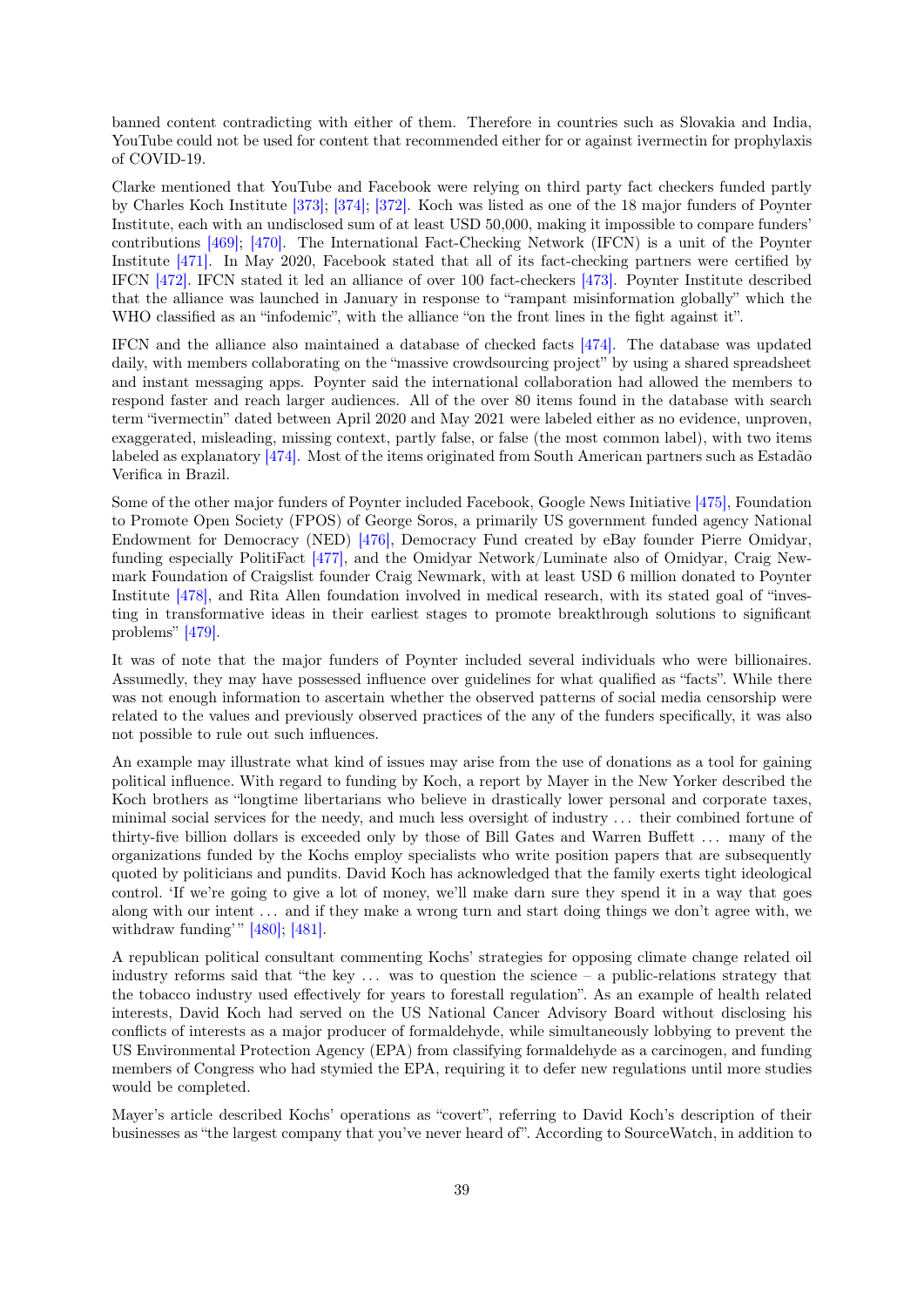denying climate change, other issues on the Kochs' agenda included repealing health reform (Obamacare), dismantling collective bargaining rights, fighting reductions in carbon emissions, keeping corporate money in elections and fighting internet neutrality [\[482\];](#page-78-1) [\[483\].](#page-78-2) With regard to COVID-19, Koch Industries were producing test kit materials, sanitizers, alerting systems, healthcare IT systems related to COVID-19 diagnostic testing, ventilators, and personal protective equipment [\[484\].](#page-78-3)

Poynter's largest custom training partners in 2019-2021 included Facebook, Huffington Post, Marketplace, MRC Media, Middle East Broadcasting Networks, National Public Radio (NPR), Newsweek, New York Times, Southern Newspapers Publishers Association, Washington Post, TikTok, USA Today Network, Vice and Voice of America [\[469\].](#page-77-5)

#### Academic journals

Regarding the academic journal publisher Frontiers Media SA's, one of the members of its board of directors responsible for the financial and governance oversight of the company was Steve Koltes, founder and co-chairman of CVC Capital Partners Ltd [\[485\].](#page-78-4) In 2019, CVC Capital Partners, one of the world's largest private equity and investment advisory firms, was said to have USD 75 billion of assets under management [\[486\].](#page-78-5) CVC announced that a group of its executives had helped fund University of Oxford's vaccine research [\[487\];](#page-78-6) [\[488\].](#page-78-7) CVC had also invested in System C, a company providing key software being used for planning and managing the UK's COVID-19 vaccination programme [\[489\].](#page-78-8) The Times described CVC as "powerful, successful and extremely low profile" [\[490\].](#page-78-9)

In 2015, Frontiers had removed 31 editors after the editors had complained that company staff were interfering with editorial decisions and violating core principles of medical publishing [\[491\].](#page-78-10)

## The WHO

During the period, an intensifying critique of the WHO emerged as a result of the March 2021 ivermectin guideline lacking transparency and breaking established practices of meta-analysis and research. Presenting criticism towards the feasibility of the vaccines-only approach and its possible relationship to financial interests of the pharmaceutical industry, or possible failures of entities such as WHO, FDA, NIH and EMA, has been difficult during the pandemic. Regardless, it is necessary to consider whether funding-related biases might exist with regard to the current practices of these agencies, especially the WHO.

First we may note that the main funders of the WHO for the 2018/2019 biennium were United States (USD 893 million), Bill and Melinda Gates Foundation (USD 531 million), United Kingdom (USD 435 million), Gavi The Vaccine Alliance (USD 371 million), Germany (USD 292 million), Japan (USD 214 million), UN Office for the Coordination of Humanitarian Affairs (UNOCHA) (USD 192 million), Rotary International (USD 143 million), World Bank (USD 133 million), European Commission (USD 131 million), National Philanthropic Trust (USD 108 million), Canada (USD 101 million), China (USD 86 million), Norway (USD 86 million), UN Central Emergency Response (USD 86 million), Sweden (USD 77 million), France (USD 76 million), Kuwait (USD 70 million), Republic of Korea (USD 70 million) and Australia (USD 67 million) [\[492\];](#page-78-11) [\[493\];](#page-78-12) [\[494\].](#page-78-13)

The Bill and Melinda Gates Foundation stated that its focus was on vaccine equity [\[307\].](#page-66-0) Also Gavi The Vaccine Alliance had been founded by the Bill and Melinda Gates Foundation in 1999, and the Gates foundation had invested a total of USD 4 billion in Gavi [\[495\].](#page-78-14) Gavi described the Gates foundation as "a key Gavi partner in vaccine market shaping". The Gates Foundation also had long-term partnerships with Rotary International (polio vaccinations), National Philanthropic Trust, and the World Bank. Together, the USD 902 million contributions of the Gates Foundation and Gavi exceeded the United States contributions of USD 893 million, making the Gates-Gavi cluster the largest funder of the WHO in the 2018/2019 biennium (in April 2020, president Trump announced that US halted funding to the WHO; the effects of this remained unclear [\[496\];](#page-78-15) [\[497\]\)](#page-78-16). In addition, the Global Fund to Fight AIDS, Tuberculosis and Malaria (GFATM) contributed 33 million. Co-founded by the Bill and Melinda Gates Foundation in 2002, the foundation has contributed a total of USD 2.49 billion to GFATM [\[498\].](#page-78-17)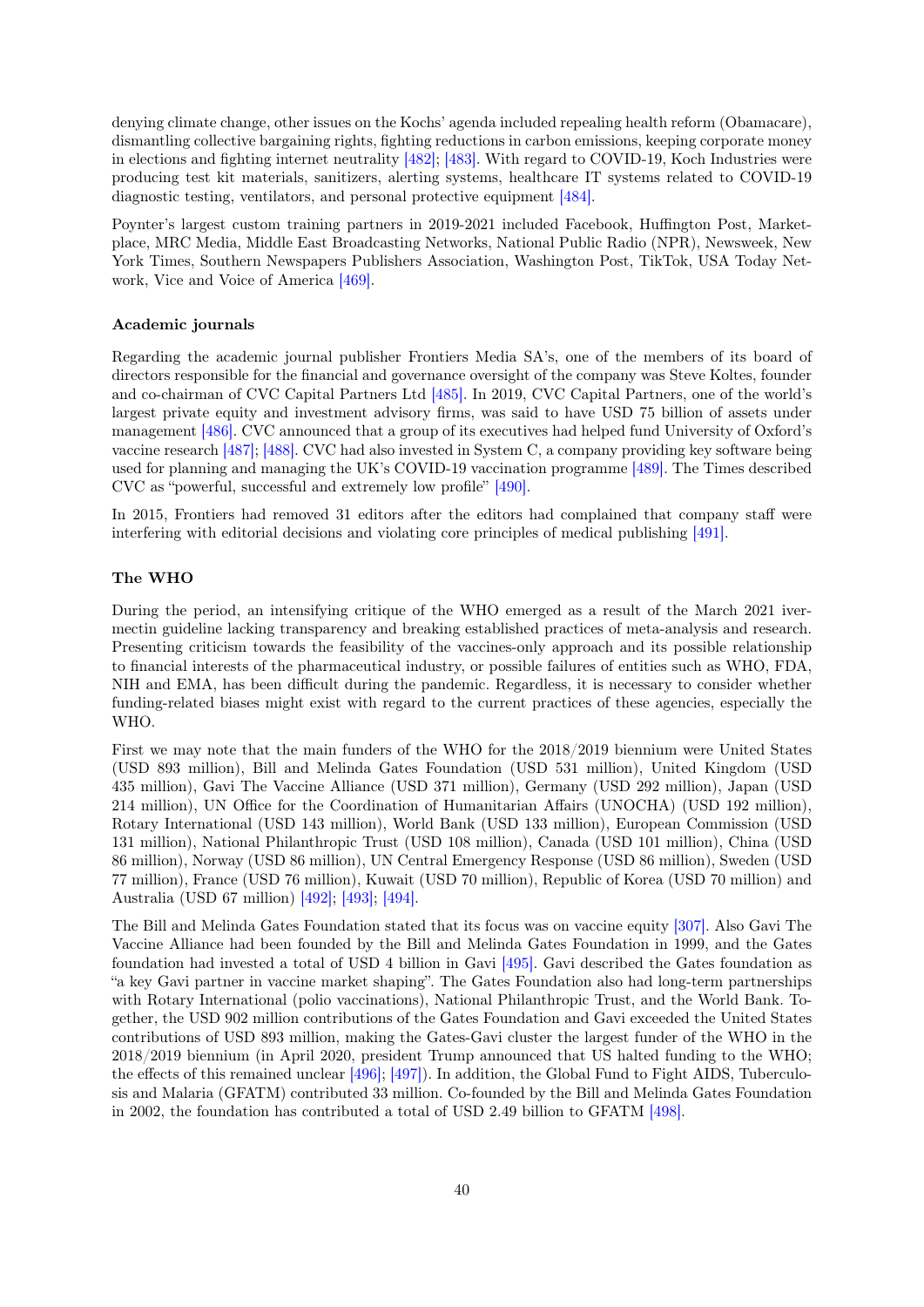Considering the recent USD 4 billion donation by the United States government to Gavi [\[89\],](#page-52-0) one interpretation of the situation might be that the US outsourced a large part of its public health policy setting to Gavi and, subsequently, to Gates.

Yet another member of the Gates cluster was the Seattle-based PATH (Program for Appropriate Technology in Health), one of the largest nonprofit organizations in global health [\[499\].](#page-79-0) In 2021, its website presented with a banner saying "600 million people are vaccinated. 7 billion haven't had a shot. Help PATH today". PATH's CEO Nikolaj Gilbert, previously the global partnerships director for the United Nations Office for Project Services (UNOPS) and an employee of Novo Nordisk, described PATH's priorities: "the partnership with the Bill and Melinda Gates Foundation and the U.S. government has shaped what this organization is all about today . . . so one of my key priorities will be to see: how can we sustain and grow those relationships that we have, how can we continue to be the preferred partner for those donors, and how can we also help them with their priorities?" [\[499\].](#page-79-0)

A 2017 Politico article described Gates as "the world's most powerful doctor", saying his sway over the WHO spurred criticism about misplaced priorities and undue influence [\[500\];](#page-79-1) [\[501\].](#page-79-2) The article quoted Gates' critics saying that "Gates' priorities have become the WHO's ... he is treated liked a head of state, not only at the WHO, but also at the G20". Top WHO officials were said to have raised concerns that the foundation was distorting research priorities. Over three quarters of the WHO's budget was coming from voluntary contributions which were usually earmarked for specific projects or diseases so that the WHO could not freely decide how to use them. The article stated that the Gates foundation's focus on delivering vaccines and medicines, rather than on building resilient health systems, had drawn criticism. Changes had been made to the WHO's budget approval process to in order to decrease the foundation's influence. Yet a senior fellow for global health at the Council on Foreign Relations commented that "the foundation's impact on the WHO is enormous . . . if they weren't there, if they walked away with their money, the deleterious impact would be profound, and everyone is all too aware of that".

Importantly, it should also be noted that the other top 20 funders predominantly represent high-income countries of the North America and Europe. None of the countries that had officially adopted ivermectin country-wide for COVID-19 up to April 2021 were represented [\[502\].](#page-79-3) Similarly, Coalition for Epidemic Preparedness Innovations (CEPI), an organization aiming to accelerate the development of vaccines against emerging infectious diseases and enable equitable access to these vaccines for people during outbreaks was founded by the governments of Norway and India, Bill and Melinda Gates Foundation, UK Wellcome Trust, and the World Economic Forum [\[503\].](#page-79-4) It had later secured financial support from Australia, Austria, Belgium, the Bill and Melinda Gates Foundation, Canada, Denmark, the European Commission, Ethiopia, Finland, Germany, Hungary, Iceland, Indonesia, Italy, Japan, Kuwait, Lithuania, Luxembourg, Malaysia, Mexico, Netherlands, New Zealand, Norway, Panama, Romania, Saudi Arabia, Serbia, Singapore, Switzerland, The Republic of Korea, United Kingdom, USAID, and UK Wellcome Trust. Of these countries, as of June 2021, ivermectin had been officially adopted in Mexico, Panama and Indonesia, as well as mixed use or occasional off-label use in some other countries [\[502\].](#page-79-3)

Additionally, CEPI had received support from undeclared private sector entities as well as public contributions through the UN Foundation COVID-19 Solidarity Response Fund [\[503\].](#page-79-4) Each investor was to get one representative to an Investors Council providing guidance and oversight of CEPI activities, with four members serving on the CEPI board. Another entity, a Joint Coordination Group, was intended to discuss how to best enhance CEPI's efforts to deliver and deploy vaccines, and had a role in planning for rapid response to a priority pathogen or an unknown pathogen. The Joint Coordination Group included the WHO, Gavi, European Medicine Agency (EMA), United States Food and Drug Administration Agency (FDA), Médecins Sans Frontières (MSF), UNICEF, International Federation of Red Cross and Red Crescent Societies (IFRC), African Vaccine Regulatory Forum (AVAREF), UK National Institute for Biological Standards and Control (NIBSC) and UK Wellcome Trust. The Wellcome trust had been previously found out to secretly invest in companies that contributed to the same problems the trust said it wanted to solve [\[504\].](#page-79-5) The trust's known investments through offshore companies in the Cayman Islands amounted to USD 891 million in 2018.

In 2010, the Bill and Melinda Gates Foundation, Gavi, WHO, US NIH/NIAID, CDC, UNICEF, PAHO and several research organizations launched a Decade of Vaccines collaboration, initiated by the Gates Foundation [\[505\].](#page-79-6) The intention was to enable greater coordination across all stakeholder groups –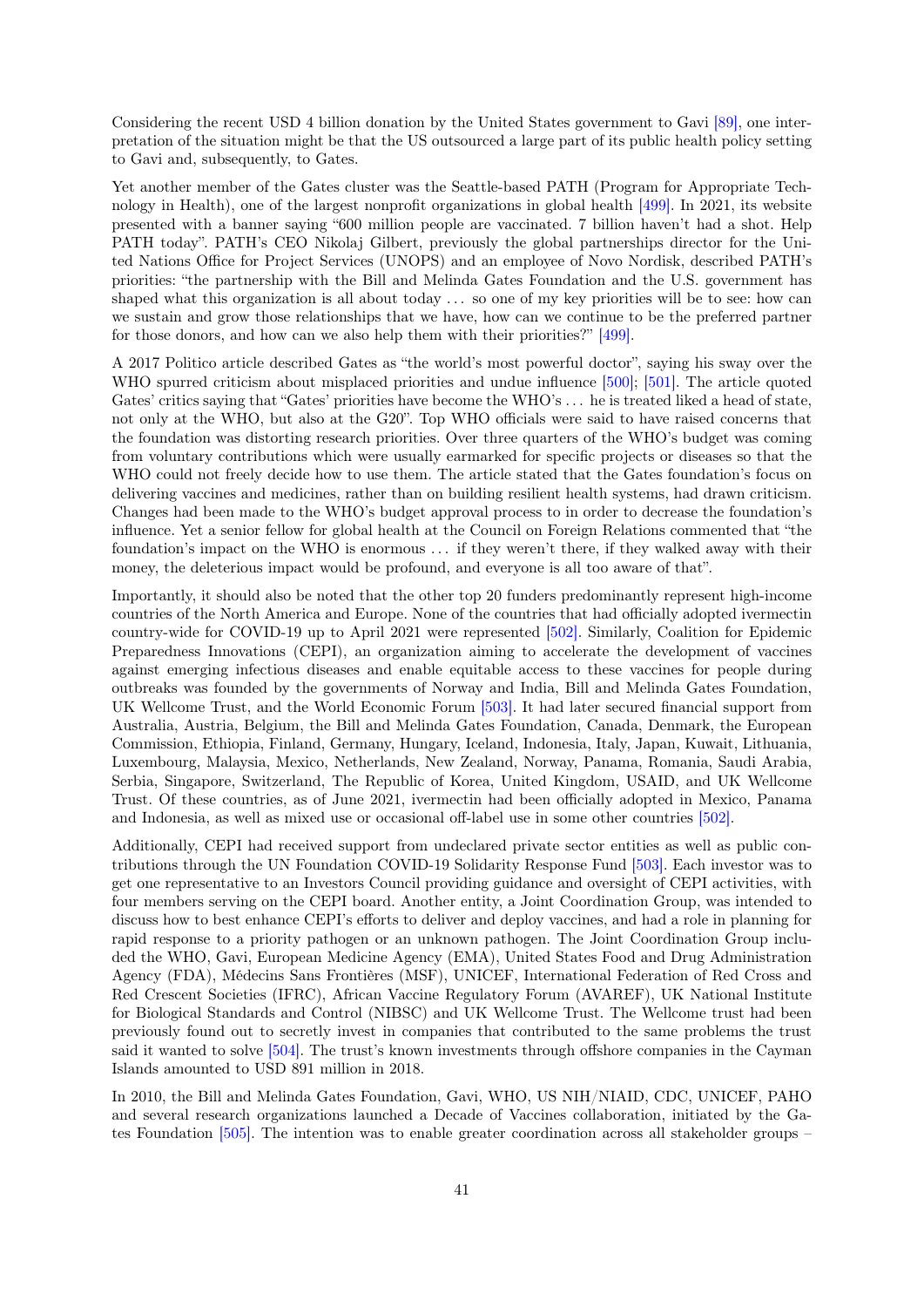national governments, multilateral organizations, civil society, the private sector and philanthropic organizations. The five-member leadership council included the director general of WHO, Anthony S. Fauci of the National Institute of Allergy and Infectious Diseases (NIAID), executive director of UNICEF, an representative of African Leaders Malaria Alliance, and the president of global health at the Bill and Melinda Gates Foundation. All the relevant organizations had thus intimately and for the long term participated in the vaccine-centric collaboration initiated by Gates.

According to a recent study, in 2020, governments had spent a total of EUR 93 billion on COVID-19 vaccine and therapeutics development projects, with 95% allocated to vaccines and 5% on therapeutics [\[506\].](#page-79-7) 32% of the funds came from the US, 24% from the EU, and 13% from Japan and South Korea (a total of 69%). Only 7% of funds were preferred loans or conventional grants. 93% were advance market commitments (AMCs), i.e. binding agreements to subsidize purchases of vaccine doses prior to availability. Interestingly, 71% of the vaccine funding was allocated to Small and Medium Enterprises (SMEs) and MidCaps, with only 18% allocated to large pharmaceutical manufacturers. The figures did not include private sector investments.

The Accelerating COVID-19 Therapeutic Interventions and Vaccines (ACTIV) public-private partnership program initiated by the US National Institutes of Health aimed at developing a coordinated research strategy for prioritizing and speeding development of the most promising treatments and vaccines [\[228\].](#page-61-0) Its public partners included Biomedical Advanced Research and Development Authority (BARPA), Centers for Disease Control and Prevention (CDC), Department of Defense, Department of Veterans Affairs, European Medicines Agency (EMA), National Institutes of Health (NIH), The Operation (formerly known as Operation Warp Speed), and US Food and Drug Administration (FDA). Industry partners included AbbVie, Amgen, AstraZeneca, Bristol Myers Squibb, Dewpoint Therapeutics, Eisai, Eli Lilly and Company, Gilead, GlaxoSmithKline, Johnson & Johnson, Merck & Co/MSD, Moderna, Novartis, Novavax, Pfizer, Rhythm Therapeutics, Roche-Genentech, Sanofi, Takeda, and Vir Biotechnology. Nonprofit partners included Bill and Melinda Gates Foundation, Fred Hutchinson Cancer Research Center, Foundation for the National Institutes of Health, and RTI International.

According to the International Federation of Pharmaceutical Manufacturers & Associations (IFPMA), as of February 2021, there were approximately 382 vaccine candidates in development, of which 24 in Phase I, 34 in Phase II and 23 in Phase III [\[507\].](#page-79-8) In addition to vaccines, there were over 1,000 clinical trials for therapeutics, of which 190 in Phase III. For example, Eli Lilly and Company and the Bill and Melinda Gates Foundation had entered into an agreement to facilitate access to future Lilly therapeutic antibodies under development, to benefit low- and middle-income countries.

According to Schwab, in five years up to 2020 the Gates Foundation had invested at least USD 250 million in companies that were currently working on COVID-19 vaccines, therapeutics, diagnostics or manufacturing [\[508\];](#page-79-9) [\[509\].](#page-79-10) Hel also noted that Wellcome Trust had invested at least USD 1.25 billion to COVID-19 related industries [\[510\].](#page-79-11) Both funders were thus positioned to potentially gain from the pandemic financially. Wellcome's director had a position on the Scientific Advisory Group for Emergencies advising the UK government on COVID-19, as well as a board seat on the Coalition for Epidemic Preparedness Innovations (CEPI). Earlier, the UK's Scientific Advisory Group for Emergencies had failed to publicly disclose competing interests related to COVID-19. A Canadian professor emeritus of health policy and management commented that the funders were assumedly "acting the way they always have . . . looking after their own financial interests [and] pursuing their own privately developed objectives without being responsible to anybody but their own boards of directors". Schwab said that despite the outsize role of the private charities in the pandemic response their financial interests had been little scrutinized, likely because foundations were not subject to the same oversight mechanisms as public institutions. A professor of sociology in the UK commented that the foundations were giving a false ideological impression that they are solving the problem even when they're not.

The Gates foundation had also donated almost USD 2 billion to for-profit businesses, including USD 89 million to Novavax Inc., USD 65 million to GlaxoSmithKline Biologicals, USD 63 million to Evotec and Just Biotherapeutics, USD 61 million to Biologial E. Limited, USD 53 million to LG Chem Ltd., USD 43 million to Dimagi Inc, USD 40 million to Inventprise, USD 38 million to Bharat Biotech International Ltd., USD 37 million to Janssen Vaccines and Prevention BV, and USD 35 million to AJ Vaccines AS [\[510\].](#page-79-11) Schwab claimed the foundation was subsidizing private companies' research costs, opening up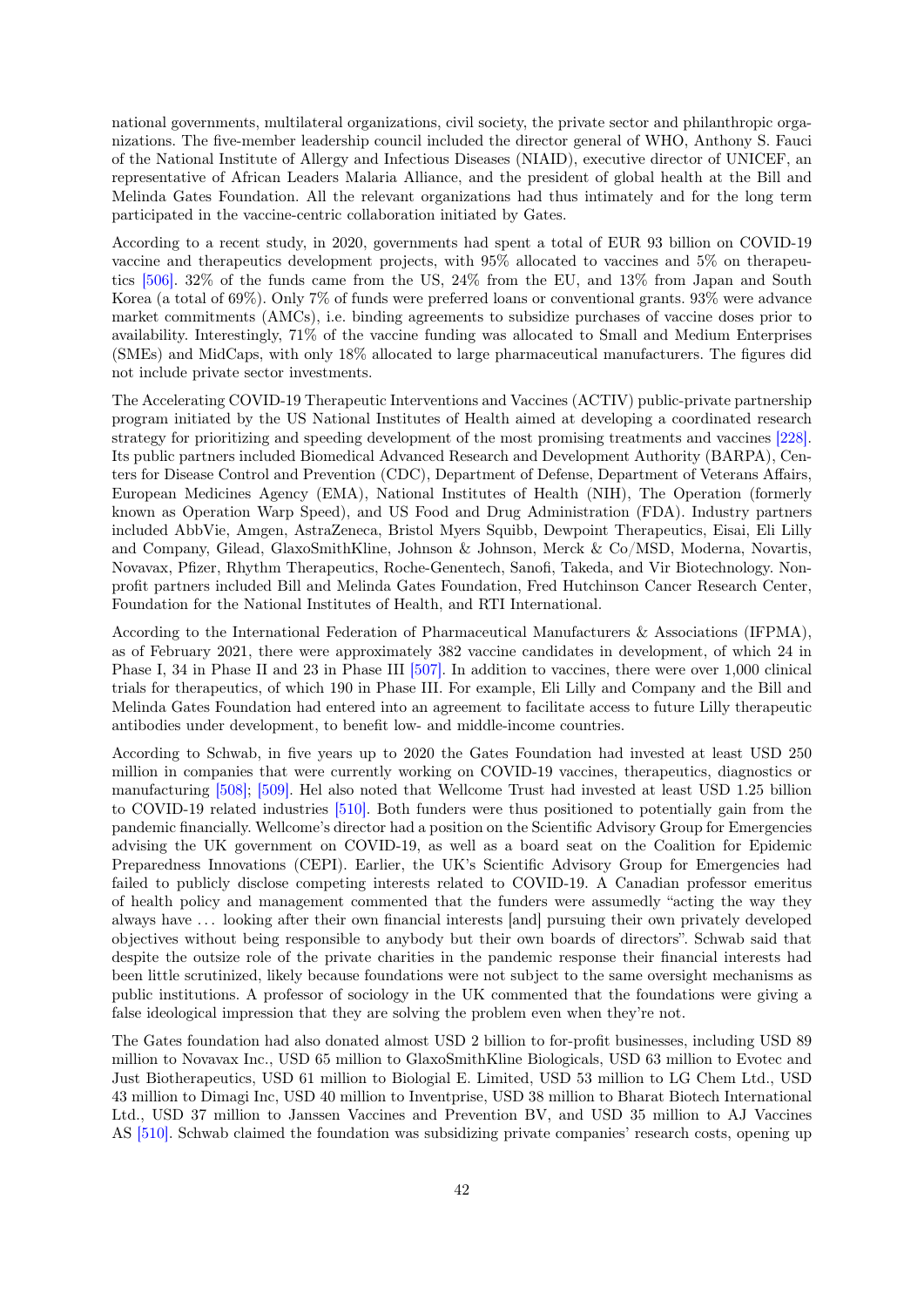markets for their products, and bankrolling their bottom lines. He also claimed the foundation had funded groups pushing for industry-friendly government policies and regulation, including the Drug Information Association. He was also said to have funded nonprofit think tanks and advocacy groups that wanted to limit the role of government or direct its resources toward helping business interests. Schwab also noted that despite having given away USD 23.5 billion in the last five years up to 2020, Bill and Melinda Gates Foundation's income from its investments had exceeded USD 28.5 billion in the same period [\[510\].](#page-79-11)

Other commentators asked whether the Gates Foundation was addressing or reinforcing systemic problems raised by COVID-19, citing lack of transparency, dogmatic defence of intellectual property rights and monopolies, and intimate involvement with large pharmaceutical corporations as the main issues [\[511\].](#page-79-12) A 2016 report by Curtis gave details about Microsoft's tax avoidance practices and its monopolistic nature, the foundation's excessive global influence and support to various questionable practices including industrial agriculture with patented genetically modified seeds, Gates family's "considerable personal access to senior levels of the WHO", Gavi's alleged overpaying for vaccines leading to excessive increases in vaccine prices, Gates' dismissal of the issue, and the foundation's agenda skewing health priorities and distorting health programmes [\[512\].](#page-79-13) Curtis wrote that one problem with the foundation's heavy focus on developing new vaccines was that it detracted from other, more vital health priorities such as building resilient public health systems. As a rationale, Gates was said to have provided the following: "Vaccines are an extremely elegant technology. They are inexpensive, they are easy to deliver, and they are proven to protect children from disease. At Microsoft, we dreamed about technologies that were so powerful and yet so simple. . . all 193 member states, you must make vaccines a central focus of your health systems". Curtis commented that Gates had "a fixation on vaccines". He also claimed the foundation was stifling criticism through its media and NGO influence built on donations. An US professor of media, culture and communications was quoted saying the foundation "wielded enormous propaganda power". A 2009 editorial in the Lancet, describing the foundation's governance principle of being "driven by the interests and passions of the Gates family" as "whimsical", proposed that the foundation should be more transparent and accountable and listen to opinions of external parties [\[513\];](#page-79-14) [\[514\].](#page-79-15)

In April 2020, the Bill and Melinda Gates Foundation awarded a five-year grant of USD 50 million to Unitaid to fight against HIV, tuberculosis and malaria, in addition to previous contributions of USD 100 million since 2006. Unitaid's budget for the year 2021 was approximately USD 32 million [\[515\].](#page-80-0) In late 2020, Unitaid partially funded the ivermectin meta-analysis by Hill et al. published as a preprint [\[16\].](#page-47-0) This meta-analysis was later ignored by the WHO in its March 2021 decision against the use of ivermectin except in clinical trials [\[6\].](#page-47-1) On April 22, the chief of Unitaid stressed the need to increase commercial research and development of new pharmaceuticals for the treatment of COVID-19 [\[242\].](#page-62-0) A core function of Unitaid is Medicines Patent Pool, a tool or practice to negotiate patents for low-income countries; this emphasis may have made unpatentable products seem foreign to the organization [\[516\];](#page-80-1) [\[517\].](#page-80-2) Gates foundation was the chair of Unitaid's Finance and accountability committee and a member of its policy and strategy committee [\[518\].](#page-80-3)

Comparing the countries most heavily involved in the development and funding of vaccines to the countries with interest in ivermectin it can be noted that the two sets of countries have little overlap. Also, it can be noted that if influence is related to the amount of funding given, the first set of countries likely had more influence in the WHO in comparison to the rest of the countries.

Comparing the countries most heavily involved in the development and funding of vaccines to the countries with interest in ivermectin it can be noted that the two sets of countries have little overlap. Also, it can be noted that if influence is related to the amount of funding given, the first set of countries likely had more influence in the WHO in comparison to the rest of the countries.

The WHO, the philanthropic entity Bill and Melinda Gates Foundation, the public-private partnership Gavi The Vaccine Alliance, and the philanthropic-commercial entity CEPI appeared to be strongly interconnected with each other and with high-income nation states. Major financial investments and commitments likely created propensities for various biases and a vulnerability to the sunk cost fallacy [\[519\].](#page-80-4) A haphazard or ideological commitment solely to vaccines (95% of government spending) may have overlooked considerations of cost-effectiveness and feasibility, such as vaccines likely being more expensive and more vulnerable to viral variants than repurposed medicines, their long-term safety being unclear, and vaccines likely requiring constant redevelopment and revaccinations, in addition to not being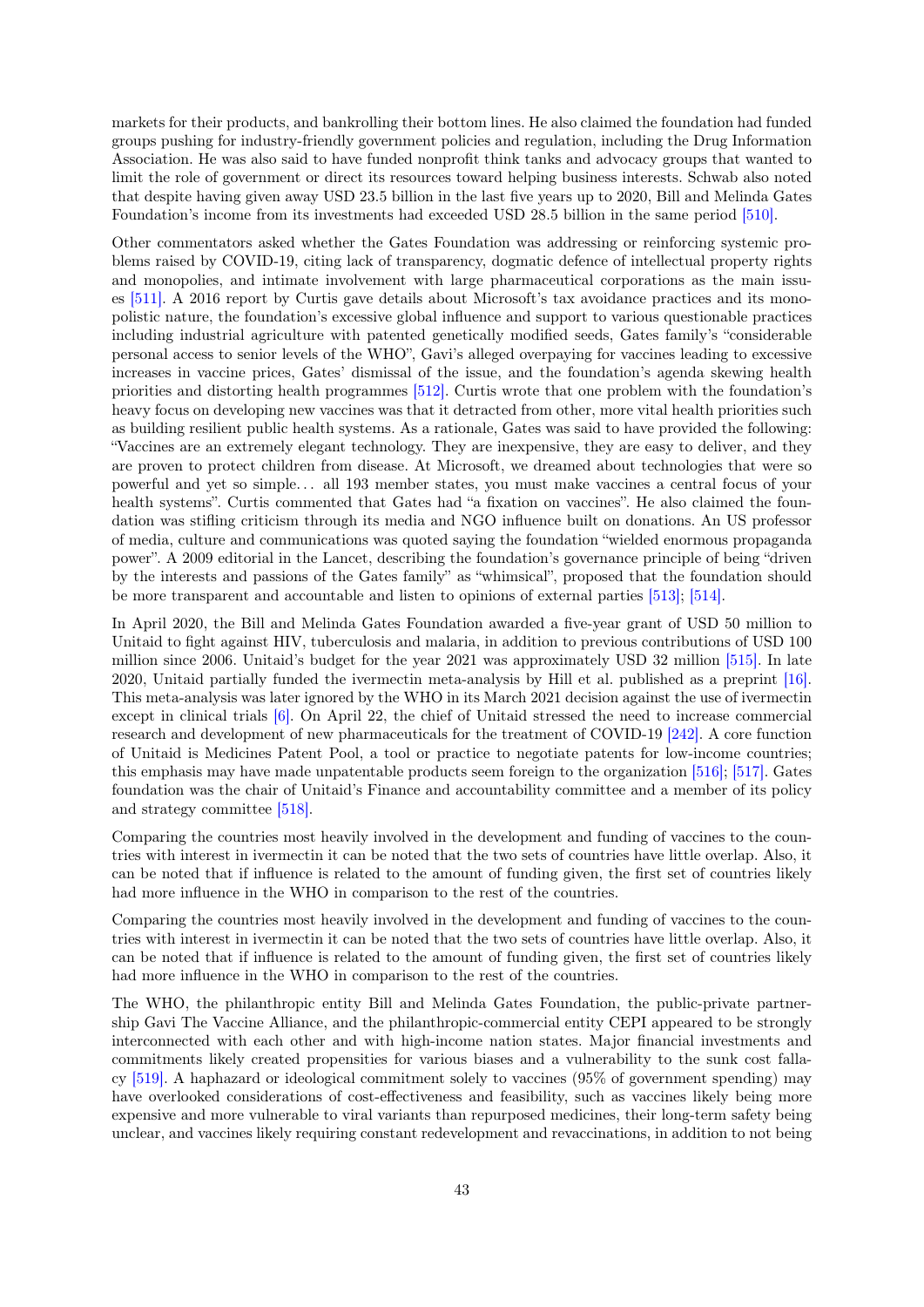suitable for self-administration and requiring refrigerated delivery systems. With regard to the sunk cost fallacy, it would be more economical for the governments to reconsider the vaccine and investigative pharmaceuticals dominated pandemic policy and at least adjunct it with broad-spectrum repurposed medicines.

### Comparisons to the H1N1 pandemic

After the H1N1 'swine flu' pandemic of 2009-2010, the WHO was accused of malpractice when conflicts of interests of key WHO scientists led to unfeasible WHO recommendations which in turn led to billions of public money spent on inefficacious antivirals for H1N1 influenza [\[520\];](#page-80-5) [\[521\];](#page-80-6) [\[522\];](#page-80-7) [\[523\].](#page-80-8) In her book, Abeysinghe has written about the role of the WHO [\[524\].](#page-80-9) A review by Andres summarizes key points, including the monopoly of the WHO to declare a pandemic [\[525\].](#page-80-10) In the case of H1N1, WHO was retrospectively criticized for unnecessarily declaring a pandemic, as for example the European Centre for Disease Control (ECDC) did not agree that the disease should be qualified as severe (measured by mortality), which at the time was considered a requirement for a pandemic but is no longer mentioned.

At the time, an epidemiologist commented that the WHO, public health officials, virologists and pharmaceutical companies had "built this machine around the impending pandemic . . . there's a lot of money involved, and influence, and careers, and entire institutions . . . all it took was one of these influenza viruses to mutate to start the machine grinding" [\[526\].](#page-80-11)

WHO was later criticized by the Council of Europe for giving too much importance to vaccination and for not sufficiently emphasizing other measures such as the use of antivirals even though some arguments suggested that other measures, such as taking antivirals preventively, could be at least as efficacious as vaccines [\[525\];](#page-80-10) [\[521\];](#page-80-6) [\[522\].](#page-80-7) WHO emphasized mass vaccination as the most effective strategy against H1N1 [\[524\].](#page-80-9) According to Abeysinghe, this emphasis was a result of the path-dependent institutional reaction of the organization, where prior experience with infectious disease (including notable victories using mass vaccination strategies) resulted in the favoring of this reaction, whereas other potential actions were disregarded or underemphasized.

In June 2010, the rapporteur of Council of Europe Parliamentary Assembly described the acts of the WHO as foolish, saying "this is not going to go away" [\[524\].](#page-80-9) The rapporteur assumedly meant the criticism was not going to go away; yet it appears instead that the organizational patterns did not go away, leading the WHO and the national governments to repeat the same issues a decade later in the COVID-19 pandemic.

### Legal responsibility of public-private partnerships and the WHO

Clarke has noted that the regulation of global health has partially shifted from the hands of states and international organizations into the hands of public-private partnerships such as Gavi The Vaccine Alliance and the Global Fund [\[527\];](#page-80-12) [\[528\].](#page-80-13) These partnerships then become capable of also adversely impacting the rights of individuals, leading to concerns of responsibility under international law. However, the private entities in public-private partnerships typically fall outside the framework of responsibility under international law, and thus cannot be held responsible under it. In addition, in certain instances the partnerships have been granted immunity from the jurisdiction of domestic courts. This immunity applies to the staff, funds, properties and assets of these partnerships. The situation regarding Gavi and the Global Fund appeared especially complicated and the legal details were therefore considered out of the scope of this review.

With regard to the WHO, Gostin has described WHO's regulatory powers as extraordinary, noting that it may set regulations on a broad range of health topics including the safety, potency, and advertising of biologicals and pharmaceuticals, and a nomenclature for diseases, causes of death, and public health practices [\[529\];](#page-80-14) [\[530\].](#page-80-15) These regulations, unlike most international law, are binding on member states unless they proactively "opt out". In addition, also the WHO enjoys several privileges and legal immunities. Regardless of the original purpose of these privileges, the possibility of abuse of these privileges by the WHO also exists. Also here the details were considered out of the scope of this review.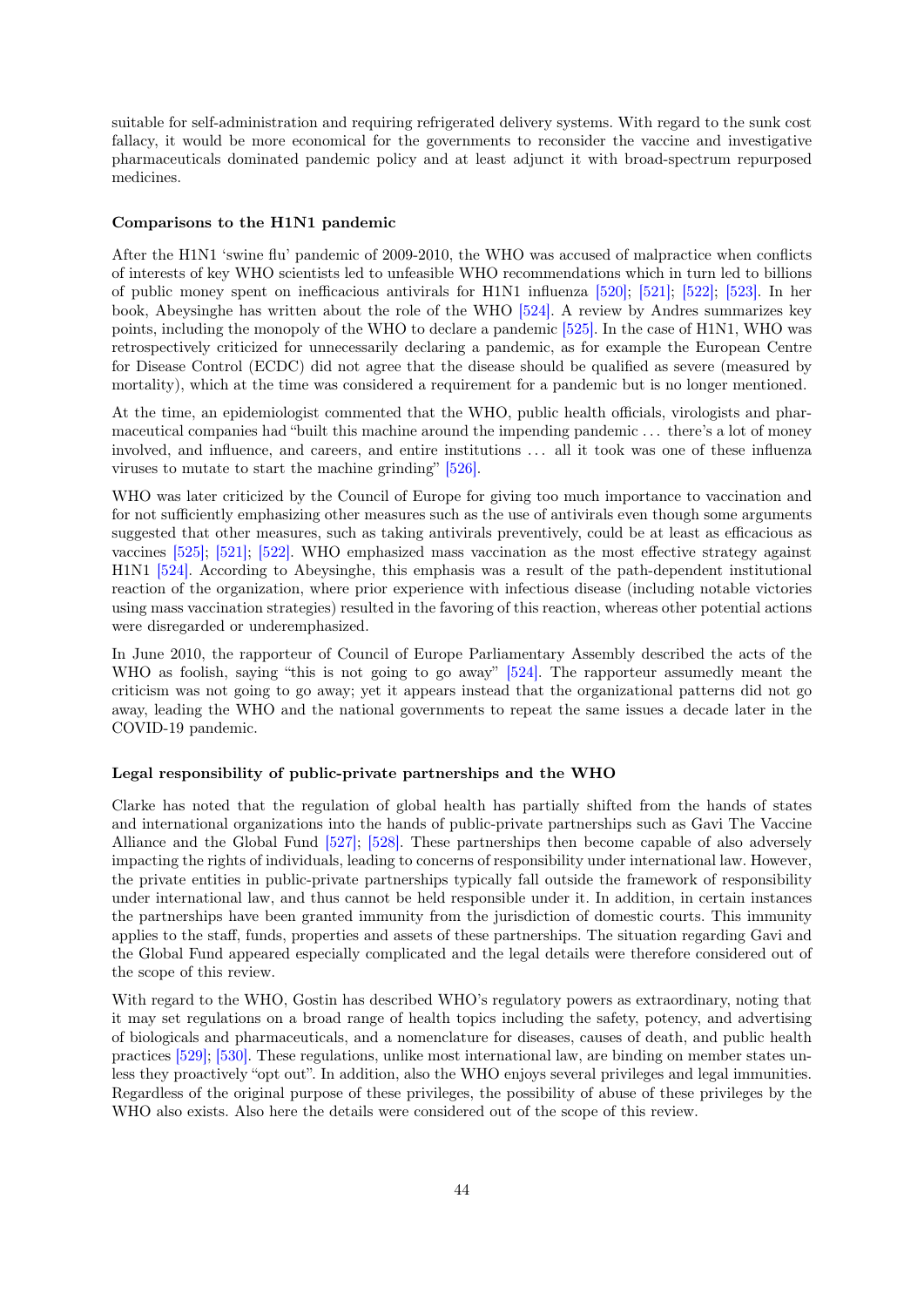### Private philanthropy, society and science

In his recent book, Callahan discussed the role of private philanthropy, noting the rising influence and political significance of elite philanthropy, asking who is making choices over public life and who actually benefits from those choices [\[531\].](#page-80-16) Callahan described "today's era of austerity" as a result of an orchestration of the upper class to reduce its taxes and the size of government, even so that in some US states, cuts to higher education specifically helped finance tax reductions for the wealthy and corporations. He noted that in a decade, Bill Gates and Warren Buffett, the main funders of the Bill and Melinda Gates Foundation, had added USD 25 billion and USD 80 billion, respectively, to their wealth, and that the Koch brothers had increased their wealth from USD 9 billion in 2005 to USD 85 billion in 2015.

In a book review, Saunders-Hastings asked whether elite philanthropists are a counterweight to other, self-interested elites or to democracy itself, and noted that the distance between elite "charity" and elite political influence is small and shrinking, and that donors' motivations matter less than the results of their actions [\[532\].](#page-80-17)

Broad wrote that due to cuts to public funding and increase in private donations, "American science, long a source of national power and pride, is increasingly becoming a private enterprise" and quoted a policy analyst commenting that "the practice of science in the 21st century is becoming shaped less by national priorities or by peer-review groups and more by the particular preferences of individuals with huge amounts of money" [\[533\].](#page-81-0)

Callahan proposed putting some curbs in place against the private philanthropy, yet noted that foundations and nonprofit trade groups are strongly against any new restrictions, partly due to their dependency on philanthropy. He noted that "rethinking philanthropic freedom is a Pandora's box that almost nobody wants to open", saying the current situation was a result of "yesterday's mantras about philanthropic freedom and the dated regulation upholding it".

#### Vaccines vs repurposed medicines

In Finland, a team led by two leading Finnish professors, Kari Alitalo and Seppo Ylä-Herttuala, had a patent and intellectual property free adenovirus-based nasal spray COVID-19 vaccine ready in May 2020. Despite taking approximately EUR 18 billion of public debt to mitigate damages caused by societal lockdowns and using hundreds of millions of Euros on diagnostic tests only, the Finnish government refused the approximately EUR 50 million needed to fund a phase III patient trial for the vaccine [\[534\];](#page-81-1) [\[535\].](#page-81-2)

The above case illustrates that the issue at hand is fundamentally not even about vaccines versus repurposed medicines or new pharmaceuticals versus repurposed medicines. Based on this data it is difficult to say whether it is about excessive adherence to inflexible regulations, subconscious biases present in corporate cultures and individuals, intellectual property enforcement, or intentional misleading for profit; likely, it is a mixture of all these factors. Personal biases, organizational cultures and commercial incentives of the vaccine cluster may have lead to attempts to build near-monopolies mass-producing proprietary but inferior products that outcompete more feasible alternatives. In Finland, significantly less interest has been present for any repurposed medicine than for the patent-free vaccine, with the sole exception of the company which developed the ivermectin-containing nasal spray not yet on the market [\[356\].](#page-69-0)

More generally, the situation may partly be a result of the unprepared and rushed way in which the pandemic has been handled by the governments. Assumedly, from the perspective of governments with 95% of their funding committed to vaccines and international co-operation led by the WHO, paradigm change inducing innovations from outsiders may be perceived as unwanted disturbances. Considering these paradigms, the dismissal of ivermectin might be perceived as cultural discrimination, an instinctive reaction to avoid unfamiliar ideas.

As a result of the chosen policy of vaccines and new pharmaceuticals only, in order to avoid losing the sunk costs and credibility, the interests of the governments and the pharmaceutical industry appeared to align with each other but likely not with the public health interest. The concept of "regulatory capture" may be described as the agencies tasked with protecting the public interest coming to identify with the regulated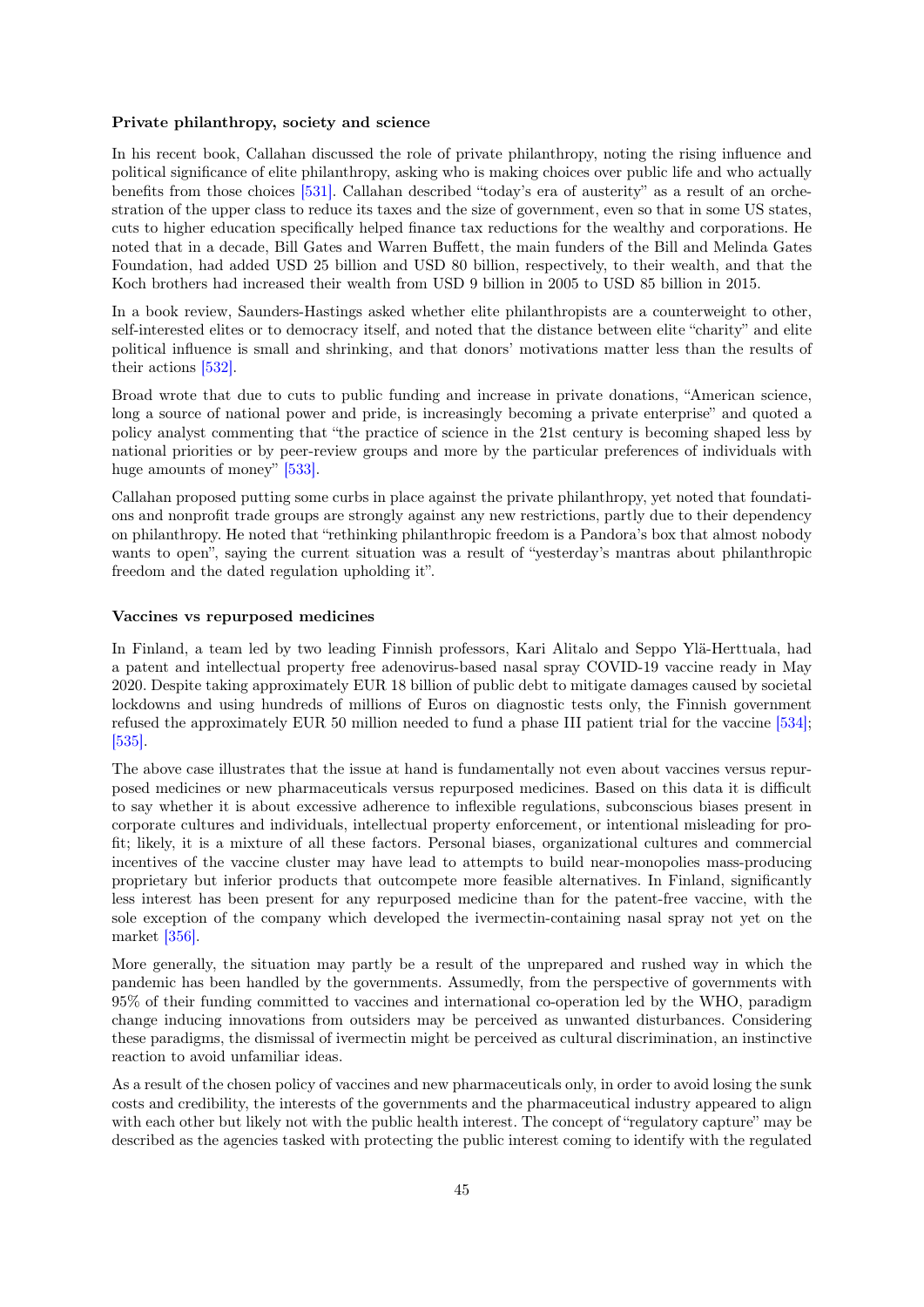industry and protecting its interests against those of the public, with the result of government failing to protect the public [\[536\].](#page-81-3) Whether rejection of ivermectin may be seen as an example of "regulatory capture" depends on how the vaccines-only policy was selected: primarily to align with the interests of the pharmaceutical industry, or because a better option could not be imagined. Curiously, options could be imagined early on in many low-income countries, but not in the high-income countries, possibly as a result of "technological capture": when access to advanced technology exists, every problem looks like a problem to be solved with advanced technology, even though such solutions would be suboptimal due to being overly complex and unnecessarily expensive. For example, the idea of spending tens of billions of dollars per year for testing 20 percent of the global population every week assumedly for a single pathogen (SARS-CoV-2) appeared irrational at best [\[89\].](#page-52-0) Gates's speeches repeated terms such as "war" and "battle plan" [\[537\];](#page-81-4) these talks may easily be interpreted as priming fear in the public. Gates is also famous for regularly predicting the next pandemics [\[538\].](#page-81-5)

Since the beginning of 2021 at the latest it should have been obvious that the continuing denial of early treatments could not be characterized either as accidental or as a rational choice with respect to public health interest. During the pandemic, a large part of the medical community seemed incapacitated like an old-fashioned military unit lacking leadership. The model based on the fear of losing medical license and an inflexible hierarchical chain of command appeared unsuitable for ensuring proper care of populations.

While denial of treatments for certain illnesses such as drug addictions, post-traumatic stress disorder or "treatment-resistant" depression for years or decades for example by denying funding for the research of psychedelic therapies has become normalized, it was unexpected that in the case of COVID-19 this antisocial behavior on behalf of governments and the pharmaceutical industry would be extended to literally everyone in the world. In a comment suggesting adoption of ivermectin, a patent attorney and a former director of a pharmaceutical company referred to "potential civil/criminal liability for censorship, scientific misconduct for misrepresenting ivermectin and other generics" [\[387\].](#page-71-1)

The exact causes of the situation remained unclear. Regardless, the consequences remain to be seen and felt. One way forward might entail the majority of governments halting their funding to the WHO in order to dissolve the whole organization which appeared beyond repair. Another necessary change might be the eviction of the so-called philanthropic entities from healthcare contexts. In the long term, another beneficial action might be a worldwide conversion of the pharmaceutical industry into a nonprofit operation. Continuing on the current path may result in a further polarization or destabilization of societies.

Near-future objections to adoption of ivermectin will undoubtedly include the possible environmental impacts. In the mid-to-long term, due to the need to reduce water usage and enable better retention of nitrogen, phosphorus and ammonia [\[539\],](#page-81-6) transition from water based sewer systems to toilet systems not using water and not requiring wastewater processing but utilizing for example composting and new kind of treatments to degrade pharmaceuticals will become inevitable in many areas in any case.

# Conclusions

During this period, ivermectin was officially adopted in South Africa but not widely used, adopted but later dropped in most of India, and adopted in Indonesia. In the United States and the United Kingdom, projects with involvement of both the governments and commercial companies were announced for development of new pharmaceuticals for early outpatient treatment of COVID-19, indicating unclear boundaries between these entities. The dismissal of repurposed medicines including ivermectin continued in high-income countries due to very differing views on what constituted evidence of efficacy. The divide between ivermectin proponents and opposers remained mostly unchanged during the period, indicating a stagnated situation.

There was a noticeable centralization of power, with pandemic response and public discussions largely directed by a few organizations that were largely funded by a few billionaires which, in turn, were affected by their own personal preferences and biases such as obsessive-compulsive attachment to testing and new technologies, primarily vaccines. Legal responsibilities of these organizations appeared, in the words of one researcher, "obscure".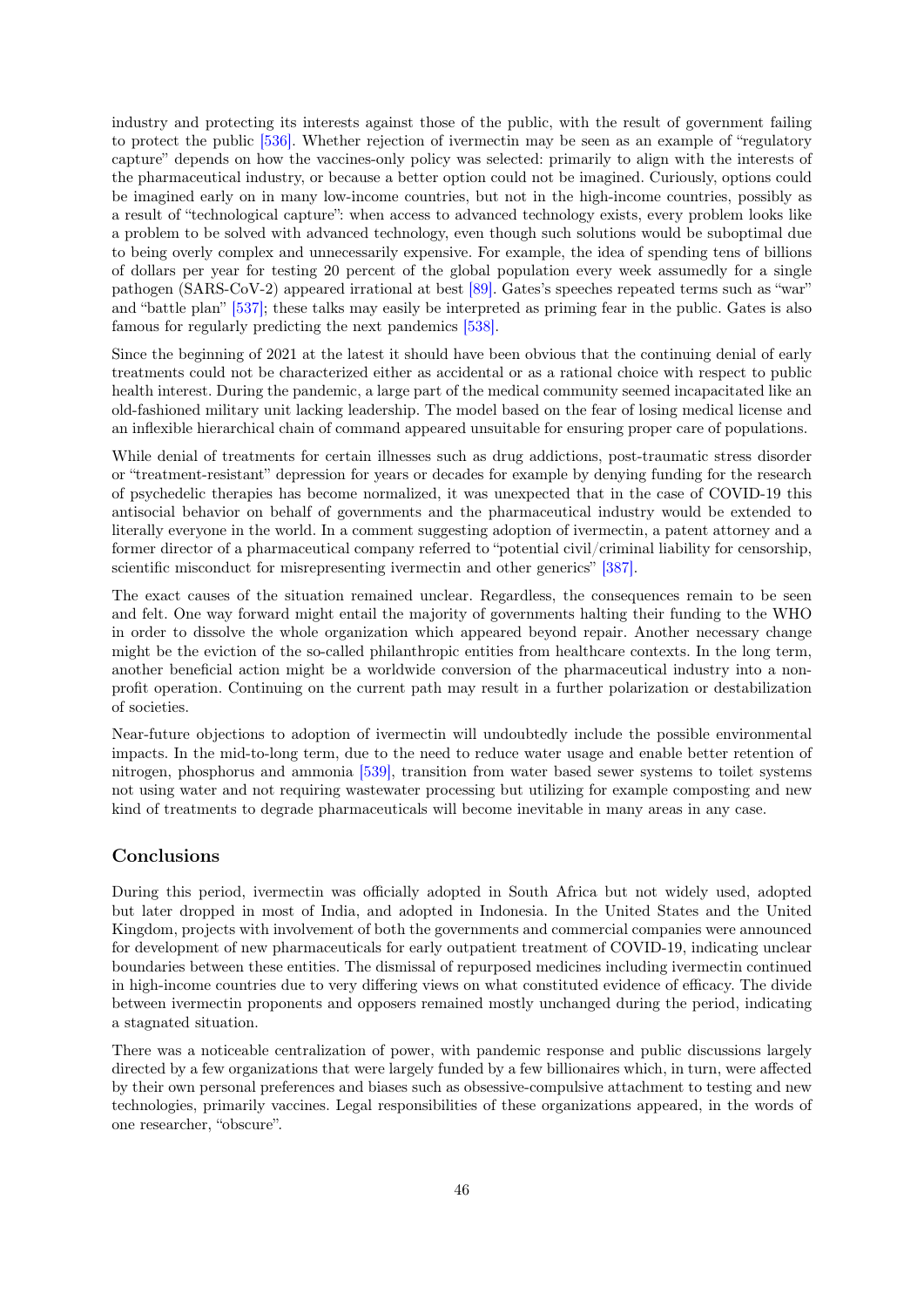Commercial interests appeared to override public health interests during this period. As a result, several low-and-middle-income countries and regions either implicitly or explicitly disregarded the WHO guidance, accelerating an erosion of WHO's credibility.

## Abbreviations

SARS-CoV-2: Severe acute respiratory syndrome coronavirus 2; COVID-19: coronavirus disease 2019; WHO: World Health Organization; C-TAP: WHO's Covid-19 Technology Access Pool; ACT-Accelerator: Access to COVID-19 Tools Accelerator under WHO; COVAX: COVID-19 Vaccines Global Access, a vaccine arm of ACT-Accelerator; PAHO: Pan American Health Organization; NIH: United States National Institutes of Health; NIAID: National Institute of Allergy and Infectious Diseases; CDC: United States Centers for Disease Control and Prevention; FDA: United States Food and Drug Administration Agency; EMA: European Medicine Agency; CADTH: Canadian Agency for Drugs and Technologies in Health; SAHPRA: South African Health Products Regulatory Authority; ICMR: Indian Council of Medical Research; CEPI: Coalition for Epidemic Preparedness Innovations; Gavi: Global Alliance for Vaccines and Immunization, or Gavi The Vaccine Alliance; IFPMA: International Federation of Pharmaceutical Manufacturers and Associations; TNI: Trusted News Initiative; IFCN: International Fact-Checking Network; JAMA: Journal of American Medical Association; BMJ: British Medical Journal; LMIC: low-or-middleincome country; CSU: Christian Social Union in Bavaria; NGO: non-governmental organization; BIRD: British Ivermectin Recommendation Development Group; FLCCC: Frontline COVID-19 Critical Care Alliance; ICU: intensive care unit; RCT: randomized controlled trial; MEDLINE: Medical Literature Analysis and Retrieval System Online; PubMed: a search engine for the MEDLINE database; NCT: number of clinical trial, a ClinicalTrials.gov identifier; LHCS: long haul COVID-19 syndrome; HCQ: hydroxychloroquine; IVM: ivermectin; mRNA: messenger ribonucleic acid; D-Dimer: a fibrin degradation product; PCR: polymerase chain reaction; IC<sub>50</sub>: half maximal inhibitory concentration; CFR: case fatality ratio; EUA: Emergency Use Authorization; CD147: Basigin (BSG), or extracellular matrix metalloproteinase inducer (EMMPRIN), or cluster of differentiation 147; RdRp: RNA-dependent RNA polymerase; RR: relative risk, or risk ratio; CI: confidence interval; OR: odds ratio; r: correlation coefficient; p: p-value.

## Acknowledgements

The author wishes to thank Simon Barber for a grammar check.

### Authors' contributions

The author was responsible for all aspects of the manuscript.

### Funding

This research did not receive any specific grant from funding agencies in the public, commercial, or not-for-profit sectors.

### Availability of data and materials

Not applicable.

### Ethics approval and consent to participate

Not applicable.

## Consent for publication

Not applicable.

### Competing interests

The author declares that he has no competing interests.

# Author details

Independent researcher, Helsinki, Finland. ORCID iD: [0000-0002-8575-9838](https://orcid.org/0000-0002-8575-9838)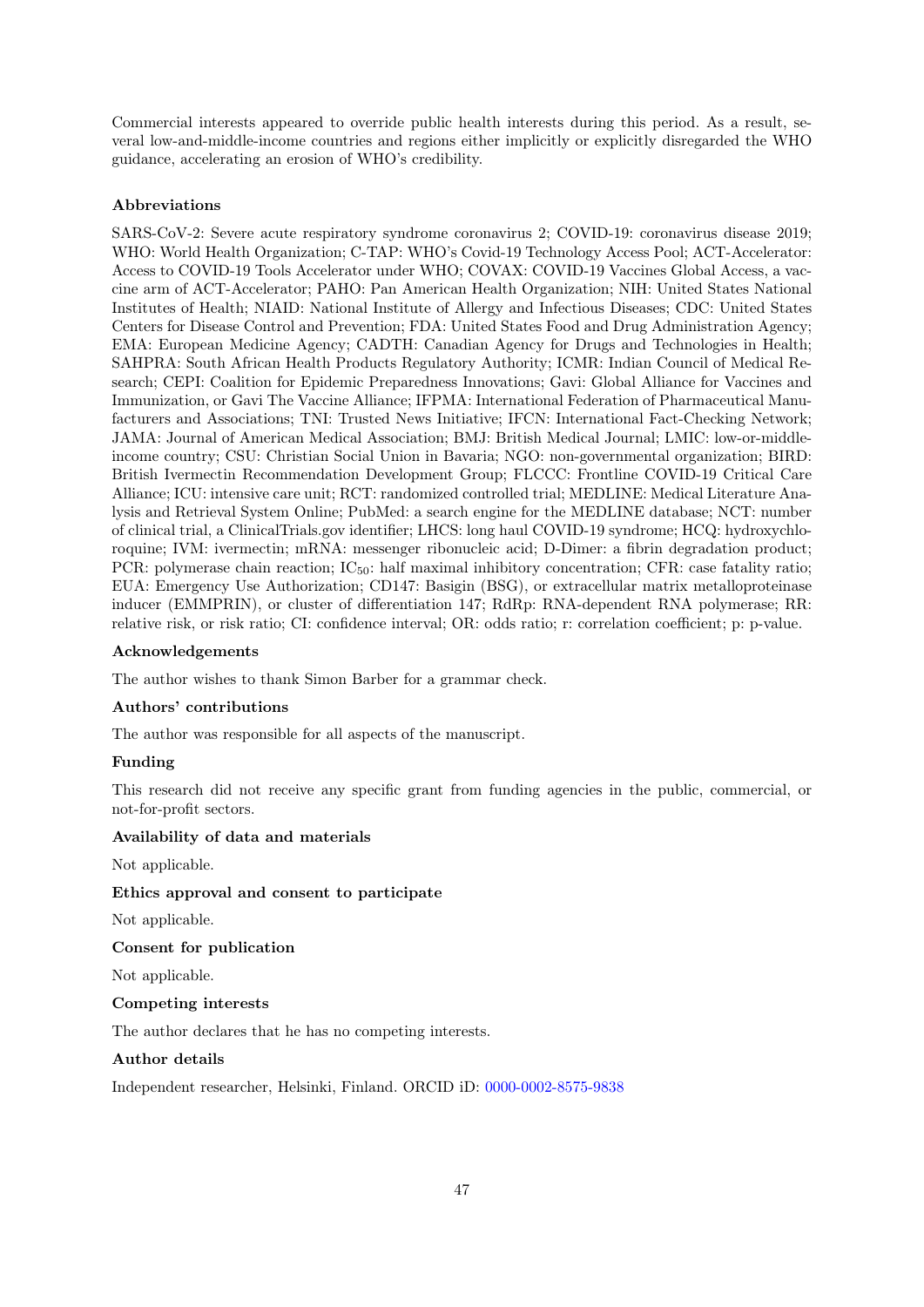# References

1. Õmura S, Crump A. The life and times of ivermectin — a success story. Nature Reviews Microbiology. December 2004;2(12):984–9. <https://doi.org/10.1038/nrmicro1048>

2. Yagisawa M, Foster PJ, Omura HHS. Global trends in clinical studies of ivermectin in COVID-19. Japanese Journal of Antibiotics. 2021;74(1):44–95. [http://jja-contents.wdc-jp.com/pdf/JJA74/74-1-open/74-1\\_44-95.pdf](http://jja-contents.wdc-jp.com/pdf/JJA74/74-1-open/74-1_44-95.pdf)

3. Nobel Foundation. The Nobel prize in physiology or medicine 2015. 2015. [https://web.archive.org/web/20190904014257/https:](https://web.archive.org/web/20190904014257/https://www.nobelprize.org/prizes/medicine/2015/prize-announcement/) [//www.nobelprize.org/prizes/medicine/2015/prize-announcement/](https://web.archive.org/web/20190904014257/https://www.nobelprize.org/prizes/medicine/2015/prize-announcement/)

4. Campbell J. Ivermectin evidence with Dr Tess Lawrie: production price. 2021. <https://youtu.be/vYF8bnmdQfY?t=2471>

5. Turkia M. A timeline of ivermectin-related events in the COVID-19 pandemic. ResearchGate. 2021. <https://doi.org/10.13140/RG.2.2.12768.20488>

<span id="page-47-1"></span>6. Turkia M. A timeline of ivermectin-related events in the COVID-19 pandemic [April 3, 2021]. ResearchGate. 2021. <https://doi.org/10.13140/RG.2.2.13705.36966>

7. Caly L, Druce JD, Catton MG, Jans DA, Wagstaff KM. The FDA-approved drug ivermectin inhibits the replication of SARS-CoV-2 in vitro. Antiviral Research. June 2020;178:104787. <https://doi.org/10.1016/j.antiviral.2020.104787>

8. FLCCC Alliance. I-MASK+ Protocol. 2020. <https://covid19criticalcare.com/covid-19-protocols/i-mask-plus-protocol/>

9. Turkia M. FLCCC Alliance MATH+ ascorbic acid and I-MASK+ ivermectin protocols for COVID-19 – a brief review. SSRN Electronic Journal. 2020. <https://doi.org/10.2139/ssrn.3723854>

10. Turkia M. The History of Methylprednisolone, Ascorbic Acid, Thiamine, and Heparin Protocol and I-MASK+ Ivermectin Protocol for COVID-19. Cureus. December 2020. <https://doi.org/10.7759/cureus.12403>

11. CovidAnalysis. Ivermectin is effective for COVID-19: real-time meta analysis. 2021. <https://ivmmeta.com/>

12. CovidAnalysis. Ivermectin for COVID-19: real-time analysis of all studies. 2021. <https://c19ivermectin.com/>

13. Early outpatient treatment: an essential part of a COVID-19 solution. Full committee hearing. U.S. Senate Committee on Homeland Security & Governmental Affairs. 2020. [https://www.hsgac.senate.gov/hearings/early-outpatient-treatment-an-essential-part](https://www.hsgac.senate.gov/hearings/early-outpatient-treatment-an-essential-part-of-a-covid-19-solution)[of-a-covid-19-solution](https://www.hsgac.senate.gov/hearings/early-outpatient-treatment-an-essential-part-of-a-covid-19-solution)

14. Lawrie TA. Ivermectin reduces the risk of death from COVID-19 – a rapid review and meta-analysis in support of the recommendation of the Front Line COVID-19 Critical Care Alliance. 2021. [https://www.researchgate.net/publication/348230894\\_Ivermectin\\_reduces\\_the\\_risk\\_](https://www.researchgate.net/publication/348230894_Ivermectin_reduces_the_risk_of_death_from_COVID-19_-a_rapid_review_and_meta-analysis_in_support_of_the_recommendation_of_the_Front_Line_COVID-19_Critical_Care_Alliance) [of\\_death\\_from\\_COVID-19\\_-a\\_rapid\\_review\\_and\\_meta-analysis\\_in\\_support\\_of\\_the\\_](https://www.researchgate.net/publication/348230894_Ivermectin_reduces_the_risk_of_death_from_COVID-19_-a_rapid_review_and_meta-analysis_in_support_of_the_recommendation_of_the_Front_Line_COVID-19_Critical_Care_Alliance) [recommendation\\_of\\_the\\_Front\\_Line\\_COVID-19\\_Critical\\_Care\\_Alliance](https://www.researchgate.net/publication/348230894_Ivermectin_reduces_the_risk_of_death_from_COVID-19_-a_rapid_review_and_meta-analysis_in_support_of_the_recommendation_of_the_Front_Line_COVID-19_Critical_Care_Alliance)

15. Bryant A, Lawrie TA, Dowswell T, Fordham E, Scott M, Hill SR, et al. Ivermectin for prevention and treatment of COVID-19 infection: a systematic review and meta-analysis. OSF Preprints. 2021. <https://doi.org/10.31219/osf.io/k37ft>

<span id="page-47-0"></span>16. Hill A, Abdulamir A, Ahmed S, Asghar A, Babalola OE, Basri R, et al. Meta-analysis of randomized trials of ivermectin to treat SARS-CoV-2 infection. Research Square. January 2021. <https://doi.org/10.21203/rs.3.rs-148845/v1>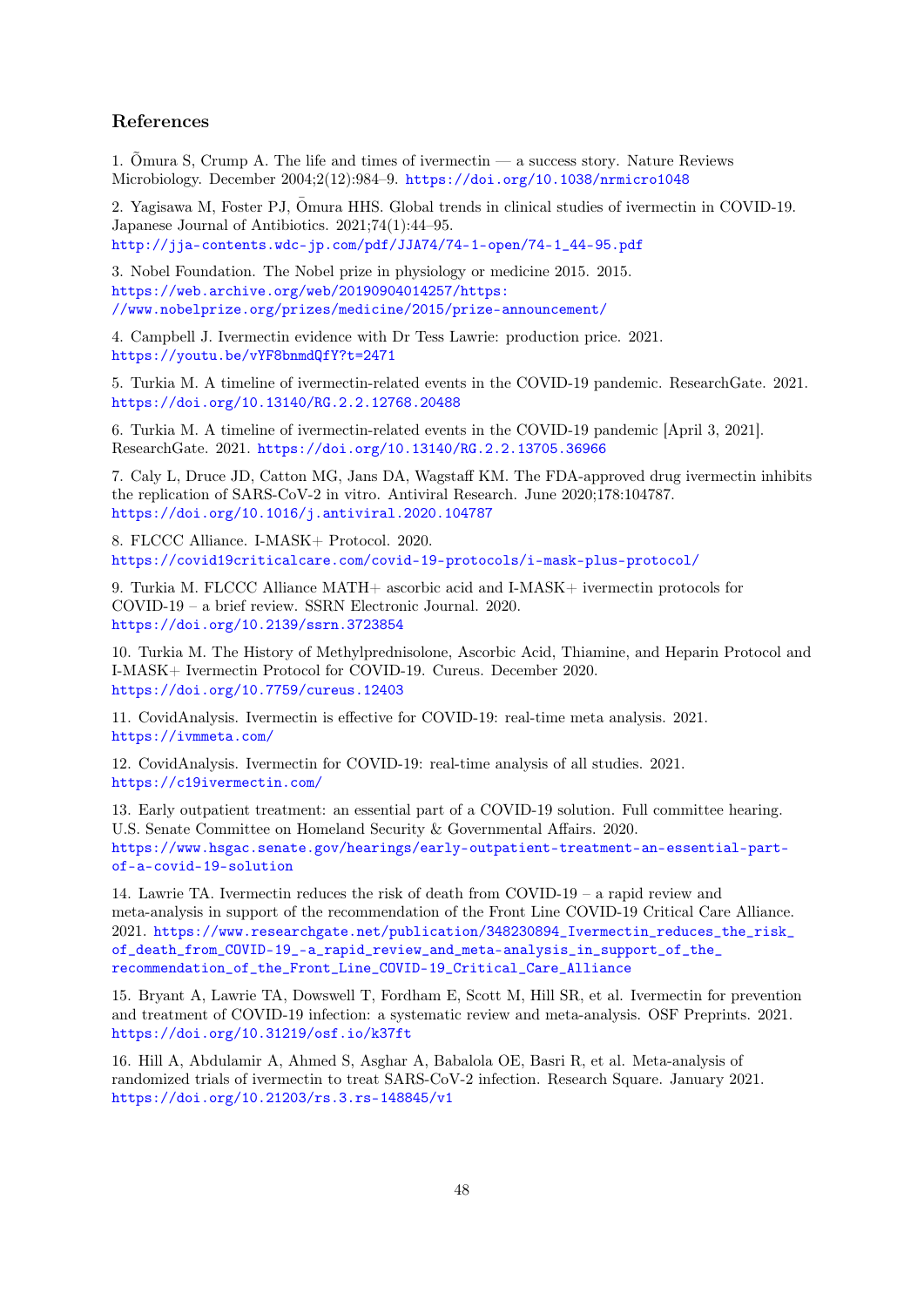17. Dr. Satoshi Omura, the discoverer of ivermectin, says a special approval should not be required. ¯ Daily Shincho. 2021. [https://web.archive.org/web/20210314034254/https:](https://web.archive.org/web/20210314034254/https://www.dailyshincho.jp/article/2021/03141057/?all=1) [//www.dailyshincho.jp/article/2021/03141057/?all=1](https://web.archive.org/web/20210314034254/https://www.dailyshincho.jp/article/2021/03141057/?all=1)

18. Li Y, Miao Z, Li P, Zhang R, Kainov DE, Ma Z, et al. Ivermectin effectively inhibits hepatitis E virus replication requiring the host nuclear transport protein importin a1. Archives of Virology. May 2021. <https://doi.org/10.1007/s00705-021-05096-w>

19. Tang M, Hu X, Wang Y, Yao X, Zhang W, Yu C, et al. Ivermectin, a potential anticancer drug derived from an antiparasitic drug. Pharmacological Research. January 2021;163:105207. <https://doi.org/10.1016/j.phrs.2020.105207>

20. Liu J, Zhang K, Cheng L, Zhu H, Xu T. Progress in understanding the molecular mechanisms underlying the antitumour effects of ivermectin. Drug Design Development and Therapy. January 2020;Volume 14:285–96. <https://doi.org/10.2147/dddt.s237393>

21. Juarez M, Schcolnik-Cabrera A, Dominguez-Gomez G, Chavez-Blanco A, Diaz-Chavez J, Duenas-Gonzalez A. Antitumor effects of ivermectin at clinically feasible concentrations support its clinical development as a repositioned cancer drug. Cancer Chemotherapy and Pharmacology. May 2020;85(6):1153–63. <https://doi.org/10.1007/s00280-020-04041-z>

22. Zhang X, Zhang G, Zhai W, Zhao Z, Wang S, Yi J. Inhibition of TMEM16A Ca2+-activated Clchannels by avermectins is essential for their anticancer effects. Pharmacological Research. June 2020;156:104763. <https://doi.org/10.1016/j.phrs.2020.104763>

23. Antoszczak M, Markowska A, Markowska J, Huczyński A. Old wine in new bottles: drug repurposing in oncology. European Journal of Pharmacology. January 2020;866:172784. <https://doi.org/10.1016/j.ejphar.2019.172784>

24. Nappi L, Aguda AH, Nakouzi NA, Lelj-Garolla B, Beraldi E, Lallous N, et al. Ivermectin inhibits HSP27 and potentiates efficacy of oncogene targeting in tumor models. Journal of Clinical Investigation. December 2019;130(2):699–714. <https://doi.org/10.1172/jci130819>

25. Melotti A, Mas C, Kuciak M, Lorente-Trigos A, Borges I, Altaba AR i. The river blindness drug ivermectin and related macrocyclic lactones inhibit WNT-TCF pathway responses in human cancer. August 2014;6(10):1263–78. <https://doi.org/10.15252/emmm.201404084>

26. Draganov D, Han Z, Rana A, Bennett N, Irvine DJ, Lee PP. Ivermectin converts cold tumors hot and synergizes with immune checkpoint blockade for treatment of breast cancer. npj Breast Cancer. March 2021;7(1). <https://doi.org/10.1038/s41523-021-00229-5>

27. Lee PP. Use of the anti-parasitic drug ivermectin to treat breast cancer. Oncology Times. May 2021;43(9):10–. <https://doi.org/10.1097/01.cot.0000751988.88253.c3>

28. Diao H, Cheng N, Zhao Y, Xu H, Dong H, Thamm DH, et al. Ivermectin inhibits canine mammary tumor growth by regulating cell cycle progression and WNT signaling. BMC Veterinary Research. August 2019;15(1). <https://doi.org/10.1186/s12917-019-2026-2>

29. Kim J-H, Choi HS, Kim S-L, Lee D-S. The PAK1-Stat3 signaling pathway activates IL-6 gene transcription and human breast cancer stem cell formation. Cancers. October 2019;11(10):1527. <https://doi.org/10.3390/cancers11101527>

30. Dominguez-Gomez G, Chavez-Blanco A, Medina-Franco J, Saldivar-Gonzalez F, Flores-Torrontegui Y, Juarez M, et al. Ivermectin as an inhibitor of cancer stem-like cells. Molecular Medicine Reports. December 2017. <https://doi.org/10.3892/mmr.2017.8231>

31. Dou Q, Chen H-N, Wang K, Yuan K, Lei Y, Li K, et al. Ivermectin induces cytostatic autophagy by blocking the PAK1/Akt axis in breast cancer. Cancer Research. June 2016;76(15):4457–69. <https://doi.org/10.1158/0008-5472.can-15-2887>

32. Draganov D, Gopalakrishna-Pillai S, Chen Y-R, Zuckerman N, Moeller S, Wang C, et al. Modulation of P2X4/P2X7/Pannexin-1 sensitivity to extracellular ATP via Ivermectin induces a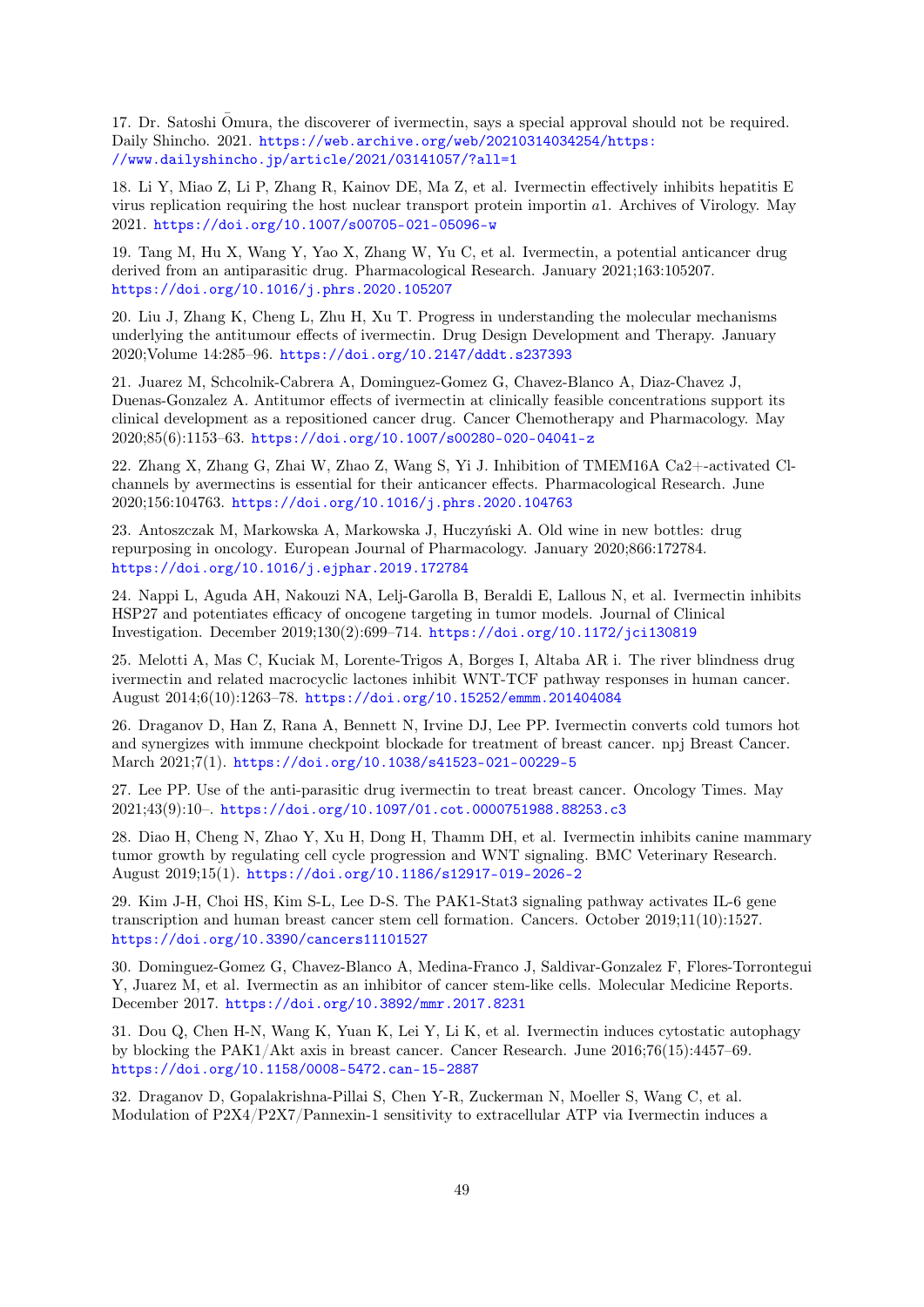non-apoptotic and inflammatory form of cancer cell death. Scientific Reports. November 2015;5(1). <https://doi.org/10.1038/srep16222>

33. Zhan X, Li N. The anti-cancer effects of anti-parasite drug ivermectin in ovarian cancer. In: Ovarian Cancer - Updates in Tumour Biology and Therapeutics [Working Title]. IntechOpen; 2021. <https://doi.org/10.5772/intechopen.95556>

34. Li N, Li H, Wang Y, Cao L, Zhan X. Quantitative proteomics revealed energy metabolism pathway alterations in human epithelial ovarian carcinoma and their regulation by the antiparasite drug ivermectin: data interpretation in the context of 3P medicine. EPMA Journal. October 2020;11(4):661–94. <https://doi.org/10.1007/s13167-020-00224-z>

35. Li N, Zhan X. Anti-parasite drug ivermectin can suppress ovarian cancer by regulating lncRNA-EIF4A3-mRNA axes. EPMA Journal. May 2020;11(2):289–309. <https://doi.org/10.1007/s13167-020-00209-y>

36. Li N, Li J, Desiderio DM, Zhan X. SILAC quantitative proteomics analysis of ivermectin-related proteomic profiling and molecular network alterations in human ovarian cancer cells. Journal of Mass Spectrometry. October 2020;56(1). <https://doi.org/10.1002/jms.4659>

37. Zhang X, Qin T, Zhu Z, Hong F, Xu Y, Zhang X, et al. Ivermectin augments the in vitro and in vivo efficacy of cisplatin in epithelial ovarian cancer by suppressing Akt/mTOR signaling. The American Journal of the Medical Sciences. February 2020;359(2):123–9. <https://doi.org/10.1016/j.amjms.2019.11.001>

38. Kodama M, Kodama T, Newberg JY, Katayama H, Kobayashi M, Hanash SM, et al. In vivo loss-of-function screens identify KPNB1 as a new druggable oncogene in epithelial ovarian cancer. Proceedings of the National Academy of Sciences. August 2017;114(35):E7301–E7310. <https://doi.org/10.1073/pnas.1705441114>

39. Hashimoto H, Messerli SM, Sudo T, Maruta H. Ivermectin inactivates the kinase PAK1 and blocks the PAK1-dependent growth of human ovarian cancer and NF2 tumor cell lines. Drug Discov Ther. 2009;3:243–6. <https://www.ddtjournal.com/article/264>

40. Zhang P, Zhang Y, Liu K, Liu B, Xu W, Gao J, et al. Ivermectin induces cell cycle arrest and apoptosis of HeLa cells via mitochondrial pathway. Cell Proliferation. December 2018;52(2):e12543. <https://doi.org/10.1111/cpr.12543>

41. Chen L, Bi S, Wei Q, Zhao Z, Wang C, Xie S. Ivermectin suppresses tumour growth and metastasis through degradation of PAK1 in oesophageal squamous cell carcinoma. Journal of Cellular and Molecular Medicine. March 2020;24(9):5387–401. <https://doi.org/10.1111/jcmm.15195>

42. Zhu M, Li Y, Zhou Z. Antibiotic ivermectin preferentially targets renal cancer through inducing mitochondrial dysfunction and oxidative damage. Biochemical and Biophysical Research Communications. October 2017;492(3):373–8. <https://doi.org/10.1016/j.bbrc.2017.08.097>

43. Mudassar F, Shen H, O'Neill G, Hau E. Targeting tumor hypoxia and mitochondrial metabolism with anti-parasitic drugs to improve radiation response in high-grade gliomas. Journal of Experimental & Clinical Cancer Research. October 2020;39(1). <https://doi.org/10.1186/s13046-020-01724-6>

44. Liu J, Liang H, Chen C, Wang X, Qu F, Wang H, et al. Ivermectin induces autophagy-mediated cell death through the AKT/mTOR signaling pathway in glioma cells. Bioscience Reports. December 2019;39(12). <https://doi.org/10.1042/bsr20192489>

45. Liu Y, Fang S, Sun Q, Liu B. Anthelmintic drug ivermectin inhibits angiogenesis growth and survival of glioblastoma through inducing mitochondrial dysfunction and oxidative stress. Biochemical and Biophysical Research Communications. November 2016;480(3):415–21. <https://doi.org/10.1016/j.bbrc.2016.10.064>

46. Gallardo F, Mariamé B, Gence R, Tilkin-Mariamé A-F. Macrocyclic lactones inhibit nasopharyngeal carcinoma cells proliferation through PAK1 inhibition and reduce in vivo tumor growth. Drug Design Development and Therapy. September 2018;Volume 12:2805–14. <https://doi.org/10.2147/dddt.s172538>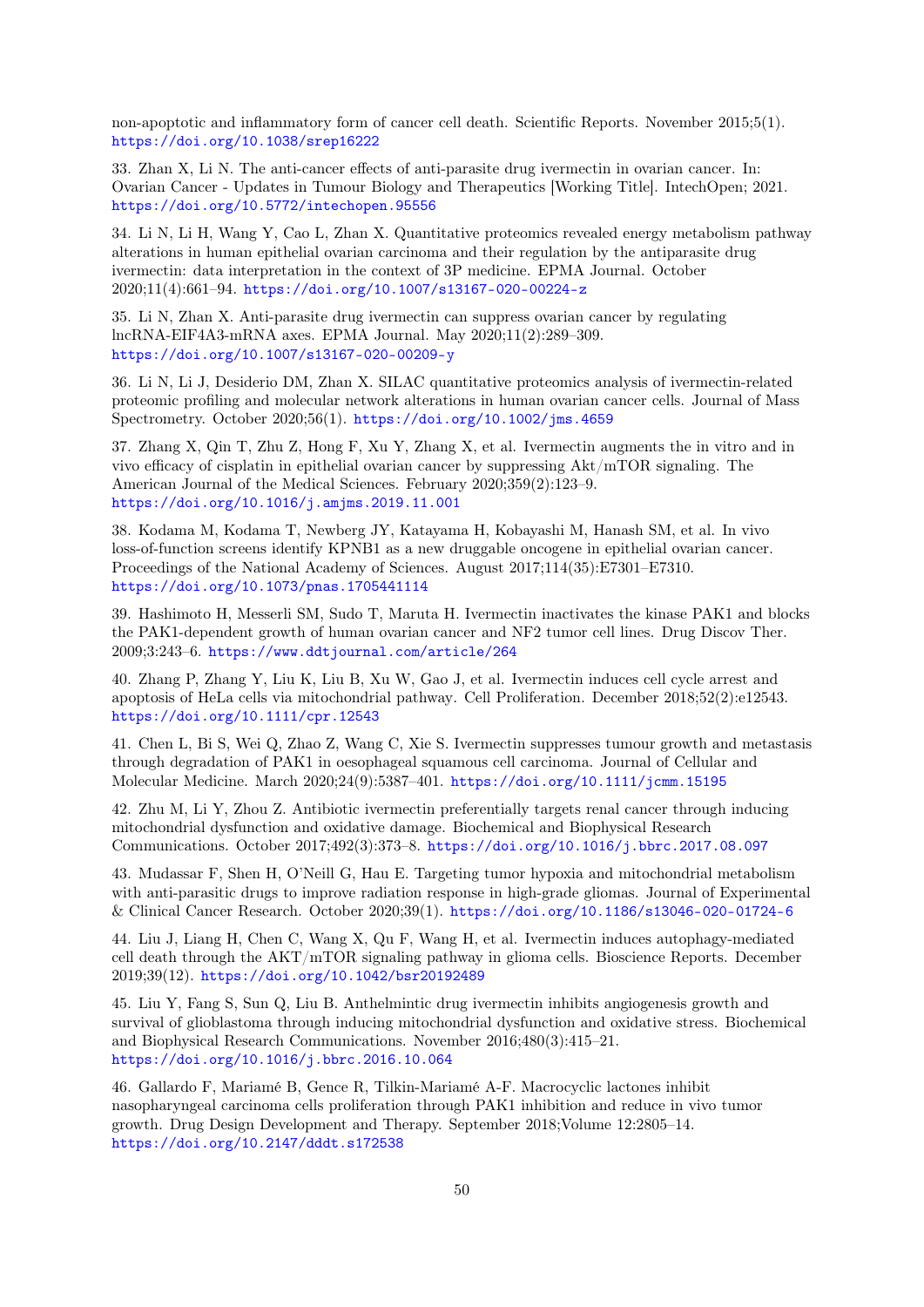47. Deng F, Xu Q, Long J, Xie H. Suppressing ROS-TFE3-dependent autophagy enhances ivermectin-induced apoptosis in human melanoma cells. Journal of Cellular Biochemistry. September 2018;120(2):1702–15. <https://doi.org/10.1002/jcb.27490>

48. Gallardo F, Teiti I, Rochaix P, Demilly E, Jullien D, Mariamé B, et al. Macrocyclic lactones block melanoma growth metastases development and potentiate activity of anti– BRAF V600 inhibitors. Clinical Skin Cancer. January 2016;1(1):4–14.e3. <https://doi.org/10.1016/j.clsc.2016.05.001>

49. Rabben H-L, Andersen GT, Ianevski A, Olsen MK, Kainov D, Grønbech JE, et al. Computational drug repositioning and experimental validation of ivermectin in treatment of gastric cancer. Frontiers in Pharmacology. March 2021;12. <https://doi.org/10.3389/fphar.2021.625991>

50. Nambara S, Masuda T, Nishio M, Kuramitsu S, Tobo T, Ogawa Y, et al. Antitumor effects of the antiparasitic agent ivermectin via inhibition of Yes-associated protein 1 expression in gastric cancer. Oncotarget. November 2017;8(64):107666–77. <https://doi.org/10.18632/oncotarget.22587>

51. Nishio M, Sugimachi K, Goto H, Wang J, Morikawa T, Miyachi Y, et al. Dysregulated YAP1/TAZ and TGF-b signaling mediate hepatocarcinogenesis in Mob1a/1b-deficient mice. Proceedings of the National Academy of Sciences. December 2015;113(1):E71–E80. <https://doi.org/10.1073/pnas.1517188113>

52. Wang J, Xu Y, Wan H, Hu J. Antibiotic ivermectin selectively induces apoptosis in chronic myeloid leukemia through inducing mitochondrial dysfunction and oxidative stress. Biochemical and Biophysical Research Communications. February 2018;497(1):241–7. <https://doi.org/10.1016/j.bbrc.2018.02.063>

53. Sharmeen S, Skrtic M, Sukhai MA, Hurren R, Gronda M, Wang X, et al. The antiparasitic agent ivermectin induces chloride-dependent membrane hyperpolarization and cell death in leukemia cells. Blood. November 2010;116(18):3593–603. <https://doi.org/10.1182/blood-2010-01-262675>

54. Ivermectin vs. cancer. The Foolishness of God. 2021. [https://web.archive.org/web/20210513215106/http:](https://web.archive.org/web/20210513215106/http://thefoolishnessofgod.blogspot.com/2020/10/ivermectin-vs-cancer.html) [//thefoolishnessofgod.blogspot.com/2020/10/ivermectin-vs-cancer.html](https://web.archive.org/web/20210513215106/http://thefoolishnessofgod.blogspot.com/2020/10/ivermectin-vs-cancer.html)

55. Tipthara P, Kobylinski KC, Godejohann M, Hanboonkunupakarn B, Roth A, Adams JH, et al. Identification of the metabolites of ivermectin in humans. Pharmacology Research & Perspectives. January 2021;9(1). <https://doi.org/10.1002/prp2.712>

56. Omura S, Crump A. Ivermectin and malaria control. Malaria Journal. April 2017;16(1). <https://doi.org/10.1186/s12936-017-1825-9>

57. Campbell WC. Ivermectin and Malaria—Putting an Elderly Drug to a New Test. The American Journal of Tropical Medicine and Hygiene. February 2020;102(2s):1–. <https://doi.org/10.4269/ajtmh.19-0889>

58. Sia DK, Mensah KB, Opoku-Agyemang T, Folitse RD, Darko DO. Mechanisms of ivermectin-induced wound healing. BMC Veterinary Research. October 2020;16(1). <https://doi.org/10.1186/s12917-020-02612-z>

59. Spallitta FA. WO2019136211A1 - Treating autoimmune disorders with ivermectin. Google Patents. 2019. <https://patents.google.com/patent/WO2019136211A1/en>

60. Omura S, Crump A. Ivermectin: panacea for resource-poor communities? Trends in Parasitology. September 2014;30(9):445–55. <https://doi.org/10.1016/j.pt.2014.07.005>

61. Crump A. Ivermectin: enigmatic multifaceted 'wonder' drug continues to surprise and exceed expectations. The Journal of Antibiotics. February 2017;70(5):495–505. <https://doi.org/10.1038/ja.2017.11>

62. Domingo-Echaburu S, Orive G, Lertxundi U. Ivermectin & COVID-19: let's keep a One Health perspective. Sustainable Chemistry and Pharmacy. June 2021;21:100438. <https://doi.org/10.1016/j.scp.2021.100438>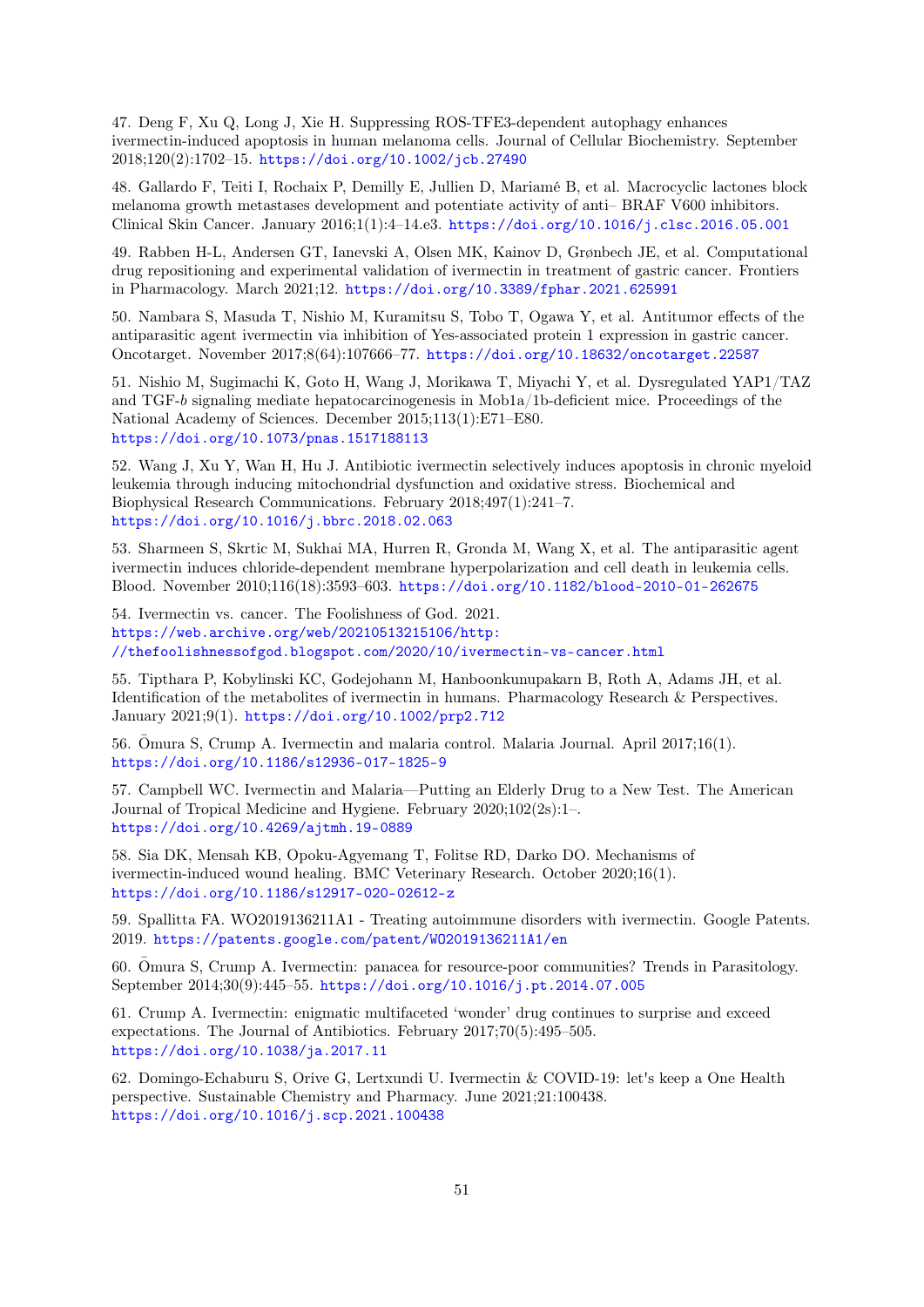63. Schwarz M, Bonhotal J. The fate of ivermectin in manure composting. 2016. <https://hdl.handle.net/1813/43912>

64. Ashour DS. Ivermectin: From theory to clinical application. International Journal of Antimicrobial Agents. August 2019;54(2):134–42. <https://doi.org/10.1016/j.ijantimicag.2019.05.003>

65. Chaccour C, Hammann F, Ramón-García S, Rabinovich NR. Ivermectin and COVID-19: keeping rigor in times of urgency. The American Journal of Tropical Medicine and Hygiene. June 2020;102(6):1156–7. <https://doi.org/10.4269/ajtmh.20-0271>

66. Androuët M. World Health Organization's relationship with its private donors. European Parliament. 2020. [https://www.europarl.europa.eu/doceo/document/E-9-2020-002335\\_EN.html](https://www.europarl.europa.eu/doceo/document/E-9-2020-002335_EN.html)

67. Kyriakides M. Answer for question E-002335/20. European Parliament. 2020. [https://www.europarl.europa.eu/doceo/document/E-9-2020-002335-ASW\\_EN.html](https://www.europarl.europa.eu/doceo/document/E-9-2020-002335-ASW_EN.html)

68. Dr. Jhonny Tavárez Capellán, obtiene un descubrimiento médico que pudiera ser una panacea para la pandemia del COVID-19. Revista Médica. 2020.

[https://web.archive.org/web/20210408091512/https://revistamedica.do/dr-jhonny-tavarez](https://web.archive.org/web/20210408091512/https://revistamedica.do/dr-jhonny-tavarez-capellan-obtiene-un-descubrimiento-medico-que-pudiera-ser-una-panacea-para-la-pandemia-del-covid-19/)[capellan-obtiene-un-descubrimiento-medico-que-pudiera-ser-una-panacea-para-la](https://web.archive.org/web/20210408091512/https://revistamedica.do/dr-jhonny-tavarez-capellan-obtiene-un-descubrimiento-medico-que-pudiera-ser-una-panacea-para-la-pandemia-del-covid-19/)[pandemia-del-covid-19/](https://web.archive.org/web/20210408091512/https://revistamedica.do/dr-jhonny-tavarez-capellan-obtiene-un-descubrimiento-medico-que-pudiera-ser-una-panacea-para-la-pandemia-del-covid-19/)

69. Heredia A. Médico puertoplateño logra mejorías en pacientes con COVID-19 al utilizar fármaco ivermectin. El Día. 2020.

[https://web.archive.org/web/20210408092341/https://eldia.com.do/medico-puertoplateno](https://web.archive.org/web/20210408092341/https://eldia.com.do/medico-puertoplateno-logra-mejorias-en-pacientes-con-covid-19-al-utilizar-farmaco-ivermectin/)[logra-mejorias-en-pacientes-con-covid-19-al-utilizar-farmaco-ivermectin/](https://web.archive.org/web/20210408092341/https://eldia.com.do/medico-puertoplateno-logra-mejorias-en-pacientes-con-covid-19-al-utilizar-farmaco-ivermectin/)

70. Government of the Republic of Honduras. Honduras treatment for COVID-19 stands out worldwide. PR Newswire. 2020.

[https://web.archive.org/web/20201001064905/https://www.prnewswire.com/news](https://web.archive.org/web/20201001064905/https://www.prnewswire.com/news-releases/honduras-treatment-for-covid-19-stands-out-worldwide-301139390.html)[releases/honduras-treatment-for-covid-19-stands-out-worldwide-301139390.html](https://web.archive.org/web/20201001064905/https://www.prnewswire.com/news-releases/honduras-treatment-for-covid-19-stands-out-worldwide-301139390.html)

71. Despacho de comunicaciones y estrategia presidencial. COVID-19 Honduras – OFICIAL – Coronavirus en Honduras. 2020.

<https://web.archive.org/web/20201001222757/https://covid19honduras.org/>

72. Elvir YYV. Tratamiento catracho frena muertes exponenciales por COVID-19 en Honduras. 2020. [https://web.archive.org/web/20200807054934/https://presencia.unah.edu.hn/noticias/](https://web.archive.org/web/20200807054934/https://presencia.unah.edu.hn/noticias/tratamiento-catracho-frena-muertes-exponenciales-por-covid-19-en-honduras/) [tratamiento-catracho-frena-muertes-exponenciales-por-covid-19-en-honduras/](https://web.archive.org/web/20200807054934/https://presencia.unah.edu.hn/noticias/tratamiento-catracho-frena-muertes-exponenciales-por-covid-19-en-honduras/)

73. Villar J, Confalonieri M, Pastores SM, Meduri GU. Rationale for prolonged corticosteroid treatment in the acute respiratory distress syndrome caused by coronavirus disease 2019. Critical Care Explorations. April 2020;2(4):e0111. <https://doi.org/10.1097/cce.0000000000000111>

74. Sánchez I. Sacan artillería médica contra Covid-19. Reforma. 2020. [https://web.archive.org/web/20200929161059/https://www.reforma.com/sacan-artilleria](https://web.archive.org/web/20200929161059/https://www.reforma.com/sacan-artilleria-medica-contra-covid-19/ar2000702)[medica-contra-covid-19/ar2000702](https://web.archive.org/web/20200929161059/https://www.reforma.com/sacan-artilleria-medica-contra-covid-19/ar2000702)

75. Dominus S. The Covid drug wars that pitted doctor vs. doctor. New York Times. 2020. [https://web.archive.org/web/20200805091716/https:](https://web.archive.org/web/20200805091716/https://www.nytimes.com/2020/08/05/magazine/covid-drug-wars-doctors.html) [//www.nytimes.com/2020/08/05/magazine/covid-drug-wars-doctors.html](https://web.archive.org/web/20200805091716/https://www.nytimes.com/2020/08/05/magazine/covid-drug-wars-doctors.html)

76. The RECOVERY Collaborative Group. Dexamethasone in hospitalized patients with Covid-19. New England Journal of Medicine. February 2021;384(8):693–704. <https://doi.org/10.1056/nejmoa2021436>

<span id="page-51-0"></span>77. Kory P, Meduri GU, Iglesias J, Varon J, Marik PE. Clinical and scientific rationale for the "MATH+" hospital treatment protocol for COVID-19. Journal of Intensive Care Medicine. December 2020;36(2):135–56. <https://doi.org/10.1177/0885066620973585>

78. Doidge N. Medicine's fundamentalists. Tablet. 2020. <https://www.tabletmag.com/sections/science/articles/randomized-control-tests-doidge>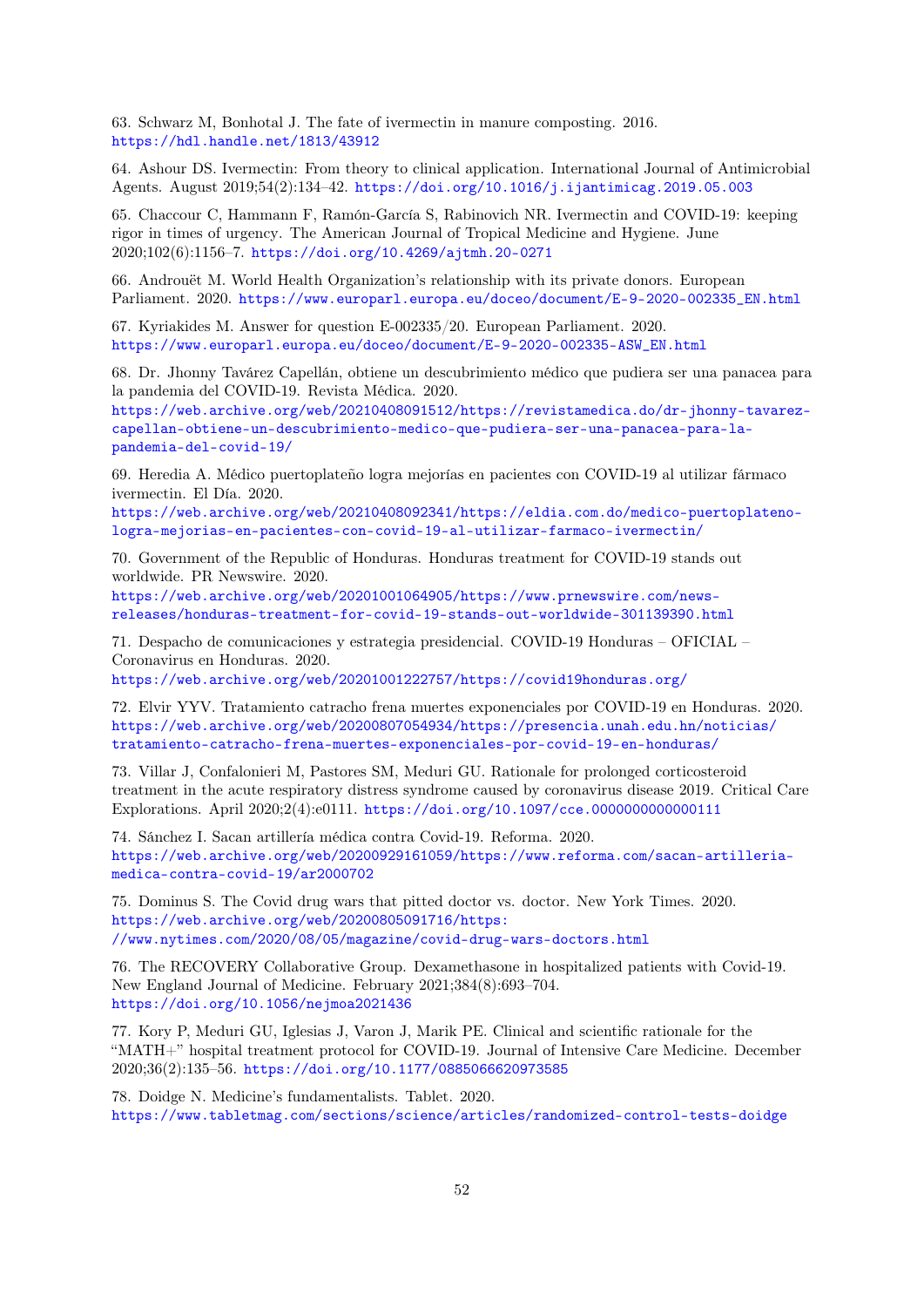79. Doctors cure 6,000 patients with Covid-19 with ivermectin. Dominican Today. 2020. [https://web.archive.org/web/20200930205014/https://dominicantoday.com/dr/covid-](https://web.archive.org/web/20200930205014/https://dominicantoday.com/dr/covid-19/2020/09/29/doctors-cure-6000-patients-with-covid-19-with-ivermectin/)[19/2020/09/29/doctors-cure-6000-patients-with-covid-19-with-ivermectin/](https://web.archive.org/web/20200930205014/https://dominicantoday.com/dr/covid-19/2020/09/29/doctors-cure-6000-patients-with-covid-19-with-ivermectin/)

80. Magro CM, Mulvey J, Kubiak J, Mikhail S, Suster D, Crowson AN, et al. Severe COVID-19: a multifaceted viral vasculopathy syndrome. Annals of Diagnostic Pathology. February 2021;50:151645. <https://doi.org/10.1016/j.anndiagpath.2020.151645>

81. Magro C. Dr. Cynthia Magro explains her new paper in The Annals of Diagnostic Pathology. <https://youtu.be/EpdYobwBLkc;> 2020. <https://www.youtube.com/watch?v=EpdYobwBLkc>

82. Zhang X, Song Y, Ci X, An N, Ju Y, Li H, et al. Ivermectin inhibits LPS-induced production of inflammatory cytokines and improves LPS-induced survival in mice. Inflammation Research. November 2008;57(11):524–9. <https://doi.org/10.1007/s00011-008-8007-8>

83. Rochwerg B, Siemieniuk RAC, Agoritsas T, Lamontagne F, Askie L, Lytvyn L, et al. A living WHO guideline on drugs for COVID-19. BMJ. September 2020;:m3379. <https://doi.org/10.1136/bmj.m3379>

84. Clarke T. 'Why I'm volunteering to be infected with coronavirus'. ITV News. 2020. [https://www.itv.com/news/2020-10-20/volunteers-could-be-deliberately-exposed-to](https://www.itv.com/news/2020-10-20/volunteers-could-be-deliberately-exposed-to-covid-19-to-test-vaccines-effectiveness)[covid-19-to-test-vaccines-effectiveness](https://www.itv.com/news/2020-10-20/volunteers-could-be-deliberately-exposed-to-covid-19-to-test-vaccines-effectiveness)

85. Portmann-Baracco A, Bryce-Alberti M, Accinelli RA. Antiviral and anti-inflammatory properties of ivermectin and its potential use in Covid-19. Archivos de Bronconeumología (English Edition). December 2020;56(12):831. <https://www.ncbi.nlm.nih.gov/pmc/articles/PMC7578741/>

86. Abbasi K. Covid-19: politicisation "corruption," and suppression of science. BMJ. November 2020;:m4425. <https://doi.org/10.1136/bmj.m4425>

87. Martín Vizcarra recomienda el uso de ivermectina pese a falta de evidencia científica. El Comercio. 2021. [https://web.archive.org/web/20210109033614/https://elcomercio.pe/politica/martin](https://web.archive.org/web/20210109033614/https://elcomercio.pe/politica/martin-vizcarra-recomienda-uso-de-ivermectina-pese-a-falta-de-evidencia-cientifica-covid-19-coronavirus-nczg-noticia/)[vizcarra-recomienda-uso-de-ivermectina-pese-a-falta-de-evidencia-cientifica-covid-19](https://web.archive.org/web/20210109033614/https://elcomercio.pe/politica/martin-vizcarra-recomienda-uso-de-ivermectina-pese-a-falta-de-evidencia-cientifica-covid-19-coronavirus-nczg-noticia/) [coronavirus-nczg-noticia/](https://web.archive.org/web/20210109033614/https://elcomercio.pe/politica/martin-vizcarra-recomienda-uso-de-ivermectina-pese-a-falta-de-evidencia-cientifica-covid-19-coronavirus-nczg-noticia/)

88. Periago MR. Paraguay is doubling the bet with a deworming campaign to treat and prevent NTDs among school children. Sabin Vaccine Institute. 2014.

[https://web.archive.org/web/20210531120144/https://www.sabin.org/updates/blog/](https://web.archive.org/web/20210531120144/https://www.sabin.org/updates/blog/paraguay-doubling-bet-deworming-campaign-treat-and-prevent-ntds-among-school-children) [paraguay-doubling-bet-deworming-campaign-treat-and-prevent-ntds-among-school-children](https://web.archive.org/web/20210531120144/https://www.sabin.org/updates/blog/paraguay-doubling-bet-deworming-campaign-treat-and-prevent-ntds-among-school-children)

<span id="page-52-0"></span>89. Gates B, Gates M. The year global health went local. GatesNotes. 2021. [https:](https://web.archive.org/web/20210127065241/https://www.gatesnotes.com/2021-Annual-Letter) [//web.archive.org/web/20210127065241/https://www.gatesnotes.com/2021-Annual-Letter](https://web.archive.org/web/20210127065241/https://www.gatesnotes.com/2021-Annual-Letter)

90. Hirschhorn JS. Pandemic Blunder: Fauci and Public Health Blocked Early Home COVID Treatment. Outskirts Press; 2021. <https://www.amazon.com/dp/197723822X>

91. Frieden TR. Evidence for health decision making — beyond randomized controlled trials. Drazen JM, Harrington DP, McMurray JJV, Ware JH, Woodcock J, editors. New England Journal of Medicine. August 2017;377(5):465–75. <https://doi.org/10.1056/nejmra1614394>

92. Gautret P, Lagier J-C, Parola P, Hoang VT, Meddeb L, Mailhe M, et al. Hydroxychloroquine and azithromycin as a treatment of COVID-19: results of an open-label non-randomized clinical trial. International Journal of Antimicrobial Agents. July 2020;56(1):105949. <https://doi.org/10.1016/j.ijantimicag.2020.105949>

93. Ebrahim S, Sohani ZN, Montoya L, Agarwal A, Thorlund K, Mills EJ, et al. Reanalyses of randomized clinical trial data. JAMA. September 2014;312(10):1024. <https://doi.org/10.1001/jama.2014.9646>

94. Schellack N, Padayachee N, Schellack G. Ivermectin in the treatment of COVID-19 — friend or foe? South African General Practitioner. February 2021;:15–8. <https://doi.org/10.36303/sagp.2021.2.1.0055>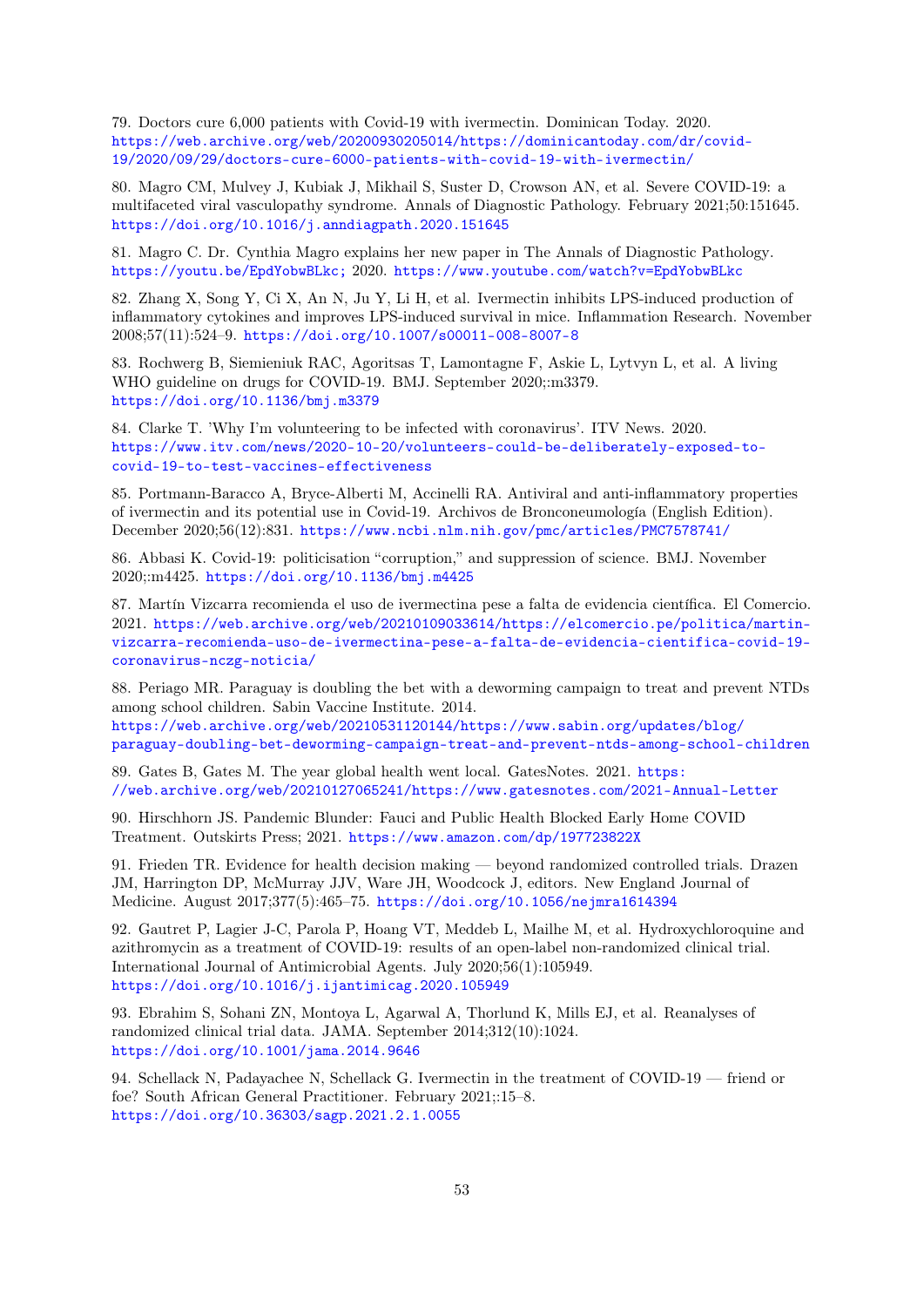95. McGuire V. New study to test drugs for early COVID-19 infection. McMaster University, Faculty of Health Sciences, Department of Health Research Methods, Evidence and Impact. 2021. [https://web.archive.org/web/20210210155238/https://healthsci.mcmaster.ca/hei/news](https://web.archive.org/web/20210210155238/https://healthsci.mcmaster.ca/hei/news-events/news/2021/02/09/new-study-to-test-drugs-for-early-covid-19-infection)[events/news/2021/02/09/new-study-to-test-drugs-for-early-covid-19-infection](https://web.archive.org/web/20210210155238/https://healthsci.mcmaster.ca/hei/news-events/news/2021/02/09/new-study-to-test-drugs-for-early-covid-19-infection)

96. Repurposing medication for treatment of Covid-19 – Together trial. 2021. <https://web.archive.org/web/20210226112023/https://www.togethertrial.com/>

97. Frketich J. 'This could be a real game-changer,' says McMaster University researcher testing COVID treatments. The Hamilton Spectator. 2021. [https://web.archive.org/web/20210210130119/https://www.thespec.com/news/hamilton-](https://web.archive.org/web/20210210130119/https://www.thespec.com/news/hamilton-region/2021/02/10/mcmaster-university-researcher-testing-covid-treatments.html)

[region/2021/02/10/mcmaster-university-researcher-testing-covid-treatments.html](https://web.archive.org/web/20210210130119/https://www.thespec.com/news/hamilton-region/2021/02/10/mcmaster-university-researcher-testing-covid-treatments.html)

98. Reis G, Santos E. Repurposed approved therapies for outpatient treatment of patients with early-onset COVID-19 and mild symptoms. ClinicalTrials.gov. 2021. <https://clinicaltrials.gov/ct2/show/NCT04727424>

99. Kern C, Schöning V, Chaccour C, Hammann F. Modeling of SARS-CoV-2 treatment effects for informed drug repurposing. Frontiers in Pharmacology. March 2021;12. <https://doi.org/10.3389/fphar.2021.625678>

100. Tarazona JV, Martínez M, Martínez M-A, Anadón A. Environmental impact assessment of COVID-19 therapeutic solutions. A prospective analysis. Science of The Total Environment. July 2021;778:146257. <https://doi.org/10.1016/j.scitotenv.2021.146257>

101. Danda O, Šopfová K. Ivermektin bude moci jít do všech lékáren. Novinky; 2021. [https://web.archive.org/web/20210312194906/https:](https://web.archive.org/web/20210312194906/https://www.novinky.cz/domaci/clanek/ivermektin-bude-moci-jit-do-vsech-lekaren-40353842) [//www.novinky.cz/domaci/clanek/ivermektin-bude-moci-jit-do-vsech-lekaren-40353842](https://web.archive.org/web/20210312194906/https://www.novinky.cz/domaci/clanek/ivermektin-bude-moci-jit-do-vsech-lekaren-40353842)

102. Pět bludů o ivermektinu. Novinky. 2021. [https://web.archive.org/web/20210316121104/https:](https://web.archive.org/web/20210316121104/https://www.novinky.cz/koronavirus/clanek/pet-bludu-o-ivermektinu-40354087) [//www.novinky.cz/koronavirus/clanek/pet-bludu-o-ivermektinu-40354087](https://web.archive.org/web/20210316121104/https://www.novinky.cz/koronavirus/clanek/pet-bludu-o-ivermektinu-40354087)

103. National Institutes of Health. NOT-TR-21-024: notice of information: NCATS to Issue an emergency competitive revision sole source award in support of ACTIV-6. 2021. <https://grants.nih.gov/grants/guide/notice-files/NOT-TR-21-024.html>

104. Neves J. The lawyer who won the ivermectin battle for South Africans. BizNews. 2021. [https://web.archive.org/web/20210316165834/https://www.biznews.com/thought](https://web.archive.org/web/20210316165834/https://www.biznews.com/thought-leaders/2021/03/16/ivermectin-in-sa)[leaders/2021/03/16/ivermectin-in-sa](https://web.archive.org/web/20210316165834/https://www.biznews.com/thought-leaders/2021/03/16/ivermectin-in-sa)

105. Thaldar DW. Ivermectin and the rule of law. South African Journal of Bioethics and Law. March 2021;14(2). <https://doi.org/10.7196/sajbl.2021.v14i2.763>

106. Klepáč V. Pořád nechápu, co se tu děje, říká brněnský primář Rezek. Novinky. 2021. [https://web.archive.org/web/20210323034245/https://www.novinky.cz/koronavirus/clanek/](https://web.archive.org/web/20210323034245/https://www.novinky.cz/koronavirus/clanek/porad-nechapu-co-se-tu-deje-rika-brnensky-primar-rezek-40354786) [porad-nechapu-co-se-tu-deje-rika-brnensky-primar-rezek-40354786](https://web.archive.org/web/20210323034245/https://www.novinky.cz/koronavirus/clanek/porad-nechapu-co-se-tu-deje-rika-brnensky-primar-rezek-40354786)

107. Gullino D. Entidades médicas pedem banimento do uso de cloroquina e ivermectina contra Covid-19. O Globo. 2021. [https://web.archive.org/web/20210323131621/https:](https://web.archive.org/web/20210323131621/https://oglobo.globo.com/sociedade/coronavirus/entidades-medicas-pedem-banimento-do-uso-de-cloroquina-ivermectina-contra-covid-19-1-24937209) [//oglobo.globo.com/sociedade/coronavirus/entidades-medicas-pedem-banimento-do-uso-de](https://web.archive.org/web/20210323131621/https://oglobo.globo.com/sociedade/coronavirus/entidades-medicas-pedem-banimento-do-uso-de-cloroquina-ivermectina-contra-covid-19-1-24937209)[cloroquina-ivermectina-contra-covid-19-1-24937209](https://web.archive.org/web/20210323131621/https://oglobo.globo.com/sociedade/coronavirus/entidades-medicas-pedem-banimento-do-uso-de-cloroquina-ivermectina-contra-covid-19-1-24937209)

108. Fihlani P. Ivermectin: South African medics using unproven worm drug to treat Covid-19. BBC. 2021. [https://web.archive.org/web/20210327022226/https://www.bbc.com/news/world](https://web.archive.org/web/20210327022226/https://www.bbc.com/news/world-africa-56526632)[africa-56526632](https://web.archive.org/web/20210327022226/https://www.bbc.com/news/world-africa-56526632)

109. Drake D. Reich: Nechápu, proč se bojíme použít staré léky na nové nemoci. Novinky. 2021. [https://web.archive.org/web/20210622163758/https://www.novinky.cz/domaci/clanek/reich](https://web.archive.org/web/20210622163758/https://www.novinky.cz/domaci/clanek/reich-nechapu-proc-se-bojime-pouzit-stare-leky-na-nove-nemoci-40355294)[nechapu-proc-se-bojime-pouzit-stare-leky-na-nove-nemoci-40355294](https://web.archive.org/web/20210622163758/https://www.novinky.cz/domaci/clanek/reich-nechapu-proc-se-bojime-pouzit-stare-leky-na-nove-nemoci-40355294)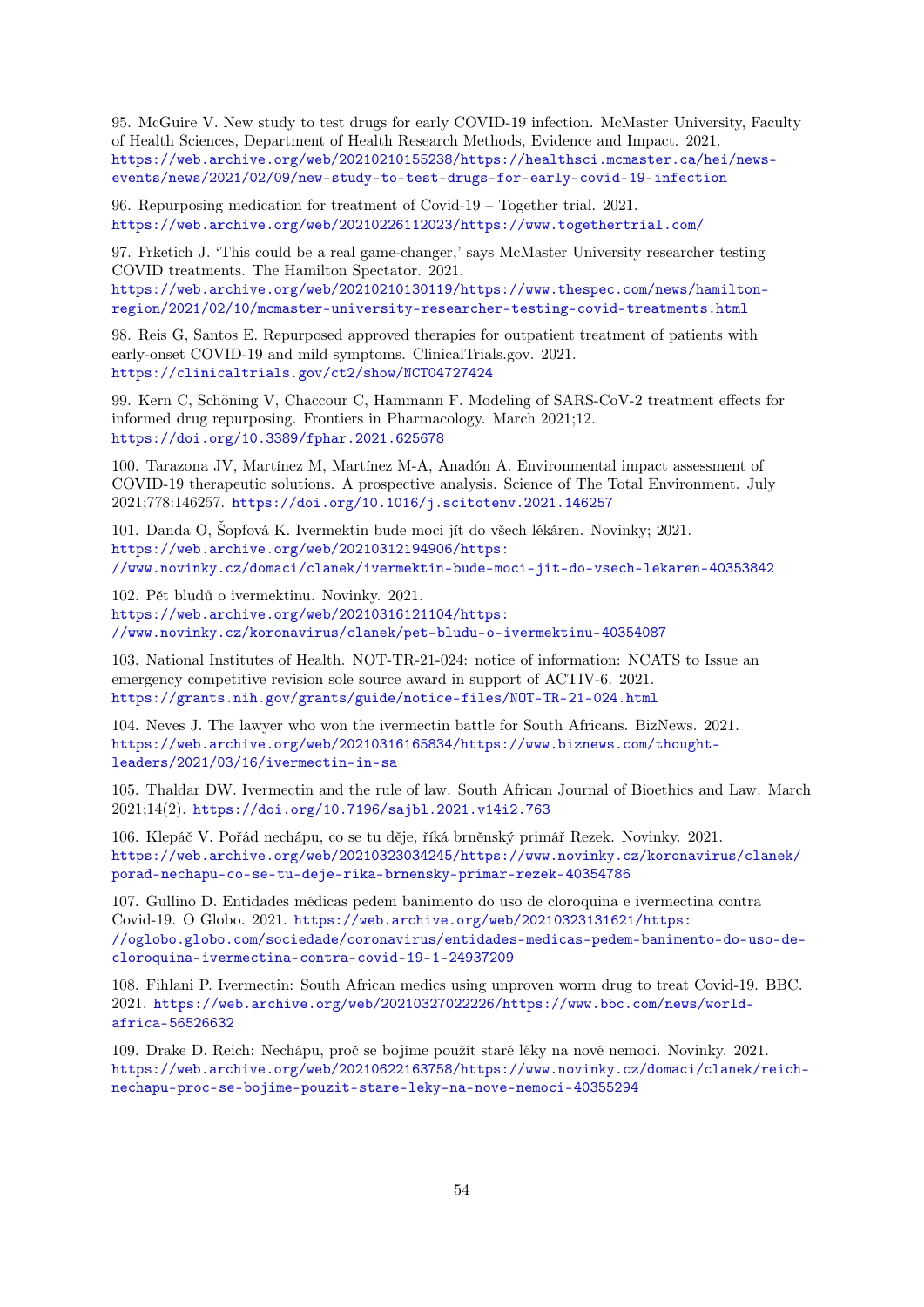110. Jones R, Fordham E. Promising treatment options. 2021. [https://web.archive.org/web/20210613090052/https://www.hartgroup.org/promising](https://web.archive.org/web/20210613090052/https://www.hartgroup.org/promising-treatment-options/)[treatment-options/](https://web.archive.org/web/20210613090052/https://www.hartgroup.org/promising-treatment-options/)

111. Babalola OE, Bode CO, Ajayi AA, Alakaloko FM, Akase IE, Otrofanowei E, et al. Ivermectin shows clinical benefits in mild to moderate COVID19: a randomised controlled double-blind dose-response study in Lagos. QJM: An International Journal of Medicine. February 2021. <https://doi.org/10.1093/qjmed/hcab035>

112. Pr Femi Babalola: ils jouent avec la politique, pas vraiment concernés par les patients. FranceSoir. 2021. <https://www.francesoir.fr/videos-les-debriefings/pr-femi-babalola>

113. BonSens. Actualités BonSens N° 2021-13 du 30 mars 2021. 2021. [https://web.archive.org/web/20210522201350/https://bonsens.info/actualites-bonsens-n-](https://web.archive.org/web/20210522201350/https://bonsens.info/actualites-bonsens-n-2021-13-du-30-mars-2021/)[2021-13-du-30-mars-2021/](https://web.archive.org/web/20210522201350/https://bonsens.info/actualites-bonsens-n-2021-13-du-30-mars-2021/)

114. Wehbe Z, Wehbe M, Iratni R, Pintus G, Zaraket H, Yassine HM, et al. Repurposing ivermectin for COVID-19: molecular aspects and therapeutic possibilities. Frontiers in Immunology. March 2021;12. <https://doi.org/10.3389/fimmu.2021.663586>

115. Mourya S, Thakur AS, Hada DS, Kulshreshtha V, Sharma Y. Comparative analytical study of two different drug regimens in treatment of Covid 19 positive patients in Index Medical College Hospital and Research Center, Indore, India. International Journal of Health and Clinical Research. 2021;4(6). <https://ijhcr.com/index.php/ijhcr/article/view/1263>

116. CovidAnalysis. Analysis of: Comparative analytical study of two different drug regimens in treatment of Covid 19 positive patients in Index Medical College Hospital and Research Center, Indore, India. 2021.

<https://web.archive.org/web/20210412200200/https://c19ivermectin.com/mourya.html>

117. Wadvalla B-A. Covid-19: ivermectin's politicisation is a warning sign for doctors turning to orphan treatments. BMJ. April 2021;:n747. <https://doi.org/10.1136/bmj.n747>

118. LPP Governors Channel. HOR COH Hearing IVERMECTIN 03302021. 2021. <https://youtu.be/V01so5OXsPA>

119. Republic of the Philippines House of Representatives. Press releases: house health panel to conduct hearing on FDA regulation of experimental COVID-19 drug. 2021. [https://web.archive.org/web/20210329095134/https:](https://web.archive.org/web/20210329095134/https://www.congress.gov.ph/press/details.php?pressid=12037) [//www.congress.gov.ph/press/details.php?pressid=12037](https://web.archive.org/web/20210329095134/https://www.congress.gov.ph/press/details.php?pressid=12037)

120. Horowitz D. Horowitz: WHO data: Ivermectin reduces COVID mortality by 81%. Also WHO: We still don't recommend it.. Blaze media. 2021. [https:](https://web.archive.org/web/20210412160744/https://www.theblaze.com/op-ed/horowitz-who-data-ivermectin-reduces-covid-mortality-by-81-also-who-we-still-dont-recommend-it)

[//web.archive.org/web/20210412160744/https://www.theblaze.com/op-ed/horowitz-who](https://web.archive.org/web/20210412160744/https://www.theblaze.com/op-ed/horowitz-who-data-ivermectin-reduces-covid-mortality-by-81-also-who-we-still-dont-recommend-it)[data-ivermectin-reduces-covid-mortality-by-81-also-who-we-still-dont-recommend-it](https://web.archive.org/web/20210412160744/https://www.theblaze.com/op-ed/horowitz-who-data-ivermectin-reduces-covid-mortality-by-81-also-who-we-still-dont-recommend-it)

121. Scientific misconduct associated with ivermectin meta analysis. TrialSite News. 2021. [https:](https://trialsitenews.com/scientific-misconduct-associated-with-ivermectin-meta-analysis/) [//trialsitenews.com/scientific-misconduct-associated-with-ivermectin-meta-analysis/](https://trialsitenews.com/scientific-misconduct-associated-with-ivermectin-meta-analysis/)

122. Ivermectine: la situation en Iran, interview avec le Dr Morteza Shakhsi Niaee. Ivermectine-covid.ch. 2021. <https://vimeo.com/532583920>

123. Niaee MS, Gheibi N, Namdar P, Allami A, Zolghadr L, Javadi A, et al. Ivermectin as an adjunct treatment for hospitalized adult COVID-19 patients: a randomized multi-center clinical trial. Research Square. November 2020. <https://doi.org/10.21203/rs.3.rs-109670/v1>

124. CovidAnalysis. Analysis of: Ivermectin as an adjunct treatment for hospitalized adult COVID-19 patients: a randomized multi-center clinical trial. 2020. <https://c19ivermectin.com/niaee.html>

125. Whiteboard Doctor. Overview on all things ivermectin and COVID-19: guidance from new review article. 2021. <https://youtu.be/sArj3NY2i30>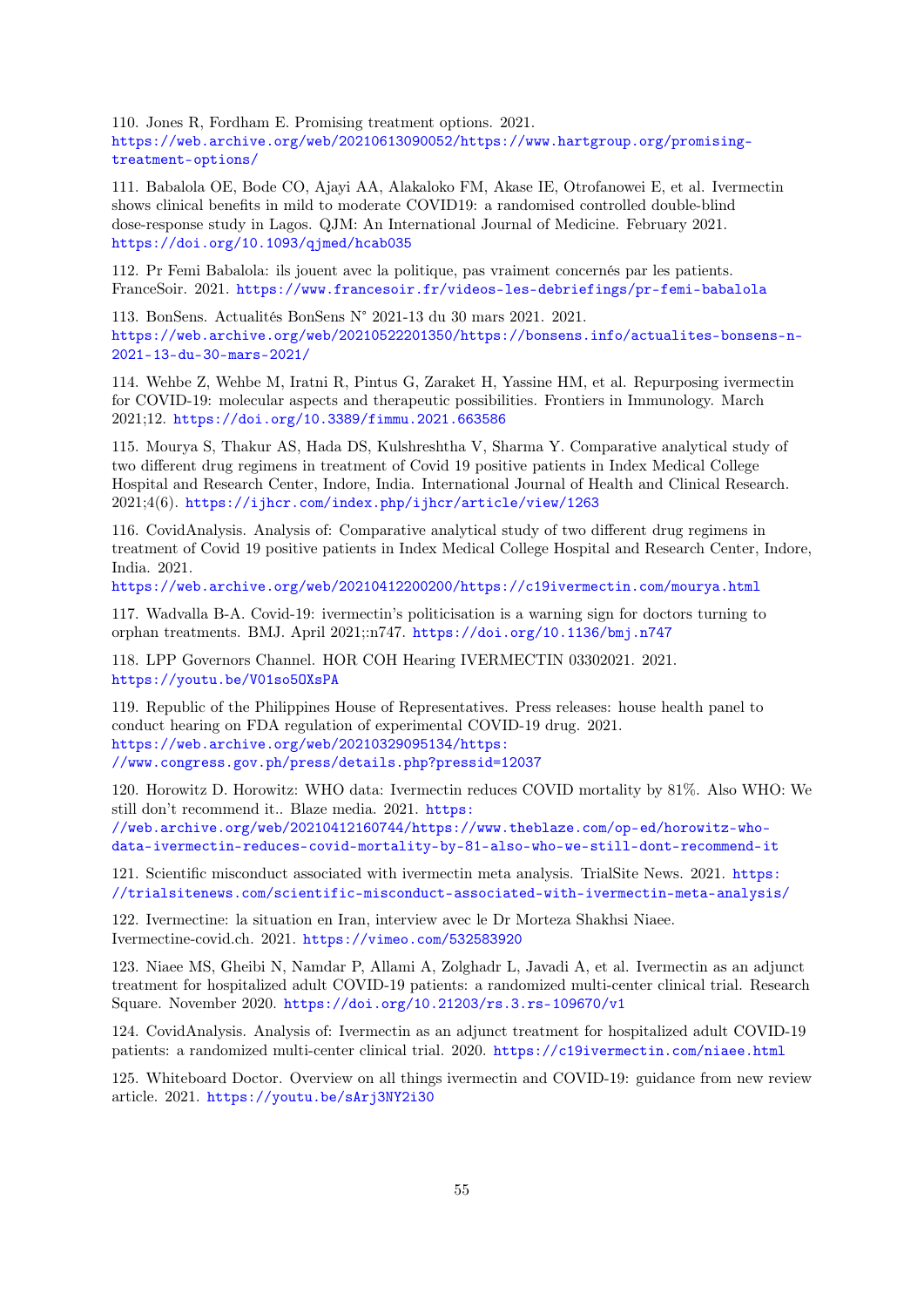126. Schumaker E. Hydroxychloroquine and other 'miracle cures' continue to fuel Brazil's outbreak. ABC News. 2021. [https://abcnews.go.com/International/hydroxychloroquine-miracle-cures](https://abcnews.go.com/International/hydroxychloroquine-miracle-cures-continue-fuel-brazils-outbreak/story?id=76682504)[continue-fuel-brazils-outbreak/story?id=76682504](https://abcnews.go.com/International/hydroxychloroquine-miracle-cures-continue-fuel-brazils-outbreak/story?id=76682504)

127. Britain to launch large-scale effort to find pill for early onset mild-to-moderate COVID-19: will they include repurposed generics in the investigation? TrialSite News. 2021. [https://trialsitenews.com/britian-to-launch-large-scale-effort-to-find-pill-for](https://trialsitenews.com/britian-to-launch-large-scale-effort-to-find-pill-for-early-onset-mild-to-moderate-covid-19-will-they-include-repurposed-generics-in-the-investigation/)[early-onset-mild-to-moderate-covid-19-will-they-include-repurposed-generics-in-the](https://trialsitenews.com/britian-to-launch-large-scale-effort-to-find-pill-for-early-onset-mild-to-moderate-covid-19-will-they-include-repurposed-generics-in-the-investigation/)[investigation/](https://trialsitenews.com/britian-to-launch-large-scale-effort-to-find-pill-for-early-onset-mild-to-moderate-covid-19-will-they-include-repurposed-generics-in-the-investigation/)

128. Mikhailova A. Government sets up a new taskforce to create a Covid super pill. Daily Mail (UK). 2021. [https://www.dailymail.co.uk/news/article-9433923/Government-sets-new-taskforce](https://www.dailymail.co.uk/news/article-9433923/Government-sets-new-taskforce-create-Covid-super-pill-combats-effects-virus.html)[create-Covid-super-pill-combats-effects-virus.html](https://www.dailymail.co.uk/news/article-9433923/Government-sets-new-taskforce-create-Covid-super-pill-combats-effects-virus.html)

129. Covid: Matt Hancock acted unlawfully over pandemic contracts. BBC. 2021. <https://web.archive.org/web/20210412170953/https://www.bbc.com/news/uk-56125462>

130. Bingham K. The UK Government's Vaccine Taskforce: strategy for protecting the UK and the world. The Lancet. January 2021;397(10268):68–70. [https://doi.org/10.1016/s0140-6736\(20\)32175-9](https://doi.org/10.1016/s0140-6736(20)32175-9)

131. Covid-19: vaccination targets could be exceeded, says Kate Bingham. BBC. 2021. [https:](https://web.archive.org/web/20210222171902/https://www.bbc.com/news/uk-politics-55591470) [//web.archive.org/web/20210222171902/https://www.bbc.com/news/uk-politics-55591470](https://web.archive.org/web/20210222171902/https://www.bbc.com/news/uk-politics-55591470)

132. Rafaeli F. COVID-19: professor da Unicamp faz desafio e ganha aula gratuita de professor da USP. 2021. [https://web.archive.org/web/20210412162842/https:](https://web.archive.org/web/20210412162842/https://filiperafaeli.substack.com/p/covid-19-professor-da-unicamp-faz) [//filiperafaeli.substack.com/p/covid-19-professor-da-unicamp-faz](https://web.archive.org/web/20210412162842/https://filiperafaeli.substack.com/p/covid-19-professor-da-unicamp-faz)

133. Bhengu L. Court order allows use of ivermectin for Covid-19 | News24. News24. 2021. [https://web.archive.org/web/20210406183805/https://www.news24.com/news24/SouthAfrica/](https://web.archive.org/web/20210406183805/https://www.news24.com/news24/SouthAfrica/News/court-order-allows-use-of-ivermectin-for-covid-19-20210406) [News/court-order-allows-use-of-ivermectin-for-covid-19-20210406](https://web.archive.org/web/20210406183805/https://www.news24.com/news24/SouthAfrica/News/court-order-allows-use-of-ivermectin-for-covid-19-20210406)

134. Klepáč V. Primář Rezek: Po první stovce pacientů cítíme, že ivermektin pomáhá. Novinky. 2021. [https://web.archive.org/web/20210523082131/https://www.novinky.cz/koronavirus/clanek/](https://web.archive.org/web/20210523082131/https://www.novinky.cz/koronavirus/clanek/primar-rezek-po-prvni-stovce-pacientu-citime-ze-ivermektin-pomaha-40356064) [primar-rezek-po-prvni-stovce-pacientu-citime-ze-ivermektin-pomaha-40356064](https://web.archive.org/web/20210523082131/https://www.novinky.cz/koronavirus/clanek/primar-rezek-po-prvni-stovce-pacientu-citime-ze-ivermektin-pomaha-40356064)

135. Syed M. UK clinical trial for a nasal spray for COVID - amazing results. 2021. <https://youtu.be/ebRw9M3Klg8?t=330>

136. Mokhtari M, Mohraz M, Gouya MM, Tabar HN, Tabrizi J-S, Tayeri K, et al. Clinical outcomes of patients with mild COVID-19 following treatment with hydroxychloroquine in an outpatient setting. International Immunopharmacology. July 2021;96:107636. <https://doi.org/10.1016/j.intimp.2021.107636>

137. CovidAnalysis. Analysis of: Clinical outcomes of patients with mild COVID-19 following treatment with hydroxychloroquine in an outpatient setting. 2021. <https://web.archive.org/web/20210527141219/https://c19hcq.com/mokhtari.html>

138. Campbell J. Ivermectin discussion with Dr. Tess Lawrie. 2021. <https://youtu.be/D2ju5v4TAaQ>

139. World Health Organization. Therapeutics and COVID-19: living guideline, v5.0, March 31, 2021. 2021. <https://app.magicapp.org/#/guideline/5058>

140. Wiseman DM, Kory P. Possible clustering and/or drug switching confounding obscures up to 56% reduction of symptom persistence by ivermectin. Data Summary for comment posted to JAMA re: Lopez-Medina et al. OSF Preprints. April 2021. <https://doi.org/10.31219/osf.io/bvznd>

141. López-Medina E, López P, Hurtado IC, Dávalos DM, Ramirez O, Martínez E, et al. Effect of ivermectin on time to resolution of symptoms among adults with mild COVID-19. JAMA. March 2021. <https://doi.org/10.1001/jama.2021.3071>

142. CovidAnalysis. Analysis of: Effect of ivermectin on time to resolution of symptoms among adults with mild COVID-19: a randomized clinical trial. 2021. <https://c19ivermectin.com/lopezmedina.html>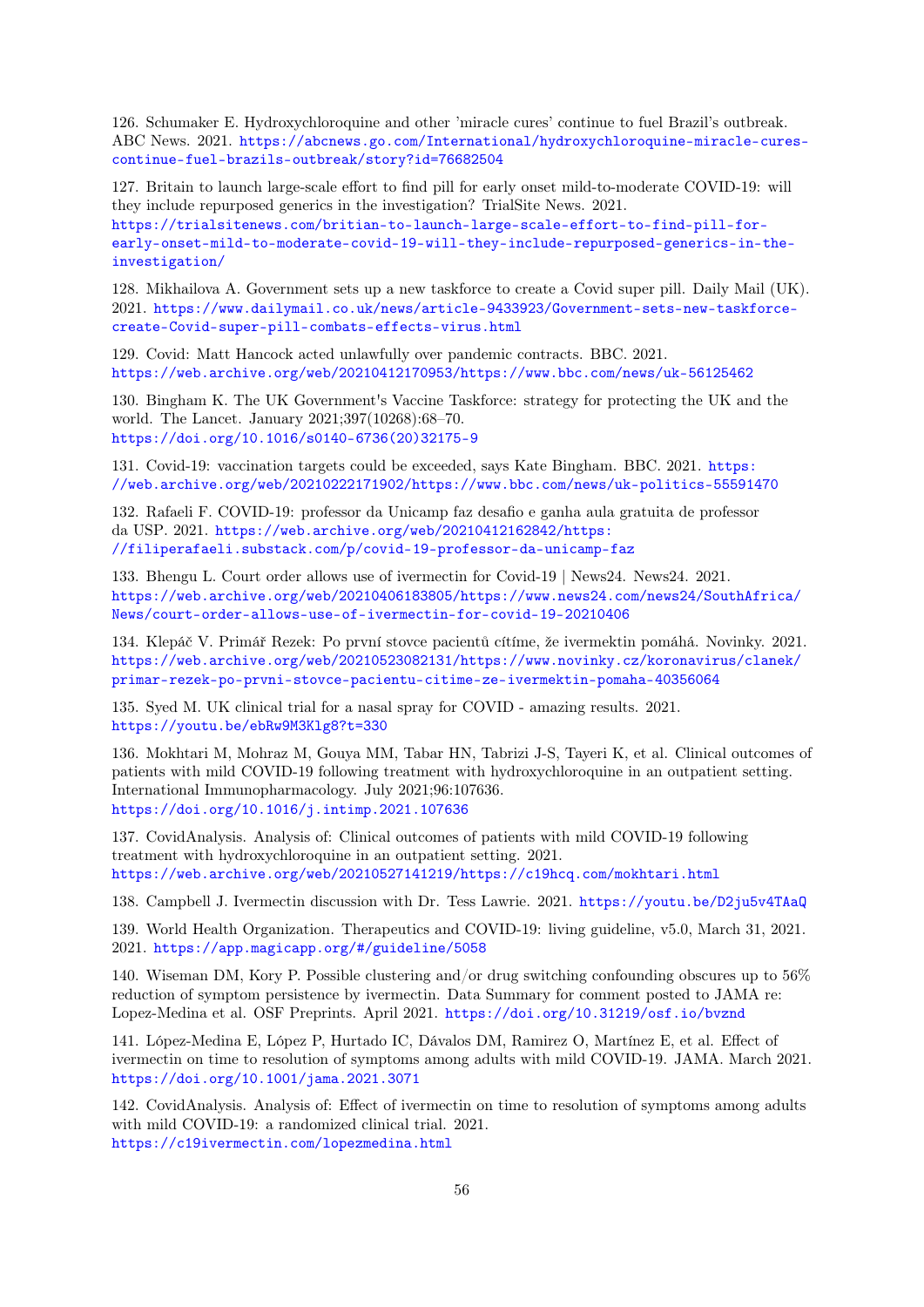143. FLCCC Alliance. FLCCC weekly update - Dr Eric Osgood talks to Dr. Jackie Stone of Zimbabwe. 2021. <https://youtu.be/kklhV6rwsmc>

144. Stone J, Gill M. Zimbabwe rollout of silver and ivermectin protocol. 2021. [https://web.archive.org/web/20210412185758/https://www.ivermectin.africa/wp](https://web.archive.org/web/20210412185758/https://www.ivermectin.africa/wp-content/uploads/2021/01/SID-Protocol-for-Covid-19.pdf)[content/uploads/2021/01/SID-Protocol-for-Covid-19.pdf](https://web.archive.org/web/20210412185758/https://www.ivermectin.africa/wp-content/uploads/2021/01/SID-Protocol-for-Covid-19.pdf)

145. Cassim J. Zimbabwe OKs use of ivermectin after officials' deaths. Analodu Agency. 2021. [https://web.archive.org/web/20210128005137/https://www.aa.com.tr/en/africa/zimbabwe](https://web.archive.org/web/20210128005137/https://www.aa.com.tr/en/africa/zimbabwe-oks-use-of-ivermectin-after-officials-deaths/2125442)[oks-use-of-ivermectin-after-officials-deaths/2125442](https://web.archive.org/web/20210128005137/https://www.aa.com.tr/en/africa/zimbabwe-oks-use-of-ivermectin-after-officials-deaths/2125442)

146. Zimbabwe officials green light massive importation of ivermectin to treat COVID-19. TrialSite News. 2021. [https://trialsitenews.com/zimbabwe-officials-green-light-massive](https://trialsitenews.com/zimbabwe-officials-green-light-massive-importation-of-ivermectin-to-treat-covid-19/)[importation-of-ivermectin-to-treat-covid-19/](https://trialsitenews.com/zimbabwe-officials-green-light-massive-importation-of-ivermectin-to-treat-covid-19/)

147. Panicky Mnangagwa gives nod to controversial Covid-19 drug. Bulawayo 24 News. 2021. <https://bulawayo24.com/index-id-news-sc-local-byo-198618.html>

148. 'Wonder drug' ivermectin works through inhibiting viral replication: Dr Stone. The Standard. 2021. [https://web.archive.org/web/20210412191025/https://www.thestandard.co.zw/2021/02/](https://web.archive.org/web/20210412191025/https://www.thestandard.co.zw/2021/02/03/wonder-drug-ivermectin-works-through-inhibiting-viral-replication-dr-stone/) [03/wonder-drug-ivermectin-works-through-inhibiting-viral-replication-dr-stone/](https://web.archive.org/web/20210412191025/https://www.thestandard.co.zw/2021/02/03/wonder-drug-ivermectin-works-through-inhibiting-viral-replication-dr-stone/)

149. FLCCC Alliance. FLCCC weekly update – Dr. Jackie Stone & the Zimbabwe experience  $+ Q\&A$ . 2021. <https://youtu.be/SGzaa07zNrA>

150. Ternelli M. Ivermectina contro COVID, capsule galeniche in Farmacia. Farmagalenica. 2021. [https://web.archive.org/web/20210412162526/https://www.farmagalenica.it/ivermectina](https://web.archive.org/web/20210412162526/https://www.farmagalenica.it/ivermectina-contro-covid-capsule-galeniche-in-farmacia/)[contro-covid-capsule-galeniche-in-farmacia/](https://web.archive.org/web/20210412162526/https://www.farmagalenica.it/ivermectina-contro-covid-capsule-galeniche-in-farmacia/)

151. Tsegay KB, Adeyemi CM, Gniffke EP, Sather DN, Walker JK, Smith SEP. A repurposed drug screen identifies compounds that inhibit the binding of the COVID-19 spike protein to ACE2. bioRxiv. April 2021. <https://doi.org/10.1101/2021.04.08.439071>

152. FLCCC Alliance. Expanding our strategy to end the pandemic. 2021. [https://web.archive.org/web/20210408123853/https://covid19criticalcare.com/guide-for](https://web.archive.org/web/20210408123853/https://covid19criticalcare.com/guide-for-this-website/expanding-our-strategy-to-end-the-pandemic/)[this-website/expanding-our-strategy-to-end-the-pandemic/](https://web.archive.org/web/20210408123853/https://covid19criticalcare.com/guide-for-this-website/expanding-our-strategy-to-end-the-pandemic/)

153. McGinley L. Supporters tout anti-parasite drug as covid-19 treatment, but skeptics call it the 'new hydroxychloroquine'. Washington Post. 2021.

<https://www.washingtonpost.com/health/2021/04/08/ivermectin-covid-drug/>

154. Merck & Co/MSD. Merck statement on ivermectin use during the COVID-19 pandemic. 2021. [https://web.archive.org/web/20210204172659/https://www.merck.com/news/merck-statement](https://web.archive.org/web/20210204172659/https://www.merck.com/news/merck-statement-on-ivermectin-use-during-the-covid-19-pandemic/)[on-ivermectin-use-during-the-covid-19-pandemic/](https://web.archive.org/web/20210204172659/https://www.merck.com/news/merck-statement-on-ivermectin-use-during-the-covid-19-pandemic/)

155. Infectious Diseases Society of America. IDSA guidelines on the treatment and management of patients with COVID-19, version 4.1.1, March 18, 2021. Infectious Diseases Society of America. 2021. [https://web.archive.org/web/20210322211747/https://www.idsociety.org/globalassets/](https://web.archive.org/web/20210322211747/https://www.idsociety.org/globalassets/idsa/practice-guidelines/covid-19/treatment/idsa-covid-19-gl-tx-and-mgmt-v4.1.1.pdf) [idsa/practice-guidelines/covid-19/treatment/idsa-covid-19-gl-tx-and-mgmt-v4.1.1.pdf](https://web.archive.org/web/20210322211747/https://www.idsociety.org/globalassets/idsa/practice-guidelines/covid-19/treatment/idsa-covid-19-gl-tx-and-mgmt-v4.1.1.pdf)

156. Editorial board. Opinion – YouTube's assault on Covid accountability. Wall Street Journal. 2021. [https://web.archive.org/web/20210417145104/https://www.wsj.com/articles/youtubes](https://web.archive.org/web/20210417145104/https://www.wsj.com/articles/youtubes-assault-on-covid-accountability-11617921149)[assault-on-covid-accountability-11617921149](https://web.archive.org/web/20210417145104/https://www.wsj.com/articles/youtubes-assault-on-covid-accountability-11617921149)

157. FLCCC Alliance. Press release April 9 2021 - statement on recent Washington Post story. 2021. [https://web.archive.org/web/20210411213428/https://covid19criticalcare.com/videos-and](https://web.archive.org/web/20210411213428/https://covid19criticalcare.com/videos-and-press/flccc-releases/press-release-april-9-2021-statement-on-recent-washington-post-story/)[press/flccc-releases/press-release-april-9-2021-statement-on-recent-washington-post](https://web.archive.org/web/20210411213428/https://covid19criticalcare.com/videos-and-press/flccc-releases/press-release-april-9-2021-statement-on-recent-washington-post-story/)[story/](https://web.archive.org/web/20210411213428/https://covid19criticalcare.com/videos-and-press/flccc-releases/press-release-april-9-2021-statement-on-recent-washington-post-story/)

158. Garde D. Scientists work toward an elusive dream: a simple pill to treat Covid-19. STAT. 2021. [https://web.archive.org/web/20210412135930/https://www.statnews.com/2021/04/09/](https://web.archive.org/web/20210412135930/https://www.statnews.com/2021/04/09/scientists-work-toward-an-elusive-dream-a-simple-pill-to-treat-covid-19/) [scientists-work-toward-an-elusive-dream-a-simple-pill-to-treat-covid-19/](https://web.archive.org/web/20210412135930/https://www.statnews.com/2021/04/09/scientists-work-toward-an-elusive-dream-a-simple-pill-to-treat-covid-19/)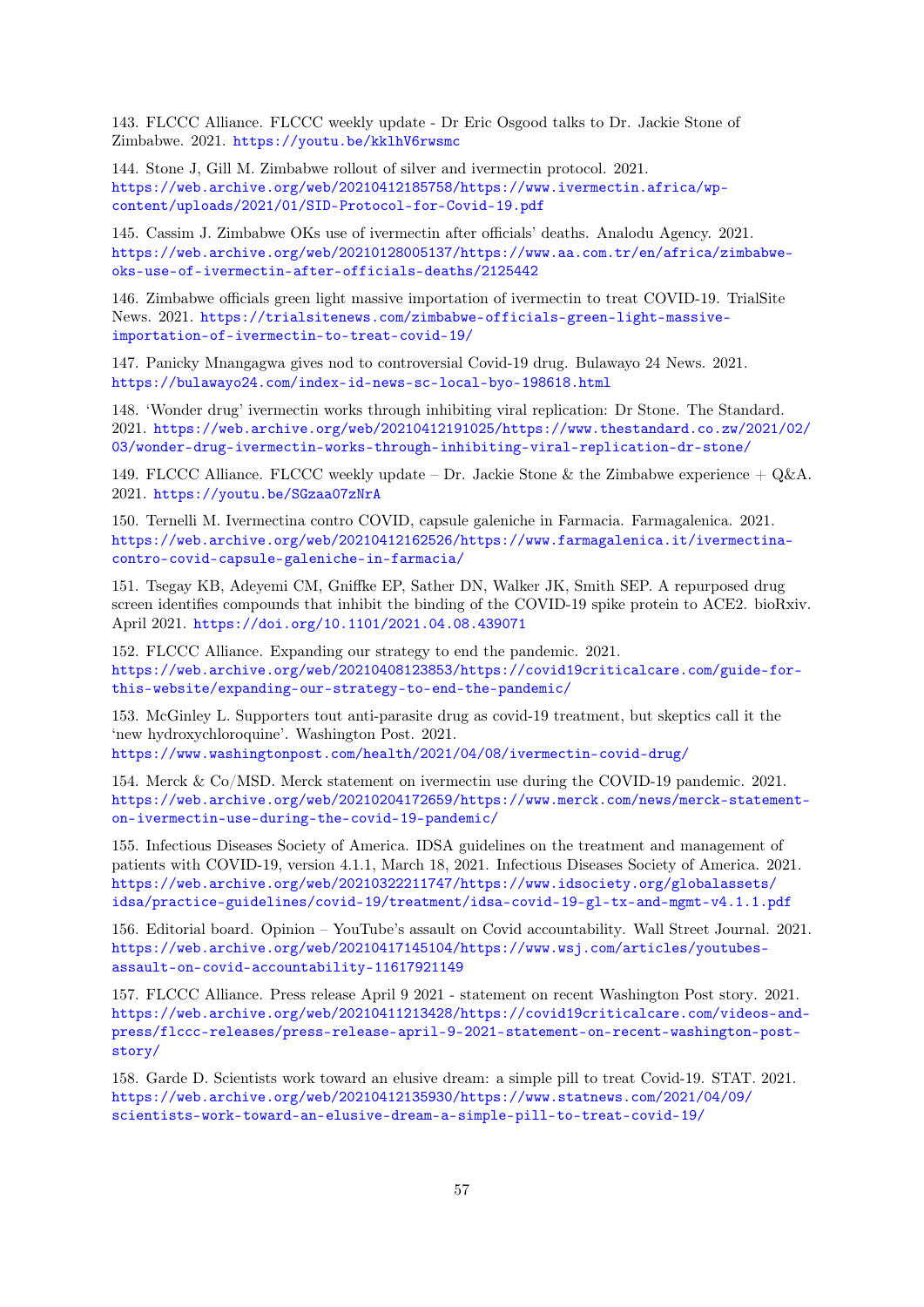159. Herbeck D. Judge orders Batavia hospital to treat coronavirus patient with ivermectin. Buffalo News. 2021. [https://web.archive.org/web/20210409222006/https:](https://web.archive.org/web/20210409222006/https://buffalonews.com/news/local/judge-orders-batavia-hospital-to-treat-coronavirus-patient-with-ivermectin/article_53c8b32e-996c-11eb-87cf-2bd34f11d3c2.html)

[//buffalonews.com/news/local/judge-orders-batavia-hospital-to-treat-coronavirus](https://web.archive.org/web/20210409222006/https://buffalonews.com/news/local/judge-orders-batavia-hospital-to-treat-coronavirus-patient-with-ivermectin/article_53c8b32e-996c-11eb-87cf-2bd34f11d3c2.html)[patient-with-ivermectin/article\\_53c8b32e-996c-11eb-87cf-2bd34f11d3c2.html](https://web.archive.org/web/20210409222006/https://buffalonews.com/news/local/judge-orders-batavia-hospital-to-treat-coronavirus-patient-with-ivermectin/article_53c8b32e-996c-11eb-87cf-2bd34f11d3c2.html)

160. Garcia PJ, Mundaca H, Ugarte-Gil C, Leon P, Malaga G, Chaccour C, et al. Randomized clinical trial to compare the efficacy of ivermectin versus placebo to negativize nasopharyngeal PCR in patients with early COVID-19 in Peru (SAINT-Peru): a structured summary of a study protocol for randomized controlled trial. Trials. April 2021;22(1). <https://doi.org/10.1186/s13063-021-05236-2>

161. Bello M. Elucidation of the inhibitory activity of ivermectin with host nuclear importin a and several SARS-CoV-2 targets. Journal of Biomolecular Structure and Dynamics. April 2021;:1–9. <https://doi.org/10.1080/07391102.2021.1911857>

162. CovidAnalysis. Analysis of: Elucidation of the inhibitory activity of ivermectin with host nuclear importin  $\alpha$  and several SARS-CoV-2 targets. 2021.

<https://web.archive.org/web/20210531065622/https://c19ivermectin.com/bello.html>

<span id="page-57-2"></span>163. Investigate good, existing Covid therapies. Wall Street Journal. 2021. [https://web.archive.org/web/20210411183842/https://www.wsj.com/articles/investigate](https://web.archive.org/web/20210411183842/https://www.wsj.com/articles/investigate-good-existing-covid-therapies-11618165926)[good-existing-covid-therapies-11618165926](https://web.archive.org/web/20210411183842/https://www.wsj.com/articles/investigate-good-existing-covid-therapies-11618165926)

164. The Evidence-Based Medicine Consultancy Limited. YouTube won't allow E-BMC any more uploads until July 10th. Twitter. 2021.

<https://twitter.com/EvidenceLimited/status/1381196659921723394>

<span id="page-57-1"></span>165. Mohamed SP. The people's voice with Shabnam Palesa Mohamed. 2021. <https://youtu.be/IDD6vvNMyZA>

166. Pfeiffer MB. Stories by Mary Beth Pfeiffer. Scientific American. 2021. <https://www.scientificamerican.com/mary-beth-pfeiffer/>

167. Italie: les traitements précoces marchent et sont approuvés par le Sénat italien, Dr Stramezzi. FranceSoir. 2021. [https://www.francesoir.fr/videos-les-debriefings/italie-les](https://www.francesoir.fr/videos-les-debriefings/italie-les-traitements-precoces-marchent-et-sont-approuves-par-le-senat)[traitements-precoces-marchent-et-sont-approuves-par-le-senat](https://www.francesoir.fr/videos-les-debriefings/italie-les-traitements-precoces-marchent-et-sont-approuves-par-le-senat)

168. Slovakia authorized ivermectin: then what happened? TrialSite News. 2021. [https://web.archive.org/web/20210411204223/https://trialsitenews.com/slovakia](https://web.archive.org/web/20210411204223/https://trialsitenews.com/slovakia-authorized-ivermectin-then-what-happened/)[authorized-ivermectin-then-what-happened/](https://web.archive.org/web/20210411204223/https://trialsitenews.com/slovakia-authorized-ivermectin-then-what-happened/)

169. Saha JK, Raihan MJ. The binding mechanism of ivermectin and levosalbutamol with spike protein of SARS-CoV-2. Structural Chemistry. April 2021. <https://doi.org/10.1007/s11224-021-01776-0>

170. Gonzales C. Coming soon: experts' findings on use of ivermectin to treat, prevent COVID-19. Inquirer. 2021. [https://web.archive.org/web/20210412122345/https://newsinfo.inquirer.net/](https://web.archive.org/web/20210412122345/https://newsinfo.inquirer.net/1417774/coming-soon-experts-findings-on-use-of-ivermectin-to-treat-prevent-covid-19) [1417774/coming-soon-experts-findings-on-use-of-ivermectin-to-treat-prevent-covid-19](https://web.archive.org/web/20210412122345/https://newsinfo.inquirer.net/1417774/coming-soon-experts-findings-on-use-of-ivermectin-to-treat-prevent-covid-19)

<span id="page-57-0"></span>171. Shukla R. COVID-19: states ignore WHO recommendation on Ivermectin, here's what doctor who wrote white paper on the drug has to say. Financial Express. 2021.

[https://web.archive.org/web/20210412212151/https://www.financialexpress.com/lifestyle/](https://web.archive.org/web/20210412212151/https://www.financialexpress.com/lifestyle/health/covid-19-states-ignore-who-recommendation-on-ivermectin-heres-what-doctor-who-wrote-white-paper-on-the-drug-has-to-say/2231596/) [health/covid-19-states-ignore-who-recommendation-on-ivermectin-heres-what-doctor-who](https://web.archive.org/web/20210412212151/https://www.financialexpress.com/lifestyle/health/covid-19-states-ignore-who-recommendation-on-ivermectin-heres-what-doctor-who-wrote-white-paper-on-the-drug-has-to-say/2231596/)[wrote-white-paper-on-the-drug-has-to-say/2231596/](https://web.archive.org/web/20210412212151/https://www.financialexpress.com/lifestyle/health/covid-19-states-ignore-who-recommendation-on-ivermectin-heres-what-doctor-who-wrote-white-paper-on-the-drug-has-to-say/2231596/)

172. Hope JR. Big Pharma uses Big Tobacco's strategy to defeat ivermectin. Desert Review. 2021. [https://web.archive.org/web/20210412211246/https:](https://web.archive.org/web/20210412211246/https://www.thedesertreview.com/opinion/letters_to_editor/big-pharma-uses-big-tobaccos-strategy-to-defeat-ivermectin/article_fc17022e-9ba6-11eb-8c7b-633764c1bf9e.html)

[//www.thedesertreview.com/opinion/letters\\_to\\_editor/big-pharma-uses-big-tobaccos](https://web.archive.org/web/20210412211246/https://www.thedesertreview.com/opinion/letters_to_editor/big-pharma-uses-big-tobaccos-strategy-to-defeat-ivermectin/article_fc17022e-9ba6-11eb-8c7b-633764c1bf9e.html)[strategy-to-defeat-ivermectin/article\\_fc17022e-9ba6-11eb-8c7b-633764c1bf9e.html](https://web.archive.org/web/20210412211246/https://www.thedesertreview.com/opinion/letters_to_editor/big-pharma-uses-big-tobaccos-strategy-to-defeat-ivermectin/article_fc17022e-9ba6-11eb-8c7b-633764c1bf9e.html)

173. Hope JR. Ivermectin wins landmark court battle. Economic Standard. 2021. [https://web.archive.org/web/20210327000016/https://theeconomicstandard.com/ivermectin](https://web.archive.org/web/20210327000016/https://theeconomicstandard.com/ivermectin-wins-landmark-court-battle/)[wins-landmark-court-battle/](https://web.archive.org/web/20210327000016/https://theeconomicstandard.com/ivermectin-wins-landmark-court-battle/)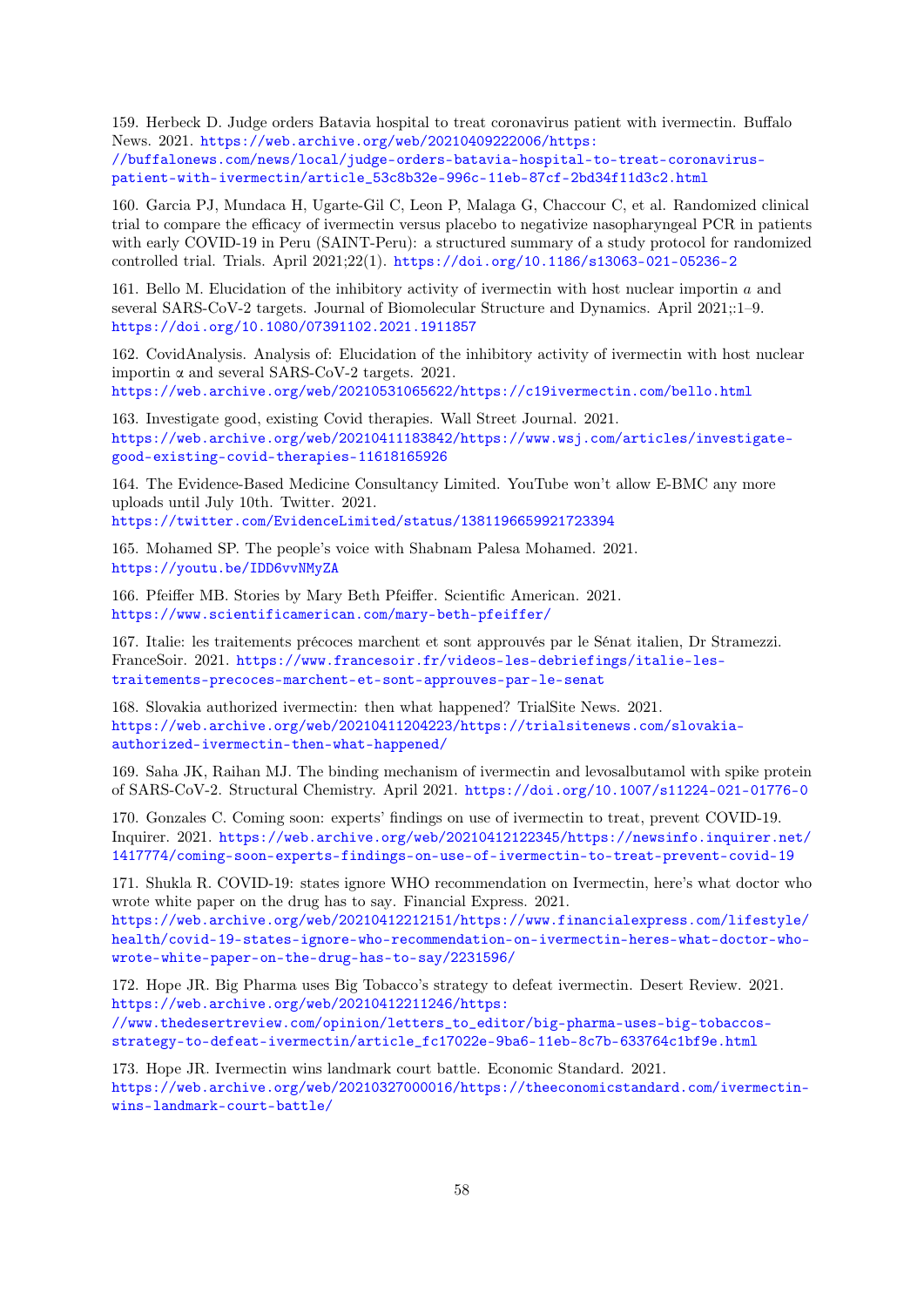174. Is the ivermectin situation rigged in favor of industry: is the Big Tobacco analogy appropriate? TrialSite News. 2021. [https://web.archive.org/web/20210414070405/https:](https://web.archive.org/web/20210414070405/https://trialsitenews.com/is-the-ivermectin-situation-rigged-in-favor-of-industry-is-the-big-tobacco-analogy-appropriate/) [//trialsitenews.com/is-the-ivermectin-situation-rigged-in-favor-of-industry-is-the](https://web.archive.org/web/20210414070405/https://trialsitenews.com/is-the-ivermectin-situation-rigged-in-favor-of-industry-is-the-big-tobacco-analogy-appropriate/)[big-tobacco-analogy-appropriate/](https://web.archive.org/web/20210414070405/https://trialsitenews.com/is-the-ivermectin-situation-rigged-in-favor-of-industry-is-the-big-tobacco-analogy-appropriate/)

175. Klostermann R. Streit um Zulassung von Corona-Mittel: "Wir hätten Tausende Tote weniger". Bild. 2021. [https://www.bild.de/bild-plus/ratgeber/wissenschaft/ratgeber/streit-um](https://www.bild.de/bild-plus/ratgeber/wissenschaft/ratgeber/streit-um-nichtzulassung-von-corona-mittel-wir-haetten-tausende-tote-weniger-76036430.bild.html)[nichtzulassung-von-corona-mittel-wir-haetten-tausende-tote-weniger-76036430.bild.html](https://www.bild.de/bild-plus/ratgeber/wissenschaft/ratgeber/streit-um-nichtzulassung-von-corona-mittel-wir-haetten-tausende-tote-weniger-76036430.bild.html)

176. Tropical drug ivermectin being tested on critically ill patients in Ireland. TrialSite News. 2021. [https://web.archive.org/web/20210414072512/https://trialsitenews.com/tropical-drug](https://web.archive.org/web/20210414072512/https://trialsitenews.com/tropical-drug-ivermectin-being-tested-on-critically-ill-patients-in-ireland/)[ivermectin-being-tested-on-critically-ill-patients-in-ireland/](https://web.archive.org/web/20210414072512/https://trialsitenews.com/tropical-drug-ivermectin-being-tested-on-critically-ill-patients-in-ireland/)

177. Zaitchik A. How Bill Gates impeded global access to Covid vaccines. New Republic. 2021. [https://web.archive.org/web/20210412103506/https:](https://web.archive.org/web/20210412103506/https://newrepublic.com/article/162000/bill-gates-impeded-global-access-covid-vaccines) [//newrepublic.com/article/162000/bill-gates-impeded-global-access-covid-vaccines](https://web.archive.org/web/20210412103506/https://newrepublic.com/article/162000/bill-gates-impeded-global-access-covid-vaccines)

178. Berkley S. COVAX explained. 2021. [https://web.archive.org/web/20210613100957/https:](https://web.archive.org/web/20210613100957/https://www.gavi.org/vaccineswork/covax-explained) [//www.gavi.org/vaccineswork/covax-explained](https://web.archive.org/web/20210613100957/https://www.gavi.org/vaccineswork/covax-explained)

179. Reem Abu-Sbaih et al. Open letter by U.S. doctors: JAMA ivermectin study is fatally flawed. 2021. <https://web.archive.org/web/20210414070207/https://jamaletter.com/>

180. Sulaiman KA, Aljuhani O, Dossari MA, Alshahrani A, Alharbi A, Algarni R, et al. Evaluation of thiamine as adjunctive therapy in COVID-19 critically ill patients: a multicenter propensity score matched study. Research Square. April 2021. <https://doi.org/10.21203/rs.3.rs-400565/v1>

181. Sky News. COVID-19: whistleblower claims WHO asked him to change report about Italy's COVID response. 2021. <https://youtu.be/TeXrOJ7C0HY>

182. Seet RCS, Quek AML, Ooi DSQ, Sengupta S, Lakshminarasappa SR, Koo CY, et al. Positive impact of oral hydroxychloroquine and povidone-iodine throat spray for COVID-19 prophylaxis: an open-label randomized trial. International Journal of Infectious Diseases. 2021;106:314–22. <https://doi.org/10.1016/j.ijid.2021.04.035>

183. CovidAnalysis. Analysis of: Positive impact of oral hydroxychloroquine and povidone-iodine throat spray for COVID-19 prophylaxis: an open-label randomized trial. 2021. <https://c19ivermectin.com/seet.html>

184. Gavura S. Ivermectin is the new hydroxychloroquine. Science-Based Medicine. 2021. <https://sciencebasedmedicine.org/ivermectin-is-the-new-hydroxychloroquine/>

185. Vega CP. Ivermectin or fluvoxamine for outpatient treatment of COVID-19. Medscape. 4AD. <http://www.medscape.com/viewarticle/949061>

186. Struhárňanská E. Primár Hložník: Obviňujú nás, že zabíjame pacientov. Ivermektín ale nezaberá. Štandard. 2021.

[https://web.archive.org/web/20210424085941/https://dennikstandard.sk/58295/primar](https://web.archive.org/web/20210424085941/https://dennikstandard.sk/58295/primar-hloznik-obvinuju-nas-ze-zabijame-pacientov-ivermektin-ale-nezabera/)[hloznik-obvinuju-nas-ze-zabijame-pacientov-ivermektin-ale-nezabera/](https://web.archive.org/web/20210424085941/https://dennikstandard.sk/58295/primar-hloznik-obvinuju-nas-ze-zabijame-pacientov-ivermektin-ale-nezabera/)

187. Strnad Z. Ivermektin? Stojí za to ho zkoušet. Brzy zveřejníme čísla, říká primář od svaté Anny. Flowee. 2021.

[https://web.archive.org/web/20210424082206/https://www.flowee.cz/civilizace/8652](https://web.archive.org/web/20210424082206/https://www.flowee.cz/civilizace/8652-ivermektin-stoji-za-to-ho-zkouset-brzy-zverejnime-cisla-rika-primar-od-svate-anny) [ivermektin-stoji-za-to-ho-zkouset-brzy-zverejnime-cisla-rika-primar-od-svate-anny](https://web.archive.org/web/20210424082206/https://www.flowee.cz/civilizace/8652-ivermektin-stoji-za-to-ho-zkouset-brzy-zverejnime-cisla-rika-primar-od-svate-anny)

188. Bhowmick S, Dang A, Vallish BN, Dang S. Safety and efficacy of ivermectin and doxycycline monotherapy and in combination in the treatment of COVID-19: a scoping review. Drug Safety. April 2021. <https://doi.org/10.1007/s40264-021-01066-y>

189. Rajter JC, Sherman MS, Fatteh N, Vogel F, Sacks J, Rajter J-J. ICON (Ivermectin in COvid Nineteen) study: Use of Ivermectin is Associated with Lower Mortality in Hospitalized Patients with COVID19. medRxiv. June 2020. <https://doi.org/10.1101/2020.06.06.20124461>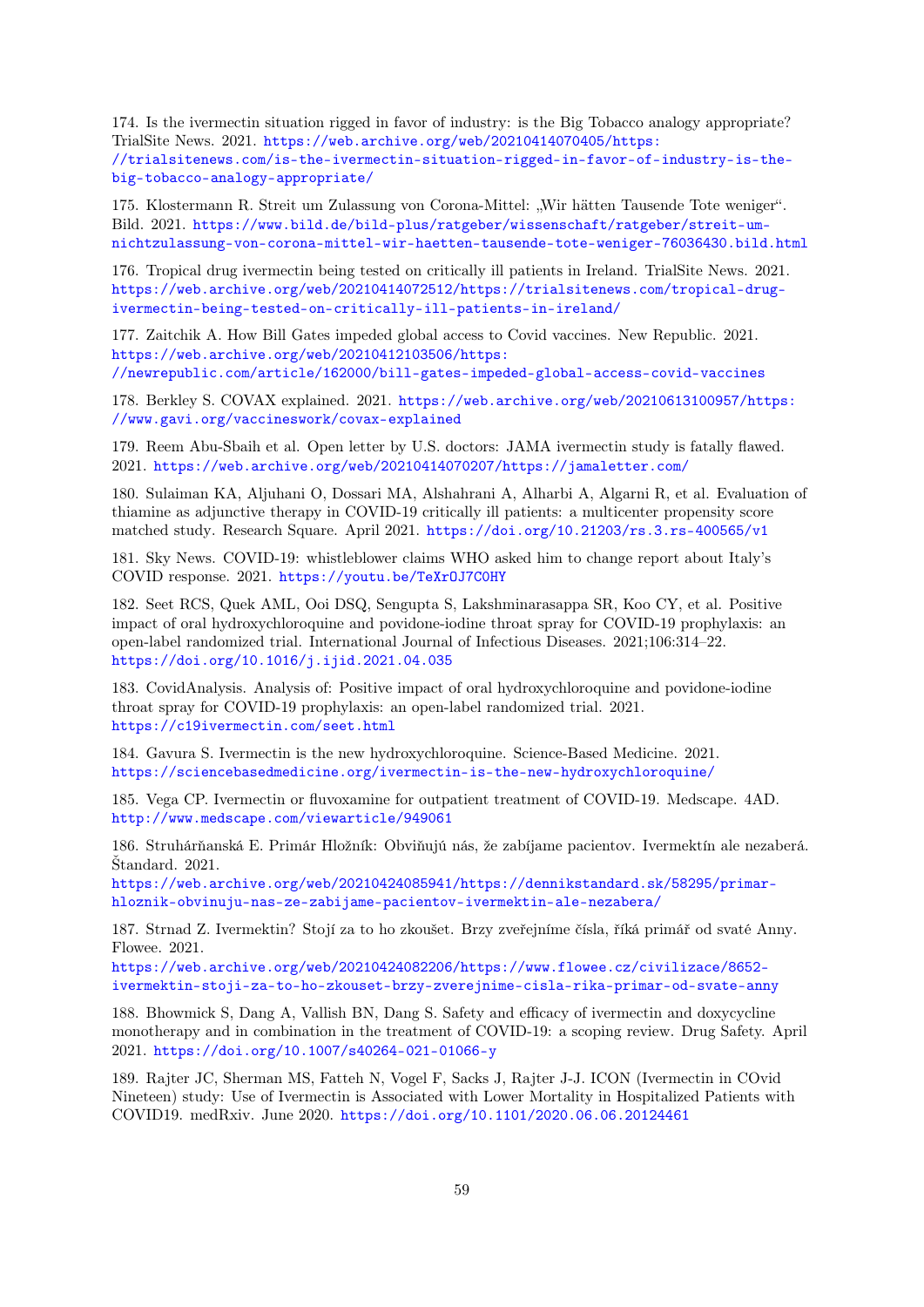190. Soto-Becerra P, Culquichicón C, Hurtado-Roca Y, Araujo-Castillo RV. Real-world effectiveness of hydroxychloroquine, azithromycin and ivermectin among hospitalized COVID-19 patients: results of a target trial emulation using observational data from a nationwide healthcare system in Peru. SSRN Electronic Journal. 2020. <https://doi.org/10.2139/ssrn.3710623>

191. Khan MSI, Khan MSI, Debnath CR, Nath PN, Mahtab MA, Nabeka H, et al. Ivermectin treatment may improve the prognosis of patients with COVID-19. Archivos de Bronconeumología. December 2020;56(12):828–30. <https://doi.org/10.1016/j.arbres.2020.08.007>

192. Fonseca SNS, Queiroz Sousa A de, Wolkoff AG, Moreira MS, Pinto BC, Takeda CFV, et al. Risk of hospitalization for Covid-19 outpatients treated with various drug regimens in Brazil: comparative analysis. Travel Medicine and Infectious Disease. November 2020;38:101906. <https://doi.org/10.1016/j.tmaid.2020.101906>

193. Camprubí D, Almuedo-Riera A, Martí-Soler H, Soriano A, Hurtado JC, Subirà C, et al. Lack of efficacy of standard doses of ivermectin in severe COVID-19 patients. Dorlo TPC, editor. PLOS ONE. November 2020;15(11):e0242184. <https://doi.org/10.1371/journal.pone.0242184>

194. Alam MM, Mahmud S, Rahman MM, Simpson JA, Aggarwal S, Ahmed Z. Clinical outcomes of early treatment with doxycycline for 89 high-risk COVID-19 patients in long-term care facilities in New York. Cureus. August 2020. <https://doi.org/10.7759/cureus.9658>

195. Molento MB. Ivermectin against COVID-19: the unprecedented consequences in Latin America. One Health. April 2021;:100250. <https://doi.org/10.1016/j.onehlt.2021.100250>

196. Cohen SM. Opinion – YouTube's censors get the science of medicine wrong. Wall Street Journal. 2021. [https://web.archive.org/web/20210416151700/https://www.wsj.com/articles/youtubes](https://web.archive.org/web/20210416151700/https://www.wsj.com/articles/youtubes-censors-get-the-science-of-medicine-wrong-11618585948)[censors-get-the-science-of-medicine-wrong-11618585948](https://web.archive.org/web/20210416151700/https://www.wsj.com/articles/youtubes-censors-get-the-science-of-medicine-wrong-11618585948)

197. Morgenstern J, Redondo JN, Olavarria A, Rondon I, Roca S, Leon AD, et al. Retrospective cohort study of ivermectin as a SARS-CoV-2 pre-exposure prophylaxis method in healthcare workers. April 2021. <https://doi.org/10.1101/2021.04.10.21255248>

198. CovidAnalysis. Analysis of: Retrospective cohort study of Ivermectin as a SARS-CoV-2 pre-exposure prophylactic method in healthcare workers. 2021. <https://c19ivermectin.com/morgenstern2.html>

199. Loué P, Fardeau C. Ivermectin and COVID-19 in care home: case report. Journal of Infectious Diseases and Epidemiology. April 2021;7(4). <https://doi.org/10.23937/2474-3658/1510202>

200. CovidAnalysis. Analysis of: Ivermectin and COVID-19 in care home: case report. 2021. <https://web.archive.org/web/20210613090931/https://c19ivermectin.com/loue.html>

201. The Impact. COVID-19: a focus on methylprednisolone, LMWH and ivermectin with professor of medicine Paul Marik. 2021. <https://youtu.be/i6oQaoKfOaI>

202. Mohamed SP. The People's Voice with Shabnam Palesa Mohamed - 18th April 2021. Salaamedia. 2021. [https://youtu.be/PuK\\_Ywb1JQE](https://youtu.be/PuK_Ywb1JQE)

203. National Institutes of Health. Large clinical trial to study repurposed drugs to treat COVID-19 symptoms. 2021.

[https://web.archive.org/web/20210419160031/https://www.nih.gov/news-events/news](https://web.archive.org/web/20210419160031/https://www.nih.gov/news-events/news-releases/large-clinical-trial-study-repurposed-drugs-treat-covid-19-symptoms)[releases/large-clinical-trial-study-repurposed-drugs-treat-covid-19-symptoms](https://web.archive.org/web/20210419160031/https://www.nih.gov/news-events/news-releases/large-clinical-trial-study-repurposed-drugs-treat-covid-19-symptoms)

204. Vanderbilt University Medical Center. VUMC aids national effort to repurpose drugs for COVID-19. [https://news.vumc.org/2021/04/19/vumc-aids-national-effort-to-repurpose](https://news.vumc.org/2021/04/19/vumc-aids-national-effort-to-repurpose-drugs-for-covid-19/;)[drugs-for-covid-19/;](https://news.vumc.org/2021/04/19/vumc-aids-national-effort-to-repurpose-drugs-for-covid-19/;) 2021. [https://news.vumc.org/2021/04/19/vumc-aids-national-effort](https://news.vumc.org/2021/04/19/vumc-aids-national-effort-to-repurpose-drugs-for-covid-19/)[to-repurpose-drugs-for-covid-19/](https://news.vumc.org/2021/04/19/vumc-aids-national-effort-to-repurpose-drugs-for-covid-19/)

205. MedicalUpdateOnline. In discussion with Dr. Jackie Stone: the impact of ivermectin use in Zimbabwe. 2021. <https://youtu.be/S1iFZrs9OzI>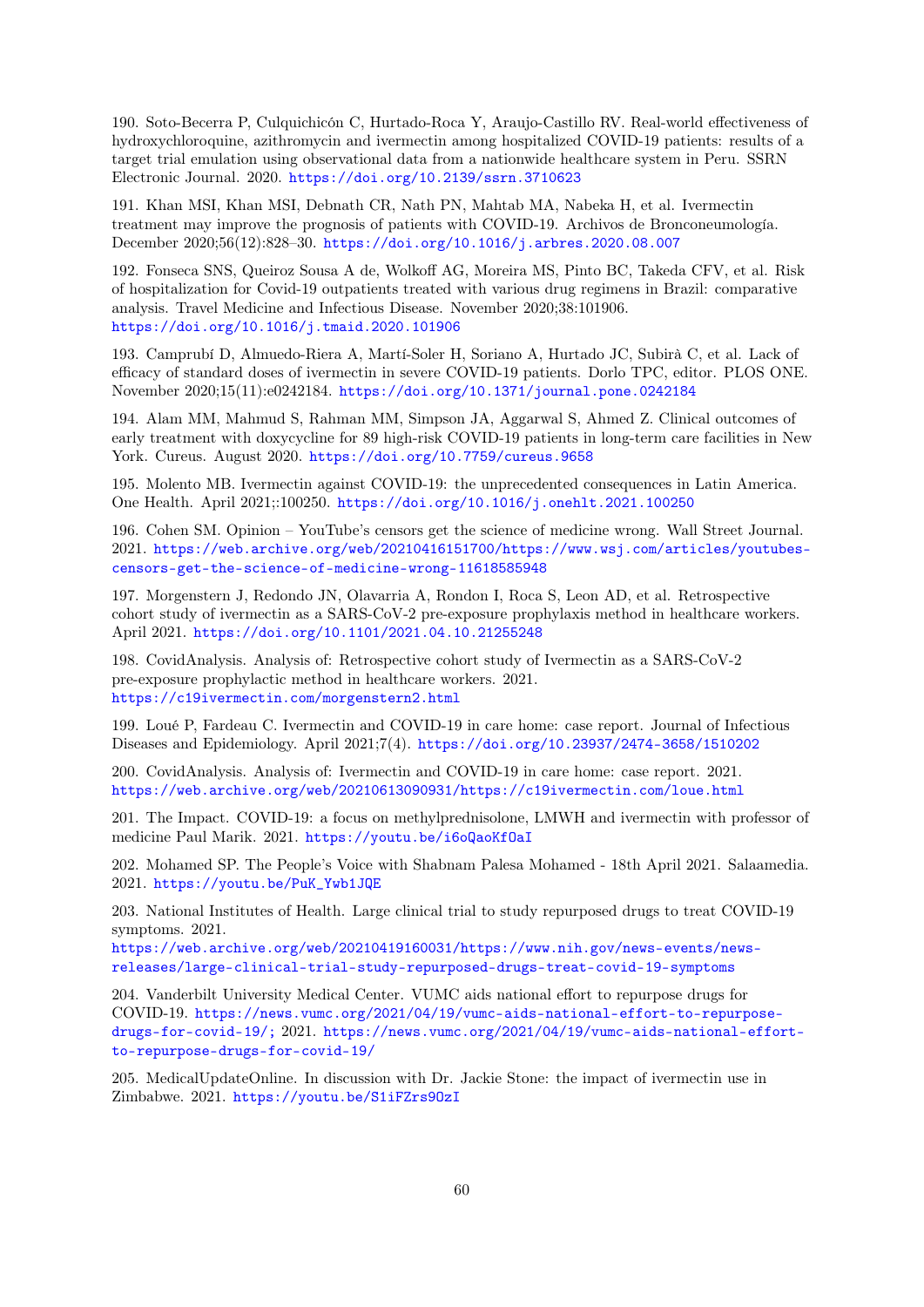206. Clark C. The impact of ivermectin use in Zimbabwe. Medical Update Online. 2021. [https://web.archive.org/web/20210424080337/https:](https://web.archive.org/web/20210424080337/https://medicalupdateonline.com/2021/04/the-impact-of-ivermectin-use-in-zimbabwe/) [//medicalupdateonline.com/2021/04/the-impact-of-ivermectin-use-in-zimbabwe/](https://web.archive.org/web/20210424080337/https://medicalupdateonline.com/2021/04/the-impact-of-ivermectin-use-in-zimbabwe/)

207. DiNicolantonio JJ, Barroso-Aranda J, McCarty MF. Anti-inflammatory activity of ivermectin in late-stage COVID-19 may reflect activation of systemic glycine receptors. Open Heart. April 2021;8(1):e001655. <https://doi.org/10.1136/openhrt-2021-001655>

208. CovidAnalysis. Analysis of: Anti-inflammatory activity of ivermectin in late-stage COVID-19 may reflect activation of systemic glycine receptors. 2021. <https://c19ivermectin.com/dinicolantonio2.html>

209. Kelly C. A huge win for ivermectin – I speak with Alan Jones on Sky on this. Sky News; 2021. [https://www.facebook.com/Craig.KellyHughes/videos/-a-huge-win-for-ivermectin-i-speak](https://www.facebook.com/Craig.KellyHughes/videos/-a-huge-win-for-ivermectin-i-speak-with-alan-jones-on-sky-on-this/294720442238990/)[with-alan-jones-on-sky-on-this/294720442238990/](https://www.facebook.com/Craig.KellyHughes/videos/-a-huge-win-for-ivermectin-i-speak-with-alan-jones-on-sky-on-this/294720442238990/)

210. Clancy R. I'm the virus expert cited by MP Craig Kelly. Vaccines are critical, but he's not all wrong. Sydney Morning Herald. 2021. [https://web.archive.org/web/20210204032727/https:](https://web.archive.org/web/20210204032727/https://www.smh.com.au/national/i-m-the-virus-expert-cited-by-mp-craig-kelly-vaccines-are-critical-but-he-s-not-all-wrong-20210204-p56zfc.html) [//www.smh.com.au/national/i-m-the-virus-expert-cited-by-mp-craig-kelly-vaccines-are](https://web.archive.org/web/20210204032727/https://www.smh.com.au/national/i-m-the-virus-expert-cited-by-mp-craig-kelly-vaccines-are-critical-but-he-s-not-all-wrong-20210204-p56zfc.html)[critical-but-he-s-not-all-wrong-20210204-p56zfc.html](https://web.archive.org/web/20210204032727/https://www.smh.com.au/national/i-m-the-virus-expert-cited-by-mp-craig-kelly-vaccines-are-critical-but-he-s-not-all-wrong-20210204-p56zfc.html)

211. Bartlett L. 'The worst 24 hours of my life': immunologist responds to Craig Kelly controversy. 6PR. 2021. [https://web.archive.org/web/20210204054631/https://www.6pr.com.au/the-worst-](https://web.archive.org/web/20210204054631/https://www.6pr.com.au/the-worst-24-hours-of-my-life-immunologist-responds-to-craig-kelly-controversy/)[24-hours-of-my-life-immunologist-responds-to-craig-kelly-controversy/](https://web.archive.org/web/20210204054631/https://www.6pr.com.au/the-worst-24-hours-of-my-life-immunologist-responds-to-craig-kelly-controversy/)

212. Turton P. 'I base my comments on science': emeritus professor Robert Clancy defends hydroxychloroquine stance. ABC Newcastle. 2021.

[https://web.archive.org/web/20210205162333/https://www.abc.net.au/radio/newcastle/](https://web.archive.org/web/20210205162333/https://www.abc.net.au/radio/newcastle/programs/drive/robert-clancy-hydroxychloroquine/13127348) [programs/drive/robert-clancy-hydroxychloroquine/13127348](https://web.archive.org/web/20210205162333/https://www.abc.net.au/radio/newcastle/programs/drive/robert-clancy-hydroxychloroquine/13127348)

213. Clark C. Ivermectin for Covid-19: a cheap drug with a remarkable effect. Pharmacy Magazine. 2021. [https://web.archive.org/web/20210326070251/https://www.pharmacymagazine.co.uk/](https://web.archive.org/web/20210326070251/https://www.pharmacymagazine.co.uk/ivermectin-for-covid-19-a-cheap-drug-with-a-remarkable-effect) [ivermectin-for-covid-19-a-cheap-drug-with-a-remarkable-effect](https://web.archive.org/web/20210326070251/https://www.pharmacymagazine.co.uk/ivermectin-for-covid-19-a-cheap-drug-with-a-remarkable-effect)

214. Pfeiffer MB. Top Yale doctor/researcher: 'ivermectin works,' including for long-haul COVID. TrialSite News. 2021.

[https://web.archive.org/web/20210323031913/https://trialsitenews.com/top-yale-doctor](https://web.archive.org/web/20210323031913/https://trialsitenews.com/top-yale-doctor-researcher-ivermectin-works-including-for-long-haul-covid/)[researcher-ivermectin-works-including-for-long-haul-covid/](https://web.archive.org/web/20210323031913/https://trialsitenews.com/top-yale-doctor-researcher-ivermectin-works-including-for-long-haul-covid/)

215. Frohman EM, Villemarette-Pittman NR, Rodriguez A, Glanzman R, Rugheimer S, Komogortsev O, et al. Application of an evidence-based out-patient treatment strategy for COVID-19: multidisciplinary medical practice principles to prevent severe disease. Journal of the Neurological Sciences. July 2021;426:117463. <https://doi.org/10.1016/j.jns.2021.117463>

216. Jimenez D. Ivermectin and Covid-19: how a cheap antiparasitic became political. Pharmaceutical Technology. 2021. [https://web.archive.org/web/20210419154455/https://www.pharmaceutical](https://web.archive.org/web/20210419154455/https://www.pharmaceutical-technology.com/features/ivermectin-covid-19-antiparasitic-political/)[technology.com/features/ivermectin-covid-19-antiparasitic-political/](https://web.archive.org/web/20210419154455/https://www.pharmaceutical-technology.com/features/ivermectin-covid-19-antiparasitic-political/)

<span id="page-60-0"></span>217. The drugs that have shown promise in treating Covid. [http://www.theguardian.com/world/2021/apr/20/the-drugs-that-could-stop-covid-causing](http://www.theguardian.com/world/2021/apr/20/the-drugs-that-could-stop-covid-causing-serious-illness)[serious-illness](http://www.theguardian.com/world/2021/apr/20/the-drugs-that-could-stop-covid-causing-serious-illness)

218. Popp M, Stegemann M, Metzendorf M-I, Kranke P, Meybohm P, Skoetz N, et al. Ivermectin for preventing and treating COVID-19. and, editor. Cochrane Database of Systematic Reviews. April 2021. <https://doi.org/10.1002/14651858.cd015017>

219. Porybný Z. SÚKL hrozí Právu pokutou až půl milionu za články o ivermektinu. Novinky. 2021. [https://web.archive.org/web/20210523091752/https://www.novinky.cz/domaci/clanek/sukl](https://web.archive.org/web/20210523091752/https://www.novinky.cz/domaci/clanek/sukl-hrozi-pravu-pokutou-az-pul-milionu-za-clanky-o-ivermektinu-40357705)[hrozi-pravu-pokutou-az-pul-milionu-za-clanky-o-ivermektinu-40357705](https://web.archive.org/web/20210523091752/https://www.novinky.cz/domaci/clanek/sukl-hrozi-pravu-pokutou-az-pul-milionu-za-clanky-o-ivermektinu-40357705)

220. Martinek J. Hrozit pokutou je šokující, strhali poslanci "výzvu" SÚKL Právu. Novinky. 2021. [https://web.archive.org/web/20210523093355/https://www.novinky.cz/domaci/clanek/](https://web.archive.org/web/20210523093355/https://www.novinky.cz/domaci/clanek/hrozit-pokutou-je-sokujici-strhali-poslanci-vyzvu-sukl-pravu-40357855) [hrozit-pokutou-je-sokujici-strhali-poslanci-vyzvu-sukl-pravu-40357855](https://web.archive.org/web/20210523093355/https://www.novinky.cz/domaci/clanek/hrozit-pokutou-je-sokujici-strhali-poslanci-vyzvu-sukl-pravu-40357855)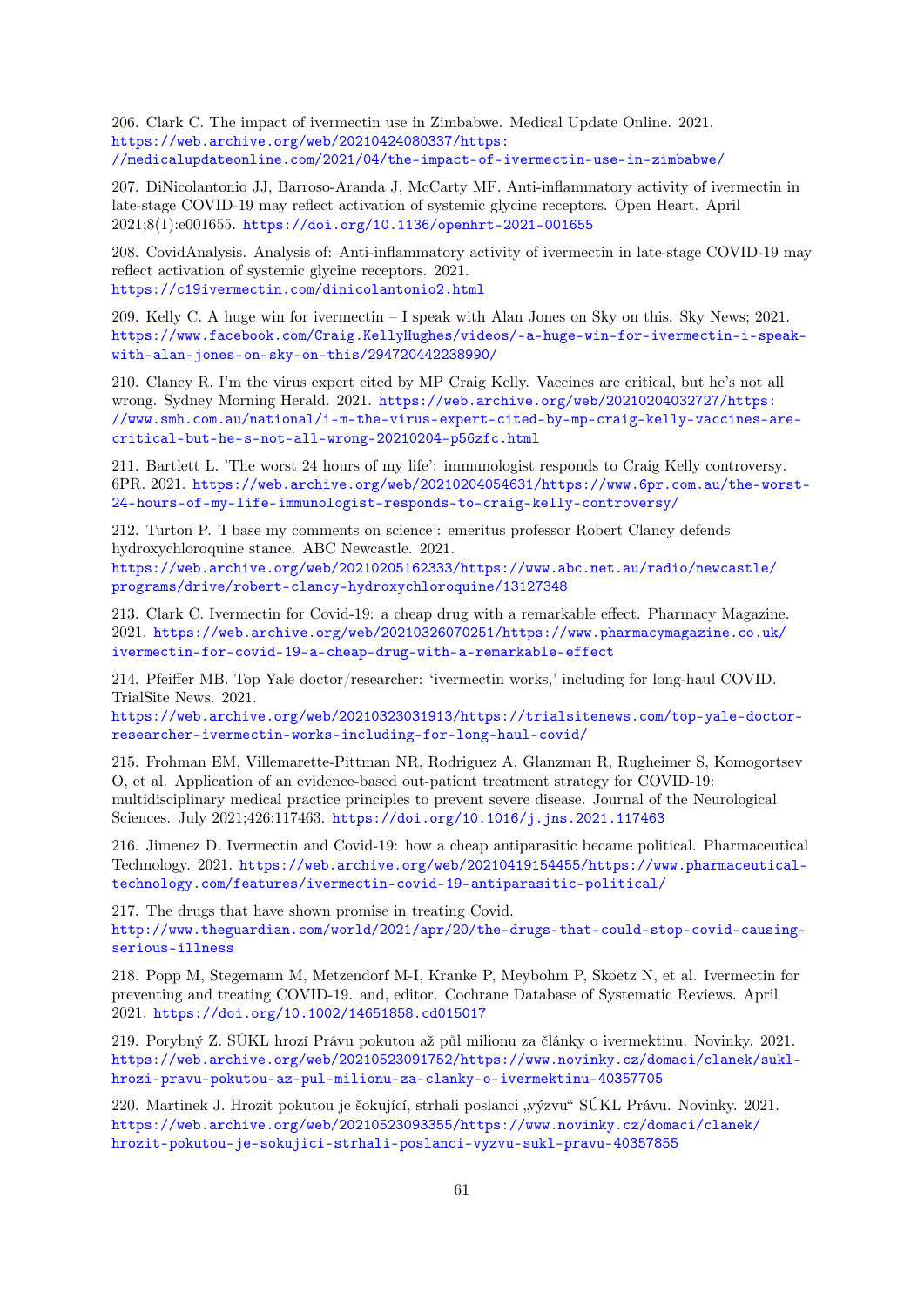221. FLCCC Alliance. The WHO's denial of ivermectin: big science, disinformation and their impacts on human rights. 2021. [https://youtu.be/YcLnW\\_3\\_r2c](https://youtu.be/YcLnW_3_r2c)

222. Lawrie TA. Ivermectin reduces the risk of death from COVID-19 – a rapid review and meta-analysis in support of the recommendation of the Front Line COVID-19 Critical Care Alliance (latest version v1.2 - 6 Jan 2021). 2021. [https://www.researchgate.net/publication/348297284\\_](https://www.researchgate.net/publication/348297284_Ivermectin_reduces_the_risk_of_death_from_COVID-19_-a_rapid_review_and_meta-analysis_in_support_of_the_recommendation_of_the_Front_Line_COVID-19_Critical_Care_Alliance_Latest_version_v12_-_6_Jan_2021) [Ivermectin\\_reduces\\_the\\_risk\\_of\\_death\\_from\\_COVID-19\\_-a\\_rapid\\_review\\_and\\_meta](https://www.researchgate.net/publication/348297284_Ivermectin_reduces_the_risk_of_death_from_COVID-19_-a_rapid_review_and_meta-analysis_in_support_of_the_recommendation_of_the_Front_Line_COVID-19_Critical_Care_Alliance_Latest_version_v12_-_6_Jan_2021)[analysis\\_in\\_support\\_of\\_the\\_recommendation\\_of\\_the\\_Front\\_Line\\_COVID-](https://www.researchgate.net/publication/348297284_Ivermectin_reduces_the_risk_of_death_from_COVID-19_-a_rapid_review_and_meta-analysis_in_support_of_the_recommendation_of_the_Front_Line_COVID-19_Critical_Care_Alliance_Latest_version_v12_-_6_Jan_2021)[19\\_Critical\\_Care\\_Alliance\\_Latest\\_version\\_v12\\_-\\_6\\_Jan\\_2021](https://www.researchgate.net/publication/348297284_Ivermectin_reduces_the_risk_of_death_from_COVID-19_-a_rapid_review_and_meta-analysis_in_support_of_the_recommendation_of_the_Front_Line_COVID-19_Critical_Care_Alliance_Latest_version_v12_-_6_Jan_2021)

223. Wu Y, Xie Y-liang, Wang X. Longitudinal CT findings in COVID-19 pneumonia: case presenting organizing pneumonia pattern. Radiology: Cardiothoracic Imaging. February 2020;2(1):e200031. <https://doi.org/10.1148/ryct.2020200031>

224. Kory P, Kanne JP. SARS-CoV-2 organising pneumonia: 'Has there been a widespread failure to identify and treat this prevalent condition in COVID-19?'. BMJ Open Respiratory Research. September 2020;7(1):e000724. <https://doi.org/10.1136/bmjresp-2020-000724>

225. Wang Y, Jin C, Wu CC, Zhao H, Liang T, Liu Z, et al. Organizing pneumonia of COVID-19: time-dependent evolution and outcome in CT findings. Tan W, editor. PLOS ONE. November 2020;15(11):e0240347. <https://doi.org/10.1371/journal.pone.0240347>

226. Gordo MLP, Weiland GB, García MG, Choperena GA. Radiologic aspects of COVID-19 pneumonia: outcomes and thoracic complications. Radiología (English Edition). January 2021;63(1):74–88. <https://doi.org/10.1016/j.rxeng.2020.11.002>

227. Griffin DO, Brennan-Rieder D, Ngo B, Kory P, Confalonieri M, Shapiro L, et al. The importance of understanding the stages of COVID-19 in treatment and trials. Aids Reviews. March 2021;23(1). <https://doi.org/10.24875/aidsrev.200001261>

<span id="page-61-0"></span>228. US National Institutes of Health. Accelerating COVID-19 Therapeutic Interventions and Vaccines (ACTIV). 2021. [https://web.archive.org/web/20210620085107/https://www.nih.gov/research](https://web.archive.org/web/20210620085107/https://www.nih.gov/research-training/medical-research-initiatives/activ)[training/medical-research-initiatives/activ](https://web.archive.org/web/20210620085107/https://www.nih.gov/research-training/medical-research-initiatives/activ)

229. US National Institutes of Health. COVID-19 therapeutics prioritized for testing in clinical trials. 2021. [https://web.archive.org/web/20210620090915/https://www.nih.gov/research](https://web.archive.org/web/20210620090915/https://www.nih.gov/research-training/medical-research-initiatives/activ/covid-19-therapeutics-prioritized-testing-clinical-trials)[training/medical-research-initiatives/activ/covid-19-therapeutics-prioritized](https://web.archive.org/web/20210620090915/https://www.nih.gov/research-training/medical-research-initiatives/activ/covid-19-therapeutics-prioritized-testing-clinical-trials)[testing-clinical-trials](https://web.archive.org/web/20210620090915/https://www.nih.gov/research-training/medical-research-initiatives/activ/covid-19-therapeutics-prioritized-testing-clinical-trials)

230. Krumholz HM, Ross JS, Presler AH, Egilman DS. What have we learnt from Vioxx? BMJ. January 2007;334(7585):120–3. <https://doi.org/10.1136/bmj.39024.487720.68>

231. Union of Concerned Scientists. GlaxoSmithKline tried to silence the scientist who exposed the dangers of its drug Avandia. 2017. [https://web.archive.org/web/20200607141316/https://www.ucsusa.org/resources/](https://web.archive.org/web/20200607141316/https://www.ucsusa.org/resources/glaxosmithkline-tried-silence-scientist-who-exposed-dangers-its-drug-avandia)

[glaxosmithkline-tried-silence-scientist-who-exposed-dangers-its-drug-avandia](https://web.archive.org/web/20200607141316/https://www.ucsusa.org/resources/glaxosmithkline-tried-silence-scientist-who-exposed-dangers-its-drug-avandia)

232. Marks JH. Lessons from corporate influence in the opioid epidemic: toward a norm of separation. Journal of Bioethical Inquiry. June 2020;17(2):173–89. <https://doi.org/10.1007/s11673-020-09982-x>

233. Union of Concerned Scientists. Pfizer pressured the FDA to downplay the risks of its arsenical animal drug. 2017.

[https://web.archive.org/web/20200607090354/https://www.ucsusa.org/resources/pfizer](https://web.archive.org/web/20200607090354/https://www.ucsusa.org/resources/pfizer-pressured-fda-downplay-risks-its-arsenical-animal-drug)[pressured-fda-downplay-risks-its-arsenical-animal-drug](https://web.archive.org/web/20200607090354/https://www.ucsusa.org/resources/pfizer-pressured-fda-downplay-risks-its-arsenical-animal-drug)

234. Union of Concerned Scientists. How Georgia-Pacific knowingly published fake science on the safety of asbestos. 2017.

[https://web.archive.org/web/20200607132738/https://www.ucsusa.org/resources/how](https://web.archive.org/web/20200607132738/https://www.ucsusa.org/resources/how-georgia-pacific-knowingly-published-fake-science-safety-asbestos)[georgia-pacific-knowingly-published-fake-science-safety-asbestos](https://web.archive.org/web/20200607132738/https://www.ucsusa.org/resources/how-georgia-pacific-knowingly-published-fake-science-safety-asbestos)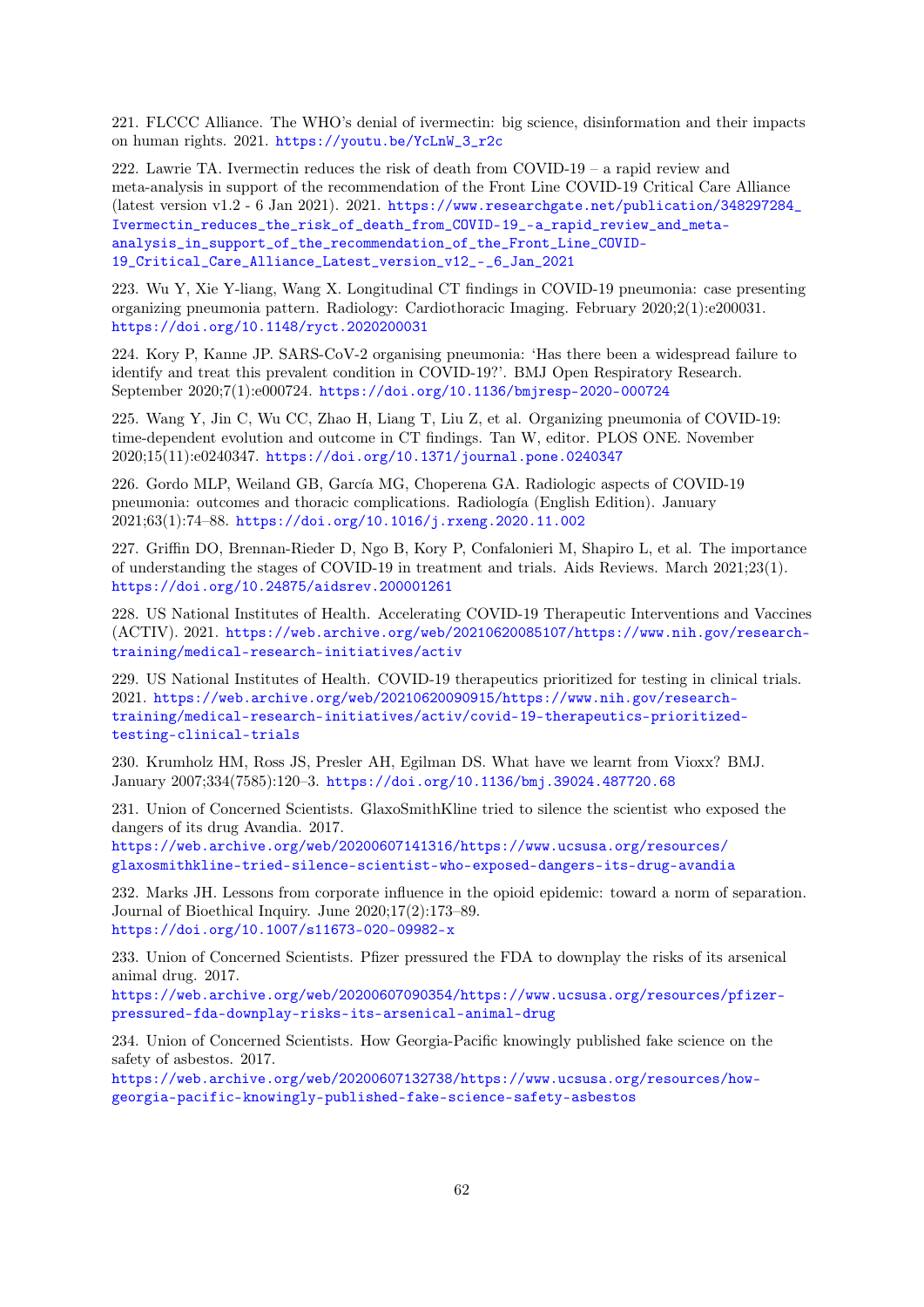235. United States District Court for the District of Columbia. Civil Action No. 99-2496 (GK), Amended Final Opinion. 2006. [https://web.archive.org/web/20210620093607/https:](https://web.archive.org/web/20210620093607/https://www.publichealthlawcenter.org/sites/default/files/resources/doj-final-opinion.pdf) [//www.publichealthlawcenter.org/sites/default/files/resources/doj-final-opinion.pdf](https://web.archive.org/web/20210620093607/https://www.publichealthlawcenter.org/sites/default/files/resources/doj-final-opinion.pdf)

236. Kory P, Meduri GU, Iglesias J, Varon J, Berkowitz K, Kornfeld H, et al. Review of the emerging evidence demonstrating the efficacy of ivermectin in the prophylaxis and treatment of COVID-19. OSF Preprints. November 2020. <https://doi.org/10.31219/osf.io/wx3zn>

237. Offord C. Frontiers removes controversial ivermectin paper pre-publication. The Scientist. 2021. [https://web.archive.org/web/20210302212452/https://www.the-scientist.com/news](https://web.archive.org/web/20210302212452/https://www.the-scientist.com/news-opinion/frontiers-removes-controversial-ivermectin-paper-pre-publication-68505)[opinion/frontiers-removes-controversial-ivermectin-paper-pre-publication-68505](https://web.archive.org/web/20210302212452/https://www.the-scientist.com/news-opinion/frontiers-removes-controversial-ivermectin-paper-pre-publication-68505)

238. Fenter F. 2 March 2021 media statement: article rejection: Review of the emerging evidence demonstrating the efficacy of ivermectin in the prophylaxis and treatment of COVID-19. Frontiers in Pharmacology. 2021.

<https://blog.frontiersin.org/2021/03/02/2-march-2021-media-statement/>

239. Review of the emerging evidence demonstrating the efficacy of ivermectin in the prophylaxis and treatment of COVID-19. 2021. [https://web.archive.org/web/20210227102954/https:](https://web.archive.org/web/20210227102954/https://www.frontiersin.org/articles/10.3389/fphar.2021.643369/abstract) [//www.frontiersin.org/articles/10.3389/fphar.2021.643369/abstract](https://web.archive.org/web/20210227102954/https://www.frontiersin.org/articles/10.3389/fphar.2021.643369/abstract)

240. Kory P, Meduri GU, Varon J, Iglesias J, Marik PE. Review of the emerging evidence demonstrating the efficacy of ivermectin in the prophylaxis and treatment of COVID-19. American Journal of Therapeutics. 2021;28(3). [https://journals.lww.com/americantherapeutics/Fulltext/](https://journals.lww.com/americantherapeutics/Fulltext/2021/00000/Review_of_the_Emerging_Evidence_Demonstrating_the.4.aspx) [2021/00000/Review\\_of\\_the\\_Emerging\\_Evidence\\_Demonstrating\\_the.4.aspx](https://journals.lww.com/americantherapeutics/Fulltext/2021/00000/Review_of_the_Emerging_Evidence_Demonstrating_the.4.aspx)

241. Unitaid, part of the World Health Organization funding ivermectin research targeting COVID-19 led by British expert. TrialSite News. 2020. [https://web.archive.org/web/20201229153431/https:](https://web.archive.org/web/20201229153431/https://trialsitenews.com/unitaid-part-of-the-world-health-organization-funding-ivermectin-research-targeting-covid-19-led-by-british-expert/) [//trialsitenews.com/unitaid-part-of-the-world-health-organization-funding-ivermectin](https://web.archive.org/web/20201229153431/https://trialsitenews.com/unitaid-part-of-the-world-health-organization-funding-ivermectin-research-targeting-covid-19-led-by-british-expert/)[research-targeting-covid-19-led-by-british-expert/](https://web.archive.org/web/20201229153431/https://trialsitenews.com/unitaid-part-of-the-world-health-organization-funding-ivermectin-research-targeting-covid-19-led-by-british-expert/)

<span id="page-62-0"></span>242. Ravelo JL. Unitaid chief: we need to 'double down' on R&D for COVID-19 treatment. Devex. 2021. [https://web.archive.org/web/20210422130105/https://www.devex.com/news/unitaid](https://web.archive.org/web/20210422130105/https://www.devex.com/news/unitaid-chief-we-need-to-double-down-on-r-d-for-covid-19-treatment-99708)[chief-we-need-to-double-down-on-r-d-for-covid-19-treatment-99708](https://web.archive.org/web/20210422130105/https://www.devex.com/news/unitaid-chief-we-need-to-double-down-on-r-d-for-covid-19-treatment-99708)

243. News roundup: Dr. Tess Lawrie discusses her ivermectin meta-analysis, the FDA, and Dr. Andrew Hill. TrialSite News. 2021. <https://youtu.be/y2FWPQm6sxw?t=349>

244. Indian Council of Medical Research COVID-19 National Task Force. Clinical guidance for management of adult COVID-19 patients. 2021.

[https://web.archive.org/web/20210422171548/https:](https://web.archive.org/web/20210422171548/https://www.icmr.gov.in/pdf/covid/techdoc/COVID19_Management_Algorithm_22042021_v1.pdf)

[//www.icmr.gov.in/pdf/covid/techdoc/COVID19\\_Management\\_Algorithm\\_22042021\\_v1.pdf](https://web.archive.org/web/20210422171548/https://www.icmr.gov.in/pdf/covid/techdoc/COVID19_Management_Algorithm_22042021_v1.pdf)

245. Garegnani LI, Madrid E, Meza N. Misleading clinical evidence and systematic reviews on ivermectin for COVID-19. BMJ Evidence-Based Medicine. April 2021;:bmjebm–2021–111678. <https://doi.org/10.1136/bmjebm-2021-111678>

246. Dent G. Ivermectin: why a potential COVID treatment isn't recommended for use. 2021. [https://web.archive.org/web/20210424104752/https://www.gavi.org/vaccineswork/](https://web.archive.org/web/20210424104752/https://www.gavi.org/vaccineswork/ivermectin-why-potential-covid-treatment-isnt-recommended-use) [ivermectin-why-potential-covid-treatment-isnt-recommended-use](https://web.archive.org/web/20210424104752/https://www.gavi.org/vaccineswork/ivermectin-why-potential-covid-treatment-isnt-recommended-use)

247. MedicalUpdateOnline. In discussion with Dr Jackie Stone - full interview. 2021. <https://youtu.be/DtoOw9VqjI0>

248. McMillan P, Chetty S. Alternative therapy options for COVID-19 with Dr Shankara Chetty, South Africa. 2021. <https://youtu.be/VTqmXOAU2mQ?t=2070>

249. Brown KR, Ricci FM, Ottesen E. Ivermectin: effectiveness in lymphatic filariasis. Parasitology. October 2000;121(S1):S133–S146. <https://doi.org/10.1017/s0031182000006570>

250. Petition e-3265 (Health) initiated by Kanji Nakatsu from Kingston, Ontario. 2021. [https://web.archive.org/web/20210425151051/https:](https://web.archive.org/web/20210425151051/https://petitions.ourcommons.ca/en/Petition/Details?Petition=e-3265) [//petitions.ourcommons.ca/en/Petition/Details?Petition=e-3265](https://web.archive.org/web/20210425151051/https://petitions.ourcommons.ca/en/Petition/Details?Petition=e-3265)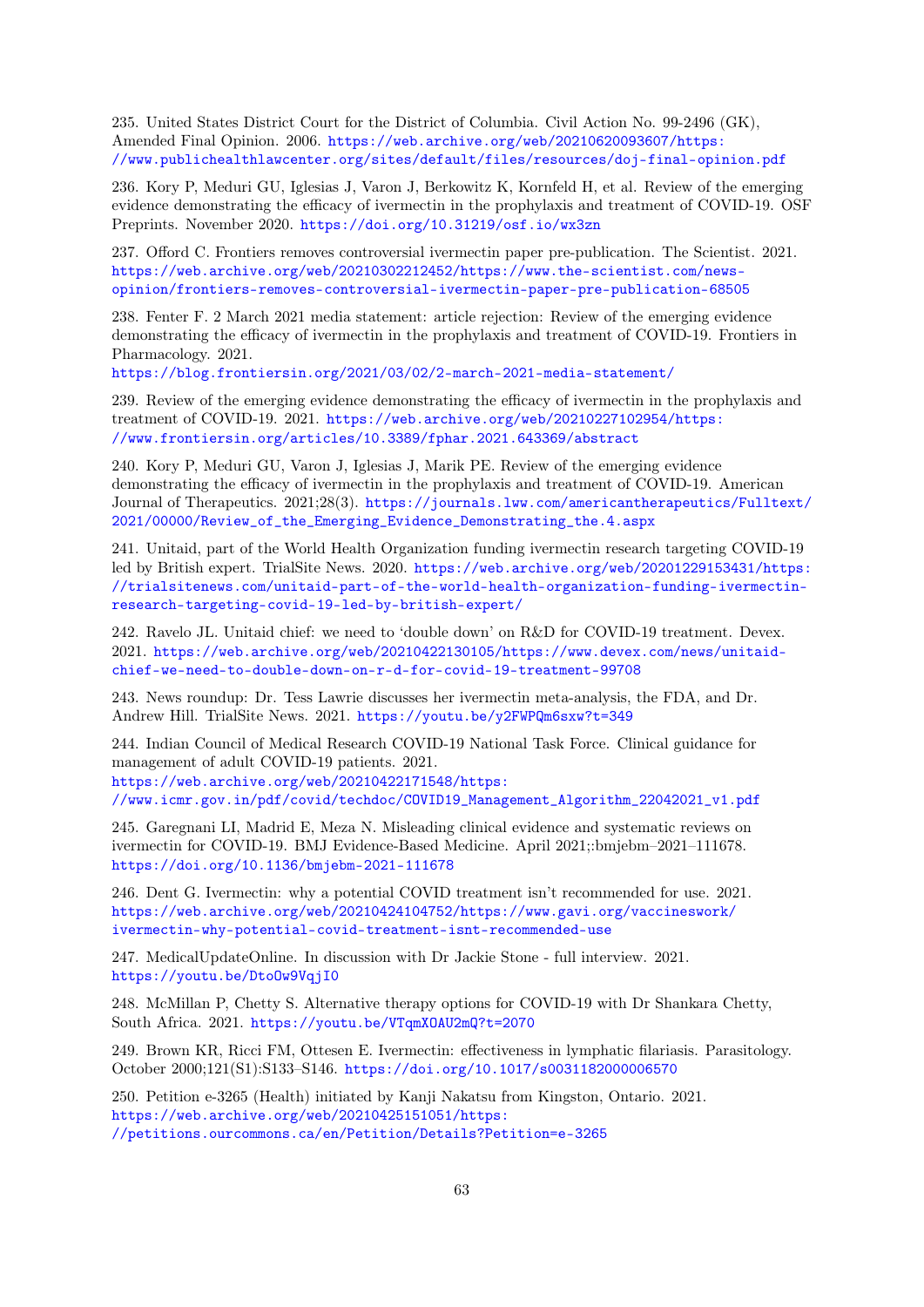251. British Ivermectin Recommendation Development. The First International Ivermectin for Covid Conference – 24th to 25th April 2021. 2021. <https://bird-group.org/conference-post-event/>

252. Khan MSI, Khan MSI, Debnath CR, Nath PN, Mahtab MA, Nabeka H, et al. Reply to "Ivermectin treatment may improve the prognosis of patients with COVID-19". Archivos de Bronconeumología. April 2021;57:65–6. <https://doi.org/10.1016/j.arbres.2020.12.013>

253. Peers T. Histamine Intolerance (HIT), Mast Cell Activation Syndrome (MCAS) and Long Covid (LC). 2020. [https://web.archive.org/web/20210620201817/https://static1.squarespace.com/](https://web.archive.org/web/20210620201817/https://static1.squarespace.com/static/5a4269f28c56a85fe95206ea/t/5fdbcd3932dbdf6e63fdace7/1608240486599/DrTinaPeers-LongCovid-17Dec2020.pdf) [static/5a4269f28c56a85fe95206ea/t/5fdbcd3932dbdf6e63fdace7/1608240486599/DrTinaPeers-](https://web.archive.org/web/20210620201817/https://static1.squarespace.com/static/5a4269f28c56a85fe95206ea/t/5fdbcd3932dbdf6e63fdace7/1608240486599/DrTinaPeers-LongCovid-17Dec2020.pdf)[LongCovid-17Dec2020.pdf](https://web.archive.org/web/20210620201817/https://static1.squarespace.com/static/5a4269f28c56a85fe95206ea/t/5fdbcd3932dbdf6e63fdace7/1608240486599/DrTinaPeers-LongCovid-17Dec2020.pdf)

254. Bruno M de los Angeles Peral de. Ivermectin reproposing for mild stage COVID-19 outpatients (NCT04784481). ClinicalTrials.gov. 2021. <https://clinicaltrials.gov/ct2/show/NCT04784481>

255. Chahla R. Research protocol for reproposing of ivermectin in the treatment of mild stage patients with corona virus disease (COVID-19) in primary health care centers. 2020. [https://msptucuman.gov.ar/wordpress/wp-content/uploads/2021/03/PROTOCOL-IVERMECTIN-](https://msptucuman.gov.ar/wordpress/wp-content/uploads/2021/03/PROTOCOL-IVERMECTIN-REPROPOSING-in-mild-Covid-19-%E2%80%93-IVER-LEVETUC.es_.en_.pdf)[REPROPOSING-in-mild-Covid-19-%E2%80%93-IVER-LEVETUC.es\\_.en\\_.pdf](https://msptucuman.gov.ar/wordpress/wp-content/uploads/2021/03/PROTOCOL-IVERMECTIN-REPROPOSING-in-mild-Covid-19-%E2%80%93-IVER-LEVETUC.es_.en_.pdf)

256. Argentina Ministry of Public Health completes IVER-Leve ivermectin study: results show clinical benefit. TrialSite News. 2021. [https://trialsitenews.com/argentina-ministry-of-public](https://trialsitenews.com/argentina-ministry-of-public-health-completes-iver-leve-ivermectin-study-results-show-clinical-benefit/)[health-completes-iver-leve-ivermectin-study-results-show-clinical-benefit/](https://trialsitenews.com/argentina-ministry-of-public-health-completes-iver-leve-ivermectin-study-results-show-clinical-benefit/)

257. Chahla RE, Ruiz LM, Mena T, Brepe Y, Terranova P, Ortega ES, et al. Cluster randomised trials - ivermectin repurposing for COVID-19 treatment of outpatients with mild disease in primary health care centers. Research Square. May 2021. <https://doi.org/10.21203/rs.3.rs-495945%2Fv1>

258. Mexico City Wide Innovative Population-Level Study Administers Ivermectin-based Home Kits with Drastic Reduction in Hospitalizations. TrialSite News. 2021. [https://trialsitenews.com/mexico-city-wide-innovative-population-level-study](https://trialsitenews.com/mexico-city-wide-innovative-population-level-study-administers-ivermectin-based-home-kits-with-drastic-reduction-in-hospitalizations/)[administers-ivermectin-based-home-kits-with-drastic-reduction-in-hospitalizations/](https://trialsitenews.com/mexico-city-wide-innovative-population-level-study-administers-ivermectin-based-home-kits-with-drastic-reduction-in-hospitalizations/)

259. Roche D, O'Connor C, Murphy M. Ivermectin in dermatology: why it 'mite' be useless against COVID-19. Clinical and Experimental Dermatology. April 2021. <https://doi.org/10.1111/ced.14704>

260. Chahla RE. Prophylaxis Covid-19 in healthcare agents by intensive treatment with ivermectin and iota-carrageenan. ClinicalTrialsgov. 2021. <https://clinicaltrials.gov/ct2/show/NCT04701710>

261. Shouman W, Hegazy A, Nafae R, Sileem A. Use of ivermectin as a potential chemoprophylaxis for COVID-19 in Egypt: a randomised clinical trial. Journal of Clinical and Diagnostic Research. 2021. [https:](https://www.jcdr.net/articles/PDF/14529/46795_CE[Ra]_F(Sh)_PF1(SY_OM)_PFA_(OM)_PN(KM).pdf)

[//www.jcdr.net/articles/PDF/14529/46795\\_CE\[Ra\]\\_F\(Sh\)\\_PF1\(SY\\_OM\)\\_PFA\\_\(OM\)\\_PN\(KM\).pdf](https://www.jcdr.net/articles/PDF/14529/46795_CE[Ra]_F(Sh)_PF1(SY_OM)_PFA_(OM)_PN(KM).pdf)

262. Elgazzar A, Eltaweel A, Youssef SA, Hany B, Hafez M, Moussa H. Efficacy and safety of ivermectin for treatment and prophylaxis of COVID-19 pandemic. December 2020. <https://doi.org/10.21203/rs.3.rs-100956/v3>

263. Bartoszko JJ, Siemieniuk RAC, Kum E, Qasim A, Zeraatkar D, Ge L, et al. Prophylaxis against COVID-19: living systematic review and network meta-analysis. BMJ. April 2021;:n949. <https://doi.org/10.1136/bmj.n949>

264. Padhy BM, Mohanty RR, Das S, Meher BR. Therapeutic potential of ivermectin as add on treatment in COVID 19: a systematic review and meta-analysis. Journal of Pharmacy & Pharmaceutical Sciences. November 2020;23:462–9. <https://doi.org/10.18433/jpps31457>

265. Castañeda-Sabogal A, Chambergo-Michilot D, Toro-Huamanchumo CJ, Silva-Rengifo C, Gonzales-Zamora J, Barboza JJ. Outcomes of ivermectin in the treatment of COVID-19: a systematic review and meta-analysis. medRxiv. January 2021. <https://doi.org/10.1101/2021.01.26.21250420>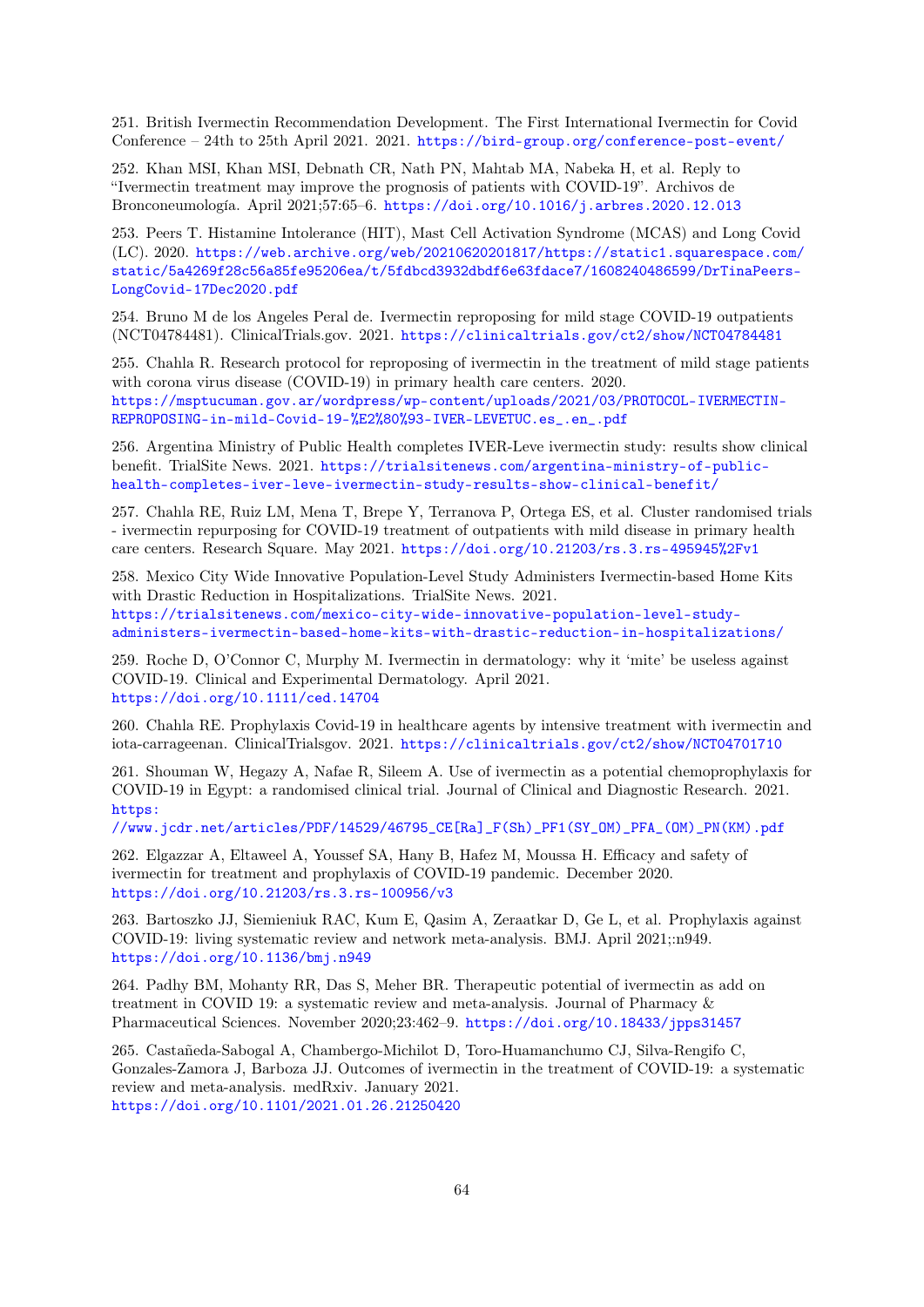266. Siemieniuk RAC, Bartoszko JJ, Ge L, Zeraatkar D, Izcovich A, Kum E, et al. Drug treatments for COVID-19: living systematic review and network meta-analysis. BMJ. July 2020;:m2980. <https://doi.org/10.1136/bmj.m2980>

267. Nuki P. Pfizer is testing a pill that, if successful, could become first-ever home cure for COVID-19. Montreal Gazette. 2021. [https://web.archive.org/web/20210426155038/https:](https://web.archive.org/web/20210426155038/https://montrealgazette.com/news/world/pfizer-is-testing-a-pill-that-if-successful-could-become-first-ever-home-cure-for-covid-19) [//montrealgazette.com/news/world/pfizer-is-testing-a-pill-that-if-successful-could](https://web.archive.org/web/20210426155038/https://montrealgazette.com/news/world/pfizer-is-testing-a-pill-that-if-successful-could-become-first-ever-home-cure-for-covid-19)[become-first-ever-home-cure-for-covid-19](https://web.archive.org/web/20210426155038/https://montrealgazette.com/news/world/pfizer-is-testing-a-pill-that-if-successful-could-become-first-ever-home-cure-for-covid-19)

268. Williams J. Pfizer CEO: oral drug to stop coronavirus could be ready next year. The Hill. 2021. [https://web.archive.org/web/20210427183722/https://thehill.com/policy/healthcare/](https://web.archive.org/web/20210427183722/https://thehill.com/policy/healthcare/550501-pfizer-ceo-oral-drug-to-stop-coronavirus-could-be-ready-next-year) [550501-pfizer-ceo-oral-drug-to-stop-coronavirus-could-be-ready-next-year](https://web.archive.org/web/20210427183722/https://thehill.com/policy/healthcare/550501-pfizer-ceo-oral-drug-to-stop-coronavirus-could-be-ready-next-year)

269. Merck & Co/MSD. Amid humanitarian crisis in India, Merck announces voluntary licensing agreements with five indian generics manufacturers to accelerate and expand global access to molnupiravir, an investigational oral therapeutic for the treatment of COVID-19. 2021. [https://web.archive.org/web/20210510103733/https://www.merck.com/news/amid](https://web.archive.org/web/20210510103733/https://www.merck.com/news/amid-humanitarian-crisis-in-india-merck-announces-voluntary-licensing-agreements-with-five-indian-generics-manufacturers-to-accelerate-and-expand-global-access-to-molnupiravir-an-investigational-ora/)[humanitarian-crisis-in-india-merck-announces-voluntary-licensing-agreements-with](https://web.archive.org/web/20210510103733/https://www.merck.com/news/amid-humanitarian-crisis-in-india-merck-announces-voluntary-licensing-agreements-with-five-indian-generics-manufacturers-to-accelerate-and-expand-global-access-to-molnupiravir-an-investigational-ora/)[five-indian-generics-manufacturers-to-accelerate-and-expand-global-access-to](https://web.archive.org/web/20210510103733/https://www.merck.com/news/amid-humanitarian-crisis-in-india-merck-announces-voluntary-licensing-agreements-with-five-indian-generics-manufacturers-to-accelerate-and-expand-global-access-to-molnupiravir-an-investigational-ora/)[molnupiravir-an-investigational-ora/](https://web.archive.org/web/20210510103733/https://www.merck.com/news/amid-humanitarian-crisis-in-india-merck-announces-voluntary-licensing-agreements-with-five-indian-generics-manufacturers-to-accelerate-and-expand-global-access-to-molnupiravir-an-investigational-ora/)

270. Frontline Covid-19 Critical Care. Our webinar from last week (April 21) has been taken down from YouTube. <https://twitter.com/Covid19Critical/status/1387023203206369283;> 2021. <https://twitter.com/Covid19Critical/status/1387023203206369283>

271. Sinkins E. SA epidemiologist Professor Karim to join World Health Organisation's science council. News24. 2021. [https://web.archive.org/web/20210429053325/https:](https://web.archive.org/web/20210429053325/https://www.news24.com/witness/news/sa-epidemiologist-professor-karim-to-join-world-health-organisations-science-council-20210429) [//www.news24.com/witness/news/sa-epidemiologist-professor-karim-to-join-world-health](https://web.archive.org/web/20210429053325/https://www.news24.com/witness/news/sa-epidemiologist-professor-karim-to-join-world-health-organisations-science-council-20210429)[organisations-science-council-20210429](https://web.archive.org/web/20210429053325/https://www.news24.com/witness/news/sa-epidemiologist-professor-karim-to-join-world-health-organisations-science-council-20210429)

272. Lawmaker threatens legal action if 'ivermectin pantry' blocked. CNN Philippines. 2021. [https://web.archive.org/web/20210428134340/https://cnnphilippines.com/news/2021/4/28/](https://web.archive.org/web/20210428134340/https://cnnphilippines.com/news/2021/4/28/defensor-legal-action-ivermectin-distribution.html) [defensor-legal-action-ivermectin-distribution.html](https://web.archive.org/web/20210428134340/https://cnnphilippines.com/news/2021/4/28/defensor-legal-action-ivermectin-distribution.html)

273. Offord C. Frontiers pulls special COVID-19 issue after content dispute. The Scientist. 2021. [https://web.archive.org/web/20210428203441/https://www.the-scientist.com/news](https://web.archive.org/web/20210428203441/https://www.the-scientist.com/news-opinion/frontiers-pulls-special-covid-19-issue-after-content-dispute-68721)[opinion/frontiers-pulls-special-covid-19-issue-after-content-dispute-68721](https://web.archive.org/web/20210428203441/https://www.the-scientist.com/news-opinion/frontiers-pulls-special-covid-19-issue-after-content-dispute-68721)

274. Albertini MC, Sestili P, Malone R, Haimes H. Resignation in protest, Frontiers in Pharmacology topic editors, Treating COVID-19 with currently available drugs. 2021. [https://web.archive.org/web/20210613085014/https://www.hartgroup.org/wp](https://web.archive.org/web/20210613085014/https://www.hartgroup.org/wp-content/uploads/2021/05/ResignationsFrontiers.pdf)[content/uploads/2021/05/ResignationsFrontiers.pdf](https://web.archive.org/web/20210613085014/https://www.hartgroup.org/wp-content/uploads/2021/05/ResignationsFrontiers.pdf)

275. Hackethal V. How molnupiravir moved to the head of the 'COVID pill' pack. MedPage Today. 2021. [https://web.archive.org/web/20210428230545/https://www.medpagetoday.com/special](https://web.archive.org/web/20210428230545/https://www.medpagetoday.com/special-reports/exclusives/92323)[reports/exclusives/92323](https://web.archive.org/web/20210428230545/https://www.medpagetoday.com/special-reports/exclusives/92323)

276. Bavorská CSU chce odblokovat ivermektin. Novinky. 2021. [https://web.archive.org/web/20210523092244/https:](https://web.archive.org/web/20210523092244/https://www.novinky.cz/koronavirus/clanek/bavorska-csu-chce-odblokovat-ivermektin-40358653) [//www.novinky.cz/koronavirus/clanek/bavorska-csu-chce-odblokovat-ivermektin-40358653](https://web.archive.org/web/20210523092244/https://www.novinky.cz/koronavirus/clanek/bavorska-csu-chce-odblokovat-ivermektin-40358653)

277. CovidAnalysis. Ivermectin for COVID-19: real-time meta analysis of 52 studies. 2021. <https://web.archive.org/web/20210502191954/https://ivmmeta.com/>

278. Aguirre Chang G, Trujillo Figueredo A. Post-acute and chronic COVID: therapeutic plan for patients with persistent symptoms of COVID. ResearchGate. April 2021. <https://www.researchgate.net/publication/351274265>

279. Šopfová K, Plesník V. Ivermektin je slibný lék. Využijme ho, říká poslanec bavorského sněmu Reiss. Novinky. 2021.

[https://web.archive.org/web/20210523085122/https://www.novinky.cz/domaci/clanek/](https://web.archive.org/web/20210523085122/https://www.novinky.cz/domaci/clanek/ivermektin-je-slibny-lek-vyuzijme-ho-rika-poslanec-bavorskeho-snemu-reiss-40358800) [ivermektin-je-slibny-lek-vyuzijme-ho-rika-poslanec-bavorskeho-snemu-reiss-40358800](https://web.archive.org/web/20210523085122/https://www.novinky.cz/domaci/clanek/ivermektin-je-slibny-lek-vyuzijme-ho-rika-poslanec-bavorskeho-snemu-reiss-40358800)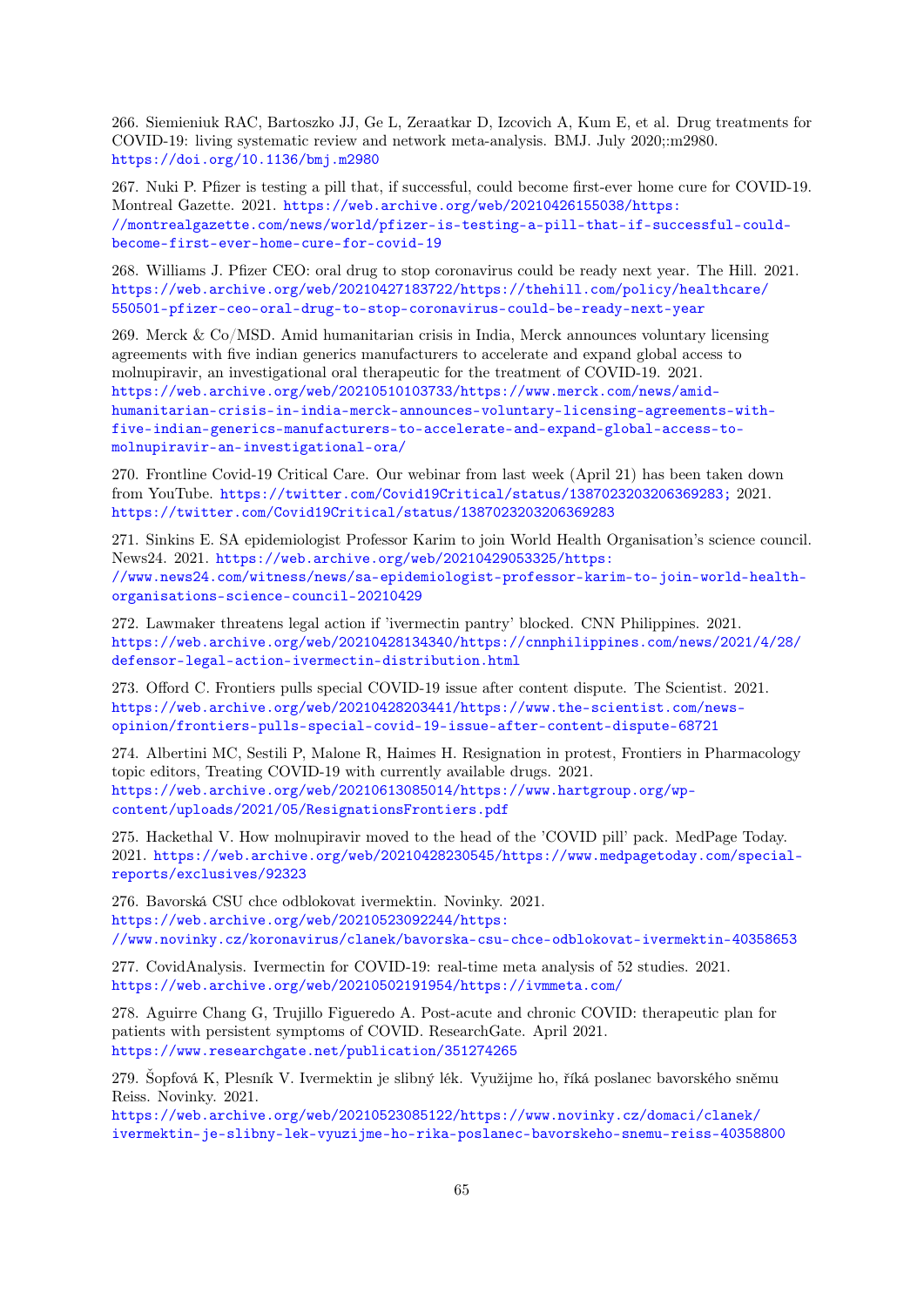280. Seidenath B. Wirkstoff Ivermectin: CSU-Fraktion will Therapieforschung für COVID-19 ausweiten. 2021.

[https://web.archive.org/web/20210509202818/https://www.bernhard-seidenath.de/](https://web.archive.org/web/20210509202818/https://www.bernhard-seidenath.de/wirkstoff-ivermectin-csu-fraktion-will-therapieforschung-fuer-covid-19-ausweiten/) [wirkstoff-ivermectin-csu-fraktion-will-therapieforschung-fuer-covid-19-ausweiten/](https://web.archive.org/web/20210509202818/https://www.bernhard-seidenath.de/wirkstoff-ivermectin-csu-fraktion-will-therapieforschung-fuer-covid-19-ausweiten/)

281. Bhorat Q, Bhorat A. A qualitative analysis of seven ivermectin formulations in South Africa. South African Medical Journal. 2021;111(4). <http://www.samj.org.za/index.php/samj/article/view/13210>

282. Hope JR. Ivermectin for the World. La Vergne: Hope Pressworks INTL LLC; 2021. <https://www.amazon.com/dp/B0943T564G>

283. CovidAnalysis. Analysis of: Ivermectin and the odds of hospitalization due to COVID-19: evidence from a quasi-experimental analysis based on a public intervention in Mexico City. 2021. <https://c19ivermectin.com/merino.html>

284. Merino J, Borja VH, Lopez O, Ochoa JA, Clark E, Petersen L, et al. Ivermectin and the odds of hospitalization due to COVID-19: evidence from a quasi-experimental analysis based on a public intervention in Mexico City. SocArXiv. May 2021. <https://doi.org/10.31235/osf.io/r93g4>

285. Karale S, Bansal V, Makadia J, Tayyeb M, Khan H, Ghanta SS, et al. A meta-analysis of mortality need for ICU admission, use of mechanical ventilation and adverse effects with ivermectin use in COVID-19 patients. medRxiv. May 2021. <https://doi.org/10.1101/2021.04.30.21256415>

286. CovidAnalysis. Analysis of: A meta-analysis of mortality need for ICU admission, use of mechanical ventilation and adverse effects with ivermectin use in COVID-19 patients. 2021. <https://c19ivermectin.com/karale.html>

287. Okumuş N, Demirtürk N, Çetinkaya RA, Güner R, Yaşar Avcı İsmail, Orhan S, et al. Evaluation of the effectiveness and safety of adding ivermectin to treatment in severe COVID-19 patients. BMC Infectious Diseases. May 2021;21(1). <https://doi.org/10.1186/s12879-021-06104-9>

288. CovidAnalysis. Analysis of: Evaluation of the effectiveness and safety of adding ivermectin to treatment in severe COVID-19 patients. 2021. <https://c19ivermectin.com/okumus.html>

289. Henderson J. Judge orders hospital to give COVID patient ivermectin. MedPage Today. 2021. [https://web.archive.org/web/20210504213924if\\_/https://www.medpagetoday.com/special](https://web.archive.org/web/20210504213924if_/https://www.medpagetoday.com/special-reports/exclusives/92415)[reports/exclusives/92415](https://web.archive.org/web/20210504213924if_/https://www.medpagetoday.com/special-reports/exclusives/92415)

290. Pfeiffer MB. When nothing else works, judges are siding with ivermectin. TrialSite News. 2021. [https://web.archive.org/web/20210506023227/https://trialsitenews.com/when-nothing](https://web.archive.org/web/20210506023227/https://trialsitenews.com/when-nothing-else-works-judges-are-siding-with-ivermectin/)[else-works-judges-are-siding-with-ivermectin/](https://web.archive.org/web/20210506023227/https://trialsitenews.com/when-nothing-else-works-judges-are-siding-with-ivermectin/)

291. European Centre for Disease Prevention and Control. Treatment and pharmaceutical prophylaxis of COVID-19. 2021. [https://web.archive.org/web/20210509201735/https:](https://web.archive.org/web/20210509201735/https://www.ecdc.europa.eu/en/covid-19/latest-evidence/treatment) [//www.ecdc.europa.eu/en/covid-19/latest-evidence/treatment](https://web.archive.org/web/20210509201735/https://www.ecdc.europa.eu/en/covid-19/latest-evidence/treatment)

292. US National Institutes of Health. Ivermectin – COVID-19 treatment guidelines. 2021. [https://web.archive.org/web/20210323023006/https:](https://web.archive.org/web/20210323023006/https://www.covid19treatmentguidelines.nih.gov/antiviral-therapy/ivermectin/) [//www.covid19treatmentguidelines.nih.gov/antiviral-therapy/ivermectin/](https://web.archive.org/web/20210323023006/https://www.covid19treatmentguidelines.nih.gov/antiviral-therapy/ivermectin/)

293. Beltran-Gonzalez JL, Gonzalez-Gamez M, Mendoza-Enciso E-A, Esparza-Maldonado RJ, Hernanez-Palacios D, Duenas-Campos S, et al. Efficacy and safety of ivermectin and hydroxychloroquine in patients with severe COVID-19. A randomized controlled trial. medRxiv. February 2021. <https://doi.org/10.1101/2021.02.18.21252037>

294. Qureshi U, Mir S, Naz S, Nur-e-Alam M, Ahmed S, Ul-Haq Z. Mechanistic insights into the inhibitory activity of FDA approved ivermectin against SARS-CoV-2: old drug with new implications. Journal of Biomolecular Structure and Dynamics. May 2021;:1–12. <https://doi.org/10.1080/07391102.2021.1906750>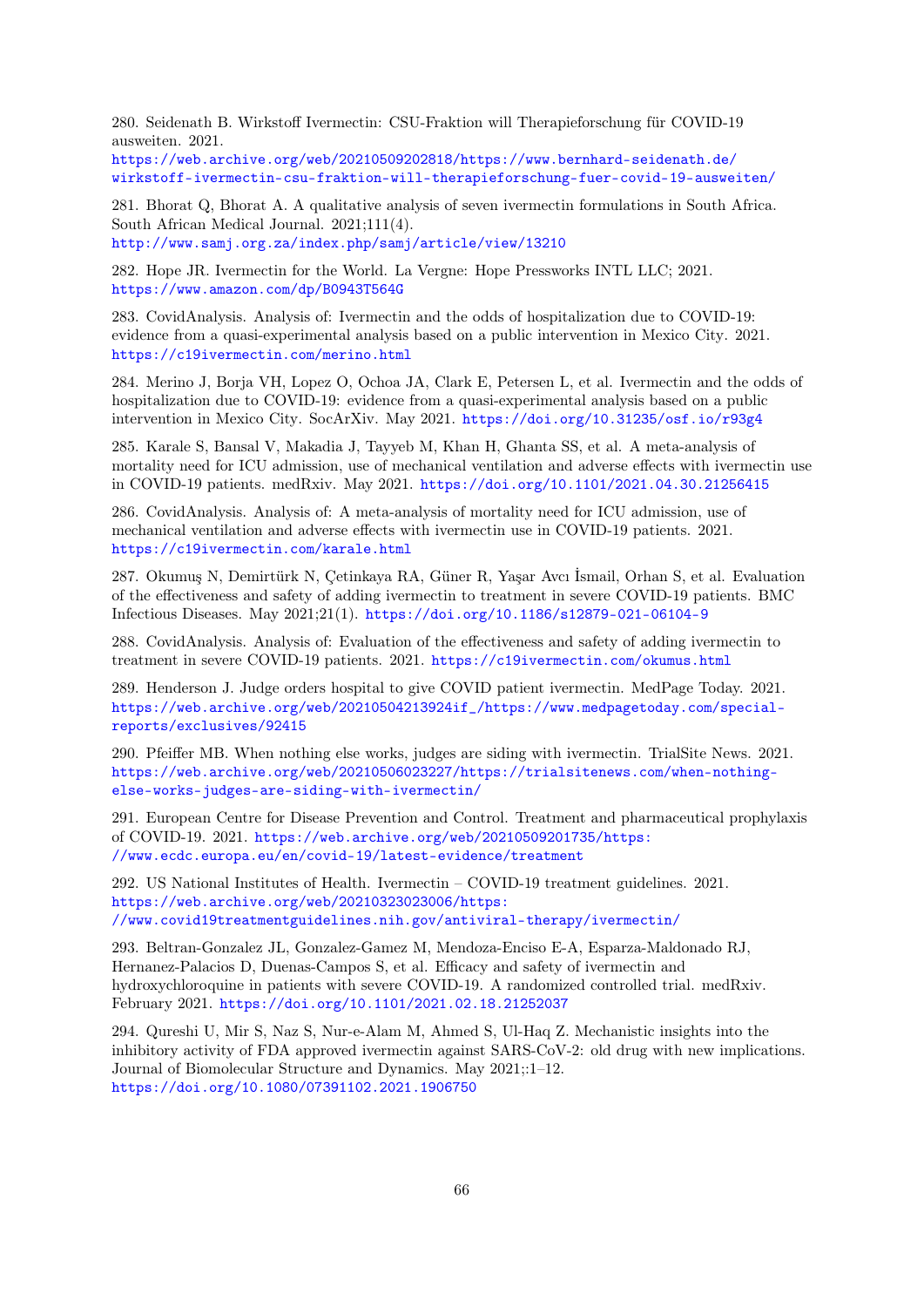295. Abdelgawad M, Allam S, Shaheen MA, Hussein MA, Elkot HA, Gaber AA, et al. An Overview of COVID-19 Treatment: Possible Candidates Based on Drug Repurposing and Molecular Docking. Canadian Journal of Medicine. 2021. <https://doi.org/10.33844/cjm.2021.60499>

296. Senate of the Philippines. Press Release - PRIB: transcript of Zoom interview of Senate President Vicente C. Sotto III. 2021. [http://legacy.senate.gov.ph/press\\_release/2021/0506\\_prib1.asp](http://legacy.senate.gov.ph/press_release/2021/0506_prib1.asp)

297. Conspiracy or rational science? Philippines ivermectin debate intensifies as president orders large national ivermectin clinical trial. TrialSite News. 2021.

[https://web.archive.org/web/20210507205341/https://trialsitenews.com/conspiracy-or](https://web.archive.org/web/20210507205341/https://trialsitenews.com/conspiracy-or-rational-science-philippines-ivermectin-debate-intensifies-as-president-orders-large-national-ivermectin-clinical-trial/)[rational-science-philippines-ivermectin-debate-intensifies-as-president-orders-large](https://web.archive.org/web/20210507205341/https://trialsitenews.com/conspiracy-or-rational-science-philippines-ivermectin-debate-intensifies-as-president-orders-large-national-ivermectin-clinical-trial/)[national-ivermectin-clinical-trial/](https://web.archive.org/web/20210507205341/https://trialsitenews.com/conspiracy-or-rational-science-philippines-ivermectin-debate-intensifies-as-president-orders-large-national-ivermectin-clinical-trial/)

298. Valente CS. Dela Peña: govt allocates P22M for ivermectin clinical trials. Manila Times. 2021. [https://web.archive.org/web/20210516200145/https://www.manilatimes.net/2021/05/06/](https://web.archive.org/web/20210516200145/https://www.manilatimes.net/2021/05/06/news/dela-pena-govt-allocates-p22m-for-ivermectin-clinical-trials/870861/) [news/dela-pena-govt-allocates-p22m-for-ivermectin-clinical-trials/870861/](https://web.archive.org/web/20210516200145/https://www.manilatimes.net/2021/05/06/news/dela-pena-govt-allocates-p22m-for-ivermectin-clinical-trials/870861/)

299. FLCCC Alliance Global Expert Panel. The WHO and public health organizations' denial of ivermectin: standing up for human rights in COVID care. 2021. <https://youtu.be/fWB4nDTr3wo>

300. Association Bon Sens. 2021. <https://web.archive.org/web/20210319032242/https://bonsens.info/>

301. Herbeck D. After judge orders hospital to use experimental Covid-19 treatment, woman recovers. Buffalo News. 2021. [https://web.archive.org/web/20210127174545/https:](https://web.archive.org/web/20210127174545/https://buffalonews.com/news/local/after-judge-orders-hospital-to-use-experimental-covid-19-treatment-woman-recovers/article_a9eb315c-5694-11eb-aac5-53b541448755.html) [//buffalonews.com/news/local/after-judge-orders-hospital-to-use-experimental-covid-](https://web.archive.org/web/20210127174545/https://buffalonews.com/news/local/after-judge-orders-hospital-to-use-experimental-covid-19-treatment-woman-recovers/article_a9eb315c-5694-11eb-aac5-53b541448755.html)[19-treatment-woman-recovers/article\\_a9eb315c-5694-11eb-aac5-53b541448755.html](https://web.archive.org/web/20210127174545/https://buffalonews.com/news/local/after-judge-orders-hospital-to-use-experimental-covid-19-treatment-woman-recovers/article_a9eb315c-5694-11eb-aac5-53b541448755.html)

302. Lorigo RC. The Law Office of Ralph C. Lorigo in the News. 2021. <https://www.lorigo.com/news>

303. Well-respected Australian researcher: consider triple therapy (ivermectin, zinc, doxycycline) for COVID-19. TrialSite News. 2020. [https://web.archive.org/web/20200820141526/https:](https://web.archive.org/web/20200820141526/https://trialsitenews.com/well-respected-australian-researcher-consider-triple-therapy-ivermectin-zinc-doxycycline-for-covid-19/) [//trialsitenews.com/well-respected-australian-researcher-consider-triple-therapy](https://web.archive.org/web/20200820141526/https://trialsitenews.com/well-respected-australian-researcher-consider-triple-therapy-ivermectin-zinc-doxycycline-for-covid-19/)[ivermectin-zinc-doxycycline-for-covid-19/](https://web.archive.org/web/20200820141526/https://trialsitenews.com/well-respected-australian-researcher-consider-triple-therapy-ivermectin-zinc-doxycycline-for-covid-19/)

304. Machanick P. Ivermectin: COVID-19 miracle cure or cruel hoax? ResearchGate. May 2021. <https://doi.org/10.13140/RG.2.2.13641.06249>

305. Shahbaznejad L, Davoudi A, Eslami G, Markowitz JS, Navaeifar MR, Hosseinzadeh F, et al. Effect of ivermectin on COVID-19: a multicenter double-blind randomized controlled clinical trial. Clinical Therapeutics. May 2021. <https://doi.org/10.1016/j.clinthera.2021.04.007>

306. CovidAnalysis. Analysis of: Effect of ivermectin on COVID-19: a multicenter double-blind randomized controlled clinical trial. 2021. <https://c19ivermectin.com/shahbaznejad.html>

<span id="page-66-0"></span>307. Mark Suzman. Why we focus on vaccine equity. 2021. [https://web.archive.org/web/20210531054322/https:](https://web.archive.org/web/20210531054322/https://www.gatesfoundation.org/ideas/articles/coronavirus-vaccine-equitable-access) [//www.gatesfoundation.org/ideas/articles/coronavirus-vaccine-equitable-access](https://web.archive.org/web/20210531054322/https://www.gatesfoundation.org/ideas/articles/coronavirus-vaccine-equitable-access)

308. Nardelli P, Zangrillo A, Sanchini G, Likhvantsev VV, Yavorovskiy AG, Garcia CSR, et al. Crying wolf in time of corona: the strange case of ivermectin and hydroxychloroquine. Is the fear of failure withholding potential life-saving treatment from clinical use? Signa Vitae. 2021. <https://doi.org/10.22514/sv.2021.043>

309. Front Line COVID-19 Critical Care Alliance. I-MASS prevention and at home treatment mass distribution protocol for COVID-19, May 8, 2021. 2021. [https://web.archive.org/web/20210604134059/https://covid19criticalcare.com/wp](https://web.archive.org/web/20210604134059/https://covid19criticalcare.com/wp-content/uploads/2021/06/FLCCC-I-MASS-Protocol.pdf)[content/uploads/2021/06/FLCCC-I-MASS-Protocol.pdf](https://web.archive.org/web/20210604134059/https://covid19criticalcare.com/wp-content/uploads/2021/06/FLCCC-I-MASS-Protocol.pdf)

310. Maudrux G. Ivermectin: the dark side of decisions. 2021. [https://web.archive.org/web/20210516201454/https://www.archyde.com/ivermectin-the](https://web.archive.org/web/20210516201454/https://www.archyde.com/ivermectin-the-dark-side-of-decisions/)[dark-side-of-decisions/](https://web.archive.org/web/20210516201454/https://www.archyde.com/ivermectin-the-dark-side-of-decisions/)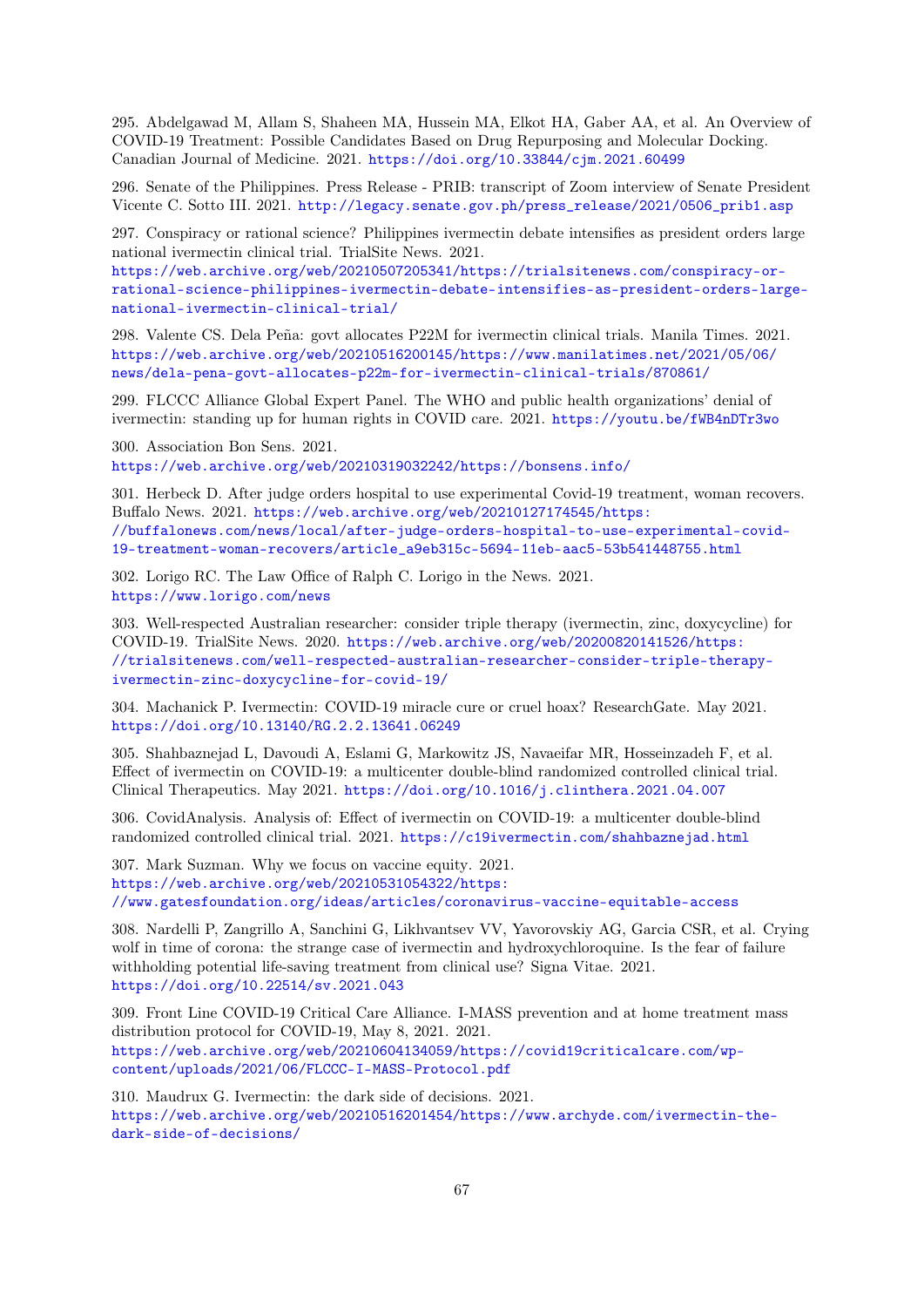311. Maudrux G. Ivermectine: le côté obscur des décisions. – blog du Dr Gérard Maudrux. 2021. [https://web.archive.org/web/20210510031324/https://blog](https://web.archive.org/web/20210510031324/https://blog-gerard.maudrux.fr/2021/05/09/ivermectine-le-cote-obscur-des-decisions/)[gerard.maudrux.fr/2021/05/09/ivermectine-le-cote-obscur-des-decisions/](https://web.archive.org/web/20210510031324/https://blog-gerard.maudrux.fr/2021/05/09/ivermectine-le-cote-obscur-des-decisions/)

312. Did France's regulator follow the law when rejecting a temporary use request for ivermectin targeting COVID-19? TrialSite News. 2021.

[https://web.archive.org/web/20210511175025/https://trialsitenews.com/did-frances](https://web.archive.org/web/20210511175025/https://trialsitenews.com/did-frances-regulator-follow-the-law-when-rejecting-a-temporary-use-request-for-ivermectin-targeting-covid-19/)[regulator-follow-the-law-when-rejecting-a-temporary-use-request-for-ivermectin](https://web.archive.org/web/20210511175025/https://trialsitenews.com/did-frances-regulator-follow-the-law-when-rejecting-a-temporary-use-request-for-ivermectin-targeting-covid-19/)[targeting-covid-19/](https://web.archive.org/web/20210511175025/https://trialsitenews.com/did-frances-regulator-follow-the-law-when-rejecting-a-temporary-use-request-for-ivermectin-targeting-covid-19/)

313. Ivermectin discussion goes into mainstream media in France but stops there. TrialSite News. 2021. [https://web.archive.org/web/20210322211235/https://trialsitenews.com/ivermectin](https://web.archive.org/web/20210322211235/https://trialsitenews.com/ivermectin-discussion-goes-into-mainstream-media-in-france-but-stops-there/)[discussion-goes-into-mainstream-media-in-france-but-stops-there/](https://web.archive.org/web/20210322211235/https://trialsitenews.com/ivermectin-discussion-goes-into-mainstream-media-in-france-but-stops-there/)

314. Faisal R, Shah SFA, Hussain M. Potential use of azithromycin alone and in combination with ivermectin in fighting against the symptoms of COVID-19. The Professional Medical Journal. May 2021;28(05):737–41. <https://doi.org/10.29309/tpmj/2021.28.05.5867>

315. Joseph A. COVID-19: ivermectin tablets to be distributed among Uttarakhand residents. OneIndia. 2021.

[https://web.archive.org/web/20210520183146/https://www.oneindia.com/india/covid-19](https://web.archive.org/web/20210520183146/https://www.oneindia.com/india/covid-19-ivermectin-tablets-to-be-distributed-among-uttarakhand-residents-3258254.html) [ivermectin-tablets-to-be-distributed-among-uttarakhand-residents-3258254.html](https://web.archive.org/web/20210520183146/https://www.oneindia.com/india/covid-19-ivermectin-tablets-to-be-distributed-among-uttarakhand-residents-3258254.html)

316. As TN and Goa push ivermectin for COVID, WHO scientist reiterates opposition. Wire Science. 2021. [https://web.archive.org/web/20210511125248/https:](https://web.archive.org/web/20210511125248/https://science.thewire.in/health/ivermectin-covid-19-merck-soumya-swaminathan-who/)

[//science.thewire.in/health/ivermectin-covid-19-merck-soumya-swaminathan-who/](https://web.archive.org/web/20210511125248/https://science.thewire.in/health/ivermectin-covid-19-merck-soumya-swaminathan-who/)

317. FLCCC Weekly Update. How public health agencies are manufacturing uncertaintly about early COVID-19 therapeutics — and why. 2021. <https://youtu.be/byFEU1A5MRY>

318. Review of the emerging evidence demonstrating the efficacy of ivermectin in the prophylaxis and treatment of COVID-19. PubMed Central (PMC). 2021. [https://web.archive.org/web/20210510225648/https:](https://web.archive.org/web/20210510225648/https://www.ncbi.nlm.nih.gov/pmc/articles/PMC8088823/) [//www.ncbi.nlm.nih.gov/pmc/articles/PMC8088823/](https://web.archive.org/web/20210510225648/https://www.ncbi.nlm.nih.gov/pmc/articles/PMC8088823/)

319. FLCCC Alliance. FLCCC Alliance statement on the irregular actions of public health agencies and the widespread disinformation campaign against ivermectin. 2021. [https://web.archive.org/web/20210513083156/https://covid19criticalcare.com/videos-and](https://web.archive.org/web/20210513083156/https://covid19criticalcare.com/videos-and-press/flccc-releases/flccc-alliance-statement-on-the-irregular-actions-of-public-health-agencies-and-the-widespread-disinformation-campaign-against-ivermectin/)[press/flccc-releases/flccc-alliance-statement-on-the-irregular-actions-of-public](https://web.archive.org/web/20210513083156/https://covid19criticalcare.com/videos-and-press/flccc-releases/flccc-alliance-statement-on-the-irregular-actions-of-public-health-agencies-and-the-widespread-disinformation-campaign-against-ivermectin/)[health-agencies-and-the-widespread-disinformation-campaign-against-ivermectin/](https://web.archive.org/web/20210513083156/https://covid19criticalcare.com/videos-and-press/flccc-releases/flccc-alliance-statement-on-the-irregular-actions-of-public-health-agencies-and-the-widespread-disinformation-campaign-against-ivermectin/)

320. Bannister A. Don't mention ivermectin; it'll upset the vaccine rollout. BizNews. 2021. [https://web.archive.org/web/20210512161043/https://www.biznews.com/thought](https://web.archive.org/web/20210512161043/https://www.biznews.com/thought-leaders/2021/05/12/mailbox-ivermectin)[leaders/2021/05/12/mailbox-ivermectin](https://web.archive.org/web/20210512161043/https://www.biznews.com/thought-leaders/2021/05/12/mailbox-ivermectin)

<span id="page-67-0"></span>321. Davie T. Trusted News Initiative (TNI) to combat spread of harmful vaccine disinformation and announces major research project. BBC Media Centre. 2021. [https://web.archive.org/web/20210516215901/https:](https://web.archive.org/web/20210516215901/https://www.bbc.com/mediacentre/2020/trusted-news-initiative-vaccine-disinformation) [//www.bbc.com/mediacentre/2020/trusted-news-initiative-vaccine-disinformation](https://web.archive.org/web/20210516215901/https://www.bbc.com/mediacentre/2020/trusted-news-initiative-vaccine-disinformation)

322. Pradhan A. Odisha to buy 7.2 lakh ivermectin tabs for patients in isolation. Times of India. 2021. [https://web.archive.org/web/20210520191214/https:](https://web.archive.org/web/20210520191214/https://timesofindia.indiatimes.com/entertainment/events/bhubaneswar/odisha-to-buy-7-2-lakh-ivermectin-tabs-for-patients-in-isolation/articleshow/82598202.cms)

[//timesofindia.indiatimes.com/entertainment/events/bhubaneswar/odisha-to-buy-7-2](https://web.archive.org/web/20210520191214/https://timesofindia.indiatimes.com/entertainment/events/bhubaneswar/odisha-to-buy-7-2-lakh-ivermectin-tabs-for-patients-in-isolation/articleshow/82598202.cms) [lakh-ivermectin-tabs-for-patients-in-isolation/articleshow/82598202.cms](https://web.archive.org/web/20210520191214/https://timesofindia.indiatimes.com/entertainment/events/bhubaneswar/odisha-to-buy-7-2-lakh-ivermectin-tabs-for-patients-in-isolation/articleshow/82598202.cms)

323. Behera P, Patro BK, Padhy BM, Mohapatra PR, Bal SK, Chandanshive PD, et al. Prophylactic role of ivermectin in SARS-CoV-2 infection among healthcare workers. Research Square. February 2021. <https://doi.org/10.21203/rs.3.rs-208785/v1>

324. Behera P, Patro BK, Singh AK, Chandanshive PD, S.R. RK, Pradhan SK, et al. Role of ivermectin in the prevention of COVID-19 infection among healthcare workers in India: a matched case-control study. medRxiv. November 2020. <https://doi.org/10.1101/2020.10.29.20222661>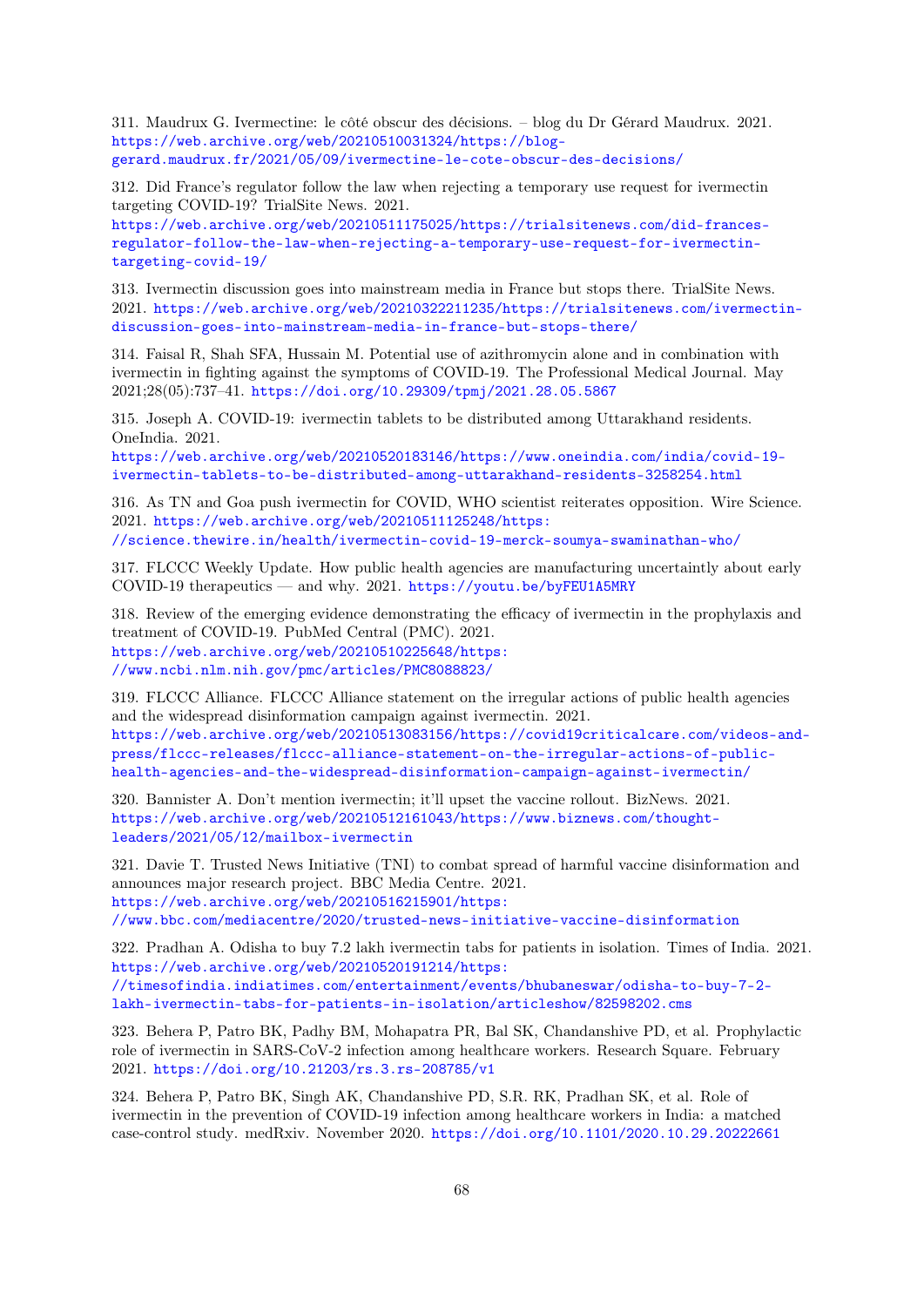325. Behera P, Patro BK, Singh AK, Chandanshive PD, R. RS, Pradhan SK, et al. Role of ivermectin in the prevention of SARS-CoV-2 infection among healthcare workers in India: a matched case-control study. Adrish M, editor. PLOS ONE. February 2021;16(2):e0247163. <https://doi.org/10.1371/journal.pone.0247163>

326. Mahmud R, Rahman MM, Alam I, Ahmed KGU, Kabir AKMH, Sayeed SKJB, et al. Ivermectin in combination with doxycycline for treating COVID-19 symptoms: a randomized trial. Journal of International Medical Research. May 2021;49(5):030006052110135. <https://doi.org/10.1177/03000605211013550>

327. Mahmud R. Clinical trial of ivermectin plus doxycycline for the treatment of confirmed Covid-19 infection. ClinicalTrialsgov. 2020. <https://clinicaltrials.gov/ct2/show/results/NCT04523831>

328. CovidAnalysis. An analysis of: Clinical trial of ivermectin plus doxycycline for the treatment of confirmed Covid-19 infection. 2020. <https://c19ivermectin.com/mahmud.html>

329. Naggie S. ACTIV-6: COVID-19 study of repurposed medications. ClinicalTrials.gov. 2021. [https://web.archive.org/web/20210513202502/https:](https://web.archive.org/web/20210513202502/https://clinicaltrials.gov/ct2/show/NCT04885530) [//clinicaltrials.gov/ct2/show/NCT04885530](https://web.archive.org/web/20210513202502/https://clinicaltrials.gov/ct2/show/NCT04885530)

330. Campbell J. Goa, ivermectin for all adults. 2021. <https://youtu.be/HFcF2ppAeR4>

331. Effets des vaccins et corruption, l'analyse de Didier Raoult. FranceSoir. 2021. [https://web.archive.org/web/20210513141746/https://www.francesoir.fr/societe](https://web.archive.org/web/20210513141746/https://www.francesoir.fr/societe-sante/effets-des-vaccins-et-corruption-analyse-de-didier-raoult)[sante/effets-des-vaccins-et-corruption-analyse-de-didier-raoult](https://web.archive.org/web/20210513141746/https://www.francesoir.fr/societe-sante/effets-des-vaccins-et-corruption-analyse-de-didier-raoult)

332. IHU Méditerranée-Infection. Effet des vaccins & corruption. 2021. [https://youtu.be/0-7R3r5\\_-EA](https://youtu.be/0-7R3r5_-EA)

333. Balázs G. Áttörés jön az ivermectin Covid-ellenes használatában. Index. 2021. [https://web.archive.org/web/20210513160258/https:](https://web.archive.org/web/20210513160258/https://index.hu/gazdasag/2021/05/13/ivermectin-covid-elleni-hasznalat-meditop/) [//index.hu/gazdasag/2021/05/13/ivermectin-covid-elleni-hasznalat-meditop/](https://web.archive.org/web/20210513160258/https://index.hu/gazdasag/2021/05/13/ivermectin-covid-elleni-hasznalat-meditop/)

334. Eedee KF, Roseline E. Update on COVID-19 infection and ivermectin treatment. International Journal of Pathogen Research. May 2021;:9–16. <https://doi.org/10.9734/ijpr/2021/v7i130172>

335. Shouman W. Prophylactic ivermectin in COVID-19 contacts (NCT04422561). ClinicalTrials.gov. 2020. <https://clinicaltrials.gov/ct2/show/results/NCT04422561>

336. Hegazy AA, Alghamdi MS, Shouman WM, Hegazy RA. Mass chemoprophylaxis with ivermectin against COVID-19 pandemic: review and authors' perspective. Acta Scientific Medical Sciences. 2021;5(6). <https://www.researchgate.net/publication/351547759>

337. Dawes A. Who's advising WHO on the pandemic? Gleaner. 2021. [https://web.archive.org/web/20210516110726/https://jamaica](https://web.archive.org/web/20210516110726/https://jamaica-gleaner.com/article/commentary/20210516/alfred-dawes-whos-advising-who-pandemic)[gleaner.com/article/commentary/20210516/alfred-dawes-whos-advising-who-pandemic](https://web.archive.org/web/20210516110726/https://jamaica-gleaner.com/article/commentary/20210516/alfred-dawes-whos-advising-who-pandemic)

338. Goa: Congress to seek dismissal of government over Covid deaths. Times of India. 2021. [https://web.archive.org/web/20210517003733/https://timesofindia.indiatimes.com/city/](https://web.archive.org/web/20210517003733/https://timesofindia.indiatimes.com/city/goa/cong-to-seek-dismissal-of-govt-over-covid-deaths/articleshow/82694936.cms) [goa/cong-to-seek-dismissal-of-govt-over-covid-deaths/articleshow/82694936.cms](https://web.archive.org/web/20210517003733/https://timesofindia.indiatimes.com/city/goa/cong-to-seek-dismissal-of-govt-over-covid-deaths/articleshow/82694936.cms)

339. Bryant A, Lawrie TA, Dowswell T, Fordham EJ, Scott M, Hill SR, et al. Ivermectin for prevention and treatment of COVID-19 infection: a systematic review meta-analysis and trial sequential analysis to inform clinical guidelines. OSF Preprints. May 2021. <https://doi.org/10.31219/osf.io/dzs2v>

340. Kapoor M, Panda PK, Mohanty V. Pharmacotherapy for COVID-19: A Ray of Hope. In: Fighting the COVID-19 Pandemic [Working Title]. IntechOpen; 2021. <https://doi.org/10.5772/intechopen.97012>

341. WHO African Region. Ivermectin does not prevent COVID19 & is not an effective treatment for the virus. The medication is used to treat parasitic worms. Twitter. 2021. [https://web.archive.org/web/20210520114236/https:](https://web.archive.org/web/20210520114236/https://mobile.twitter.com/whoafro/status/1394643247272706051) [//mobile.twitter.com/whoafro/status/1394643247272706051](https://web.archive.org/web/20210520114236/https://mobile.twitter.com/whoafro/status/1394643247272706051)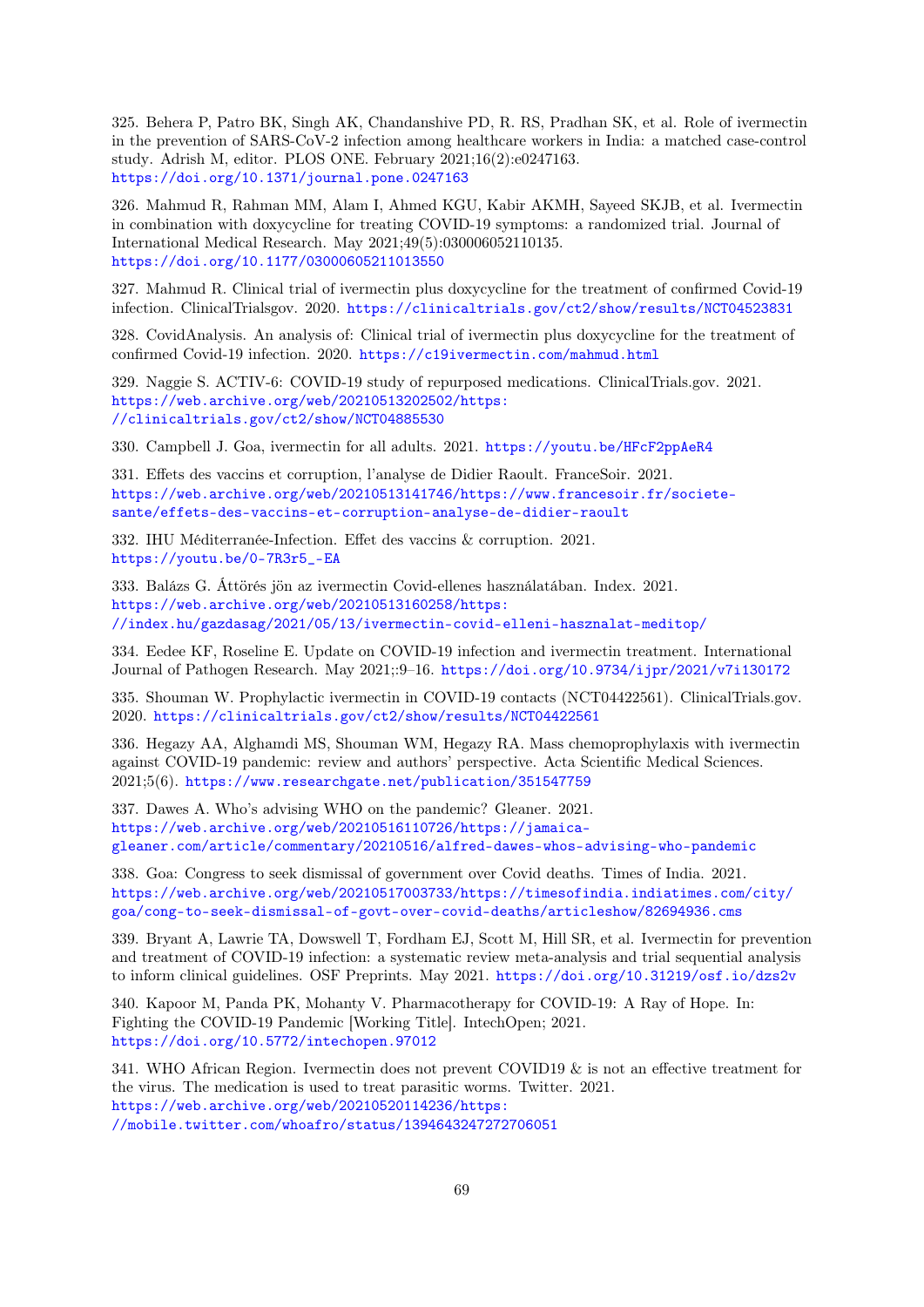342. Pavia W. Bill Gates 'sought Jeffrey Epstein's help to win Nobel Peace Prize'. Times. 2021. [https://www.thetimes.co.uk/article/bill-gates-sought-jeffrey-epsteins-help-to-win](https://www.thetimes.co.uk/article/bill-gates-sought-jeffrey-epsteins-help-to-win-nobel-peace-prize-fdwdwz8sb)[nobel-peace-prize-fdwdwz8sb](https://www.thetimes.co.uk/article/bill-gates-sought-jeffrey-epsteins-help-to-win-nobel-peace-prize-fdwdwz8sb)

343. Gjerstad T, Oterholm G. Bill Gates and Jeffrey Epstein met with Nobel Committee chair. DN Magasinet. 2020. [https://web.archive.org/web/20201002225513/https:](https://web.archive.org/web/20201002225513/https://www.dn.no/magasinet/dokumentar/jeffrey-epstein/thorbjorn-jagland/terje-rod-larsen/bill-gates-and-jeffrey-epstein-met-with-nobel-committee-chair/2-1-885834) [//www.dn.no/magasinet/dokumentar/jeffrey-epstein/thorbjorn-jagland/terje-rod](https://web.archive.org/web/20201002225513/https://www.dn.no/magasinet/dokumentar/jeffrey-epstein/thorbjorn-jagland/terje-rod-larsen/bill-gates-and-jeffrey-epstein-met-with-nobel-committee-chair/2-1-885834)[larsen/bill-gates-and-jeffrey-epstein-met-with-nobel-committee-chair/2-1-885834](https://web.archive.org/web/20201002225513/https://www.dn.no/magasinet/dokumentar/jeffrey-epstein/thorbjorn-jagland/terje-rod-larsen/bill-gates-and-jeffrey-epstein-met-with-nobel-committee-chair/2-1-885834)

344. Briquelet K, Cartwright L. Bill Gates thought Jeffrey Epstein was his ticket to a Nobel Prize, ex-staffer says. Daily Beast. 2021.

[https://web.archive.org/web/20210522132017/https://www.thedailybeast.com/bill-gates](https://web.archive.org/web/20210522132017/https://www.thedailybeast.com/bill-gates-thought-jeffrey-epstein-was-his-ticket-to-a-nobel-ex-staffer-says)[thought-jeffrey-epstein-was-his-ticket-to-a-nobel-ex-staffer-says](https://web.archive.org/web/20210522132017/https://www.thedailybeast.com/bill-gates-thought-jeffrey-epstein-was-his-ticket-to-a-nobel-ex-staffer-says)

345. Mookim M. The world loses under Bill Gates' vaccine colonialism. Wired. 2021. [https://web.archive.org/web/20210527210420/https://www.wired.com/story/opinion-the](https://web.archive.org/web/20210527210420/https://www.wired.com/story/opinion-the-world-loses-under-bill-gates-vaccine-colonialism/)[world-loses-under-bill-gates-vaccine-colonialism/](https://web.archive.org/web/20210527210420/https://www.wired.com/story/opinion-the-world-loses-under-bill-gates-vaccine-colonialism/)

346. COVID-19 Early Treatment Fund. Fluvoxamine. 2021. <https://web.archive.org/web/20210303030341/https://www.treatearly.org/fluvoxamine>

347. FLCCC Weekly Update. Kory & Kirsch: the proven efficacy of repurposed drugs for COVID-19. 2021. <https://youtu.be/tMvcToinCDE>

348. Leake J. Dr. Peter McCullough Interview 5/19/2021. Vimeo. 2021. <https://vimeo.com/553518199>

349. Peng WA, Mohd MA, Yusoff S, Abdullah Z, Govindarajoo D, Johan N, et al. Letter: use of ivermectin against Covid-19: reply to Health DG. Malaysiakini. 2021. <https://web.archive.org/web/20210521112703/https://www.malaysiakini.com/news/575402>

350. Capuzzo M. New York Times best selling author Michael Capuzzo issues a plea to fellow journalists. 2021. <https://youtu.be/txTHjZS41aA>

351. Capuzzo M. The drug that cracked Covid. Mountain Home. 2021. [https://web.archive.org/web/20210522092824/https://covid19criticalcare.com/wp](https://web.archive.org/web/20210522092824/https://covid19criticalcare.com/wp-content/uploads/2021/05/The-Drug-that-Cracked-Covid-by-Michael-Capuzzo.pdf)[content/uploads/2021/05/The-Drug-that-Cracked-Covid-by-Michael-Capuzzo.pdf](https://web.archive.org/web/20210522092824/https://covid19criticalcare.com/wp-content/uploads/2021/05/The-Drug-that-Cracked-Covid-by-Michael-Capuzzo.pdf)

352. Olson J. Controversial ivermectin added to University of Minnesota COVID-19 drug trial. Star Tribune. 2021.

[https://web.archive.org/web/20210522005013/https://www.startribune.com/controversial](https://web.archive.org/web/20210522005013/https://www.startribune.com/controversial-ivermectin-added-to-university-of-minnesota-covid-19-drug-trial/600060016/)[ivermectin-added-to-university-of-minnesota-covid-19-drug-trial/600060016/](https://web.archive.org/web/20210522005013/https://www.startribune.com/controversial-ivermectin-added-to-university-of-minnesota-covid-19-drug-trial/600060016/)

353. British Ivermectin Recommendation Development Group. 1st International Ivermectin for Covid-19 Summit on 23 May. 2021. [https://web.archive.org/web/20210517151721/https:](https://web.archive.org/web/20210517151721/https://bird-group.org/the-1st-international-ivermectin-for-covid-19-summit/) [//bird-group.org/the-1st-international-ivermectin-for-covid-19-summit/](https://web.archive.org/web/20210517151721/https://bird-group.org/the-1st-international-ivermectin-for-covid-19-summit/)

354. British Ivermectin Recommendation Development Group. 1st Ivermectin Global Summit. 2021. <https://youtu.be/nGefHqcnmio>

355. Rivers K. 'Faith in medicine again': doctors, patients going off-label to survive COVID. VC Reporter. 2020.

[https://web.archive.org/web/20210218134606/https://vcreporter.com/2021/02/faith-in](https://web.archive.org/web/20210218134606/https://vcreporter.com/2021/02/faith-in-medicine-again-doctors-patients-going-off-label-to-survive-covid/)[medicine-again-doctors-patients-going-off-label-to-survive-covid/](https://web.archive.org/web/20210218134606/https://vcreporter.com/2021/02/faith-in-medicine-again-doctors-patients-going-off-label-to-survive-covid/)

<span id="page-69-0"></span>356. Finnish firm earns US patent for Covid drug containing ivermectin and hydroxychloroquine. YLE. 2021. [https://web.archive.org/web/20210525183958/https:](https://web.archive.org/web/20210525183958/https://yle.fi/uutiset/osasto/news/finnish_firm_earns_us_patent_for_covid_drug_containing_ivermectin_and_hydroxychloroquine/11946611)

[//yle.fi/uutiset/osasto/news/finnish\\_firm\\_earns\\_us\\_patent\\_for\\_covid\\_drug\\_containing\\_](https://web.archive.org/web/20210525183958/https://yle.fi/uutiset/osasto/news/finnish_firm_earns_us_patent_for_covid_drug_containing_ivermectin_and_hydroxychloroquine/11946611) [ivermectin\\_and\\_hydroxychloroquine/11946611](https://web.archive.org/web/20210525183958/https://yle.fi/uutiset/osasto/news/finnish_firm_earns_us_patent_for_covid_drug_containing_ivermectin_and_hydroxychloroquine/11946611)

357. Frontline Covid-19 Critical Care. <https://twitter.com/Covid19Critical;> <https://twitter.com/Covid19Critical>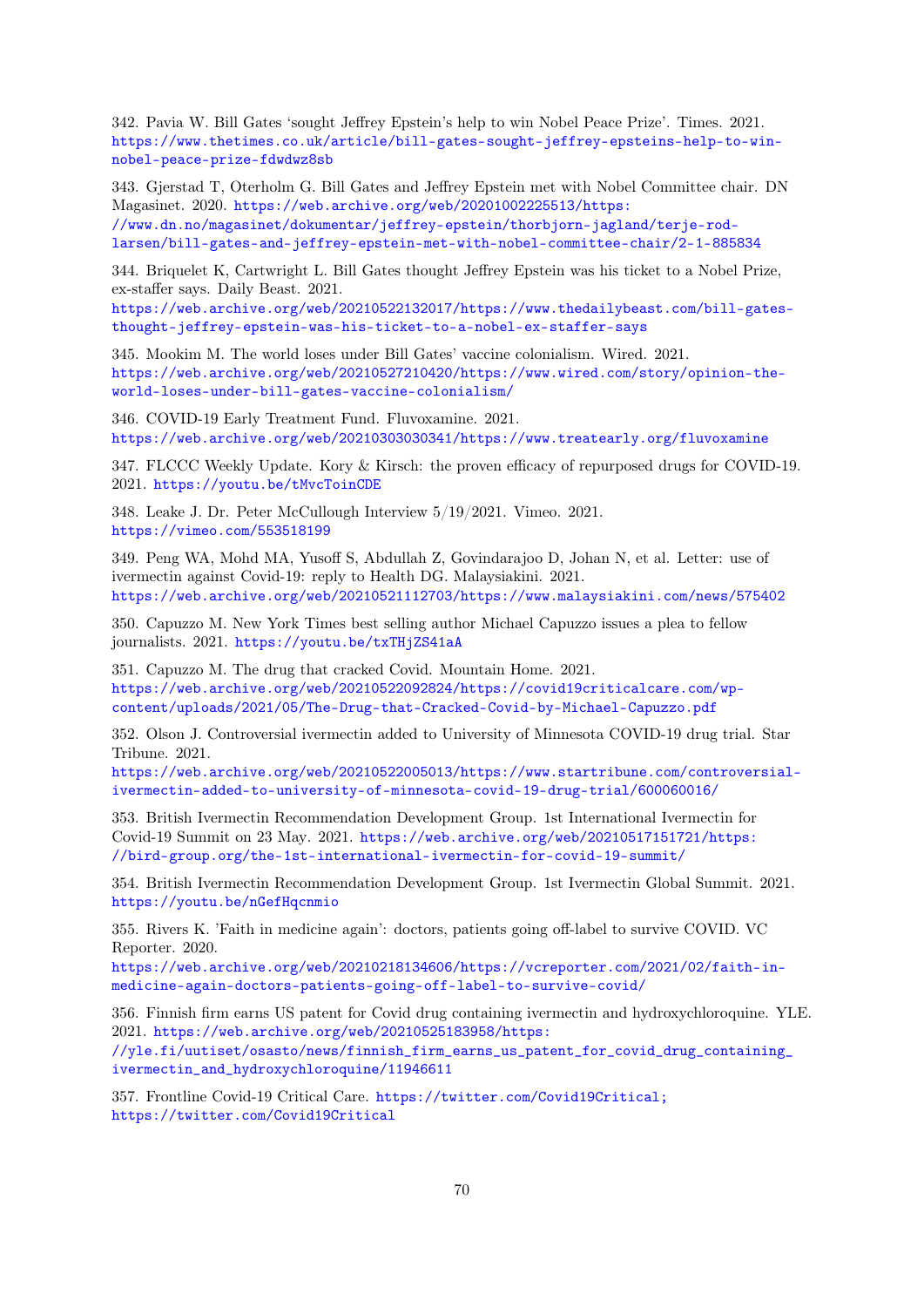358. Bossche GV. DVM, PhD Geert Vanden Bossche. 2021. <https://web.archive.org/web/20210526184034/https://www.geertvandenbossche.org/>

359. Bossche GV. Cautious suggestions on a way out of a mismanaged Covid-19 pandemic. 2021. [https://web.archive.org/web/20210525221637/https://www.geertvandenbossche.org/post/](https://web.archive.org/web/20210525221637/https://www.geertvandenbossche.org/post/cautious-suggestions-on-a-way-out-of-a-mismanaged-covid-19-pandemic) [cautious-suggestions-on-a-way-out-of-a-mismanaged-covid-19-pandemic](https://web.archive.org/web/20210525221637/https://www.geertvandenbossche.org/post/cautious-suggestions-on-a-way-out-of-a-mismanaged-covid-19-pandemic)

360. Kirsch S. If you can prove that the NIH and WHO got their treatment guidelines right, you could win \$2M. TrialSite News. 2021.

[https://web.archive.org/web/20210524184522/https://trialsitenews.com/if-you-can](https://web.archive.org/web/20210524184522/https://trialsitenews.com/if-you-can-prove-that-the-nih-and-who-got-their-treatment-guidelines-right-you-could-win-2m/)[prove-that-the-nih-and-who-got-their-treatment-guidelines-right-you-could-win-2m/](https://web.archive.org/web/20210524184522/https://trialsitenews.com/if-you-can-prove-that-the-nih-and-who-got-their-treatment-guidelines-right-you-could-win-2m/)

361. Seymour CW, Bauchner H, Golub RM. COVID-19 Infection — preventing clinical deterioration. JAMA. December 2020;324(22):2300. <https://doi.org/10.1001/jama.2020.21720>

362. Lenze EJ, Mattar C, Zorumski CF, Stevens A, Schweiger J, Nicol GE, et al. Fluvoxamine vs placebo and clinical deterioration in outpatients with symptomatic COVID-19. JAMA. December 2020;324(22):2292. <https://doi.org/10.1001/jama.2020.22760>

363. Seftel D, Boulware DR. Prospective cohort of Fluvoxamine for early treatment of Coronavirus Disease 19. Open Forum Infectious Diseases. February 2021;8(2). <https://doi.org/10.1093/ofid/ofab050>

364. Alfonsi S. Finding a possible early treatment for COVID-19 in a 40-year-old antidepressant. CBS News. 2021.

[https://web.archive.org/web/20210308022345/https://www.cbsnews.com/news/fluvoxamine](https://web.archive.org/web/20210308022345/https://www.cbsnews.com/news/fluvoxamine-antidepressant-drug-covid-treatment-60-minutes-2021-03-07/)[antidepressant-drug-covid-treatment-60-minutes-2021-03-07/](https://web.archive.org/web/20210308022345/https://www.cbsnews.com/news/fluvoxamine-antidepressant-drug-covid-treatment-60-minutes-2021-03-07/)

365. Araja RN. Ivermectin now on retail—solon. Manila Standard. 2021. [https://web.archive.org/web/20210523181654/https:](https://web.archive.org/web/20210523181654/https://manilastandard.net/news/national/355285/ivermectin-now-on-retail-solon.html) [//manilastandard.net/news/national/355285/ivermectin-now-on-retail-solon.html](https://web.archive.org/web/20210523181654/https://manilastandard.net/news/national/355285/ivermectin-now-on-retail-solon.html)

366. Why have ivermectin tablets gone missing? Congress asks Goa CM. CanIndia News. 2021. [https://web.archive.org/web/20210525014043/https://www.canindia.com/why-have](https://web.archive.org/web/20210525014043/https://www.canindia.com/why-have-ivermectin-tablets-gone-missing-congress-asks-goa-cm/)[ivermectin-tablets-gone-missing-congress-asks-goa-cm/](https://web.archive.org/web/20210525014043/https://www.canindia.com/why-have-ivermectin-tablets-gone-missing-congress-asks-goa-cm/)

367. Where are Ivermectin tablets? asks Girish Chodankar. United News of India. 2021. [https://web.archive.org/web/20210527092833/https://www.uniindia.com/where-are](https://web.archive.org/web/20210527092833/https://www.uniindia.com/where-are-ivermectin-tablets-asks-girish-chodankar/west/news/2403994.html)[ivermectin-tablets-asks-girish-chodankar/west/news/2403994.html](https://web.archive.org/web/20210527092833/https://www.uniindia.com/where-are-ivermectin-tablets-asks-girish-chodankar/west/news/2403994.html)

368. Roman YM, Burela PA, Pasupuleti V, Piscoya A, Vidal JE, Hernandez AV. Ivermectin for the treatment of COVID-19: A systematic review and meta-analysis of randomized controlled trials. Clinical Infectious Diseases. June 2021. <https://doi.org/10.1093/cid/ciab591>

369. Olavarría A. TratamientoTemprano - Inicio. 2021. <https://web.archive.org/web/20210526063612/https://tratamientotemprano.org/>

370. Olavarría A. Ejemplo de mala ciencia. Científicos difunden meta-análisis SIN REVSARLO. El estudio esta MALO. Forest plot de mortalidad Niaee la mortalidad fue 4 IVM vs 11 control, pero ahí lo muestran INVERTIDO, castigando a la Ivermectina y concluyen no beneficio. Twitter. 2021. [https://web.archive.org/web/20210526064054/https:](https://web.archive.org/web/20210526064054/https://twitter.com/AOlavarria/status/1397202822672879621) [//twitter.com/AOlavarria/status/1397202822672879621](https://web.archive.org/web/20210526064054/https://twitter.com/AOlavarria/status/1397202822672879621)

371. Covid19Crusher. Rubbish meta-analysis on ivermectin from Peru swaps the arm data from the key Niaee study to conclude that it does not work. We put it back in the right order for you and ivermectin works like a charm again (66% lower risk of death, p=.031). Twitter. 2021. [https://web.archive.org/web/20210526065255/https:](https://web.archive.org/web/20210526065255/https://twitter.com/Covid19Crusher/status/1397214174766325765) [//twitter.com/Covid19Crusher/status/1397214174766325765](https://web.archive.org/web/20210526065255/https://twitter.com/Covid19Crusher/status/1397214174766325765)

<span id="page-70-1"></span><span id="page-70-0"></span>372. Clarke L. Covid-19: Who fact checks health and science on Facebook? BMJ. May 2021;:n1170. <https://doi.org/10.1136/bmj.n1170>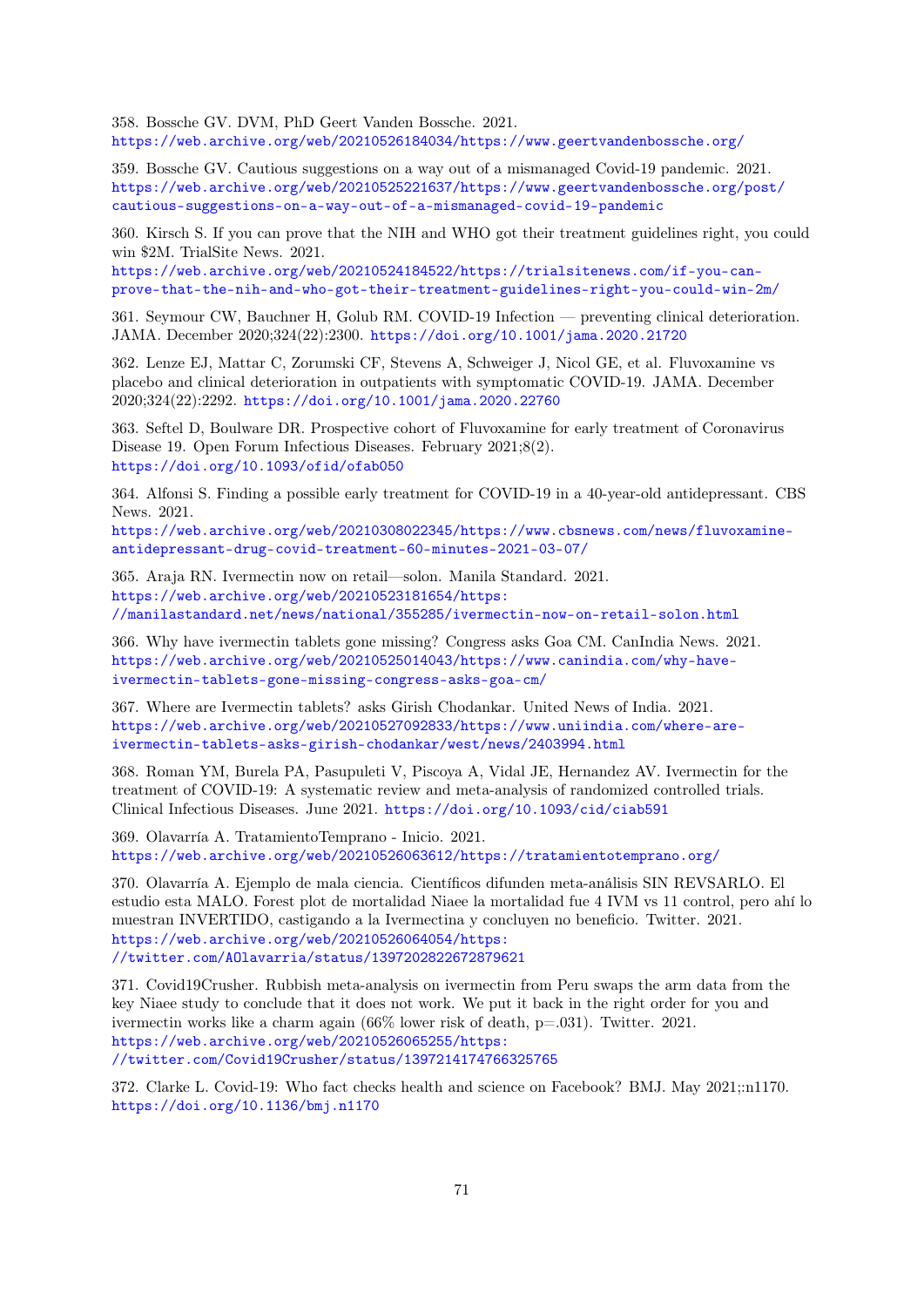373. Charles Koch Institute. Letter from Charles Koch Foundation and Charles Koch Institute on COVID-19 Pandemic. 2020.

[https://web.archive.org/web/20210526072836/https://www.charleskochinstitute.org/news/](https://web.archive.org/web/20210526072836/https://www.charleskochinstitute.org/news/letter-charles-koch-foundation-charles-koch-institute-covid-19-pandemic/) [letter-charles-koch-foundation-charles-koch-institute-covid-19-pandemic/](https://web.archive.org/web/20210526072836/https://www.charleskochinstitute.org/news/letter-charles-koch-foundation-charles-koch-institute-covid-19-pandemic/)

<span id="page-71-0"></span>374. Rowell A. Facebook's new fact-checking service are Koch-funded climate deniers. Oil Change International. 2019.

[https://web.archive.org/web/20190501011656/http://priceofoil.org/2019/04/30/facebooks](https://web.archive.org/web/20190501011656/http://priceofoil.org/2019/04/30/facebooks-new-fact-checking-service-are-koch-funded-climate-deniers/)[new-fact-checking-service-are-koch-funded-climate-deniers/](https://web.archive.org/web/20190501011656/http://priceofoil.org/2019/04/30/facebooks-new-fact-checking-service-are-koch-funded-climate-deniers/)

375. British Ivermectin Recommendation Development Group. 1st Ivermectin Global Summit. 2021. <https://youtu.be/nGefHqcnmio>

376. Indian Bar Association. Legal notice to Dr. Soumya Swaminathan, Chief Scientist, World Health Organisation Avenue Appia 20, 1211 Geneva, Switzerland. May 25, 2021. 2021. [https://web.archive.org/web/20210531042812/https://indianbarassociation.in/wp-content/](https://web.archive.org/web/20210531042812/https://indianbarassociation.in/wp-content/uploads/2021/05/Legal-Notice-to-Dr.-Soumya-Swaminathan_Chief-Scientist-WHO-1.pdf) [uploads/2021/05/Legal-Notice-to-Dr.-Soumya-Swaminathan\\_Chief-Scientist-WHO-1.pdf](https://web.archive.org/web/20210531042812/https://indianbarassociation.in/wp-content/uploads/2021/05/Legal-Notice-to-Dr.-Soumya-Swaminathan_Chief-Scientist-WHO-1.pdf)

377. Indian Bar Association. Legal notice, June 13, 2021. 2021. [https://web.archive.org/web/20210619073958/https://indianbarassociation.in/wp](https://web.archive.org/web/20210619073958/https://indianbarassociation.in/wp-content/uploads/2021/06/LEGAL-NOTICE-FOR-CONTEMPT_JUNE-13-2021.pdf)[content/uploads/2021/06/LEGAL-NOTICE-FOR-CONTEMPT\\_JUNE-13-2021.pdf](https://web.archive.org/web/20210619073958/https://indianbarassociation.in/wp-content/uploads/2021/06/LEGAL-NOTICE-FOR-CONTEMPT_JUNE-13-2021.pdf)

378. Panayides T. Why aren't we treating Covid? Cyprus Mail. 2021. [https://web.archive.org/web/20210425153956/https://cyprus-mail.com/2021/04/25/why](https://web.archive.org/web/20210425153956/https://cyprus-mail.com/2021/04/25/why-arent-we-treating-covid/)[arent-we-treating-covid/](https://web.archive.org/web/20210425153956/https://cyprus-mail.com/2021/04/25/why-arent-we-treating-covid/)

379. Irvin M, Louden M. UMN receives USD 1.5 million for COVID-19 treatment trial. Minnesota Daily. 2021. [https://web.archive.org/web/20210618072754/https:](https://web.archive.org/web/20210618072754/https://mndaily.com/267942/news/umn-receives-1-5-million-for-covid-19-treatment-trial/) [//mndaily.com/267942/news/umn-receives-1-5-million-for-covid-19-treatment-trial/](https://web.archive.org/web/20210618072754/https://mndaily.com/267942/news/umn-receives-1-5-million-for-covid-19-treatment-trial/)

380. Mendez A. U of M Medical School receives USD 1.5M to launch nation's first ivermectin COVID-19 treatment clinical trial. 2021. [https://web.archive.org/web/20210528174016/https:](https://web.archive.org/web/20210528174016/https://med.umn.edu/news-events/u-m-medical-school-receives-15m-launch-nation%E2%80%99s-first-ivermectin-covid-19-treatment-clinical-trial) [//med.umn.edu/news-events/u-m-medical-school-receives-15m-launch-nation%E2%80%99s](https://web.archive.org/web/20210528174016/https://med.umn.edu/news-events/u-m-medical-school-receives-15m-launch-nation%E2%80%99s-first-ivermectin-covid-19-treatment-clinical-trial)[first-ivermectin-covid-19-treatment-clinical-trial](https://web.archive.org/web/20210528174016/https://med.umn.edu/news-events/u-m-medical-school-receives-15m-launch-nation%E2%80%99s-first-ivermectin-covid-19-treatment-clinical-trial)

381. vfa – Die forschenden Pharma-Unternehmen. Medicines against Coronavirus – research overview. 2021. [https://web.archive.org/web/20210611125745/https://www.vfa.de/de/englische](https://web.archive.org/web/20210611125745/https://www.vfa.de/de/englische-inhalte/therapeutic-medicines-coronavirus-covid-19)[inhalte/therapeutic-medicines-coronavirus-covid-19](https://web.archive.org/web/20210611125745/https://www.vfa.de/de/englische-inhalte/therapeutic-medicines-coronavirus-covid-19)

382. Roman YM, Burela PA, Pasupuleti V, Piscoya A, Vidal JE, Hernandez AV. Ivermectin for the treatment of COVID-19: A systematic review and meta-analysis of randomized controlled trials. medRxiv. 2021. [https://web.archive.org/save/https:](https://web.archive.org/save/https://www.medrxiv.org/content/10.1101/2021.05.21.21257595v2.full.pdf) [//www.medrxiv.org/content/10.1101/2021.05.21.21257595v2.full.pdf](https://web.archive.org/save/https://www.medrxiv.org/content/10.1101/2021.05.21.21257595v2.full.pdf)

383. CovidAnalysis. Analysis of: Ivermectin for the treatment of COVID-19: A systematic review and meta-analysis of randomized controlled trials. 2021. <https://web.archive.org/web/20210606155032/https://c19ivermectin.com/roman.html>

384. Samaha AA, Mouawia H, Fawaz M, Hassan H, Salami A, Bazzal AA, et al. Effects of a single dose of ivermectin on viral and clinical outcomes in asymptomatic SARS-CoV-2 infected subjects: a pilot clinical trial in Lebanon. Viruses. May 2021;13(6):989. <https://doi.org/10.3390/v13060989>

385. CovidAnalysis. Analysis of: Effects of a single dose of ivermectin on viral and clinical outcomes in asymptomatic SARS-CoV-2 infected subjects: a pilot clinical trial in Lebanon. 2021. <https://web.archive.org/web/20210527113457/https://c19ivermectin.com/samaha.html>

386. Hope JR. Is ivermectin the new penicillin? Desert Review. 2021. [https://web.archive.org/web/20210526020711/https:](https://web.archive.org/web/20210526020711/https://www.thedesertreview.com/opinion/letters_to_editor/is-ivermectin-the-new-penicillin/article_b6b7afd8-bd77-11eb-8259-af11e3c83aea.html) [//www.thedesertreview.com/opinion/letters\\_to\\_editor/is-ivermectin-the-new](https://web.archive.org/web/20210526020711/https://www.thedesertreview.com/opinion/letters_to_editor/is-ivermectin-the-new-penicillin/article_b6b7afd8-bd77-11eb-8259-af11e3c83aea.html)[penicillin/article\\_b6b7afd8-bd77-11eb-8259-af11e3c83aea.html](https://web.archive.org/web/20210526020711/https://www.thedesertreview.com/opinion/letters_to_editor/is-ivermectin-the-new-penicillin/article_b6b7afd8-bd77-11eb-8259-af11e3c83aea.html)

<span id="page-71-1"></span>387. Remy B. It's simple, use what works and is most effective – period. LinkedIn. 2021. [https://web.archive.org/web/20210528070448/https://www.linkedin.com/posts/frontline-](https://web.archive.org/web/20210528070448/https://www.linkedin.com/posts/frontline-covid19-critical-care-alliance_is-ivermectin-the-new-penicillin-activity-6803285598481342464-CJ_r)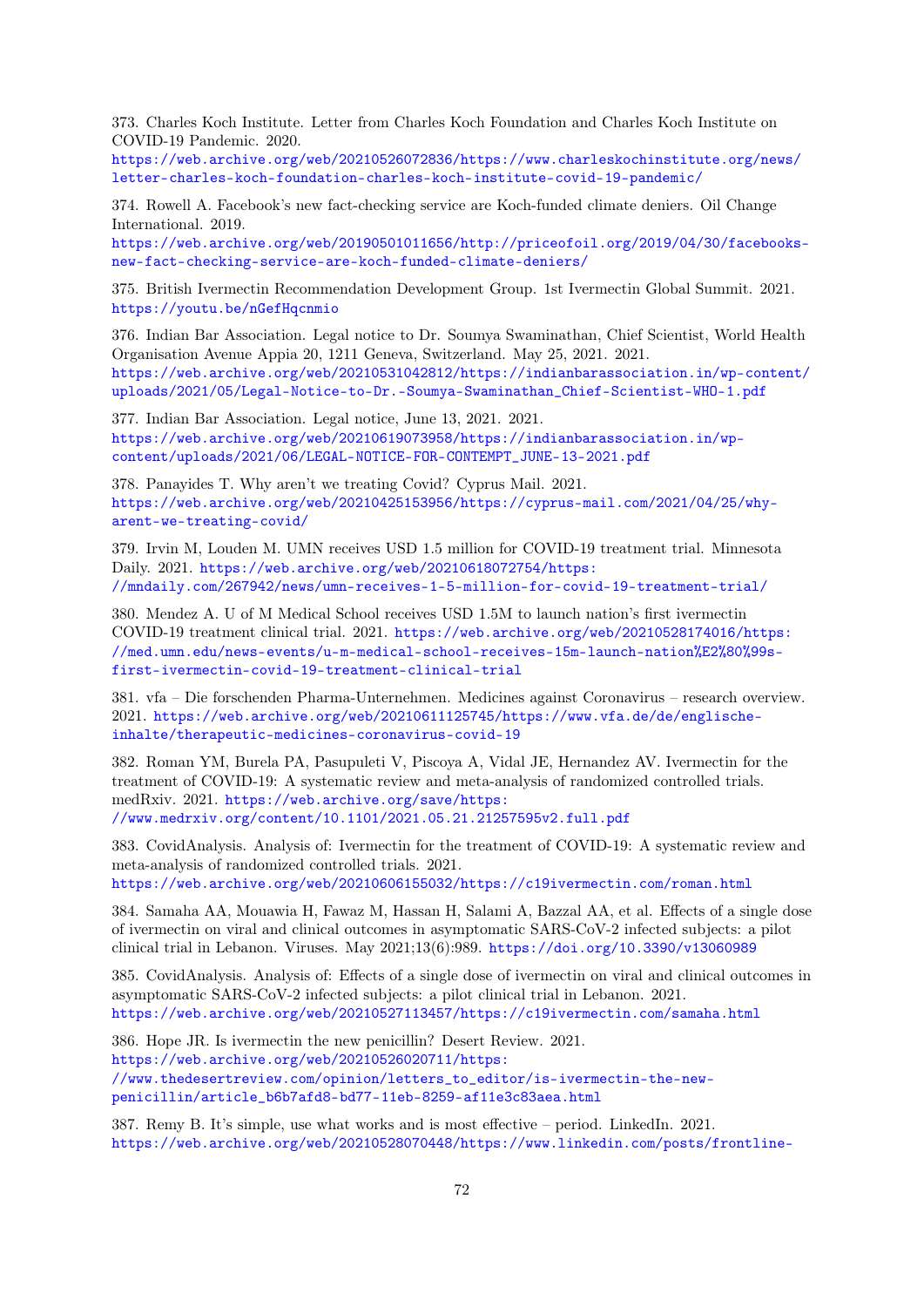[covid19-critical-care-alliance\\_is-ivermectin-the-new-penicillin-activity-](https://web.archive.org/web/20210528070448/https://www.linkedin.com/posts/frontline-covid19-critical-care-alliance_is-ivermectin-the-new-penicillin-activity-6803285598481342464-CJ_r)[6803285598481342464-CJ\\_r](https://web.archive.org/web/20210528070448/https://www.linkedin.com/posts/frontline-covid19-critical-care-alliance_is-ivermectin-the-new-penicillin-activity-6803285598481342464-CJ_r)

388. McCullough PA, Alexander PE, Armstrong R, Arvinte C, Bain AF, Bartlett RP, et al. Multifaceted highly targeted sequential multidrug treatment of early ambulatory high-risk SARS-CoV-2 infection (COVID-19). Reviews in Cardiovascular Medicine. 2020;21(4):517. <https://doi.org/10.31083/j.rcm.2020.04.264>

389. Remy B. Ivermectin crushes Delhi cases. LinkedIn. 2021. [https://web.archive.org/web/20210528072955/https://www.linkedin.com/posts/brianremy\\_](https://web.archive.org/web/20210528072955/https://www.linkedin.com/posts/brianremy_ivermectin-crushes-delhi-cases-activity-6801348121759686656-aYy-) [ivermectin-crushes-delhi-cases-activity-6801348121759686656-aYy-](https://web.archive.org/web/20210528072955/https://www.linkedin.com/posts/brianremy_ivermectin-crushes-delhi-cases-activity-6801348121759686656-aYy-)

390. Shekhar DJ. HCQ to ivermectin: why India has got it wrong in Covid-19 treatment. Forbes India. 2021. [https://web.archive.org/web/20210531165005/https:](https://web.archive.org/web/20210531165005/https://www.forbesindia.com/article/take-one-big-story-of-the-day/hcq-to-ivermectin-why-india-has-got-it-wrong-in-covid19-treatment/68219/1) [//www.forbesindia.com/article/take-one-big-story-of-the-day/hcq-to-ivermectin-why](https://web.archive.org/web/20210531165005/https://www.forbesindia.com/article/take-one-big-story-of-the-day/hcq-to-ivermectin-why-india-has-got-it-wrong-in-covid19-treatment/68219/1)[india-has-got-it-wrong-in-covid19-treatment/68219/1](https://web.archive.org/web/20210531165005/https://www.forbesindia.com/article/take-one-big-story-of-the-day/hcq-to-ivermectin-why-india-has-got-it-wrong-in-covid19-treatment/68219/1)

391. Kluibenschädl A. Ivermectin: Hochwirksam gegen Corona, aber von WHO & Mainstream bekämpft. Wochenblick. 2021. [https://web.archive.org/web/20210531043315/https://www.wochenblick.at/ivermectin](https://web.archive.org/web/20210531043315/https://www.wochenblick.at/ivermectin-hochwirksam-gegen-corona-aber-von-who-mainstream-bekaempft/)[hochwirksam-gegen-corona-aber-von-who-mainstream-bekaempft/](https://web.archive.org/web/20210531043315/https://www.wochenblick.at/ivermectin-hochwirksam-gegen-corona-aber-von-who-mainstream-bekaempft/)

392. Pahisa F. L'Hospital Clínic prova l'eficàcia de la ivermectina per la covid. Betevé. 2021. [https://web.archive.org/web/20210531162842/https://beteve.cat/societat/hospital](https://web.archive.org/web/20210531162842/https://beteve.cat/societat/hospital-clinic-prova-eficacia-ivermectina-contra-covid/)[clinic-prova-eficacia-ivermectina-contra-covid/](https://web.archive.org/web/20210531162842/https://beteve.cat/societat/hospital-clinic-prova-eficacia-ivermectina-contra-covid/)

393. Schirrmacher T. Ivermectin-based treatments could save many lives worldwide. 2021. [https://web.archive.org/web/20210601091413/https:](https://web.archive.org/web/20210601091413/https://www.thomasschirrmacher.net/blog/ivermectin/) [//www.thomasschirrmacher.net/blog/ivermectin/](https://web.archive.org/web/20210601091413/https://www.thomasschirrmacher.net/blog/ivermectin/)

394. CovidAnalysis. Ivermectin for COVID-19: real-time meta analysis of 56 studies. 2021. <https://web.archive.org/web/20210603074029/https://ivmmeta.com/>

395. Front Line COVID-19 Critical Care Alliance. I-MASS prevention and at home treatment mass distribution protocol for COVID-19. 2021. [https://web.archive.org/web/20210611212254/https:](https://web.archive.org/web/20210611212254/https://covid19criticalcare.com/wp-content/uploads/2021/06/FLCCC-I-MASS-Protocol.pdf) [//covid19criticalcare.com/wp-content/uploads/2021/06/FLCCC-I-MASS-Protocol.pdf](https://web.archive.org/web/20210611212254/https://covid19criticalcare.com/wp-content/uploads/2021/06/FLCCC-I-MASS-Protocol.pdf)

396. Front Line COVID-19 Critical Care Alliance. FLCCC weekly update, June 2, 2021: the I-MASS protocol for COVID-19 with Drs. Pierre Kory and Paul Marik. 2021. <https://youtu.be/BDNIripe02U>

397. Abd-Elsalam S, Noor RA, Badawi R, Khalaf M, Esmail ES, Soliman S, et al. Clinical study evaluating the efficacy of ivermectin in COVID-19 treatment: A randomized controlled study. Journal of Medical Virology. June 2021. <https://doi.org/10.1002/jmv.27122>

398. Wang J, Levi J, Ellis L, Hill A. Minimum manufacturing costs national prices and estimated global availability of new repurposed therapies for COVID-19. medRxiv. June 2021. <https://doi.org/10.1101/2021.06.01.21258147>

399. Hariyanto TI, Halim DA, Rosalind J, Gunawan C, Kurniawan A. Ivermectin and outcomes from Covid-19 pneumonia: a systematic review and meta-analysis of randomized clinical trial studies. Reviews in Medical Virology. June 2021. <https://doi.org/10.1002/rmv.2265>

400. Lowe D. In the pipeline: ivermectin as a COVID-19 therapy. Science Magazine. 2021. [https://web.archive.org/web/20210607223025/https:](https://web.archive.org/web/20210607223025/https://blogs.sciencemag.org/pipeline/archives/2021/06/07/ivermectin-as-a-covid-19-therapy) [//blogs.sciencemag.org/pipeline/archives/2021/06/07/ivermectin-as-a-covid-19-therapy](https://web.archive.org/web/20210607223025/https://blogs.sciencemag.org/pipeline/archives/2021/06/07/ivermectin-as-a-covid-19-therapy)

401. Directorate General of Health Services, MoHFW, GOI. Comprehensive guidelines for management of COVID-19 patients. 2021.

[https://web.archive.org/web/20210612073609/https://www.dghs.gov.in/WriteReadData/News/](https://web.archive.org/web/20210612073609/https://www.dghs.gov.in/WriteReadData/News/202105270436027770348ComprehensiveGuidelinesforManagementofCOVID-1927May2021DteGHS.pdf) [202105270436027770348ComprehensiveGuidelinesforManagementofCOVID-1927May2021DteGHS.pdf](https://web.archive.org/web/20210612073609/https://www.dghs.gov.in/WriteReadData/News/202105270436027770348ComprehensiveGuidelinesforManagementofCOVID-1927May2021DteGHS.pdf)

402. Mordani S. DGHS drops ivermectin, doxycycline from Covid-19 treatment; ICMR rules unchanged. India Today. 2021. [https://web.archive.org/web/20210607071715/https:](https://web.archive.org/web/20210607071715/https://www.indiatoday.in/coronavirus-outbreak/story/revised-health-ministry-guidelines-stop-usage-of-ivermectin-doxycycline-in-covid-treatment-1811809-2021-06-07)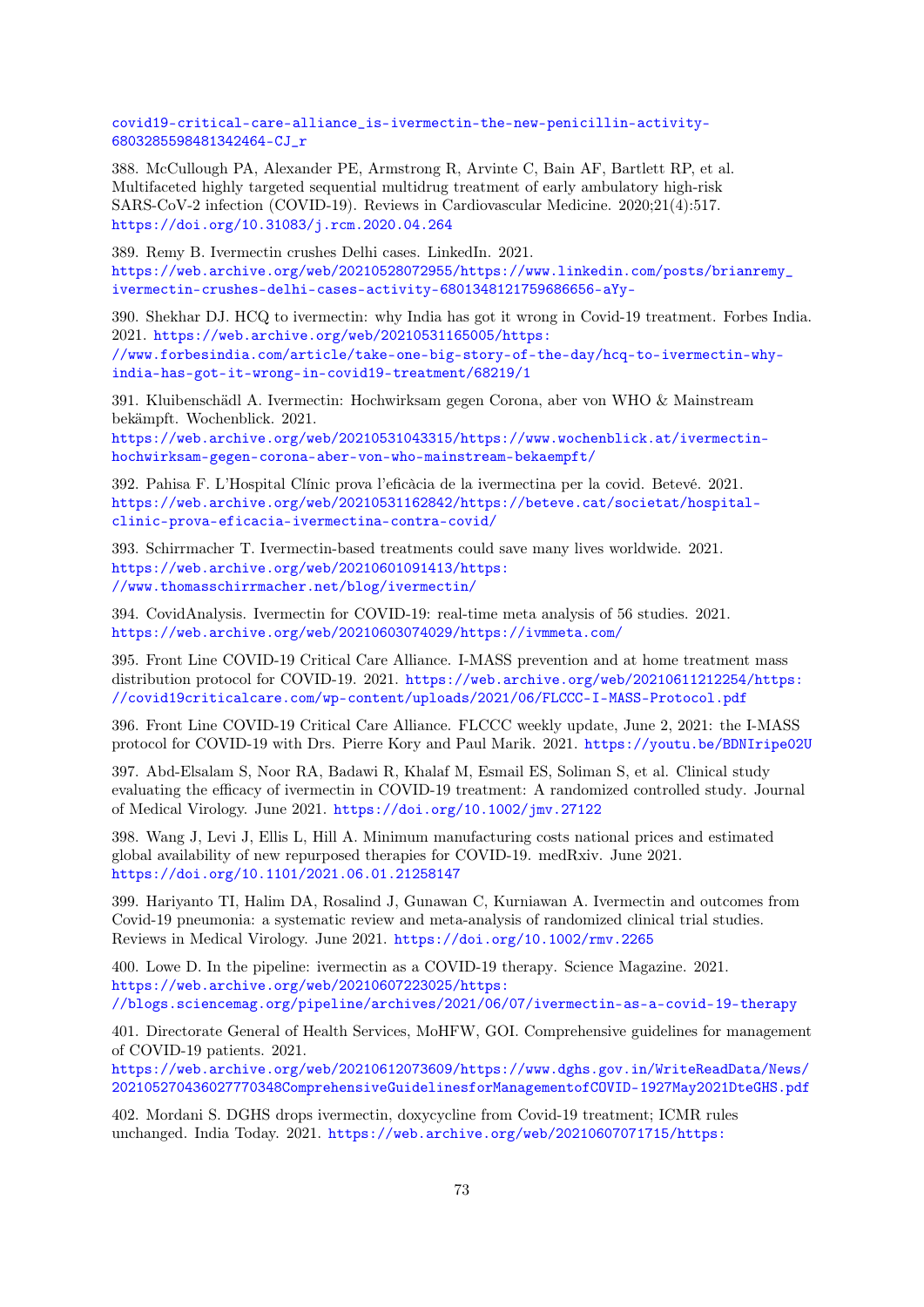[//www.indiatoday.in/coronavirus-outbreak/story/revised-health-ministry-guidelines](https://web.archive.org/web/20210607071715/https://www.indiatoday.in/coronavirus-outbreak/story/revised-health-ministry-guidelines-stop-usage-of-ivermectin-doxycycline-in-covid-treatment-1811809-2021-06-07)[stop-usage-of-ivermectin-doxycycline-in-covid-treatment-1811809-2021-06-07](https://web.archive.org/web/20210607071715/https://www.indiatoday.in/coronavirus-outbreak/story/revised-health-ministry-guidelines-stop-usage-of-ivermectin-doxycycline-in-covid-treatment-1811809-2021-06-07)

403. Głuchowska K, Dzieciątkowski T, Sędzikowska A, Zawistowska-Deniziak A, Młocicki D. The new status of parasitic diseases in the COVID-19 pandemic—risk factors or protective agents? Journal of Clinical Medicine. June 2021;10(11):2533. <https://doi.org/10.3390/jcm10112533>

404. Guerrero R, Bravo LE, Muñoz E, Ardila EKG, Guerrero E. COVID-19: The ivermectin African enigma. Colombia Médica. November 2020;51(4):e-2014613. <https://doi.org/10.25100/cm.v51i4.4613>

405. Tan B. Source: Health Ministry to handle complaint against minister, D-G for not using Ivermectin to treat Covid-19. Malay Mail. 2021. [https://web.archive.org/web/20210607155617/https:](https://web.archive.org/web/20210607155617/https://www.malaymail.com/news/malaysia/2021/06/07/source-health-ministry-to-handle-complaint-against-minister-d-g-for-not-usi/1980352) [//www.malaymail.com/news/malaysia/2021/06/07/source-health-ministry-to-handle](https://web.archive.org/web/20210607155617/https://www.malaymail.com/news/malaysia/2021/06/07/source-health-ministry-to-handle-complaint-against-minister-d-g-for-not-usi/1980352)[complaint-against-minister-d-g-for-not-usi/1980352](https://web.archive.org/web/20210607155617/https://www.malaymail.com/news/malaysia/2021/06/07/source-health-ministry-to-handle-complaint-against-minister-d-g-for-not-usi/1980352)

406. Birrell I. Beijing's useful idiots. UnHerd. 2021. [https://web.archive.org/web/20210617201716/https://unherd.com/2021/06/beijings-useful](https://web.archive.org/web/20210617201716/https://unherd.com/2021/06/beijings-useful-idiots/)[idiots/](https://web.archive.org/web/20210617201716/https://unherd.com/2021/06/beijings-useful-idiots/)

407. Constitutional Democrats submit a bill to the House of Representatives for urgent use of existing drugs to treat corona. Kanagawa Shimbun. 2021. [https://web.archive.org/web/20210628125532/https:](https://web.archive.org/web/20210628125532/https://www.kanaloco.jp/news/government/article-532300.html) [//www.kanaloco.jp/news/government/article-532300.html](https://web.archive.org/web/20210628125532/https://www.kanaloco.jp/news/government/article-532300.html)

408. McDermid B. U.S. signs USD 1.2 bln deal for 1.7 mln courses of Merck's experimental COVID-19 drug. Reuters. 2021. [https://web.archive.org/web/20210609150930/https:](https://web.archive.org/web/20210609150930/https://www.reuters.com/business/healthcare-pharmaceuticals/merck-says-us-govt-buy-about-17-mln-courses-cos-covid-19-drug-2021-06-09/) [//www.reuters.com/business/healthcare-pharmaceuticals/merck-says-us-govt-buy-about-](https://web.archive.org/web/20210609150930/https://www.reuters.com/business/healthcare-pharmaceuticals/merck-says-us-govt-buy-about-17-mln-courses-cos-covid-19-drug-2021-06-09/)[17-mln-courses-cos-covid-19-drug-2021-06-09/](https://web.archive.org/web/20210609150930/https://www.reuters.com/business/healthcare-pharmaceuticals/merck-says-us-govt-buy-about-17-mln-courses-cos-covid-19-drug-2021-06-09/)

409. Not a single ivermectin tablet purchased for prophylaxis treatment: Goa CM. The Weekend Leader. 2021.

[https://web.archive.org/web/20210613073417/https://www.theweekendleader.com/Headlines/](https://web.archive.org/web/20210613073417/https://www.theweekendleader.com/Headlines/61726/not-a-single-ivermectin-tablet-purchased-for-prophylaxis-treatment-goa-cm.html) [61726/not-a-single-ivermectin-tablet-purchased-for-prophylaxis-treatment-goa-cm.html](https://web.archive.org/web/20210613073417/https://www.theweekendleader.com/Headlines/61726/not-a-single-ivermectin-tablet-purchased-for-prophylaxis-treatment-goa-cm.html)

410. State drops ivermectin from COVID-19 treatment. Herald of Goa. 2021. [https://web.archive.org/web/20210610113600/https://www.heraldgoa.in/Goa/State-drops-](https://web.archive.org/web/20210610113600/https://www.heraldgoa.in/Goa/State-drops-Ivermectin-from-COVID19-treatment/176002)[Ivermectin-from-COVID19-treatment/176002](https://web.archive.org/web/20210610113600/https://www.heraldgoa.in/Goa/State-drops-Ivermectin-from-COVID19-treatment/176002)

411. Tika Utsav 3.0 to be held soon: Goa CM. United News of India. 2021. [https://web.archive.org/web/20210610070435/http://www.uniindia.com/~/-tika-utsav-3-0](https://web.archive.org/web/20210610070435/http://www.uniindia.com/~/-tika-utsav-3-0-to-be-held-soon-goa-cm/States/news/2417306.html) [to-be-held-soon-goa-cm/States/news/2417306.html](https://web.archive.org/web/20210610070435/http://www.uniindia.com/~/-tika-utsav-3-0-to-be-held-soon-goa-cm/States/news/2417306.html)

412. Zaheer T, Pal K, Abbas RZ, Pilar Rodríguez Torres M del. COVID-19 and Ivermectin: Potential threats associated with human use. Journal of Molecular Structure. June 2021;:130808. <https://doi.org/10.1016/j.molstruc.2021.130808>

413. Pannozzo L. What's the deal with ivermectin and COVID? Halifax Examiner. 2021. [https://web.archive.org/web/20210614211226/https:](https://web.archive.org/web/20210614211226/https://www.halifaxexaminer.ca/featured/whats-the-deal-with-ivermectin-and-covid/) [//www.halifaxexaminer.ca/featured/whats-the-deal-with-ivermectin-and-covid/](https://web.archive.org/web/20210614211226/https://www.halifaxexaminer.ca/featured/whats-the-deal-with-ivermectin-and-covid/)

414. Siedner MJ. Ivermectin for the treatment of COVID-19 disease: Too good to pass up or too good to be true? Open Forum Infectious Diseases. June 2021. <https://doi.org/10.1093/ofid/ofab318>

415. Zaidi AK, Dehgani-Mobaraki P. The mechanisms of action of ivermectin against SARS-CoV-2: an evidence-based clinical review article. The Journal of Antibiotics. June 2021. <https://doi.org/10.1038/s41429-021-00430-5>

416. CovidAnalysis. The mechanisms of action of Ivermectin against SARS-CoV-2: An evidence-based clinical review article. 2021.

<https://web.archive.org/web/20210617200857/https://c19ivermectin.com/zaidi.html>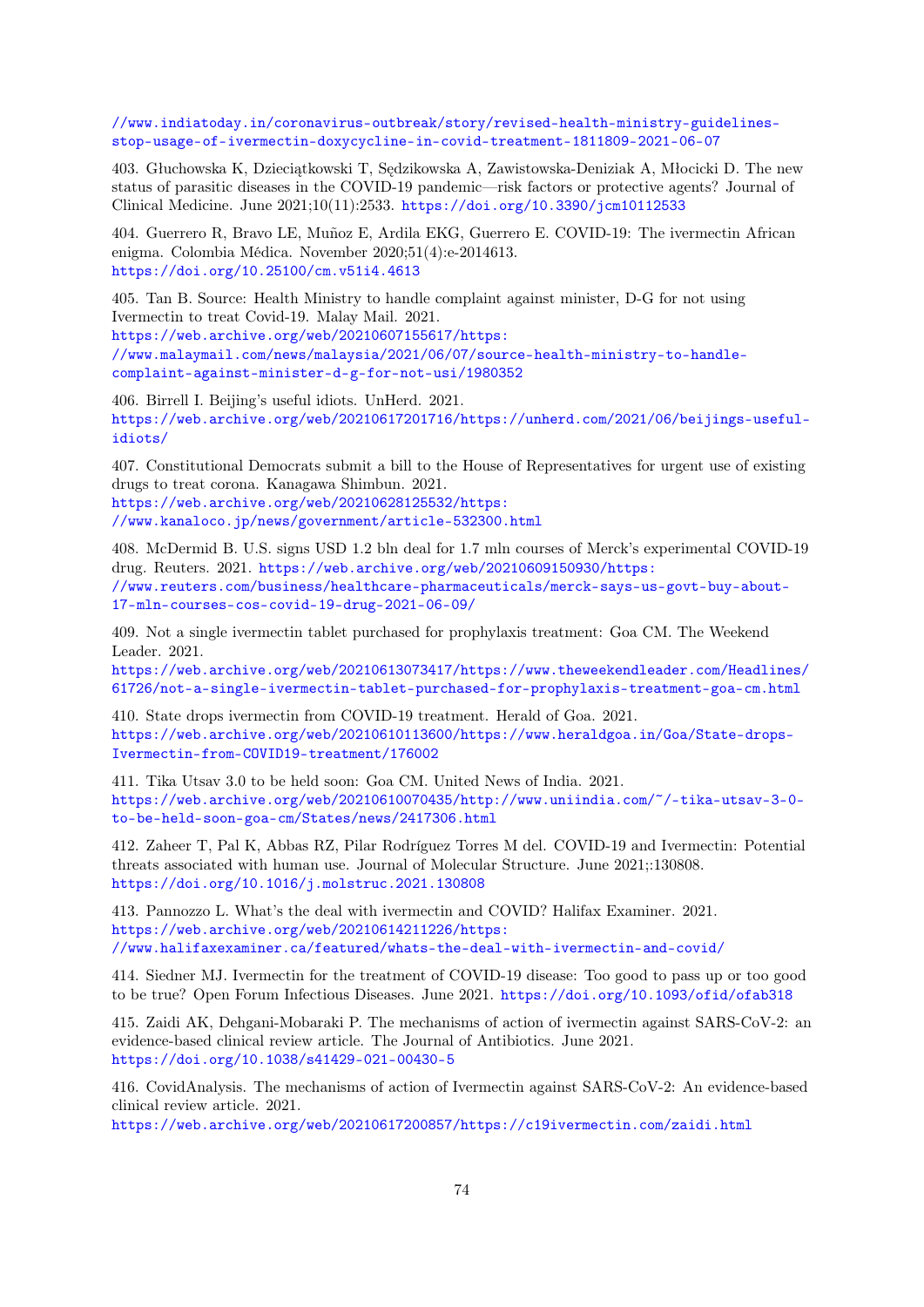417. Aref ZF, Bazeed SEES, Hassan MH, Hassan AS, Rashad A, Hassan RG, et al. Clinical biochemical and molecular evaluations of ivermectin mucoadhesive nanosuspension nasal spray in reducing upper respiratory symptoms of mild COVID-19. International Journal of Nanomedicine. June 2021;Volume 16:4063–72. <https://doi.org/10.2147/ijn.s313093>

418. CovidAnalysis. Analysis of: Clinical biochemical and molecular evaluations of ivermectin mucoadhesive nanosuspension nasal spray in reducing upper respiratory symptoms of mild COVID-19. 2021. <https://web.archive.org/web/20210617200447/https://c19ivermectin.com/aref.html>

419. Thakur R. Vaccine efficacy vs harms. Spectator Australia. 2021. [https://web.archive.org/web/20210615050418/https:](https://web.archive.org/web/20210615050418/https://www.spectator.com.au/2021/06/vaccine-efficacy-vs-harms/) [//www.spectator.com.au/2021/06/vaccine-efficacy-vs-harms/](https://web.archive.org/web/20210615050418/https://www.spectator.com.au/2021/06/vaccine-efficacy-vs-harms/)

420. Heita J. Dr. Itula advocates for ivermectin to deal with COVID, says it's no time for politics. Eagle FM. 2021.

[https://web.archive.org/web/20210615082358/https://www.eaglefm.com.na/news/dr-itula](https://web.archive.org/web/20210615082358/https://www.eaglefm.com.na/news/dr-itula-advocates-for-ivermectin-to-deal-with-covid-says-its-no-time-for-politics/)[advocates-for-ivermectin-to-deal-with-covid-says-its-no-time-for-politics/](https://web.archive.org/web/20210615082358/https://www.eaglefm.com.na/news/dr-itula-advocates-for-ivermectin-to-deal-with-covid-says-its-no-time-for-politics/)

421. Freelon K, Hanbury S. Brazil's main COVID strategy is a cocktail of unproven drugs. NPR. 2021. <https://web.archive.org/web/20210619012010/https://text.npr.org/1006198151>

422. Mahpar N. Clinic raided for offering ivermectin to Covid-19 patients. Free Malaysia Today News. 2021.

[https://web.archive.org/web/20210616082209/https://www.freemalaysiatoday.com/category/](https://web.archive.org/web/20210616082209/https://www.freemalaysiatoday.com/category/nation/2021/06/16/clinic-raided-for-offering-ivermectin-to-covid-19-patients/) [nation/2021/06/16/clinic-raided-for-offering-ivermectin-to-covid-19-patients/](https://web.archive.org/web/20210616082209/https://www.freemalaysiatoday.com/category/nation/2021/06/16/clinic-raided-for-offering-ivermectin-to-covid-19-patients/)

423. Front Line COVID-19 Critical Care Alliance. The FLCCC weekly update for June 16, 2021: the I-RECOVER protocol for long haul Covid syndrome. 2021. <https://youtu.be/ZCYM2HW2Ayw>

424. Front Line COVID-19 Critical Care Alliance. I-RECOVER management protocol for Long Haul COVID-19 Syndrome (LHCS). 2021. [https://web.archive.org/web/20210618071424/https:](https://web.archive.org/web/20210618071424/https://covid19criticalcare.com/wp-content/uploads/2021/06/FLCCC-Alliance-I-RECOVER-Management-Protocol-for-Long-Haul-COVID-19-Syndrome.pdf) [//covid19criticalcare.com/wp-content/uploads/2021/06/FLCCC-Alliance-I-RECOVER-](https://web.archive.org/web/20210618071424/https://covid19criticalcare.com/wp-content/uploads/2021/06/FLCCC-Alliance-I-RECOVER-Management-Protocol-for-Long-Haul-COVID-19-Syndrome.pdf)[Management-Protocol-for-Long-Haul-COVID-19-Syndrome.pdf](https://web.archive.org/web/20210618071424/https://covid19criticalcare.com/wp-content/uploads/2021/06/FLCCC-Alliance-I-RECOVER-Management-Protocol-for-Long-Haul-COVID-19-Syndrome.pdf)

425. Zimmer C. A pill to treat Covid-19? The U.S. is betting on it. New York Times. 2021. [https://web.archive.org/web/20210617144148/https:](https://web.archive.org/web/20210617144148/https://www.nytimes.com/2021/06/17/health/covid-pill-antiviral.html) [//www.nytimes.com/2021/06/17/health/covid-pill-antiviral.html](https://web.archive.org/web/20210617144148/https://www.nytimes.com/2021/06/17/health/covid-pill-antiviral.html)

426. Krolewiecki A, Lifschitz A, Moragas M, Travacio M, Valentini R, Alonso DF, et al. Antiviral effect of high-dose ivermectin in adults with COVID-19: a proof-of-concept randomized trial. EClinicalMedicine. July 2021;37:100959. <https://doi.org/10.1016/j.eclinm.2021.100959>

427. CovidAnalysis. Analysis of: Antiviral effect of high-dose ivermectin in adults with COVID-19: a proof-of-concept randomized trial. 2021. <https://c19ivermectin.com/krolewiecki.html>

428. Bryant A, Lawrie TA, Dowswell T, Fordham EJ, Mitchell S, Hill SR, et al. Ivermectin for prevention and treatment of COVID-19 infection. American Journal of Therapeutics. June 2021. <https://doi.org/10.1097/mjt.0000000000001402>

429. Gold JE, Okyay RA, Licht WE, Hurley DJ. Investigation of Long COVID prevalence and its relationship to Epstein-Barr virus reactivation. Pathogens. June 2021;10(6):763. <https://doi.org/10.3390/pathogens10060763>

430. Lind JN, Lovegrove MC, Geller AI, Uyeki TM, Datta SD, Budnitz DS. Increase in outpatient ivermectin dispensing in the US during the COVID-19 pandemic: a cross-sectional analysis. Journal of General Internal Medicine. June 2021. <https://doi.org/10.1007/s11606-021-06948-6>

431. Royes C. Letter of the day: why the resistance to ivermectin? Jamaica Gleaner. 2021. [https://web.archive.org/web/20210619082901/https://jamaica](https://web.archive.org/web/20210619082901/https://jamaica-gleaner.com/article/letters/20210618/letter-day-why-resistance-ivermectin)[gleaner.com/article/letters/20210618/letter-day-why-resistance-ivermectin](https://web.archive.org/web/20210619082901/https://jamaica-gleaner.com/article/letters/20210618/letter-day-why-resistance-ivermectin)

432. Gordon J. Letter: government must cut the red tape restrictions on ivermectin. BusinessDay. 2021. [https://web.archive.org/web/20210619083932/https:](https://web.archive.org/web/20210619083932/https://www.businesslive.co.za/bd/opinion/letters/2021-06-18-letter-government-must-cut-the-red-tape-restrictions-on-ivermectin/)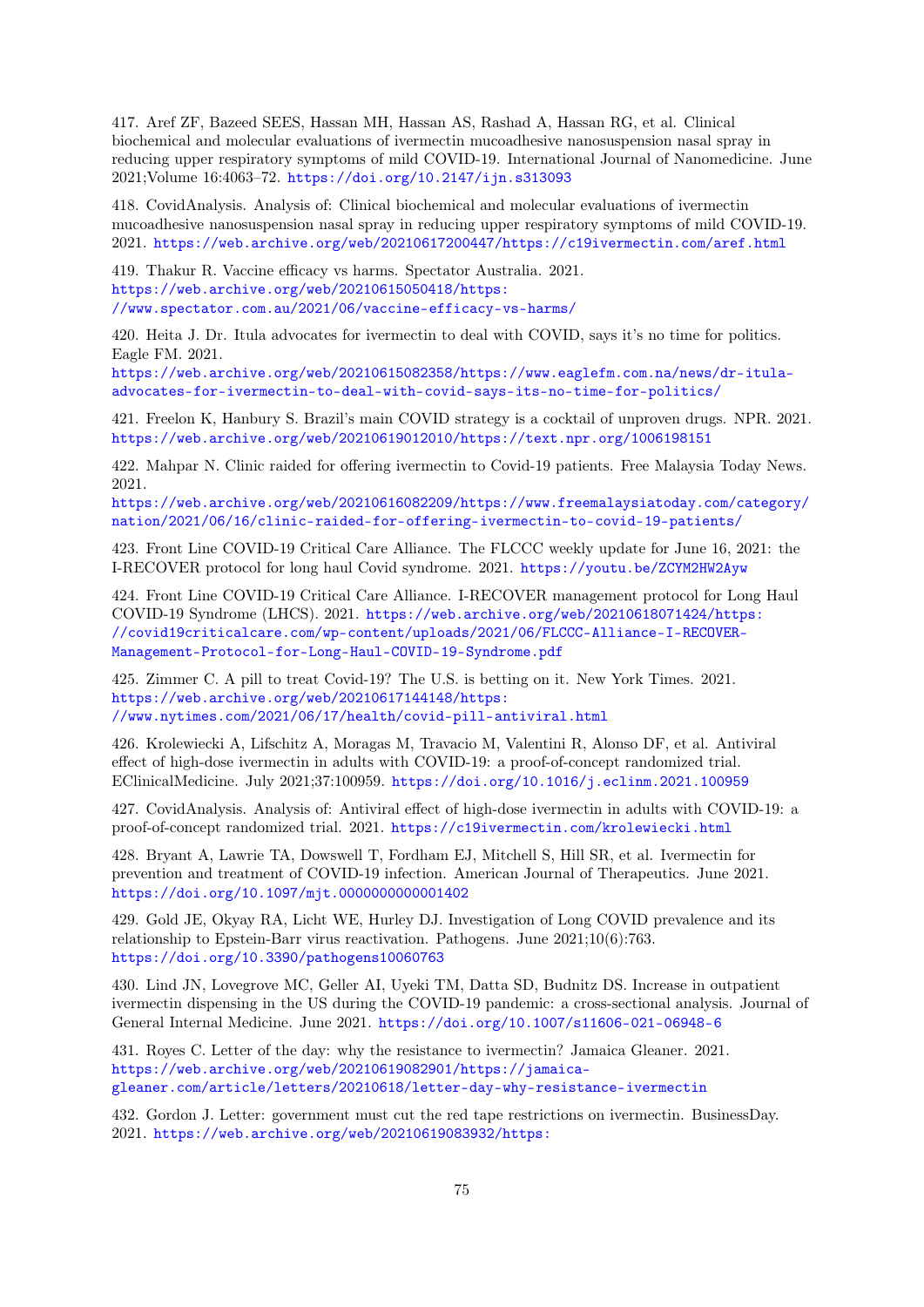[//www.businesslive.co.za/bd/opinion/letters/2021-06-18-letter-government-must-cut](https://web.archive.org/web/20210619083932/https://www.businesslive.co.za/bd/opinion/letters/2021-06-18-letter-government-must-cut-the-red-tape-restrictions-on-ivermectin/)[the-red-tape-restrictions-on-ivermectin/](https://web.archive.org/web/20210619083932/https://www.businesslive.co.za/bd/opinion/letters/2021-06-18-letter-government-must-cut-the-red-tape-restrictions-on-ivermectin/)

433. World Health Organization. Media briefing on COVID-19, June 18, 2021. 2021. <https://youtu.be/rVi3CZBmn68&t=1625s>

434. Jaswal G. Who killed ivermectin? Herald of Goa. 2021. [https://web.archive.org/web/20210620135945/https://www.heraldgoa.in/Review/Who-killed-](https://web.archive.org/web/20210620135945/https://www.heraldgoa.in/Review/Who-killed-Ivermectin/176386)[Ivermectin/176386](https://web.archive.org/web/20210620135945/https://www.heraldgoa.in/Review/Who-killed-Ivermectin/176386)

435. Goa: ivermectin, doxycycline, zinc out of Covid home kits. Times of India. 2021. [https://web.archive.org/web/20210621110940/https:](https://web.archive.org/web/20210621110940/https://timesofindia.indiatimes.com/city/goa/ivermectin-doxy-zinc-to-be-excluded-from-covid-home-isolation-kits/articleshow/83676133.cms) [//timesofindia.indiatimes.com/city/goa/ivermectin-doxy-zinc-to-be-excluded-from](https://web.archive.org/web/20210621110940/https://timesofindia.indiatimes.com/city/goa/ivermectin-doxy-zinc-to-be-excluded-from-covid-home-isolation-kits/articleshow/83676133.cms)[covid-home-isolation-kits/articleshow/83676133.cms](https://web.archive.org/web/20210621110940/https://timesofindia.indiatimes.com/city/goa/ivermectin-doxy-zinc-to-be-excluded-from-covid-home-isolation-kits/articleshow/83676133.cms)

436. Maria Bartiromo. Sen. Johnson and Dr. Pierre Kory on the impact of censorship in fight against COVID-19. FOX News Sunday Morning Futures. 2021. <http://video.foxnews.com/v/6259740044001/>

437. Murchu EO, Spillane S, Byrne P, O'Neill M, Harrington P, Ryan M. Interventions in an ambulatory setting to prevent progression to severe disease in patients with COVID-19: a systematic review. Annals of Pharmacotherapy. June 2021;:106002802110282. <https://doi.org/10.1177/10600280211028242>

438. Ivermectin Dapat Izin BPOM, Moeldoko Cerita Sudah Kirim Puluhan Ribu Dosis. detikNews. 2021. [https://web.archive.org/web/20210622160020/https://news.detik.com/berita/d-](https://web.archive.org/web/20210622160020/https://news.detik.com/berita/d-5615403/ivermectin-dapat-izin-bpom-moeldoko-cerita-sudah-kirim-puluhan-ribu-dosis)[5615403/ivermectin-dapat-izin-bpom-moeldoko-cerita-sudah-kirim-puluhan-ribu-dosis](https://web.archive.org/web/20210622160020/https://news.detik.com/berita/d-5615403/ivermectin-dapat-izin-bpom-moeldoko-cerita-sudah-kirim-puluhan-ribu-dosis)

439. Ivermectina: brindan resultados parciales de monitoreo en el uso ampliado en pacientes positivos. Página16. 2021. [https://www.pagina16.com.ar/ivermectina-brindan-resultados-parciales](https://www.pagina16.com.ar/ivermectina-brindan-resultados-parciales-de-monitoreo-en-el-uso-ampliado-en-pacientes-positivos/)[de-monitoreo-en-el-uso-ampliado-en-pacientes-positivos/](https://www.pagina16.com.ar/ivermectina-brindan-resultados-parciales-de-monitoreo-en-el-uso-ampliado-en-pacientes-positivos/)

440. Oxford University explores anti-parasitic drug ivermectin as COVID-19 treatment. Reuters. 2021. [https://web.archive.org/web/20210622233737/https://www.reuters.com/world/uk/oxford](https://web.archive.org/web/20210622233737/https://www.reuters.com/world/uk/oxford-university-explores-anti-parasitic-drug-ivermectin-covid-19-treatment-2021-06-22/)[university-explores-anti-parasitic-drug-ivermectin-covid-19-treatment-2021-06-22/](https://web.archive.org/web/20210622233737/https://www.reuters.com/world/uk/oxford-university-explores-anti-parasitic-drug-ivermectin-covid-19-treatment-2021-06-22/)

441. Blakely R. Trial for Covid 'wonder drug' that could save thousands of lives. The Times (UK). 2021. [https://www.thetimes.co.uk/article/trial-for-covid-wonder-drug-that-could-save](https://www.thetimes.co.uk/article/trial-for-covid-wonder-drug-that-could-save-thousands-of-lives-99jc07v2s)[thousands-of-lives-99jc07v2s](https://www.thetimes.co.uk/article/trial-for-covid-wonder-drug-that-could-save-thousands-of-lives-99jc07v2s)

442. FLCCC Alliance. FLCCC Alliance open letter to the investigators of the Oxford PRINCIPLE trial on ivermectin in COVID-19. 2021. [https://web.archive.org/web/20210128043112/https:](https://web.archive.org/web/20210128043112/https://covid19criticalcare.com/wp-content/uploads/2021/01/FLCCC-Alliance-Open-Letter-to-the-Investigators-of-the-Oxford-PRINCIPLE-Trial-on-Ivermectin-in-COVID-19.pdf) [//covid19criticalcare.com/wp-content/uploads/2021/01/FLCCC-Alliance-Open-Letter-to](https://web.archive.org/web/20210128043112/https://covid19criticalcare.com/wp-content/uploads/2021/01/FLCCC-Alliance-Open-Letter-to-the-Investigators-of-the-Oxford-PRINCIPLE-Trial-on-Ivermectin-in-COVID-19.pdf)[the-Investigators-of-the-Oxford-PRINCIPLE-Trial-on-Ivermectin-in-COVID-19.pdf](https://web.archive.org/web/20210128043112/https://covid19criticalcare.com/wp-content/uploads/2021/01/FLCCC-Alliance-Open-Letter-to-the-Investigators-of-the-Oxford-PRINCIPLE-Trial-on-Ivermectin-in-COVID-19.pdf)

443. Li Y. Warren Buffett gives away another USD 4.1 billion, resigns as trustee at Gates Foundation. CNBC. 2021. [https://web.archive.org/web/20210623131430/https:](https://web.archive.org/web/20210623131430/https://www.cnbc.com/2021/06/23/warren-buffett-gives-away-another-4point1-billion-resigns-as-trustee-at-gates-foundation.html) [//www.cnbc.com/2021/06/23/warren-buffett-gives-away-another-4point1-billion-resigns](https://web.archive.org/web/20210623131430/https://www.cnbc.com/2021/06/23/warren-buffett-gives-away-another-4point1-billion-resigns-as-trustee-at-gates-foundation.html)[as-trustee-at-gates-foundation.html](https://web.archive.org/web/20210623131430/https://www.cnbc.com/2021/06/23/warren-buffett-gives-away-another-4point1-billion-resigns-as-trustee-at-gates-foundation.html)

444. Turton P. 'It's crystal clear': Professor Robert Clancy backs ivermectin as a COVID-19 treatment. ABC News Australia. 2021. [https://web.archive.org/web/20210628081056/https:](https://web.archive.org/web/20210628081056/https://www.abc.net.au/radio/newcastle/programs/drive/ivermectin-covid-19/13418066) [//www.abc.net.au/radio/newcastle/programs/drive/ivermectin-covid-19/13418066](https://web.archive.org/web/20210628081056/https://www.abc.net.au/radio/newcastle/programs/drive/ivermectin-covid-19/13418066)

445. Yuce M, Cicek E, Inan T, Dag AB, Kurkcuoglu O, Sungur FA. Repurposing of FDA-approved drugs against active site and potential allosteric drug binding sites of COVID-19 main protease. Proteins. June 2021. <https://doi.org/10.1002/prot.26164>

446. Melo GD de, Lazarini F, Larrous F, Feige L, Kornobis E, Levallois S, et al. Attenuation of clinical and immunological outcomes during SARS-CoV-2 infection by ivermectin. EMBO Molecular Medicine. June 2021. <https://doi.org/10.15252/emmm.202114122>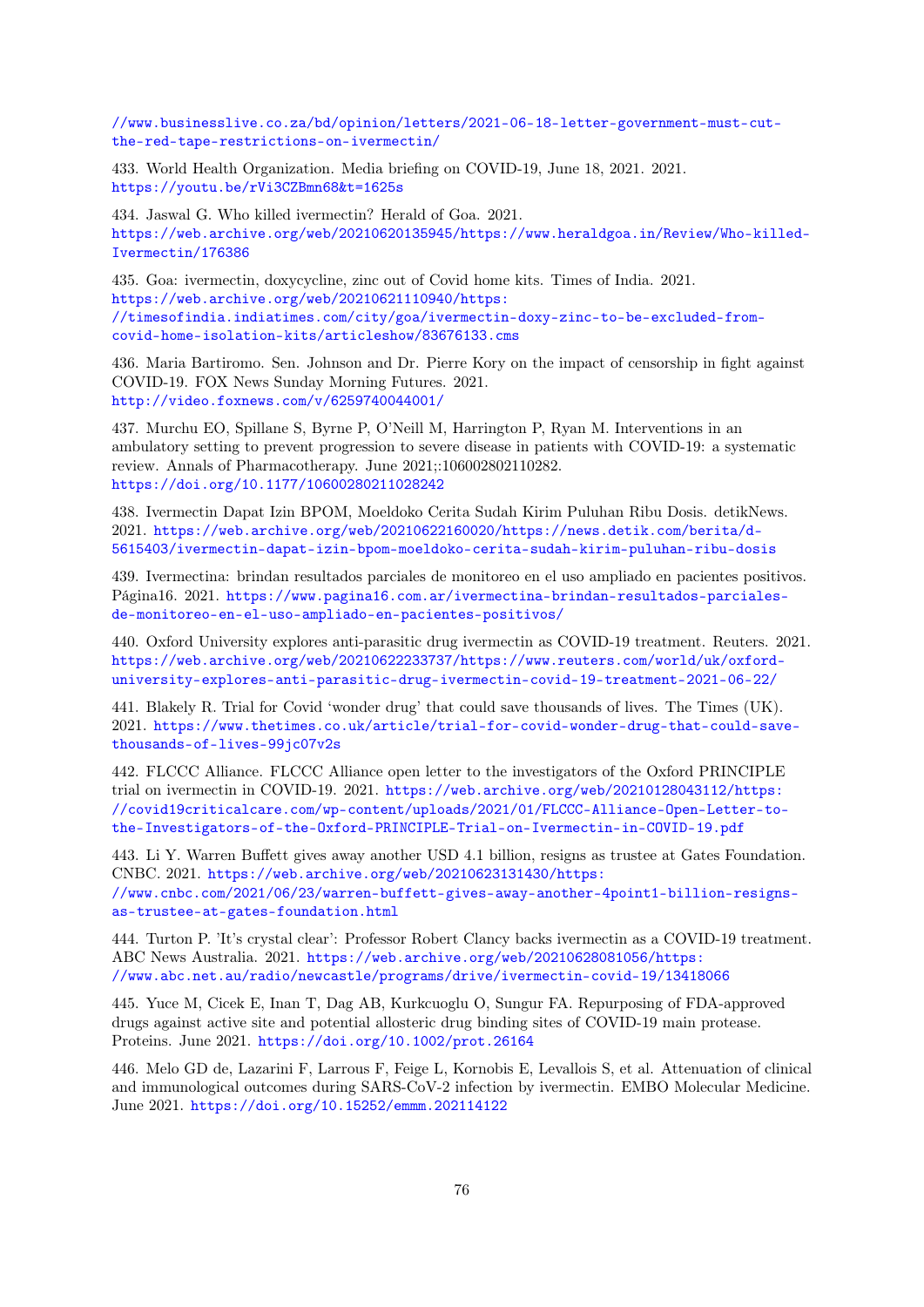447. Cummins I. Ep123: professor Gordon Lauc - official pandemic advisor to Croatian government. 2021. <https://youtu.be/kkVIMZQrqEM?t=1647>

448. Chua S. WHO's stand on Ivermectin to treat Covid-19. Free Malaysia Today. 2021. [https://web.archive.org/web/20210625141616/https://www.freemalaysiatoday.com/category/](https://web.archive.org/web/20210625141616/https://www.freemalaysiatoday.com/category/nation/2021/06/25/whos-stand-on-ivermectin-to-treat-covid-19/) [nation/2021/06/25/whos-stand-on-ivermectin-to-treat-covid-19/](https://web.archive.org/web/20210625141616/https://www.freemalaysiatoday.com/category/nation/2021/06/25/whos-stand-on-ivermectin-to-treat-covid-19/)

449. Jagiasi B, Nasa P, Chanchalani G, Ahmed A, Kumar AKA, Sodhi K, et al. Variation in therapeutic strategies for the management of severe COVID-19 in India – a nationwide cross-sectional survey. International Journal of Clinical Practice. June 2021. https://doi.org/10.1111/igp.14574

450. Zimbabwe authorises doctors to prescribe ivermectin for prevention and treatment of Covid-19. Kukurigo Updates. 2021.

<https://web.archive.org/web/20210628083322/https://t.me/s/SPMmedia>

451. Thomas J. "WhatsApp has come in to fill the void": In Zimbabwe, the future of news is messaging. NiemanLab. 2019.

[https://web.archive.org/web/20210628084136/https://www.niemanlab.org/2019/03/whatsapp](https://web.archive.org/web/20210628084136/https://www.niemanlab.org/2019/03/whatsapp-has-come-in-to-fill-the-void-in-zimbabwe-the-future-of-news-is-messaging/)[has-come-in-to-fill-the-void-in-zimbabwe-the-future-of-news-is-messaging/](https://web.archive.org/web/20210628084136/https://www.niemanlab.org/2019/03/whatsapp-has-come-in-to-fill-the-void-in-zimbabwe-the-future-of-news-is-messaging/)

452. Ndebele L. Zimbabwe approves use of ivermectin to treat Covid-19. Sowetan Live. 2021. [https://web.archive.org/web/20210628084124/https://www.sowetanlive.co.za/amp/news/](https://web.archive.org/web/20210628084124/https://www.sowetanlive.co.za/amp/news/africa/2021-06-27-zimbabwe-approves-use-of-ivermectin-to-treat-covid-19/) [africa/2021-06-27-zimbabwe-approves-use-of-ivermectin-to-treat-covid-19/](https://web.archive.org/web/20210628084124/https://www.sowetanlive.co.za/amp/news/africa/2021-06-27-zimbabwe-approves-use-of-ivermectin-to-treat-covid-19/)

453. Ndlovu R. Zimbabwe to allow use of ivermectin for research. Fin24. 2021. [https://web.archive.org/web/20210629191012/https://www.news24.com/fin24/economy/](https://web.archive.org/web/20210629191012/https://www.news24.com/fin24/economy/africa/zimbabwe-to-allow-use-of-ivermectin-for-research-20210628) [africa/zimbabwe-to-allow-use-of-ivermectin-for-research-20210628](https://web.archive.org/web/20210629191012/https://www.news24.com/fin24/economy/africa/zimbabwe-to-allow-use-of-ivermectin-for-research-20210628)

454. Fordham E. Scandal of the suppressed case for ivermectin. Conservative Woman. 2021. [https://web.archive.org/web/20210629072325/https:](https://web.archive.org/web/20210629072325/https://www.conservativewoman.co.uk/scandal-of-the-suppressed-case-for-ivermectin/) [//www.conservativewoman.co.uk/scandal-of-the-suppressed-case-for-ivermectin/](https://web.archive.org/web/20210629072325/https://www.conservativewoman.co.uk/scandal-of-the-suppressed-case-for-ivermectin/)

455. CovidAnalysis. Ivermectin is effective for COVID-19: real-time meta analysis of 49 studies. Version 52, March 31, 2021. 2021.

<https://web.archive.org/web/20210401160006/https://ivmmeta.com/ivm-meta.pdf>

456. Marik PE. An overview of the MATH+, I-MASK+ and I-RECOVER protocols: a guide to the management of COVID-19. 2021.

[https://web.archive.org/web/20210621110154/https://covid19criticalcare.com/wp-content/](https://web.archive.org/web/20210621110154/https://covid19criticalcare.com/wp-content/uploads/2020/12/FLCCC-Protocols-%E2%80%93-A-Guide-to-the-Management-of-COVID-19.pdf) [uploads/2020/12/FLCCC-Protocols-%E2%80%93-A-Guide-to-the-Management-of-COVID-19.pdf](https://web.archive.org/web/20210621110154/https://covid19criticalcare.com/wp-content/uploads/2020/12/FLCCC-Protocols-%E2%80%93-A-Guide-to-the-Management-of-COVID-19.pdf)

457. Anti-parasitic drug ivermectin not to be included for Covid-19 treatment protocol: Health Ministry. ET HealthWorld. 2020. [https://web.archive.org/web/20201029181440/https:](https://web.archive.org/web/20201029181440/https://health.economictimes.indiatimes.com/news/pharma/anti-parasitic-drug-ivermectin-not-to-be-included-for-covid-19-treatment-protocol-health-ministry/78819616) [//health.economictimes.indiatimes.com/news/pharma/anti-parasitic-drug-ivermectin-not](https://web.archive.org/web/20201029181440/https://health.economictimes.indiatimes.com/news/pharma/anti-parasitic-drug-ivermectin-not-to-be-included-for-covid-19-treatment-protocol-health-ministry/78819616)[to-be-included-for-covid-19-treatment-protocol-health-ministry/78819616](https://web.archive.org/web/20201029181440/https://health.economictimes.indiatimes.com/news/pharma/anti-parasitic-drug-ivermectin-not-to-be-included-for-covid-19-treatment-protocol-health-ministry/78819616)

458. Schulz L, Rollwage M, Dolan RJ, Fleming SM. Dogmatism manifests in lowered information search under uncertainty. Proceedings of the National Academy of Sciences. November 2020;117(49):31527–34. <https://doi.org/10.1073/pnas.2009641117>

459. Penston J. Statistics-based research – a pig in a poke? Journal of Evaluation in Clinical Practice. August 2011;17(5):862–7. <https://doi.org/10.1111/j.1365-2753.2011.01717.x>

460. Saint-Mont U. Randomization does not help much, comparability does. Tu Y-K, editor. PLOS ONE. July 2015;10(7):e0132102. <https://doi.org/10.1371/journal.pone.0132102>

461. Sgaier SK, Huang V, Charles G. The case for causal AI. Stanford Social Innovation Review. 2020. [https://web.archive.org/web/20210628131223/https:](https://web.archive.org/web/20210628131223/https://ssir.org/articles/entry/the_case_for_causal_ai) [//ssir.org/articles/entry/the\\_case\\_for\\_causal\\_ai](https://web.archive.org/web/20210628131223/https://ssir.org/articles/entry/the_case_for_causal_ai)

462. Tikka S, Karvanen J. Identifying causal effects with the R package causaleffect. Journal of Statistical Software. 2017;76(12). <https://doi.org/10.18637/jss.v076.i12>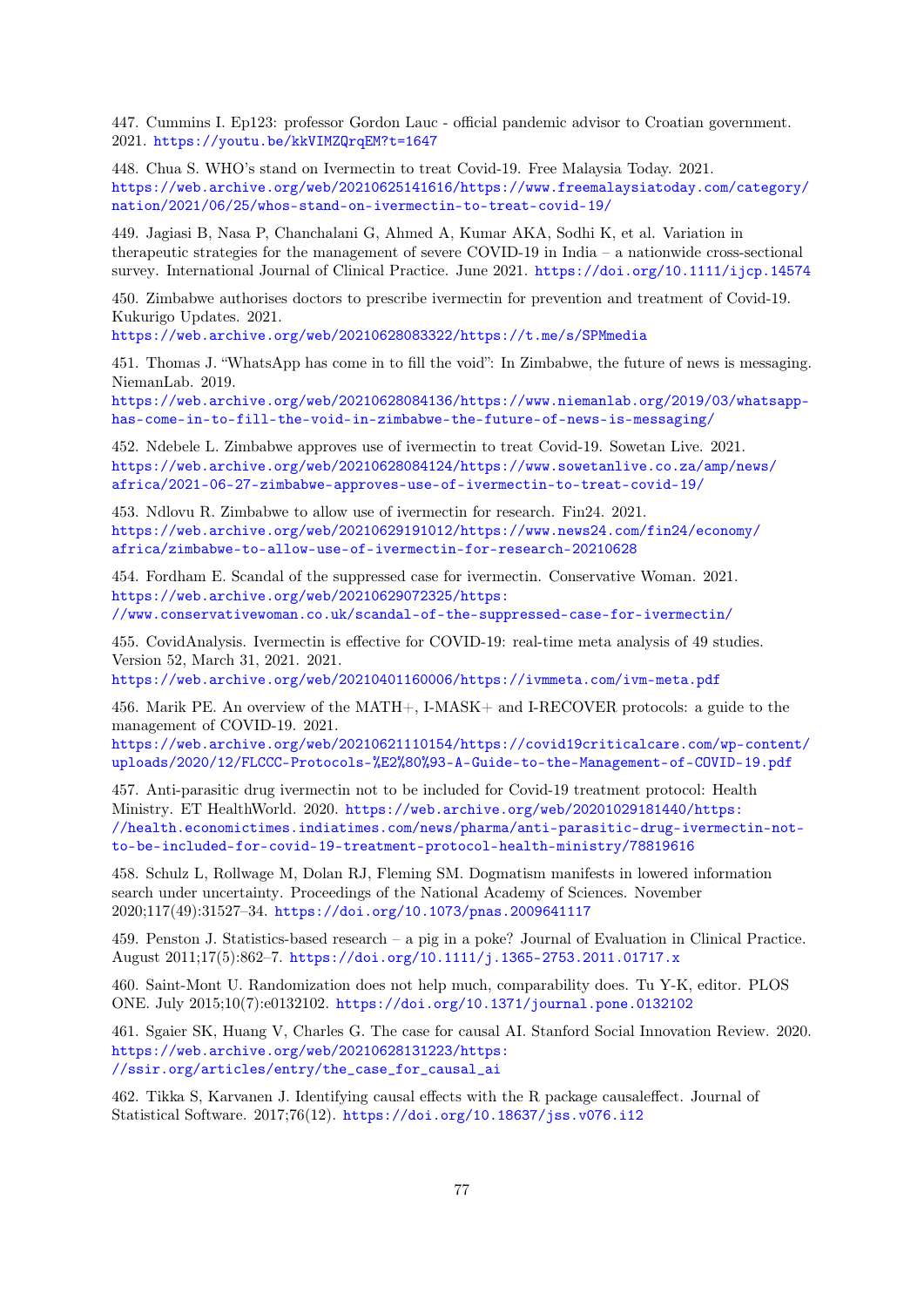463. Karvanen J. Study design in causal models. Scandinavian Journal of Statistics. August 2014;42(2):361–77. <https://arxiv.org/abs/1211.2958>

464. Karvanen J, Tikka S, Hyttinen A. Do-search: a tool for causal inference and study design with multiple data sources. Epidemiology. November 2020;32(1):111–9. <https://doi.org/10.1097/ede.0000000000001270>

465. MacLeod A. Assessing the strenght of the five filters today. In: Propaganda in the information age: still manufacturing consent. London New York: Routledge, Taylor & Francis Group; 2019.

466. Herman ES, Chomsky N. Manufacturing consent: the political economy of the mass media. New York: Pantheon Books; 2002.

467. Cathey L. Timeline: tracking Trump alongside scientific developments on hydroxychloroquine. ABC News. 2020.

[https://web.archive.org/web/20200808201324/https://abcnews.go.com/Health/timeline](https://web.archive.org/web/20200808201324/https://abcnews.go.com/Health/timeline-tracking-trump-alongside-scientific-developments-hydroxychloroquine/story?id=72170553)[tracking-trump-alongside-scientific-developments-hydroxychloroquine/story?id=72170553](https://web.archive.org/web/20200808201324/https://abcnews.go.com/Health/timeline-tracking-trump-alongside-scientific-developments-hydroxychloroquine/story?id=72170553)

468. YouTube. COVID-19 medical misinformation policy. 2021. [https://web.archive.org/web/20210511123240/https:](https://web.archive.org/web/20210511123240/https://support.google.com/youtube/answer/9891785?hl=en) [//support.google.com/youtube/answer/9891785?hl=en](https://web.archive.org/web/20210511123240/https://support.google.com/youtube/answer/9891785?hl=en)

469. Poynter Institute. Major funders. 2021. <https://web.archive.org/web/20210521222207/https://www.poynter.org/major-funders/>

470. InfluenceWatch. Poynter Institute for Media Studies. 2021. [https://web.archive.org/web/20210526155755/https://www.influencewatch.org/non](https://web.archive.org/web/20210526155755/https://www.influencewatch.org/non-profit/poynter-institute-for-media-studies/)[profit/poynter-institute-for-media-studies/](https://web.archive.org/web/20210526155755/https://www.influencewatch.org/non-profit/poynter-institute-for-media-studies/)

471. Poynter Institute. International Fact-Checking Network. 2021. <https://web.archive.org/web/20210521222347/https://www.poynter.org/ifcn/>

472. Facebook. How the International Fact-Checking Network is bringing organizations together to fight COVID-19 misinformation. 2021. [https://web.archive.org/web/20210417044157/https:](https://web.archive.org/web/20210417044157/https://www.facebook.com/journalismproject/ifcn-fighting-misinformation) [//www.facebook.com/journalismproject/ifcn-fighting-misinformation](https://web.archive.org/web/20210417044157/https://www.facebook.com/journalismproject/ifcn-fighting-misinformation)

473. Poynter Institute. CoronaVirusFacts Alliance. 2021. [https:](https://web.archive.org/web/20210526120518/https://www.poynter.org/coronavirusfactsalliance/) [//web.archive.org/web/20210526120518/https://www.poynter.org/coronavirusfactsalliance/](https://web.archive.org/web/20210526120518/https://www.poynter.org/coronavirusfactsalliance/)

474. Poynter Institute. IFCN Covid-19 misinformation. 2021. [https://web.archive.org/web/20210526122113/https://www.poynter.org/ifcn-covid-19](https://web.archive.org/web/20210526122113/https://www.poynter.org/ifcn-covid-19-misinformation/) [misinformation/](https://web.archive.org/web/20210526122113/https://www.poynter.org/ifcn-covid-19-misinformation/)

475. Espeso FJ. YouTube expands fact-checking to US, pledges \$1M for IFCN. S & P Global Market Intelligence. 2020. [https://web.archive.org/web/20210526133345/https:](https://web.archive.org/web/20210526133345/https://www.spglobal.com/marketintelligence/en/news-insights/latest-news-headlines/youtube-expands-fact-checking-to-us-pledges-1m-for-ifcn-58345936) [//www.spglobal.com/marketintelligence/en/news-insights/latest-news-headlines/youtube](https://web.archive.org/web/20210526133345/https://www.spglobal.com/marketintelligence/en/news-insights/latest-news-headlines/youtube-expands-fact-checking-to-us-pledges-1m-for-ifcn-58345936)[expands-fact-checking-to-us-pledges-1m-for-ifcn-58345936](https://web.archive.org/web/20210526133345/https://www.spglobal.com/marketintelligence/en/news-insights/latest-news-headlines/youtube-expands-fact-checking-to-us-pledges-1m-for-ifcn-58345936)

476. National Endowment for Democracy. National Endowment for Democracy (NED), NDI, IRI, CIPE and Solidarity Center welcome increased funding from Congress. 2021. [https://web.archive.org/web/20200415023204/https://www.ned.org/national-endowment-for](https://web.archive.org/web/20200415023204/https://www.ned.org/national-endowment-for-democracy-ned-ndi-iri-cipe-and-solidarity-center-welcome-increased-funding-from-congress/)[democracy-ned-ndi-iri-cipe-and-solidarity-center-welcome-increased-funding-from](https://web.archive.org/web/20200415023204/https://www.ned.org/national-endowment-for-democracy-ned-ndi-iri-cipe-and-solidarity-center-welcome-increased-funding-from-congress/)[congress/](https://web.archive.org/web/20200415023204/https://www.ned.org/national-endowment-for-democracy-ned-ndi-iri-cipe-and-solidarity-center-welcome-increased-funding-from-congress/)

477. PolitiFact. New grant will help PolitiFact grow. 2021. [https://web.archive.org/web/20210526124306/https:](https://web.archive.org/web/20210526124306/https://www.politifact.com/article/2016/jan/14/new-grant-will-help-politifact-grow/) [//www.politifact.com/article/2016/jan/14/new-grant-will-help-politifact-grow/](https://web.archive.org/web/20210526124306/https://www.politifact.com/article/2016/jan/14/new-grant-will-help-politifact-grow/)

478. Craig Newmark. Wikipedia. 2021. [https://en.wikipedia.org/w/index.php?title=Craig\\_Newmark&oldid=1024862054](https://en.wikipedia.org/w/index.php?title=Craig_Newmark&oldid=1024862054)

479. Rita Allen Foundation. About. 2021. <https://ritaallen.org/about/>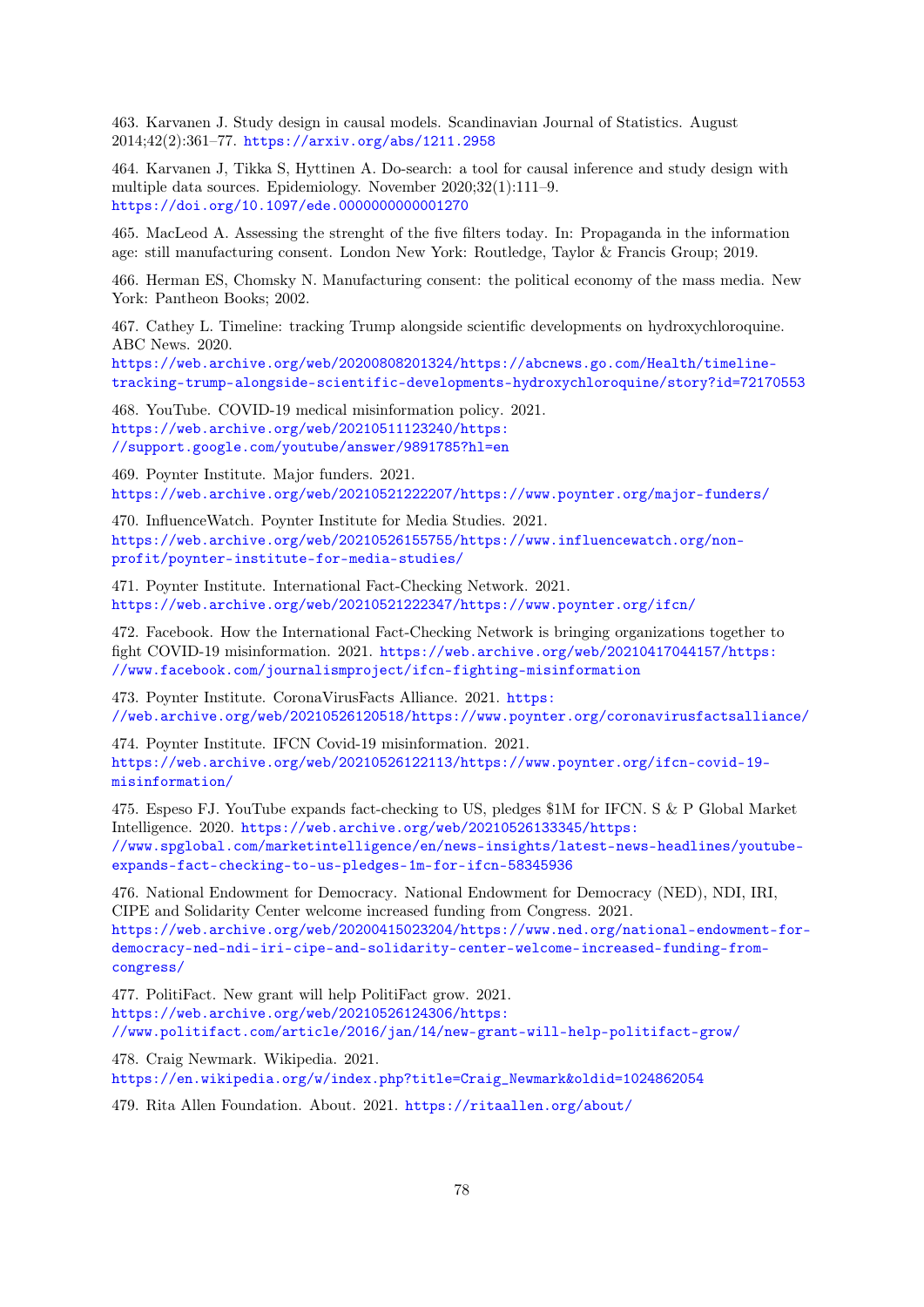480. Mayer J. The Koch Brothers' Covert Ops. New Yorker. 2010. [https://web.archive.org/web/20140728193318/http:](https://web.archive.org/web/20140728193318/http://www.newyorker.com/magazine/2010/08/30/covert-operations) [//www.newyorker.com/magazine/2010/08/30/covert-operations](https://web.archive.org/web/20140728193318/http://www.newyorker.com/magazine/2010/08/30/covert-operations)

481. SourceWatch. Charles G. Koch. 2021. [https://web.archive.org/web/20210427031529/https:](https://web.archive.org/web/20210427031529/https://www.sourcewatch.org/index.php?title=Charles_G._Koch) [//www.sourcewatch.org/index.php?title=Charles\\_G.\\_Koch](https://web.archive.org/web/20210427031529/https://www.sourcewatch.org/index.php?title=Charles_G._Koch)

482. SourceWatch. Koch Industries. 2012. [https://web.archive.org/web/20121012032532/http:](https://web.archive.org/web/20121012032532/http://www.sourcewatch.org/index.php?title=Koch_Industries) [//www.sourcewatch.org/index.php?title=Koch\\_Industries](https://web.archive.org/web/20121012032532/http://www.sourcewatch.org/index.php?title=Koch_Industries)

483. Scola N. A CMD special report on ALEC's funding and spending. The Atlantic. 2012. [https://web.archive.org/web/20110716183232/https:](https://web.archive.org/web/20110716183232/https://www.prwatch.org/news/2011/07/10887/cmd-special-report-alecs-funding-and-spending) [//www.prwatch.org/news/2011/07/10887/cmd-special-report-alecs-funding-and-spending](https://web.archive.org/web/20110716183232/https://www.prwatch.org/news/2011/07/10887/cmd-special-report-alecs-funding-and-spending)

484. Koch C. How Koch is fighting COVID-19. 2020. [https://web.archive.org/web/20210526085556/https://news.kochind.com/news/2020/how](https://web.archive.org/web/20210526085556/https://news.kochind.com/news/2020/how-koch-is-fighting-covid-19)[koch-is-fighting-covid-19](https://web.archive.org/web/20210526085556/https://news.kochind.com/news/2020/how-koch-is-fighting-covid-19)

485. Frontiers Media S.A.. About Frontiers. 2021. <https://web.archive.org/web/20210621083450/https://www.frontiersin.org/about/team>

486. Syed S. CVC raises 4.6 billion Euros for second long-term fund. Bloomberg. 2019. [https://web.archive.org/web/20200407075042/https://www.bloomberg.com/news/articles/](https://web.archive.org/web/20200407075042/https://www.bloomberg.com/news/articles/2019-07-18/cvc-raises-4-6-billion-euros-for-second-long-term-fund) [2019-07-18/cvc-raises-4-6-billion-euros-for-second-long-term-fund](https://web.archive.org/web/20200407075042/https://www.bloomberg.com/news/articles/2019-07-18/cvc-raises-4-6-billion-euros-for-second-long-term-fund)

487. CVC Capital Partners. University of Oxford vaccine research. 2021. [https:](https://www.cvc.com/covid-19/initiatives/case-studies/university-of-oxford-vaccine-research) [//www.cvc.com/covid-19/initiatives/case-studies/university-of-oxford-vaccine-research](https://www.cvc.com/covid-19/initiatives/case-studies/university-of-oxford-vaccine-research)

488. CVC Capital Partners. COVID-19 initiatives. 2021. <https://web.archive.org/web/20210624084329/https://www.cvc.com/covid-19/initiatives>

489. Hoeksma J. Private equity firm CVC Capital Partners invests in System C. Digital Health. 2021. [https://web.archive.org/web/20210621084546/https://www.digitalhealth.net/2021/02/](https://web.archive.org/web/20210621084546/https://www.digitalhealth.net/2021/02/private-equity-firm-cvc-capital-partners-invests-in-system-c/) [private-equity-firm-cvc-capital-partners-invests-in-system-c/](https://web.archive.org/web/20210621084546/https://www.digitalhealth.net/2021/02/private-equity-firm-cvc-capital-partners-invests-in-system-c/)

490. Koenig P, Masters P. Buyout firm's offshore secrets. The Times (UK). 2005. <https://www.thetimes.co.uk/article/buyout-firms-offshore-secrets-dpdkwhvlqlb>

491. Enserink M. Open-access publisher sacks 31 editors amid fierce row over independence. Science. May 2015. <https://doi.org/10.1126/science.aac4629>

492. World Health Organization. Programme budget web portal (updated until Q4-2019). 2021. <http://open.who.int/2018-19/contributors/contributor>

493. World Health Organization. Top 20 contributors to the WHO for the 2018/2019 biennium. 2021. [https://web.archive.org/web/20210424212041/https:](https://web.archive.org/web/20210424212041/https://www.who.int/about/funding/contributors) [//www.who.int/about/funding/contributors](https://web.archive.org/web/20210424212041/https://www.who.int/about/funding/contributors)

494. Cheney C. 'Big concerns' over Gates foundation's potential to become largest WHO donor. Devex. 2020. [https://web.archive.org/web/20200607160037/https://www.devex.com/news/big](https://web.archive.org/web/20200607160037/https://www.devex.com/news/big-concerns-over-gates-foundation-s-potential-to-become-largest-who-donor-97377)[concerns-over-gates-foundation-s-potential-to-become-largest-who-donor-97377](https://web.archive.org/web/20200607160037/https://www.devex.com/news/big-concerns-over-gates-foundation-s-potential-to-become-largest-who-donor-97377)

495. Gavi The Vaccine Alliance. The Bill and Melinda Gates Foundation. 2021. [https://web.archive.org/web/20210424213426/https://www.gavi.org/operating-model/gavis](https://web.archive.org/web/20210424213426/https://www.gavi.org/operating-model/gavis-partnership-model/bill-melinda-gates-foundation)[partnership-model/bill-melinda-gates-foundation](https://web.archive.org/web/20210424213426/https://www.gavi.org/operating-model/gavis-partnership-model/bill-melinda-gates-foundation)

496. Yeung J. Trump is halting funding to the WHO. What does this actually mean? CNN. 2020. [https://web.archive.org/web/20200415110829/https:](https://web.archive.org/web/20200415110829/https://edition.cnn.com/2020/04/15/world/trump-who-funding-explainer-intl-hnk/index.html) [//edition.cnn.com/2020/04/15/world/trump-who-funding-explainer-intl-hnk/index.html](https://web.archive.org/web/20200415110829/https://edition.cnn.com/2020/04/15/world/trump-who-funding-explainer-intl-hnk/index.html)

497. Sridhar D, King L. US decision to pull out of World Health Organization. BMJ. July 2020;:m2943. <https://doi.org/10.1136/bmj.m2943>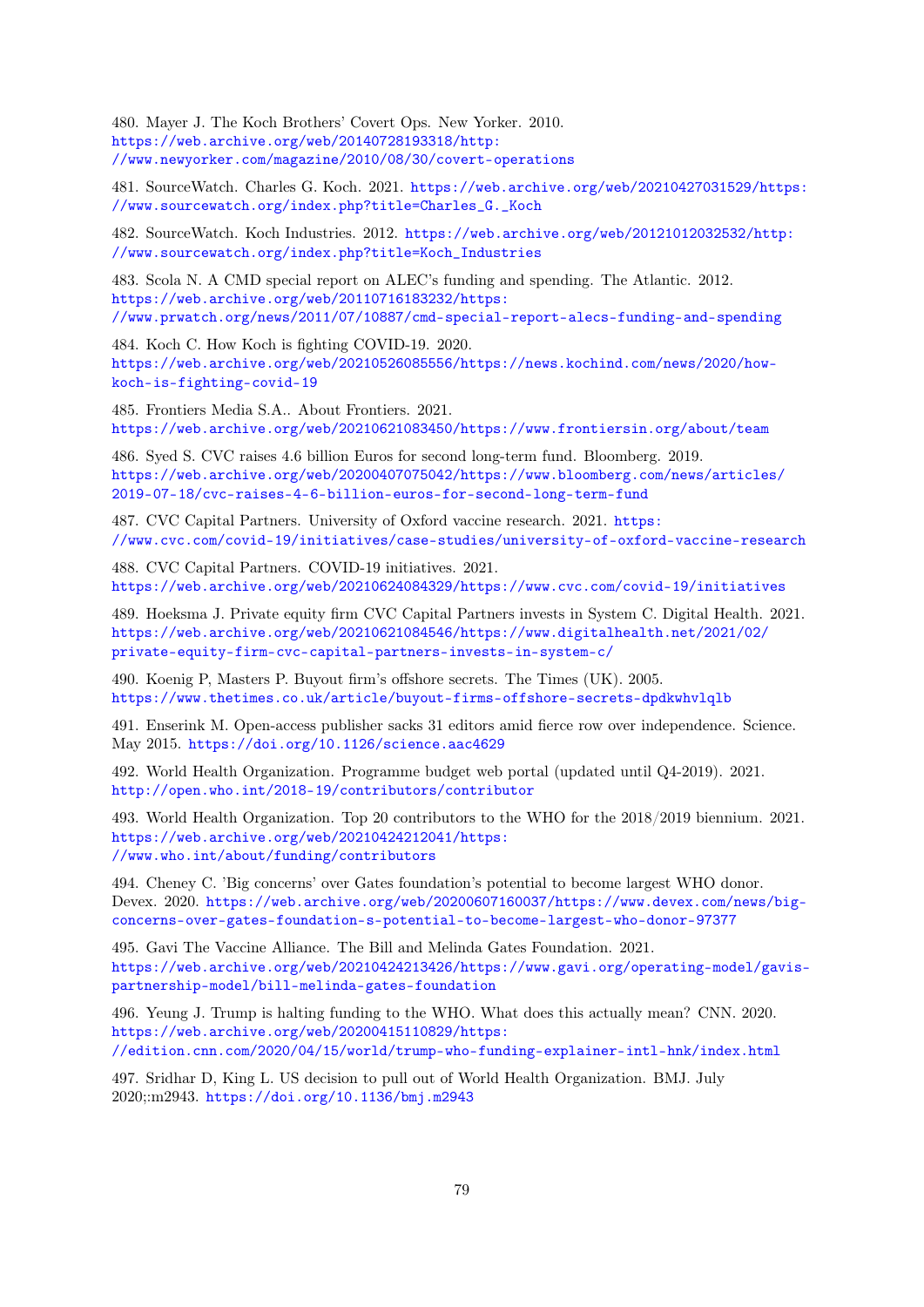498. Global Fund. Bill and Melinda Gates Foundation. 2021.

[https://web.archive.org/web/20210430053228/https://www.theglobalfund.org/en/private](https://web.archive.org/web/20210430053228/https://www.theglobalfund.org/en/private-ngo-partners/resource-mobilization/bill-melinda-gates-foundation/)[ngo-partners/resource-mobilization/bill-melinda-gates-foundation/](https://web.archive.org/web/20210430053228/https://www.theglobalfund.org/en/private-ngo-partners/resource-mobilization/bill-melinda-gates-foundation/)

499. Cheney C. Q and A: New PATH CEO on plans to become 'the go-to health NGO'. Devex. 2019. [https://web.archive.org/web/20210624071517/https://www.devex.com/news/q-a-new-path](https://web.archive.org/web/20210624071517/https://www.devex.com/news/q-a-new-path-ceo-on-plans-to-become-the-go-to-health-ngo-96170)[ceo-on-plans-to-become-the-go-to-health-ngo-96170](https://web.archive.org/web/20210624071517/https://www.devex.com/news/q-a-new-path-ceo-on-plans-to-become-the-go-to-health-ngo-96170)

500. Huet N, Paun C. Meet the world's most powerful doctor: Bill Gates. Politico. 2017. [https://web.archive.org/web/20210421055055/https://www.politico.eu/article/bill-gates](https://web.archive.org/web/20210421055055/https://www.politico.eu/article/bill-gates-who-most-powerful-doctor/)[who-most-powerful-doctor/](https://web.archive.org/web/20210421055055/https://www.politico.eu/article/bill-gates-who-most-powerful-doctor/)

501. Narayanan A. Bill Gates relationship with WHO explained. ScreenRant. 2020. [https://web.archive.org/web/20210531052539/https://screenrant.com/bill-gates-who](https://web.archive.org/web/20210531052539/https://screenrant.com/bill-gates-who-funding-explained/)[funding-explained/](https://web.archive.org/web/20210531052539/https://screenrant.com/bill-gates-who-funding-explained/)

502. CovidAnalysis. Global ivermectin adoption for COVID-19. 2021. <https://ivmstatus.com/>

503. CEPI. Who we are. 2021. <https://web.archive.org/web/20210424230645/https://cepi.net/about/whoweare/>

504. Piller C. Private research funders court controversy with billions in secretive investments. Science. December 2018. <https://doi.org/10.1126/science.aaw2881>

505. Bill and Melinda Gates Foundation. Global health leaders launch Decade of Vaccines collaboration. 2010. [https://web.archive.org/web/20210324155539/https:](https://web.archive.org/web/20210324155539/https://www.gatesfoundation.org/ideas/media-center/press-releases/2010/12/global-health-leaders-launch-decade-of-vaccines-collaboration) [//www.gatesfoundation.org/ideas/media-center/press-releases/2010/12/global-health](https://web.archive.org/web/20210324155539/https://www.gatesfoundation.org/ideas/media-center/press-releases/2010/12/global-health-leaders-launch-decade-of-vaccines-collaboration)[leaders-launch-decade-of-vaccines-collaboration](https://web.archive.org/web/20210324155539/https://www.gatesfoundation.org/ideas/media-center/press-releases/2010/12/global-health-leaders-launch-decade-of-vaccines-collaboration)

506. kENUP Foundation. Governments spent at least €93bn on COVID-19 vaccines and therapeutics during the last 11 months. 2021. [https://web.archive.org/web/20210111073539/http:](https://web.archive.org/web/20210111073539/http://www.businesswire.com/news/home/20210110005098/en/Governments-Spent-at-Least-%E2%82%AC93bn-on-COVID-19-Vaccines-and-Therapeutics-During-the-Last-11-Months/) [//www.businesswire.com/news/home/20210110005098/en/Governments-Spent-at-Least-](https://web.archive.org/web/20210111073539/http://www.businesswire.com/news/home/20210110005098/en/Governments-Spent-at-Least-%E2%82%AC93bn-on-COVID-19-Vaccines-and-Therapeutics-During-the-Last-11-Months/) [%E2%82%AC93bn-on-COVID-19-Vaccines-and-Therapeutics-During-the-Last-11-Months/](https://web.archive.org/web/20210111073539/http://www.businesswire.com/news/home/20210110005098/en/Governments-Spent-at-Least-%E2%82%AC93bn-on-COVID-19-Vaccines-and-Therapeutics-During-the-Last-11-Months/)

507. International Federation of Pharmaceutical Manufacturers & Associations. Facts and Figures 2021: The Pharmaceutical Industry and Global Health. 2021. [https://web.archive.org/web/20210425151338/https://www.ifpma.org/wp](https://web.archive.org/web/20210425151338/https://www.ifpma.org/wp-content/uploads/2021/04/IFPMA-Facts-And-Figures-2021.pdf)[content/uploads/2021/04/IFPMA-Facts-And-Figures-2021.pdf](https://web.archive.org/web/20210425151338/https://www.ifpma.org/wp-content/uploads/2021/04/IFPMA-Facts-And-Figures-2021.pdf)

508. Schwab T. Covid-19 trust, and Wellcome: how charity's pharma investments overlap with its research efforts. BMJ. March 2021;:n556. <https://doi.org/10.1136/bmj.n556>

509. Schwab T. While the poor get sick, Bill Gates just gets richer. The Nation; 2020. [https://web.archive.org/web/20201005095502/https:](https://web.archive.org/web/20201005095502/https://www.thenation.com/article/economy/bill-gates-investments-covid/) [//www.thenation.com/article/economy/bill-gates-investments-covid/](https://web.archive.org/web/20201005095502/https://www.thenation.com/article/economy/bill-gates-investments-covid/)

510. Schwab T. Bill Gates's charity paradox. The Nation. 2020. [https://web.archive.org/web/20200318135836if\\_/https:](https://web.archive.org/web/20200318135836if_/https://www.thenation.com/article/society/bill-gates-foundation-philanthropy/) [//www.thenation.com/article/society/bill-gates-foundation-philanthropy/](https://web.archive.org/web/20200318135836if_/https://www.thenation.com/article/society/bill-gates-foundation-philanthropy/)

511. Malpani R, Baker B, Kamal-Yanni M. Is the Gates Foundation addressing or reinforcing systemic problems raised by COVID-19? Health Policy Watch. 2020. [https://web.archive.org/web/20201101033115/https://healthpolicy-watch.news/gates](https://web.archive.org/web/20201101033115/https://healthpolicy-watch.news/gates-foundation-address-systemic-covid-19/)[foundation-address-systemic-covid-19/](https://web.archive.org/web/20201101033115/https://healthpolicy-watch.news/gates-foundation-address-systemic-covid-19/)

512. Curtis M. Gated development: is the Gates Foundation always a force for good? Global Justice Now. 2016.

[https://web.archive.org/web/20210621073251/https://www.globaljustice.org.uk/wp](https://web.archive.org/web/20210621073251/https://www.globaljustice.org.uk/wp-content/uploads/2016/06/gjn_gates_report_june_2016_web_final_version_2.pdf)[content/uploads/2016/06/gjn\\_gates\\_report\\_june\\_2016\\_web\\_final\\_version\\_2.pdf](https://web.archive.org/web/20210621073251/https://www.globaljustice.org.uk/wp-content/uploads/2016/06/gjn_gates_report_june_2016_web_final_version_2.pdf)

513. Lancet T. What has the Gates Foundation done for global health? The Lancet. May 2009;373(9675):1577. [https://doi.org/10.1016/s0140-6736\(09\)60885-0](https://doi.org/10.1016/s0140-6736(09)60885-0)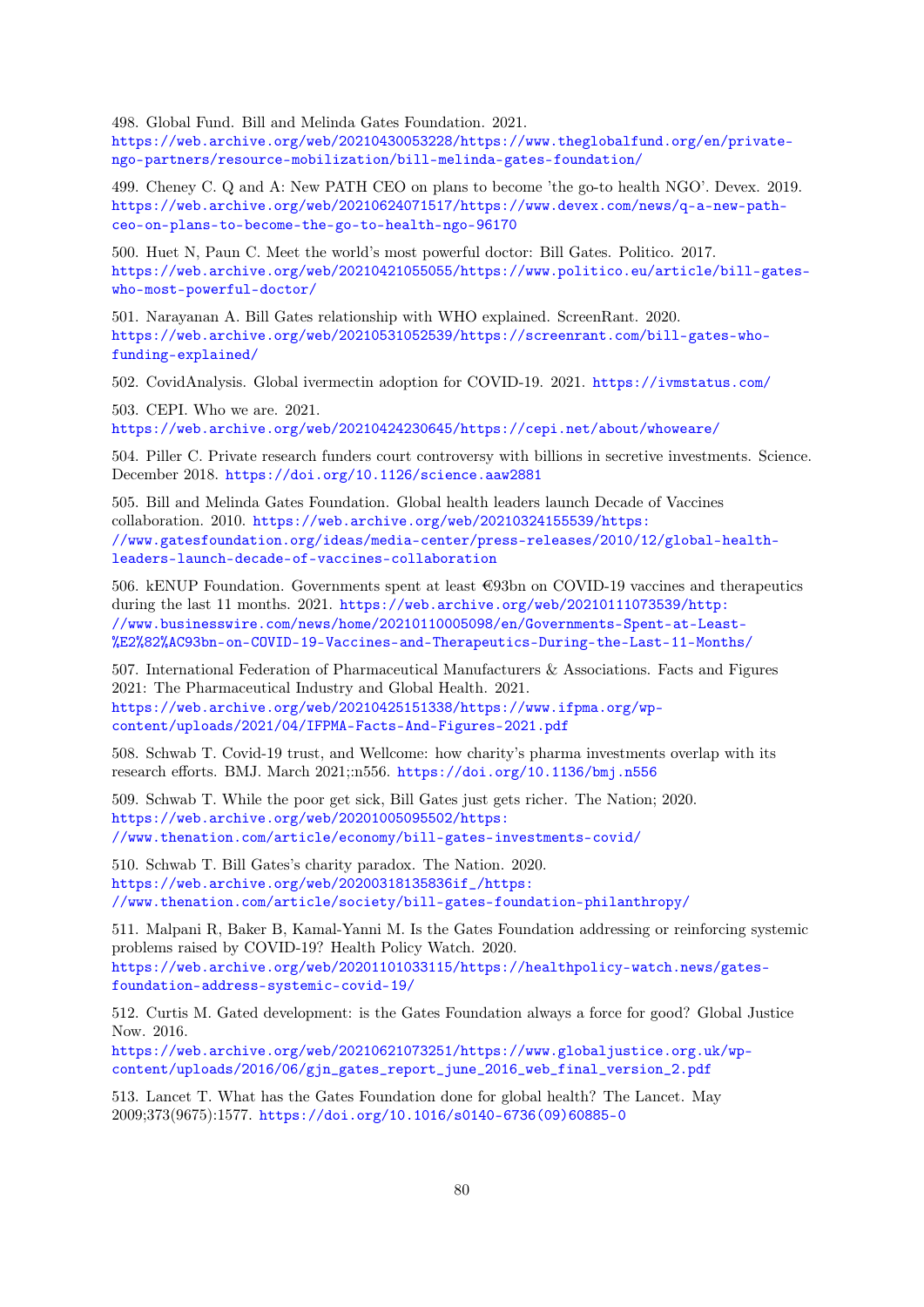514. McCoy D, Kembhavi G, Patel J, Luintel A. The Bill & Melinda Gates Foundation's grant-making programme for global health. The Lancet. May 2009;373(9675):1645–53. [https://doi.org/10.1016/s0140-6736\(09\)60571-7](https://doi.org/10.1016/s0140-6736(09)60571-7)

515. Touraine M. Resolution n°3: approval of the 2021 Unitaid budget. Unitaid. 2020. [https://web.archive.org/web/20210426062349/https:](https://web.archive.org/web/20210426062349/https://unitaid.org/assets/UNITAID_EB37_2020_R3_Unitaid-2021-Budget.pdf) [//unitaid.org/assets/UNITAID\\_EB37\\_2020\\_R3\\_Unitaid-2021-Budget.pdf](https://web.archive.org/web/20210426062349/https://unitaid.org/assets/UNITAID_EB37_2020_R3_Unitaid-2021-Budget.pdf)

516. Unitaid. Medicines Patent Pool and Unitaid respond to access efforts for COVID-19 treatments and technologies. 2020. [https://unitaid.org/news-blog/medicines-patent-pool-and-unitaid](https://unitaid.org/news-blog/medicines-patent-pool-and-unitaid-respond-to-access-efforts-for-covid-19-treatments-and-technologies/)[respond-to-access-efforts-for-covid-19-treatments-and-technologies/](https://unitaid.org/news-blog/medicines-patent-pool-and-unitaid-respond-to-access-efforts-for-covid-19-treatments-and-technologies/)

517. Duneton P. Statement for the G20 health ministers meeting, 19 April 2020. 2020. [https://web.archive.org/web/20210426110812/https://unitaid.org/assets/UNITAID](https://web.archive.org/web/20210426110812/https://unitaid.org/assets/UNITAID-statement-at-the-G20-Health-Ministers-Meeting-19-April-2020.pdf)[statement-at-the-G20-Health-Ministers-Meeting-19-April-2020.pdf](https://web.archive.org/web/20210426110812/https://unitaid.org/assets/UNITAID-statement-at-the-G20-Health-Ministers-Meeting-19-April-2020.pdf)

518. Unitaid. Executive committees. 2021. [https://web.archive.org/web/20210123105747/https:](https://web.archive.org/web/20210123105747/https://unitaid.org/about-us/governance/committees/) [//unitaid.org/about-us/governance/committees/](https://web.archive.org/web/20210123105747/https://unitaid.org/about-us/governance/committees/)

519. McAfee RP, Mialon HM, Mialon SH. Do sunk costs matter? Economic Inquiry. April 2010;48(2):323–36. <https://doi.org/10.1111/j.1465-7295.2008.00184.x>

520. The Bureau of Investigative Journalism. WHO swine flu advisors had links to drug companies. 2010. [https://web.archive.org/web/20180909143856/https://www.thebureauinvestigates.com/](https://web.archive.org/web/20180909143856/https://www.thebureauinvestigates.com/stories/2010-06-07/who-swine-flu-advisors-had-links-to-drug-companies) [stories/2010-06-07/who-swine-flu-advisors-had-links-to-drug-companies](https://web.archive.org/web/20180909143856/https://www.thebureauinvestigates.com/stories/2010-06-07/who-swine-flu-advisors-had-links-to-drug-companies)

521. Parliamentary Assembly. PACE - Resolution 1749 (2010) - Handling of the H1N1 pandemic: more transparency needed. Council of Europe; 2021. <https://assembly.coe.int/nw/xml/XRef/Xref-XML2HTML-en.asp?fileid=17889&lang=en>

522. Parliamentary Assembly. The handling of the H1N1 pandemic: more transparency needed. Council of Europe. 2010.

[https://assembly.coe.int/CommitteeDocs/2010/20100604\\_H1n1pandemic\\_E.pdf](https://assembly.coe.int/CommitteeDocs/2010/20100604_H1n1pandemic_E.pdf)

523. Franck L. trustWHO. 2018. [https://web.archive.org/web/20210620185251/https://german](https://web.archive.org/web/20210620185251/https://german-documentaries.de/en_EN/films/trustwho.10040)[documentaries.de/en\\_EN/films/trustwho.10040](https://web.archive.org/web/20210620185251/https://german-documentaries.de/en_EN/films/trustwho.10040)

524. Abeysinghe S. Pandemics, science and policy: H1N1 and the World Health Organization. Palgrave Macmillan UK; 2015. <https://doi.org/10.1057/9781137467201>

525. Andris J. Sudeepa Abeysinghe: pandemics, science and policy. H1N1 and the World Health Organization. Lectures. October 2015. <https://doi.org/10.4000/lectures.19311>

526. Grolle J, Hackenbroch V. Interview with epidemiologist Tom Jefferson: 'A whole industry is waiting for a pandemic'. Spiegel. 2009. [https://www.spiegel.de/international/world/interview-with-epidemiologist-tom](https://www.spiegel.de/international/world/interview-with-epidemiologist-tom-jefferson-a-whole-industry-is-waiting-for-a-pandemic-a-637119.html)[jefferson-a-whole-industry-is-waiting-for-a-pandemic-a-637119.html](https://www.spiegel.de/international/world/interview-with-epidemiologist-tom-jefferson-a-whole-industry-is-waiting-for-a-pandemic-a-637119.html)

527. Clarke LC. Public-private partnerships and responsibility under international law: a global health perspective. London New York: Routledge; 2014.

528. Clarke LC. Responsibility of hybrid public-private bodies under international law: a case study of global health public-private partnerships. 2012. [https://web.archive.org/web/20210617205018/https:](https://web.archive.org/web/20210617205018/https://pure.uva.nl/ws/files/1590658/111072_09.pdf) [//pure.uva.nl/ws/files/1590658/111072\\_09.pdf](https://web.archive.org/web/20210617205018/https://pure.uva.nl/ws/files/1590658/111072_09.pdf)

529. Gostin LO, Wiley LF. Public health law: power, duty, restraint. 3rd ed. University of California Press; 2016. <http://www.jstor.org/stable/10.1525/j.ctv1wxsrj>

530. Gostin LO. Global health law: health in a global community. SSRN Electronic Journal. 2008. <https://ssrn.com/abstract=1272391>

531. Callahan D. The givers: wealth, power, and philanthropy in a new gilded age. New York: Alfred A. Knopf; 2017.